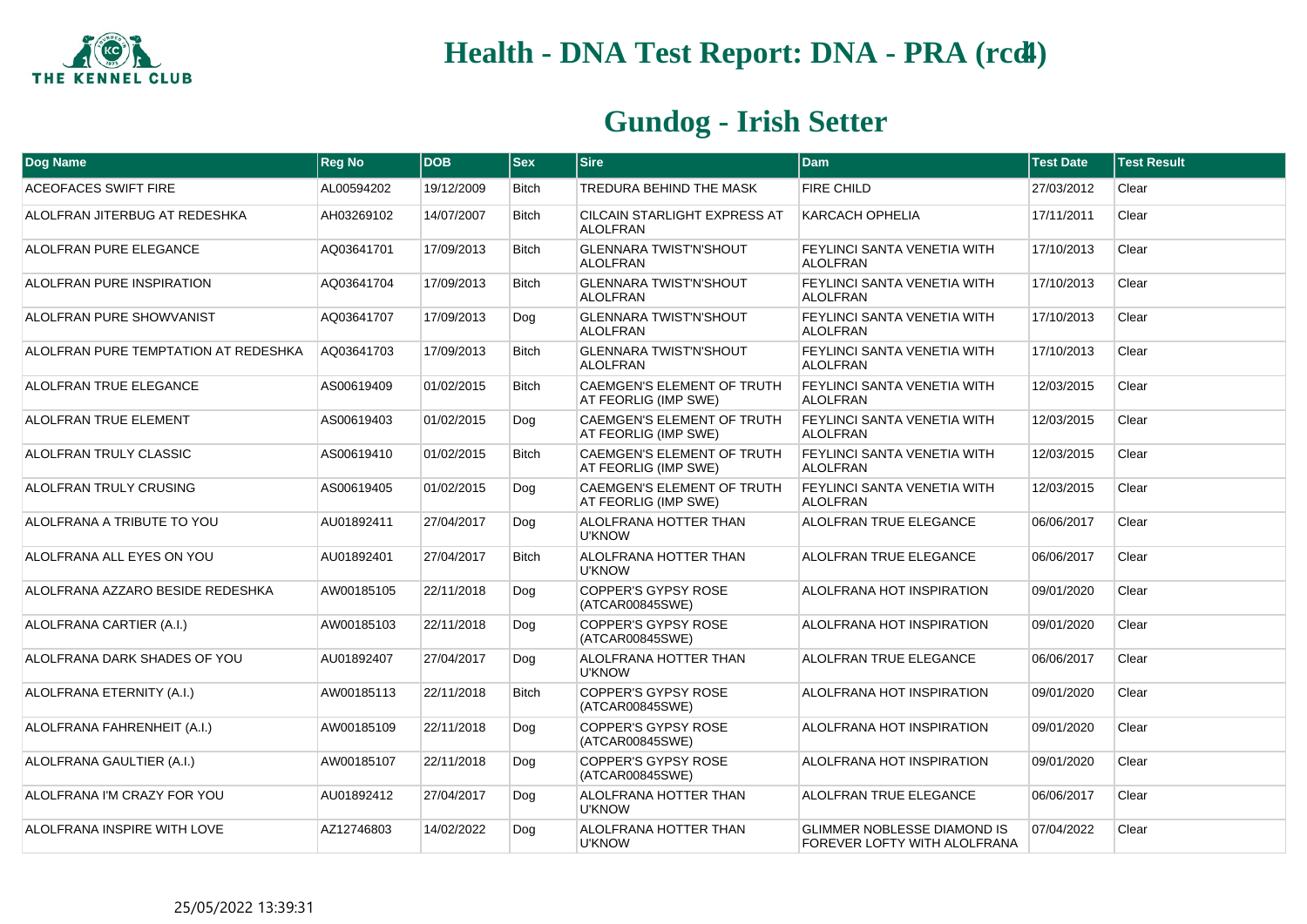

| Dog Name                                       | <b>Reg No</b> | <b>DOB</b> | <b>Sex</b>   | <b>Sire</b>                                                              | <b>Dam</b>                                                         | <b>Test Date</b> | <b>Test Result</b> |
|------------------------------------------------|---------------|------------|--------------|--------------------------------------------------------------------------|--------------------------------------------------------------------|------------------|--------------------|
| ALOLFRANA INVICTUS (A.I.)                      | AW00185102    | 22/11/2018 | Dog          | <b>COPPER'S GYPSY ROSE</b><br>(ATCAR00845SWE)                            | ALOLFRANA HOT INSPIRATION                                          | 09/01/2020       | Clear              |
| ALOLFRANA JUST MAKE ME                         | AY09022111    | 10/06/2021 | Dog          | FORFARIAN HIDDEN SECRET WITH ALOLFRANA HOT INSPIRATION<br><b>RIONORE</b> |                                                                    | 28/07/2021       | Clear              |
| <b>ALOLFRANA KISS'N'TELL</b>                   | AZ12746807    | 14/02/2022 | <b>Bitch</b> | <b>ALOLFRANA HOTTER THAN</b><br><b>U'KNOW</b>                            | <b>GLIMMER NOBLESSE DIAMOND IS</b><br>FOREVER LOFTY WITH ALOLFRANA | 07/04/2022       | Clear              |
| ALOLFRANA KOUROS (A.I.)                        | AW00185108    | 22/11/2018 | Dog          | <b>COPPER'S GYPSY ROSE</b><br>(ATCAR00845SWE)                            | ALOLFRANA HOT INSPIRATION                                          | 09/01/2020       | Clear              |
| ALOLFRANA MAKE A WISH                          | AY09022106    | 10/06/2021 | <b>Bitch</b> | FORFARIAN HIDDEN SECRET WITH ALOLFRANA HOT INSPIRATION<br><b>RIONORE</b> |                                                                    | 28/07/2021       | Clear              |
| ALOLFRANA MAKE IT QUICK                        | AY09022110    | 10/06/2021 | Dog          | FORFARIAN HIDDEN SECRET WITH ALOLFRANA HOT INSPIRATION<br><b>RIONORE</b> |                                                                    | 28/07/2021       | Clear              |
| ALOLFRANA MAKE ME A STAR                       | AY09022103    | 10/06/2021 | <b>Bitch</b> | FORFARIAN HIDDEN SECRET WITH ALOLFRANA HOT INSPIRATION<br><b>RIONORE</b> |                                                                    | 28/07/2021       | Clear              |
| ALOLFRANA MAKE N'MODEL                         | AY09022102    | 10/06/2021 | <b>Bitch</b> | FORFARIAN HIDDEN SECRET WITH ALOLFRANA HOT INSPIRATION<br><b>RIONORE</b> |                                                                    | 28/07/2021       | Clear              |
| ALOLFRANA MAKIN A RETURN                       | AY09022104    | 10/06/2021 | <b>Bitch</b> | FORFARIAN HIDDEN SECRET WITH ALOLFRANA HOT INSPIRATION<br><b>RIONORE</b> |                                                                    | 28/07/2021       | Clear              |
| ALOLFRANA ONLY FOR YOU                         | AU01892406    | 27/04/2017 | <b>Bitch</b> | <b>ALOLFRANA HOTTER THAN</b><br><b>U'KNOW</b>                            | ALOLFRAN TRUE ELEGANCE                                             | 06/06/2017       | Clear              |
| ALOLFRANA SIGNATURE OF LOVE                    | AZ12746804    | 14/02/2022 | Dog          | ALOLFRANA HOTTER THAN<br><b>U'KNOW</b>                                   | GLIMMER NOBLESSE DIAMOND IS<br>FOREVER LOFTY WITH ALOLFRANA        | 07/04/2022       | Clear              |
| ALOLFRANA U'ARE BOOTIFULL AT<br>CADOGCOURT     | AU01892405    | 27/04/2017 | <b>Bitch</b> | <b>ALOLFRANA HOTTER THAN</b><br><b>U'KNOW</b>                            | ALOLFRAN TRUE ELEGANCE                                             | 06/06/2017       | Clear              |
| ALOLFRANA U'GOT THE LOOK                       | AU01892402    | 27/04/2017 | <b>Bitch</b> | <b>ALOLFRANA HOTTER THAN</b><br><b>U'KNOW</b>                            | ALOLFRAN TRUE ELEGANCE                                             | 06/06/2017       | Clear              |
| ALOLFRANAS MAKIN OF MALACHI                    | AY09022108    | 10/06/2021 | Dog          | FORFARIAN HIDDEN SECRET WITH ALOLFRANA HOT INSPIRATION<br><b>RIONORE</b> |                                                                    | 29/07/2021       | Clear              |
| <b>AMBLIN ACQUIESCENCE</b>                     | AF03674708    | 30/08/2005 | <b>Bitch</b> | THENDARA DON CORLEONE                                                    | AMBLIN IT WASN'T ME                                                | 04/10/2011       | Clear              |
| <b>AMBLIN AFFINITI</b>                         | AJ03647005    | 12/08/2008 | Dog          | STRATHMEAD SNOW LEOPARD                                                  | AMBLIN ACQUIESCENCE                                                | 19/12/2014       | Clear              |
| AMERICAN DOLLAR Z ARISLANDU<br>(ATCAG00859POL) |               | 20/02/2002 | Dog          | ZAPACH JASMINU Z ARISLANDU                                               | <b>VICARY'S XUNI</b>                                               | 16/07/2012       | Clear              |
| AMITY OF SAINT MAWGAN                          | AU02608501    | 05/05/2017 | <b>Bitch</b> | BOWNARD CARRABULLAWN OF<br><b>WISCOMBE (IKC)</b>                         | <b>FAUNCESTON INIRA</b>                                            | 10/02/2021       | Clear              |
| ANACARDIUM ELIXIR                              | AF04291201    | 24/09/2005 | Dog          | <b>BRACKENFIELD FORRESTER</b>                                            | <b>BRACKENFIELD FORSYTHIA</b>                                      | 01/09/2011       | Clear              |
| ANACARDIUM EXUBERANCE                          | AF04291207    | 24/09/2005 | <b>Bitch</b> | <b>BRACKENFIELD FORRESTER</b>                                            | <b>BRACKENFIELD FORSYTHIA</b>                                      | 01/09/2011       | Clear              |
| ANLORY BONARDA                                 | AH02797401    | 02/06/2007 | Dog          | BARDONHILL BARDOLINO BY<br><b>ANLORY</b>                                 | <b>ANLORY MINERVOIS</b>                                            | 13/10/2011       | Clear              |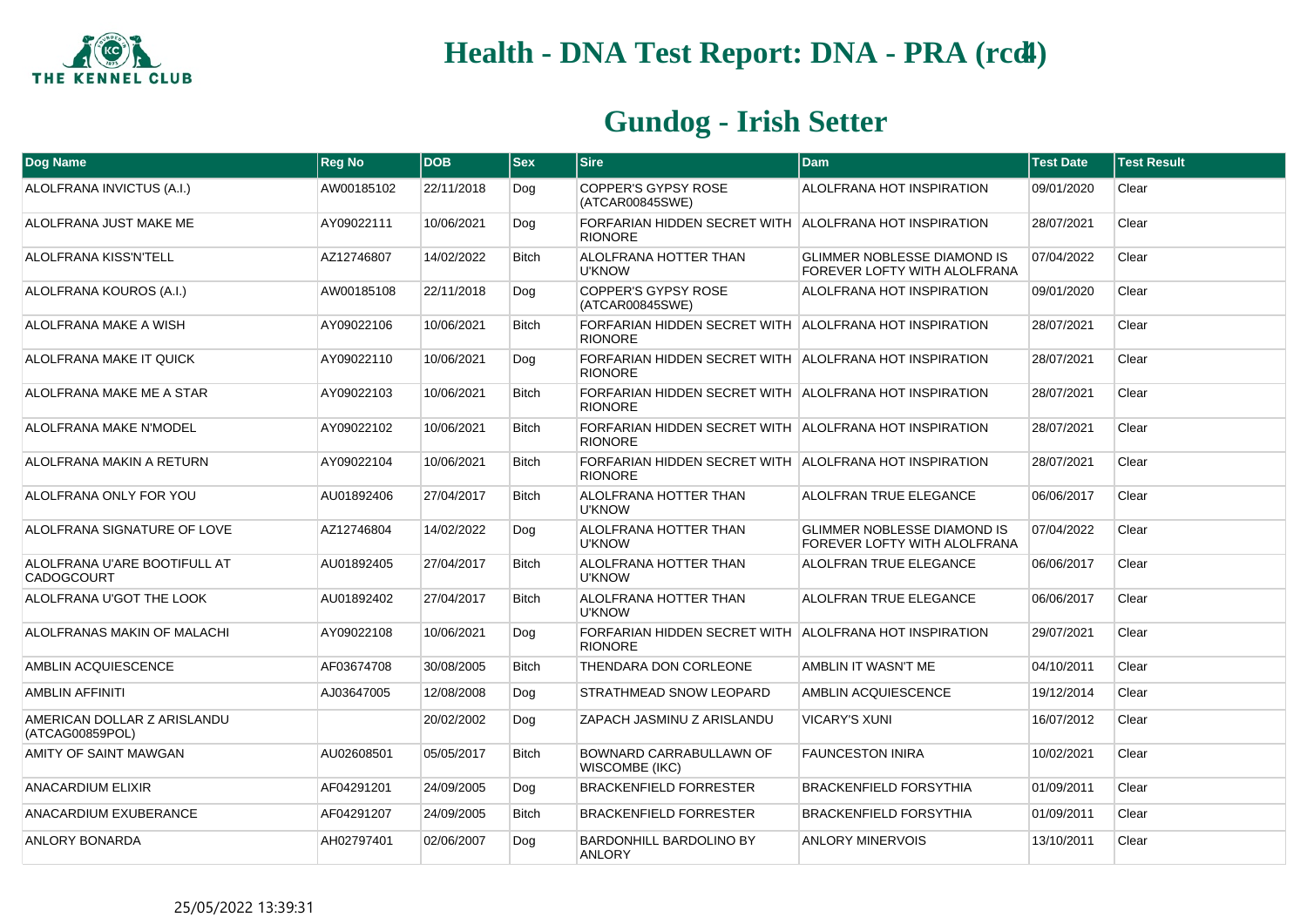

| Dog Name                                                | <b>Reg No</b> | <b>DOB</b> | <b>Sex</b>   | <b>Sire</b>                                        | <b>Dam</b>                                                      | <b>Test Date</b> | <b>Test Result</b> |
|---------------------------------------------------------|---------------|------------|--------------|----------------------------------------------------|-----------------------------------------------------------------|------------------|--------------------|
| <b>ANLORY COMETTA</b>                                   | AV03529207    | 31/07/2018 | Bitch        | ANLORY KELTIC BLUE SKY                             | <b>ANLORY CORBIERES</b>                                         | 11/06/2019       | Clear              |
| ANLORY COURBU                                           | AL02289202    | 15/04/2010 | <b>Bitch</b> | <b>BARDONHILL GRINNING BEAR</b>                    | <b>ANLORY CEREZA</b>                                            | 03/11/2011       | Clear              |
| ANLORY CRIANZA                                          | AH02797404    | 02/06/2007 | Bitch        | BARDONHILL BARDOLINO BY<br><b>ANLORY</b>           | <b>ANLORY MINERVOIS</b>                                         | 13/10/2011       | Clear              |
| <b>ANLORY DREAMS</b>                                    | AG04761705    | 20/09/2006 | <b>Bitch</b> | SCOTSELAW JACKSON AT<br>LYNWOOD                    | <b>ANLORY SMARTY</b>                                            | 05/10/2011       | Clear              |
| ANLORY KELTIC BLUE SKY                                  | AP01914905    | 15/04/2012 | Dog          | <b>ANLORY BONARDA</b>                              | BARDONHILL SINGING SKIES OVER<br><b>ANLORY</b>                  | 20/06/2013       | Clear              |
| ANLORY KELTIC SKIES                                     | AP01914901    | 15/04/2012 | <b>Bitch</b> | <b>ANLORY BONARDA</b>                              | BARDONHILL SINGING SKIES OVER<br><b>ANLORY</b>                  | 24/03/2015       | Clear              |
| ANLORY LIVING WATER                                     | AM01476209    | 20/02/2011 | <b>Bitch</b> | ANLORY THE LIVING DAYLIGHTS<br><b>OVER JULESET</b> | BARDONHILL LEAPING WATER OVER 13/10/2011<br><b>ANLORY</b>       |                  | Clear              |
| ANLORY MUSCAVADO                                        | AA01572303    | 01/01/2000 | Dog          | <b>BARDONHILL SAY IT QUICK</b><br><b>ANLORY</b>    | BARDONHILL CO-STARRING ANLORY 17/04/2012                        |                  | Clear              |
| ANLORY PUSSY GALORE                                     | AK01010707    | 01/02/2009 | <b>Bitch</b> | <b>ANLORY BONARDA</b>                              | <b>ANLORY SMARTY</b>                                            | 13/10/2011       | Clear              |
| ANLORY THE LIVING DAYLIGHTS OVER<br><b>JULESET</b>      | AK01010702    | 01/02/2009 | Dog          | <b>ANLORY BONARDA</b>                              | <b>ANLORY SMARTY</b>                                            | 05/10/2011       | Clear              |
| ANLORY WATER NYMPH AT BERFIELD                          | AM01476206    | 20/02/2011 | <b>Bitch</b> | ANLORY THE LIVING DAYLIGHTS<br><b>OVER JULESET</b> | BARDONHILL LEAPING WATER OVER 12/10/2011<br><b>ANLORY</b>       |                  | Clear              |
| ANLORY ZAFIRA AT KIRWILLDALE                            | AK01846801    | 04/04/2009 | <b>Bitch</b> | BARDONHILL BARDOLINO BY<br>ANLORY                  | ANLORY DURIZE                                                   | 23/02/2012       | Clear              |
| AOIBHEANNE ROUGH DIAMOND WITH<br><b>SHUSHANA</b>        | AQ02514101    | 22/05/2013 | Dog          | <b>CAISPERN LORENZO WITH</b><br><b>SHUSHANA</b>    | COPPER'S CHAMPAGNE BUBBLE AT 18/09/2013<br>AOIBHEANNE (IMP SWE) |                  | Clear              |
| APPLEGROVE LOOK AT ME I'M NATALIE                       | SKKS60171/200 |            | <b>Bitch</b> | <b>GROVE CREEK'S XTREME QUICK</b><br><b>BLOW</b>   | FAIRHAVEN BROWN EYED GIRL (IMP 12/10/2011<br>SWE)               |                  | Clear              |
| APPLEGROVE STELLA BY STARLIGHT AT<br>CATALUNA (IMP SWE) | AH0901091     | 12/06/2006 | <b>Bitch</b> | CLONAGEERA STARSTRIDER BY<br><b>CATALUNA</b>       | FAIRHAVEN BROWN EYED GIRL (IMP 19/09/2011<br>SWE)               |                  | Clear              |
| APPLEGROVE WALLANDER WITH CATALUNA<br>(IMP SWE)         | AP0903015     | 20/03/2012 | Dog          | APPLEGROVE KARMA CHAMELEON VINCA THORE HELENYA FOR | <b>APPLEGROVE</b>                                               | 28/11/2013       | Clear              |
| ARDBRACCAN ROYAL FLUSH                                  |               |            | Dog          | <b>GLENNARA COER DE LION</b>                       | ARDBRACCAN OBSESSION (IKC)                                      | 13/12/2012       | Clear              |
| ARDBRACCAN RUSSET GLORY (IKC)                           | AQ0903078     | 29/09/2012 | <b>Bitch</b> | <b>GLENNARA COER DE LION</b>                       | ARDBRACCAN OBSESSION (IKC)                                      | 13/12/2012       | Clear              |
| ARENZANO LIBERATO DE FORFARIAN                          | AL03641007    | 29/06/2010 | Dog          | <b>FORFARIAN SORCERER</b>                          | SHENANAGIN STARLIGHT                                            | 26/09/2011       | Clear              |
| <b>ARTHURA PEDRO</b>                                    | AL01620801    | 15/03/2010 | Dog          | <b>ESBROWN SIMPLEY RED</b>                         | <b>ENCHANTING ALICE</b>                                         | 14/11/2012       | Clear              |
| ASTLEYVIEW ELEGANT I AM OVER<br><b>GROUSEHILL</b>       | AS03975208    | 23/10/2015 | <b>Bitch</b> | WYNJILL WELL I AM                                  | ASTLEYVIEW SUMMER FOX                                           | 12/07/2018       | Clear              |
| <b>ASTLEYVIEW PERFECTION</b>                            | AJ04417108    | 14/09/2008 | <b>Bitch</b> | <b>TAGAMAGO'S SURVIVOR</b>                         | CATALUNA MAMA MIA                                               | 07/10/2011       | Clear              |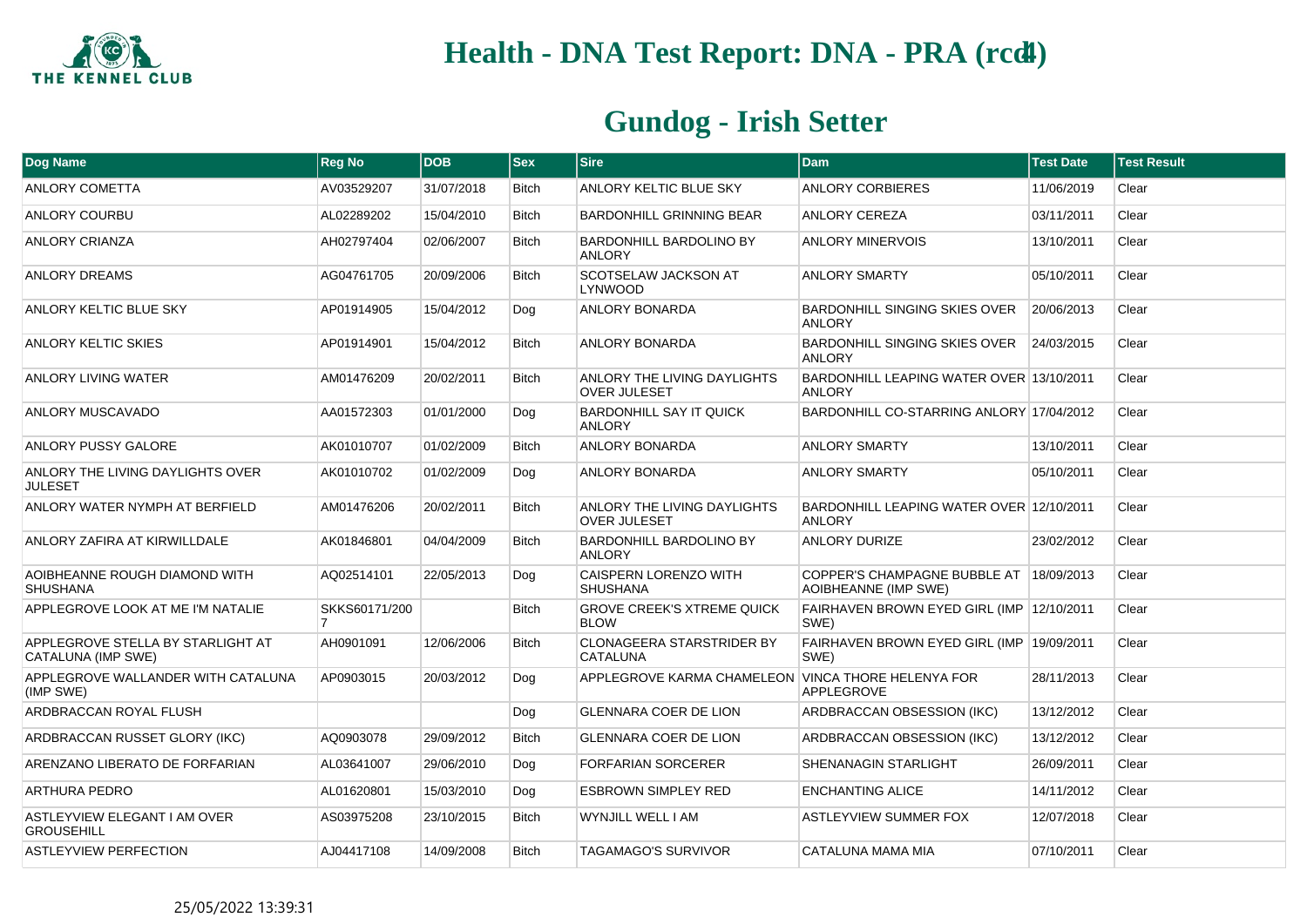

| Dog Name                                                          | <b>Reg No</b> | <b>DOB</b> | <b>Sex</b>   | <b>Sire</b>                                                                   | <b>Dam</b>                                          | <b>Test Date</b> | <b>Test Result</b> |
|-------------------------------------------------------------------|---------------|------------|--------------|-------------------------------------------------------------------------------|-----------------------------------------------------|------------------|--------------------|
| <b>ASTLEYVIEW ROMANCE</b>                                         | AK02263402    | 04/06/2009 | <b>Bitch</b> | TAGAMAGO'S SURVIVOR                                                           | AMBER ABUNDANCE                                     | 23/01/2012       | Clear              |
| <b>ASTLEYVIEW SNOW MAIDEN</b>                                     | AY06002501    | 26/01/2021 | <b>Bitch</b> | ROMARNE TAITTINGER                                                            | ASTLEYVIEW CAUSING A STORM                          | 31/03/2021       | Clear              |
| <b>ASTONISHING ANNIE</b>                                          | AQ00541101    | 15/01/2013 | <b>Bitch</b> | SHENANAGIN SCHOLAR WITH<br><b>BRAIDMOUNT</b>                                  | <b>KETTLEHILLS RISING STAR</b>                      | 13/03/2013       | Clear              |
| ASTRAZONE SPECIAL BREW                                            | AC00589406    | 24/01/2002 | Dog          | RIVERMAN JOSHUA                                                               | <b>ASTRAZONE PLAYMAYT</b>                           | 07/10/2011       | Clear              |
| ATRON LIMITED DESIGN AT LYMISH                                    | AM03950302    | 14/08/2011 | Dog          | ATRON LIMITED EDITION                                                         | RIVERDENE DARLING DAUGHTER<br>(IMP SWE)             | 15/05/2012       | Clear              |
| <b>ATRON ROMANCE</b>                                              | AG03106111    | 08/06/2006 | <b>Bitch</b> | <b>CASKEYS PERSUADER FROM</b><br><b>AMBERLIGHT</b>                            | <b>ATRON JITTERBUG</b>                              | 05/10/2011       | Clear              |
| <b>ATRON ROXANNE</b>                                              | AG03106108    | 08/06/2006 | <b>Bitch</b> | CASKEYS PERSUADER FROM<br><b>AMBERLIGHT</b>                                   | <b>ATRON JITTERBUG</b>                              | 08/11/2011       | Clear              |
| AUBANJON CELTIC LADY                                              | AD03645405    | 01/09/2003 | <b>Bitch</b> | <b>AUTUMNGLOW EMPEROR</b>                                                     | BRACKENFIELD DELPHINIUM OF<br><b>AUBANJON</b>       | 16/08/2011       | Clear              |
| <b>AUBANJON EVENING MIST</b>                                      | AG03335201    | 20/07/2006 | <b>Bitch</b> | CATALUNA GEE WHIZ                                                             | <b>AUBANJON CELTIC LADY</b>                         | 19/08/2011       | Clear              |
| <b>AUBANJON EVENING PRIMROSE</b>                                  | AG03335203    | 20/07/2006 | <b>Bitch</b> | <b>CATALUNA GEE WHIZ</b>                                                      | <b>AUBANJON CELTIC LADY</b>                         | 19/08/2011       | Clear              |
| <b>AUTUMNGLOW JASMINE</b>                                         | AA01707203    | 28/01/2000 | <b>Bitch</b> | STARCHELLE CHICAGO BEAR                                                       | KYLENOE CRYSTAL STAR OF<br><b>AUTUMNGLOW</b>        | 07/10/2011       | Clear              |
| <b>AUTUMNGLOW JOY BELLS</b>                                       | AA01707202    | 28/01/2000 | <b>Bitch</b> | STARCHELLE CHICAGO BEAR                                                       | <b>KYLENOE CRYSTAL STAR OF</b><br><b>AUTUMNGLOW</b> | 07/10/2011       | Clear              |
| <b>AUTUMNGLOW LEGEND</b>                                          | AC02282001    | 09/06/2002 | Dog          | <b>AUTUMNGLOW EMPEROR</b>                                                     | <b>AUTUMNGLOW ROMANCE</b>                           | 05/09/2011       | Clear              |
| <b>AUTUMNGLOW OLIVINA</b>                                         | AJ00057203    | 14/10/2007 | Bitch        | <b>BRABROOK TRUE BLADE</b>                                                    | <b>TOPAZ LITTLE GEM BY</b><br><b>AUTUMNGLOW</b>     | 21/06/2012       | Clear              |
| <b>AUTUMNGLOW ONYX</b>                                            | AJ00057201    | 14/10/2007 | Dog          | <b>BRABROOK TRUE BLADE</b>                                                    | <b>TOPAZ LITTLE GEM BY</b><br><b>AUTUMNGLOW</b>     | 21/06/2012       | Clear              |
| <b>AUTUMNGLOW VENUS</b>                                           | AL04986604    | 11/09/2010 | <b>Bitch</b> | <b>BRACKENFIELD RIGH AT</b><br><b>AUTUMNGLOW</b>                              | <b>AUTUMNGLOW FLAME</b>                             | 01/09/2011       | Clear              |
| <b>AUTUMNGLOW VIRGO</b>                                           | AL04986605    | 11/09/2010 | <b>Bitch</b> | <b>BRACKENFIELD RIGH AT</b><br><b>AUTUMNGLOW</b>                              | <b>AUTUMNGLOW FLAME</b>                             | 21/06/2012       | Clear              |
| <b>AUTUMNGLOW VIVA</b>                                            | AL04986602    | 11/09/2010 | Dog          | <b>BRACKENFIELD RIGH AT</b><br><b>AUTUMNGLOW</b>                              | <b>AUTUMNGLOW FLAME</b>                             | 17/05/2012       | Clear              |
| AUTUMNGLOW ZEPHYR                                                 | AD01805201    | 15/04/2003 | Dog          | <b>BRACKENFIELD CAMPBELL</b>                                                  | <b>AUTUMNGLOW JOY BELLS</b>                         | 24/10/2011       | Clear              |
| AVON FARM THOUGHTS OF CALCUTTA WITH<br><b>BALINTYNE (IMP USA)</b> | AQ0902904     | 25/07/2012 | Dog          | AVON FARM OH! CALCUTTA                                                        | <b>AVON FARM PENNY FOR YOUR</b><br><b>THOUGHTS</b>  | 13/06/2013       | Clear              |
| <b>BAIBREEZE FRED ASTAIRE</b>                                     | AE04605901    | 14/09/2004 | Dog          | <b>BAI BREEZE BI THENDARA</b>                                                 | <b>THENDARA LOVEDAY</b>                             | 15/02/2013       | Clear              |
| <b>BALINTYNE BELL BOY</b>                                         | AP00758904    | 08/01/2012 | Dog          | COPPER'S CHAMPAGNE ON ICE AT BALINTYNE FOREIGN AFFAIR<br>AOIBHEANNE (IMP SWE) |                                                     | 07/03/2012       | Clear              |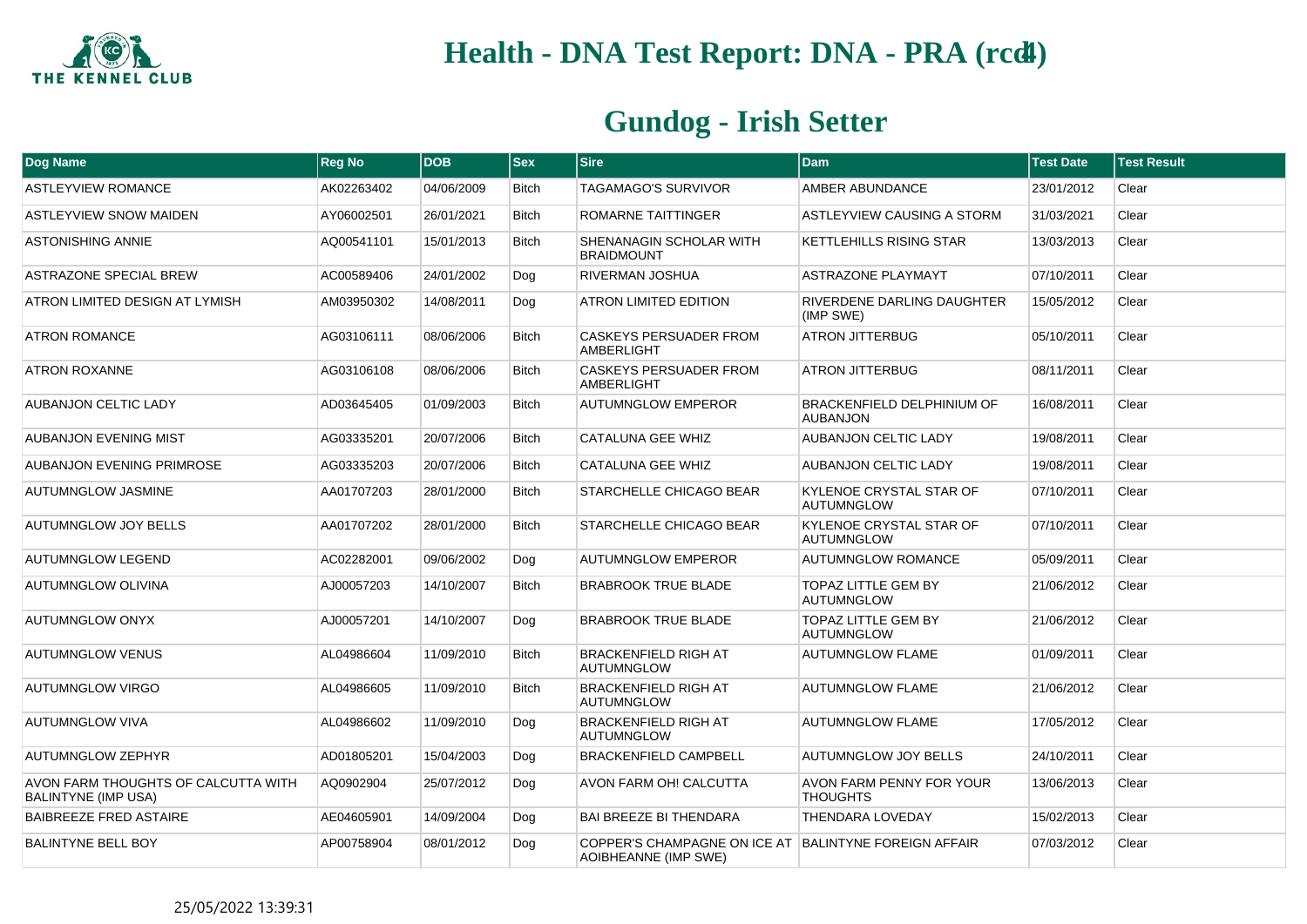

| Dog Name                                                  | <b>Reg No</b> | <b>DOB</b> | <b>Sex</b>   | <b>Sire</b>                                                                   | <b>Dam</b>                                                    | <b>Test Date</b> | <b>Test Result</b> |
|-----------------------------------------------------------|---------------|------------|--------------|-------------------------------------------------------------------------------|---------------------------------------------------------------|------------------|--------------------|
| <b>BALINTYNE BOY OH BOY</b>                               | AP00758902    | 08/01/2012 | Dog          | COPPER'S CHAMPAGNE ON ICE AT BALINTYNE FOREIGN AFFAIR<br>AOIBHEANNE (IMP SWE) |                                                               | 07/03/2012       | Clear              |
| <b>BALINTYNE BOY ZONE</b>                                 | AP00758901    | 08/01/2012 | Dog          | COPPER'S CHAMPAGNE ON ICE AT BALINTYNE FOREIGN AFFAIR<br>AOIBHEANNE (IMP SWE) |                                                               | 07/03/2012       | Clear              |
| BALINTYNE COPPERS HOME N DRY                              | AD02311303    | 13/02/2003 | <b>Bitch</b> | CASKEYS VAGUELY SCOTTISH                                                      | <b>ANIARA (IMP SWE)</b>                                       | 05/09/2011       | Clear              |
| <b>BALINTYNE DRUMMER BOY</b>                              | AP00758903    | 08/01/2012 | Dog          | COPPER'S CHAMPAGNE ON ICE AT BALINTYNE FOREIGN AFFAIR<br>AOIBHEANNE (IMP SWE) |                                                               | 07/03/2012       | Clear              |
| <b>BALINTYNE FOLLOW THAT GIRL</b>                         | AP00758905    | 08/01/2012 | <b>Bitch</b> | COPPER'S CHAMPAGNE ON ICE AT BALINTYNE FOREIGN AFFAIR<br>AOIBHEANNE (IMP SWE) |                                                               | 07/03/2012       | Clear              |
| <b>BALINTYNE LUCK BE A LADY</b>                           | AJ01741306    | 16/03/2008 | Bitch        | <b>BALINTYNE CHANCES ARE</b>                                                  | <b>BALINTYNE HOMEWARD BOUND</b>                               | 17/05/2012       | Clear              |
| BALINTYNE LUCKY CHARM FOR GRACEWOOD                       | AJ01741309    | 16/03/2008 | <b>Bitch</b> | <b>BALINTYNE CHANCES ARE</b>                                                  | <b>BALINTYNE HOMEWARD BOUND</b>                               | 01/09/2011       | Clear              |
| <b>BALINTYNE NORA JONES</b>                               | AT02273002    | 27/04/2016 | Bitch        | THENDARA POT NOODLE                                                           | BALINTYNE LUCK BE A LADY                                      | 19/07/2016       | Clear              |
| <b>BALINTYNE THE CONTINENTAL</b>                          | AK04128211    | 15/09/2009 | Dog          | <b>LORDLY BRONAN</b>                                                          | <b>BALINTYNE LITTLE TOWN FLIRT</b>                            | 26/10/2011       | Clear              |
| <b>BALLYDAVID AIRFORCE (IKC)</b>                          | AJ0901929     | 17/03/2007 | Dog          | <b>CREG JAKE (IKC)</b>                                                        | REMKILENS T-EBBA (IMP SWE)                                    | 09/03/2015       | Clear              |
| <b>BALLYDAVID MIDIR (IKC)</b>                             | AX0902209     | 10/03/2018 | Dog          | SHEANTULLAGH DJOUSE (IKC)                                                     | <b>BALLYDAVID STARJET OF THE</b><br>KINGDOM (IKC)             | 08/08/2020       | Clear              |
| BALLYDAVID OENGUS AT AURICHALCUM (IKC)                    | AV0903611     | 10/03/2018 | Dog          | SHEANTULLAGH DJOUSE (IKC)                                                     | <b>BALLYDAVID STARJET OF THE</b><br>KINGDOM (IKC)             | 06/07/2020       | Clear              |
| <b>BALLYDAVID SPITFIRE (IKC)</b>                          | AP0902748     | 06/02/2012 | Dog          | <b>BALLYDAVID AIRFORCE (IKC)</b>                                              | <b>CREG RENA (IKC)</b>                                        | 16/06/2017       | Clear              |
| <b>BALLYDAVID THUNDER (IKC)</b>                           | AS0902534     | 03/01/2015 | Dog          | <b>BALLYDAVID AIRFORCE (IKC)</b>                                              | <b>CREG RENA (IKC)</b>                                        | 13/05/2015       | Clear              |
| <b>BALNAGOWN BALLROOM BLITZ</b>                           | AD01325207    | 10/03/2003 | <b>Bitch</b> | SHENANAGIN SHAREHOLDER                                                        | DUNNYGASK MONTANA                                             | 19/09/2011       | Clear              |
| <b>BANKSETT RIOJA</b>                                     | AK02978504    | 08/07/2009 | <b>Bitch</b> | MANTAFIELD DENIS THE MENACE                                                   | POLLYANNA FLOWER AMELIE AT<br><b>BANKSETT</b>                 | 13/02/2012       | Clear              |
| <b>BARDONHILL A KIND OF MAGIC WITH</b><br><b>JULDEANE</b> | AV02097108    | 08/06/2018 | Bitch        | <b>GWENDARIFF D'YA KNOW MY</b><br>NAME BY BARDONHILL                          | BARDONHILL TRUE LOVE WAYS                                     | 08/08/2018       | Clear              |
| <b>BARDONHILL A MILLION TIMES</b>                         | AY11032608    | 06/11/2021 | Dog          | GWENDARIFF D'YA KNOW MY<br><b>NAME BY BARDONHILL</b>                          | <b>BARDONHILL WORDS OF LOVE</b>                               | 16/12/2021       | Clear              |
| BARDONHILL ANY DREAM WILL DO                              | AW00818801    | 16/02/2019 | Dog          | <b>GWENDARIFF I'M COMIN OUT</b>                                               | <b>BARDONHILL COME ON EILEEN</b>                              | 28/03/2019       | Clear              |
| <b>BARDONHILL ATLANTIC JEWEL</b>                          | AU02270307    | 16/06/2017 | <b>Bitch</b> | <b>GWENDARIFF D'YA KNOW MY</b><br>NAME BY BARDONHILL                          | <b>BARDONHILL GUILTY PLEASURE</b>                             | 14/08/2017       | Clear              |
| BARDONHILL BARBIE GIRL                                    | AW00818805    | 16/02/2019 | <b>Bitch</b> | <b>GWENDARIFF I'M COMIN OUT</b>                                               | <b>BARDONHILL COME ON EILEEN</b>                              | 28/03/2019       | Clear              |
| BARDONHILL CARRY ON DOCTOR                                | AY08556004    | 07/06/2021 | Dog          | BARDONHILL BERTIE BOTT BY<br>BRIDGELLA                                        | GWENDARIFF SUCH A CARRY ON AT 15/07/2021<br><b>BARDONHILL</b> |                  | Clear              |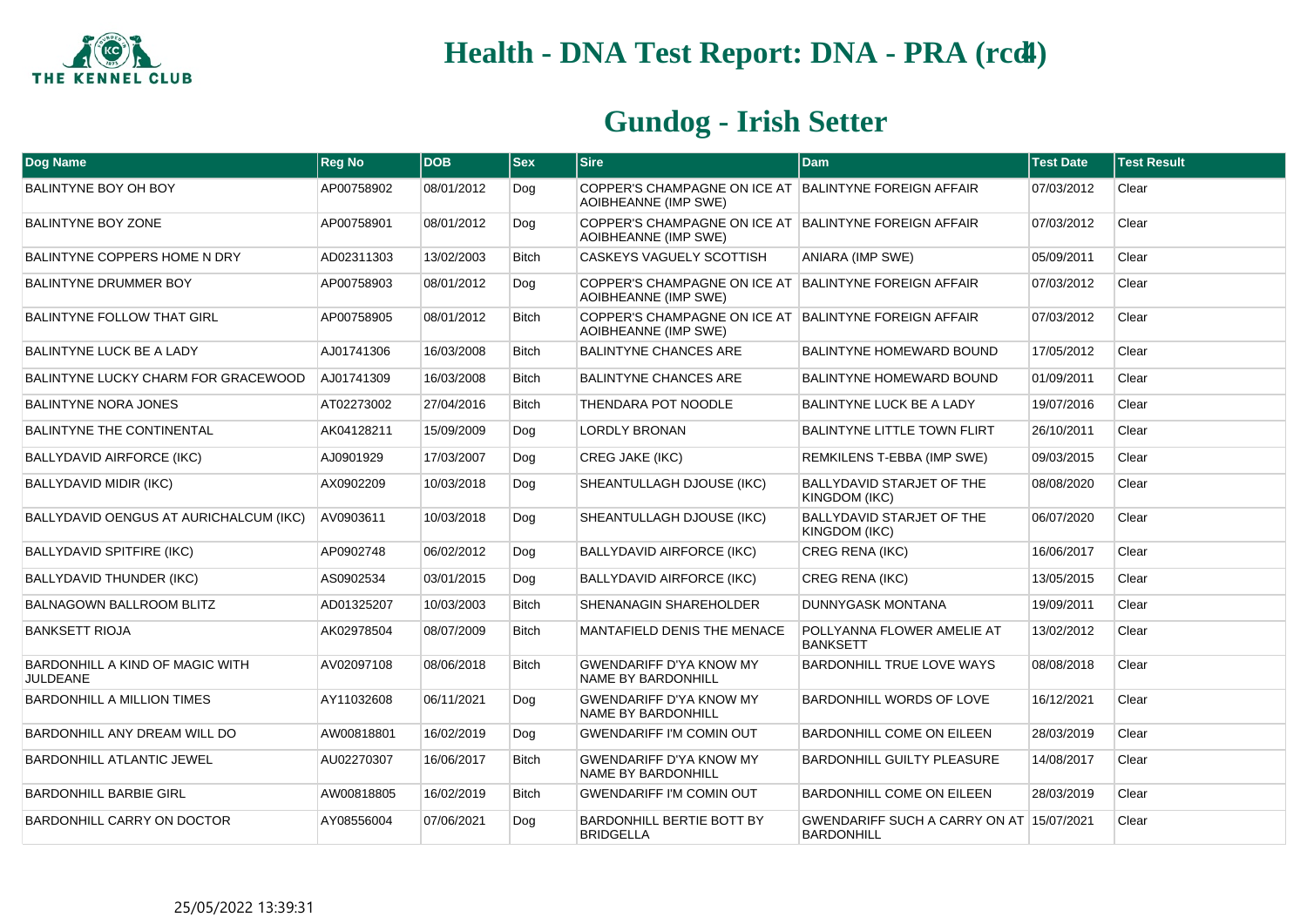

| <b>Dog Name</b>                    | <b>Reg No</b> | <b>DOB</b> | <b>Sex</b>   | <b>Sire</b>                                                 | <b>Dam</b>                                                    | <b>Test Date</b> | <b>Test Result</b> |
|------------------------------------|---------------|------------|--------------|-------------------------------------------------------------|---------------------------------------------------------------|------------------|--------------------|
| <b>BARDONHILL CARRY ON LOVING</b>  | AY08556005    | 07/06/2021 | <b>Bitch</b> | <b>BARDONHILL BERTIE BOTT BY</b><br><b>BRIDGELLA</b>        | GWENDARIFF SUCH A CARRY ON AT 15/07/2021<br><b>BARDONHILL</b> |                  | Clear              |
| <b>BARDONHILL CARRY ON TEACHER</b> | AY08556008    | 07/06/2021 | <b>Bitch</b> | <b>BARDONHILL BERTIE BOTT BY</b><br><b>BRIDGELLA</b>        | GWENDARIFF SUCH A CARRY ON AT 15/07/2021<br><b>BARDONHILL</b> |                  | Clear              |
| <b>BARDONHILL COTTON EYE JOE</b>   | AW00818802    | 16/02/2019 | Dog          | <b>GWENDARIFF I'M COMIN OUT</b>                             | <b>BARDONHILL COME ON EILEEN</b>                              | 28/03/2019       | Clear              |
| <b>BARDONHILL CRAFTED IN GOLD</b>  | AX01357803    | 15/04/2020 | Dog          | <b>GWENDARIFF I'M COMIN OUT</b>                             | <b>BARDONHILL ICE ICE ICICLE</b>                              | 04/06/2020       | Clear              |
| <b>BARDONHILL DADDY COOL</b>       | AE00205203    | 08/01/2004 | Dog          | KONAKAKELA ZAGAR BY ROMARNE BARDONHILL FLAMING JUNE         |                                                               | 05/09/2011       | Clear              |
| <b>BARDONHILL DAISY DIVINE</b>     | AU02270302    | 16/06/2017 | <b>Bitch</b> | <b>GWENDARIFF D'YA KNOW MY</b><br>NAME BY BARDONHILL        | <b>BARDONHILL GUILTY PLEASURE</b>                             | 14/08/2017       | Clear              |
| BARDONHILL DAYS ARE DIAMOND        | AG03723705    | 29/08/2006 | <b>Bitch</b> | <b>BARDONHILL STORM MOON</b>                                | ANLORY BMIBABY BARDONHILL                                     | 19/08/2011       | Clear              |
| BARDONHILL DAYS OF OUR LIVES       | AV02097105    | 08/06/2018 | Dog          | <b>GWENDARIFF D'YA KNOW MY</b><br><b>NAME BY BARDONHILL</b> | BARDONHILL TRUE LOVE WAYS                                     | 03/08/2018       | Clear              |
| BARDONHILL EDGE OF HEAVEN          | AP03585407    | 17/09/2012 | <b>Bitch</b> | SERRULA PLAYAROUND AT<br><b>ORSTONE</b>                     | BARDONHILL MIMI SEEKU                                         | 06/11/2012       | Clear              |
| <b>BARDONHILL ENDLESS SUMMER</b>   | AX02810201    | 26/07/2020 | <b>Bitch</b> | <b>BARDONHILL ETERNAL FLAME</b><br>AMONG AMBERLIGHT         | BARDONHILL WORDS OF LOVE                                      | 09/09/2020       | Clear              |
| <b>BARDONHILL GAMBLIN WILLIE</b>   | AL00609001    | 02/01/2010 | Dog          | THENDARA KRAMER                                             | <b>BARDONHILL CUTIE</b>                                       | 13/10/2011       | Clear              |
| <b>BARDONHILL GINGER GENERAL</b>   | AT01064901    | 30/03/2016 | Dog          | <b>BARDONHILL GINGER WHINGER</b>                            | <b>GLENLAINE PINK CADILLAC AT</b><br><b>BARDONHILL</b>        | 01/07/2016       | Clear              |
| <b>BARDONHILL GINGER GENIUS</b>    | AT01064902    | 30/03/2016 | Dog          | <b>BARDONHILL GINGER WHINGER</b>                            | <b>GLENLAINE PINK CADILLAC AT</b><br><b>BARDONHILL</b>        | 01/07/2016       | Clear              |
| <b>BARDONHILL GINGER LILY</b>      | AT01064909    | 30/03/2016 | <b>Bitch</b> | <b>BARDONHILL GINGER WHINGER</b>                            | <b>GLENLAINE PINK CADILLAC AT</b><br><b>BARDONHILL</b>        | 01/07/2016       | Clear              |
| BARDONHILL GINGER NUT AT VALASARCH | AT01064904    | 30/03/2016 | Dog          | <b>BARDONHILL GINGER WHINGER</b>                            | <b>GLENLAINE PINK CADILLAC AT</b><br><b>BARDONHILL</b>        | 01/07/2016       | Clear              |
| <b>BARDONHILL GINGER WHINGER</b>   | AG01363504    | 27/02/2006 | Dog          | <b>CASKEYS CONCEPT AT</b><br><b>AOIBHEANNE</b>              | ANLORY CHIANTI DEL BARDONHILL                                 | 05/09/2011       | Clear              |
| BARDONHILL GINGERBREAD MAN         | AT01064903    | 30/03/2016 | Dog          | <b>BARDONHILL GINGER WHINGER</b>                            | <b>GLENLAINE PINK CADILLAC AT</b><br><b>BARDONHILL</b>        | 01/07/2016       | Clear              |
| <b>BARDONHILL GINGERELLA</b>       | AT01064907    | 30/03/2016 | <b>Bitch</b> | <b>BARDONHILL GINGER WHINGER</b>                            | <b>GLENLAINE PINK CADILLAC AT</b><br><b>BARDONHILL</b>        | 01/07/2016       | Clear              |
| <b>BARDONHILL GINGERINO</b>        | AT01064905    | 30/03/2016 | Dog          | <b>BARDONHILL GINGER WHINGER</b>                            | <b>GLENLAINE PINK CADILLAC AT</b><br><b>BARDONHILL</b>        | 01/07/2016       | Clear              |
| BARDONHILL GRANNY MAE              | AL00609006    | 02/01/2010 | <b>Bitch</b> | THENDARA KRAMER                                             | <b>BARDONHILL CUTIE</b>                                       | 20/04/2012       | Clear              |
| <b>BARDONHILL GUILTY PLEASURE</b>  | AP03585403    | 17/09/2012 | <b>Bitch</b> | SERRULA PLAYAROUND AT<br><b>ORSTONE</b>                     | <b>BARDONHILL MIMI SEEKU</b>                                  | 06/11/2012       | Clear              |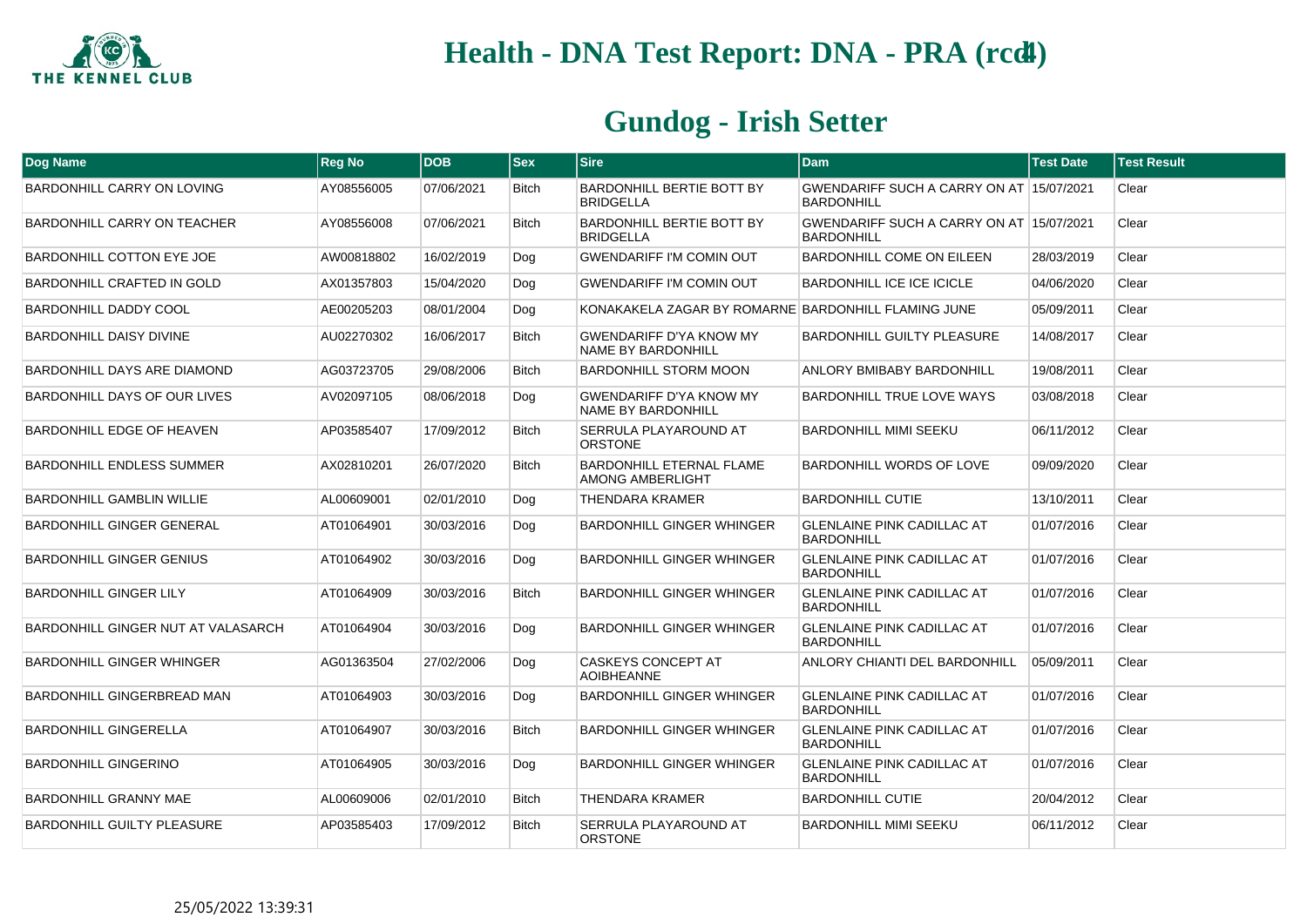

| Dog Name                                          | <b>Reg No</b> | <b>DOB</b> | <b>Sex</b>   | <b>Sire</b>                                                 | <b>Dam</b>                        | <b>Test Date</b> | <b>Test Result</b> |
|---------------------------------------------------|---------------|------------|--------------|-------------------------------------------------------------|-----------------------------------|------------------|--------------------|
| BARDONHILL I WANT IT ALL                          | AV02097101    | 08/06/2018 | Dog          | <b>GWENDARIFF D'YA KNOW MY</b><br><b>NAME BY BARDONHILL</b> | <b>BARDONHILL TRUE LOVE WAYS</b>  | 14/08/2018       | Clear              |
| BARDONHILL IT'S OH SO QUIET                       | AW00818803    | 16/02/2019 | Dog          | <b>GWENDARIFF I'M COMIN OUT</b>                             | BARDONHILL COME ON EILEEN         | 28/03/2019       | Clear              |
| BARDONHILL KISS FROM A ROSE                       | AW00818806    | 16/02/2019 | <b>Bitch</b> | <b>GWENDARIFF I'M COMIN OUT</b>                             | BARDONHILL COME ON EILEEN         | 28/03/2019       | Clear              |
| <b>BARDONHILL LACED WITH GOLD</b>                 | AX01357807    | 15/04/2020 | <b>Bitch</b> | <b>GWENDARIFF I'M COMIN OUT</b>                             | <b>BARDONHILL ICE ICE ICICLE</b>  | 28/05/2020       | Clear              |
| BARDONHILL LADY AURELIA AT COPPERWHITE AU02270304 |               | 16/06/2017 | <b>Bitch</b> | <b>GWENDARIFF D'YA KNOW MY</b><br><b>NAME BY BARDONHILL</b> | <b>BARDONHILL GUILTY PLEASURE</b> | 14/08/2017       | Clear              |
| BARDONHILL LADY OF THE MOON                       | AV03254904    | 23/08/2018 | <b>Bitch</b> | EMBER RED HOT CHILIPEPPER OF<br>QUENSHA (IMP SWE)           | <b>BARDONHILL ICE ICE ICICLE</b>  | 10/10/2018       | Clear              |
| <b>BARDONHILL LAVENDER BROWN</b>                  | AM03952407    | 04/09/2011 | <b>Bitch</b> | <b>BARDONHILL GINGER WHINGER</b>                            | <b>BARDONHILL STARLIGHT</b>       | 22/10/2014       | Clear              |
| BARDONHILL LEAPING WATER OVER ANLORY              | AH03702306    | 05/09/2007 | <b>Bitch</b> | <b>CASKEYS CONCEPT AT</b><br><b>AOIBHEANNE</b>              | <b>ANLORY BMIBABY BARDONHILL</b>  | 13/10/2011       | Clear              |
| BARDONHILL LONG HOT SUMMER                        | AX02810208    | 26/07/2020 | Dog          | BARDONHILL ETERNAL FLAME<br><b>AMONG AMBERLIGHT</b>         | BARDONHILL WORDS OF LOVE          | 09/09/2020       | Clear              |
| <b>BARDONHILL MILLION DOLLARS</b>                 | AY11032605    | 06/11/2021 | <b>Bitch</b> | <b>GWENDARIFF D'YA KNOW MY</b><br>NAME BY BARDONHILL        | <b>BARDONHILL WORDS OF LOVE</b>   | 16/12/2021       | Clear              |
| <b>BARDONHILL MILLION KISSES</b>                  | AY11032610    | 06/11/2021 | <b>Bitch</b> | <b>GWENDARIFF D'YA KNOW MY</b><br><b>NAME BY BARDONHILL</b> | BARDONHILL WORDS OF LOVE          | 16/12/2021       | Clear              |
| <b>BARDONHILL MILLION REASONS</b>                 | AY11032613    | 06/11/2021 | Dog          | GWENDARIFF D'YA KNOW MY<br><b>NAME BY BARDONHILL</b>        | BARDONHILL WORDS OF LOVE          | 16/12/2021       | Clear              |
| <b>BARDONHILL MILLION YEARS</b>                   | AY11032602    | 06/11/2021 | Dog          | <b>GWENDARIFF D'YA KNOW MY</b><br><b>NAME BY BARDONHILL</b> | BARDONHILL WORDS OF LOVE          | 16/12/2021       | Clear              |
| BARDONHILL MY SUMMER LOVE                         | AX02810204    | 26/07/2020 | <b>Bitch</b> | <b>BARDONHILL ETERNAL FLAME</b><br><b>AMONG AMBERLIGHT</b>  | BARDONHILL WORDS OF LOVE          | 09/09/2020       | Clear              |
| <b>BARDONHILL NO MATTER WHAT</b>                  | AW00818804    | 16/02/2019 | Dog          | <b>GWENDARIFF I'M COMIN OUT</b>                             | BARDONHILL COME ON EILEEN         | 28/03/2019       | Clear              |
| BARDONHILL OCEAN OF DREAMS                        | AV03254901    | 23/08/2018 | Dog          | EMBER RED HOT CHILIPEPPER OF<br>QUENSHA (IMP SWE)           | BARDONHILL ICE ICE ICICLE         | 10/10/2018       | Clear              |
| <b>BARDONHILL OLYMPIC GOLD</b>                    | AX01357802    | 15/04/2020 | Dog          | <b>GWENDARIFF I'M COMIN OUT</b>                             | <b>BARDONHILL ICE ICE ICICLE</b>  | 28/05/2020       | Clear              |
| <b>BARDONHILL ON MOONLIGHT BAY</b>                | AP03585406    | 17/09/2012 | <b>Bitch</b> | SERRULA PLAYAROUND AT<br><b>ORSTONE</b>                     | <b>BARDONHILL MIMI SEEKU</b>      | 06/11/2012       | Clear              |
| BARDONHILL PLAY THE GAME                          | AV02097104    | 08/06/2018 | Dog          | GWENDARIFF D'YA KNOW MY<br><b>NAME BY BARDONHILL</b>        | BARDONHILL TRUE LOVE WAYS         | 14/08/2018       | Clear              |
| <b>BARDONHILL PURE GOLD</b>                       | AX01357805    | 15/04/2020 | <b>Bitch</b> | <b>GWENDARIFF I'M COMIN OUT</b>                             | <b>BARDONHILL ICE ICE ICICLE</b>  | 28/05/2020       | Clear              |
| <b>BARDONHILL ROSE GOLD</b>                       | AX01357804    | 15/04/2020 | <b>Bitch</b> | <b>GWENDARIFF I'M COMIN OUT</b>                             | BARDONHILL ICE ICE ICICLE         | 28/05/2020       | Clear              |
| <b>BARDONHILL SINGING SKIES OVER ANLORY</b>       | AG03723708    | 29/08/2006 | <b>Bitch</b> | <b>BARDONHILL STORM MOON</b>                                | ANLORY BMIBABY BARDONHILL         | 13/10/2011       | Clear              |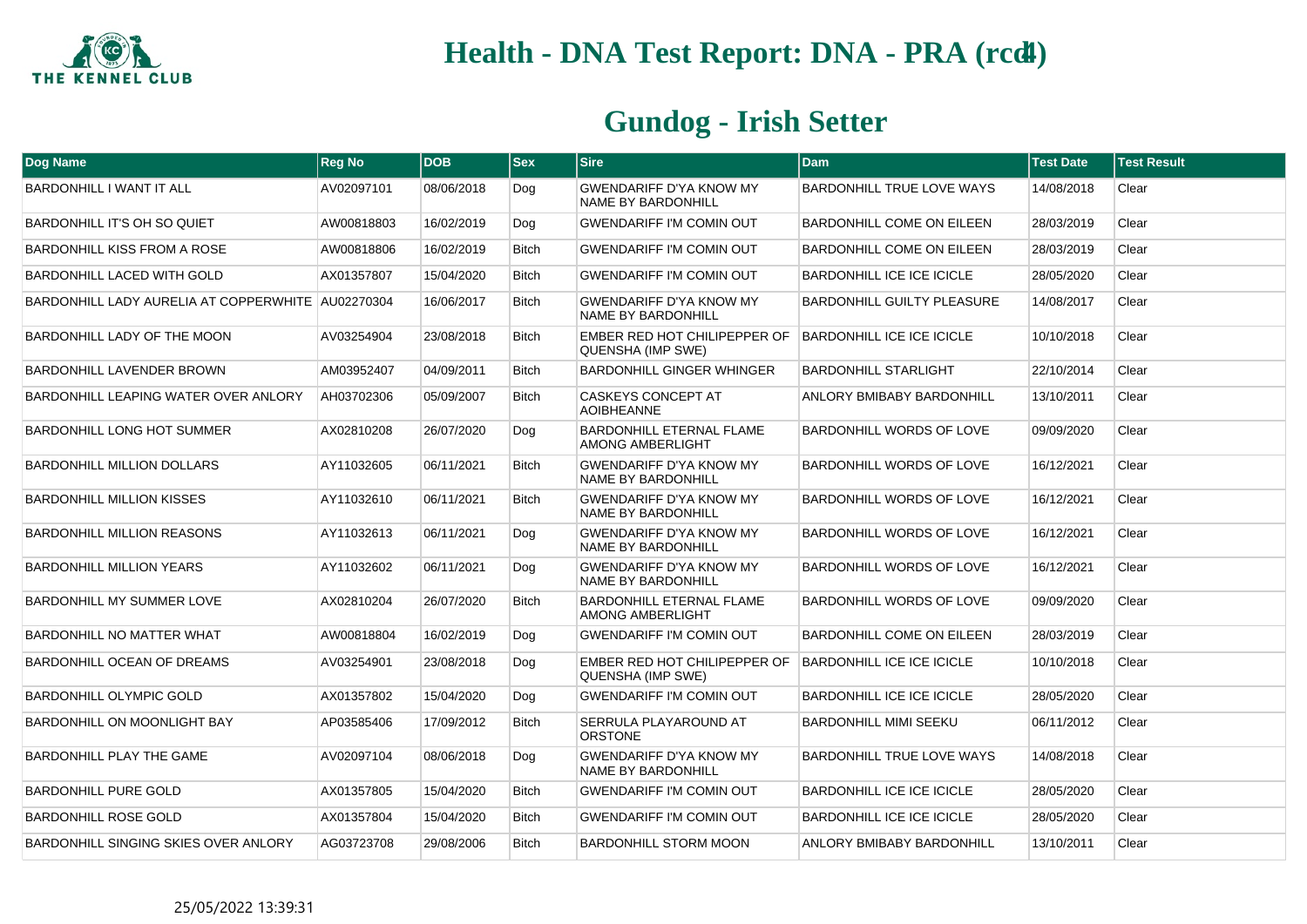

| Dog Name                              | <b>Reg No</b> | <b>DOB</b> | $ $ Sex      | <b>Sire</b>                                                | <b>Dam</b>                                             | <b>Test Date</b> | <b>Test Result</b> |
|---------------------------------------|---------------|------------|--------------|------------------------------------------------------------|--------------------------------------------------------|------------------|--------------------|
| <b>BARDONHILL STARLIGHT</b>           | AE00205205    | 08/01/2004 | <b>Bitch</b> | KONAKAKELA ZAGAR BY ROMARNE BARDONHILL FLAMING JUNE        |                                                        | 19/09/2011       | Clear              |
| <b>BARDONHILL STORM MOON</b>          | AF00988905    | 27/02/2005 | Dog          | <b>CASKEYS PERSUADER FROM</b><br><b>AMBERLIGHT</b>         | <b>BARDONHILL FLAMING JUNE</b>                         | 19/09/2011       | Clear              |
| BARDONHILL SUMMER BREEZE              | AX02810205    | 26/07/2020 | Bitch        | <b>BARDONHILL ETERNAL FLAME</b><br><b>AMONG AMBERLIGHT</b> | BARDONHILL WORDS OF LOVE                               | 09/09/2020       | Clear              |
| BARDONHILL SUMMER FOREVER             | AX02810207    | 26/07/2020 | Dog          | <b>BARDONHILL ETERNAL FLAME</b><br><b>AMONG AMBERLIGHT</b> | BARDONHILL WORDS OF LOVE                               | 09/09/2020       | Clear              |
| <b>BARDONHILL SUMMER KNIGHT</b>       | AX02810212    | 26/07/2020 | Dog          | <b>BARDONHILL ETERNAL FLAME</b><br>AMONG AMBERLIGHT        | <b>BARDONHILL WORDS OF LOVE</b>                        | 09/09/2020       | Clear              |
| <b>BARDONHILL SUMMER SONG</b>         | AX02810202    | 26/07/2020 | <b>Bitch</b> | <b>BARDONHILL ETERNAL FLAME</b><br>AMONG AMBERLIGHT        | <b>BARDONHILL WORDS OF LOVE</b>                        | 09/09/2020       | Clear              |
| <b>BARDONHILL THE HEIRESS</b>         | AP03585410    | 17/09/2012 | <b>Bitch</b> | SERRULA PLAYAROUND AT<br><b>ORSTONE</b>                    | <b>BARDONHILL MIMI SEEKU</b>                           | 06/11/2012       | Clear              |
| <b>BARDONHILL TIGER TULIP</b>         | AH03702304    | 05/09/2007 | <b>Bitch</b> | <b>CASKEYS CONCEPT AT</b><br><b>AOIBHEANNE</b>             | ANLORY BMIBABY BARDONHILL                              | 08/01/2013       | Clear              |
| <b>BARDONHILL TOUCH OF GOLD</b>       | AX01357809    | 15/04/2020 | <b>Bitch</b> | <b>GWENDARIFF I'M COMIN OUT</b>                            | BARDONHILL ICE ICE ICICLE                              | 28/05/2020       | Clear              |
| <b>BARDONHILL TRAIL OF DREAMS</b>     | AV03254902    | 23/08/2018 | Dog          | EMBER RED HOT CHILIPEPPER OF<br>QUENSHA (IMP SWE)          | <b>BARDONHILL ICE ICE ICICLE</b>                       | 10/10/2018       | Clear              |
| <b>BARDONHILL TURNS TO GOLD</b>       | AX01357806    | 15/04/2020 | <b>Bitch</b> | <b>GWENDARIFF I'M COMIN OUT</b>                            | BARDONHILL ICE ICE ICICLE                              | 28/05/2020       | Clear              |
| BARDONHILL WOVEN IN GOLD              | AX01357808    | 15/04/2020 | Bitch        | <b>GWENDARIFF I'M COMIN OUT</b>                            | <b>BARDONHILL ICE ICE ICICLE</b>                       | 28/05/2020       | Clear              |
| BARDONHILL'S THE NEW GINGER AT TIROEN | AT01064910    | 30/03/2016 | <b>Bitch</b> | <b>BARDONHILL GINGER WHINGER</b>                           | <b>GLENLAINE PINK CADILLAC AT</b><br><b>BARDONHILL</b> | 01/06/2016       | Clear              |
| <b>BAYSTRIDER CANDY FLOSS</b>         | AQ02169607    | 24/05/2013 | <b>Bitch</b> | THENDARA POT NOODLE                                        | <b>HARVANCOURT CONFETTI</b>                            | 07/10/2013       | Clear              |
| BIG RED'S HEY IT WASN'T ME (IMP NLD)  | AP0903485     | 16/12/2011 | <b>Bitch</b> | <b>HOUSTON OF THE TRAV'LIN STAR</b><br>(ATCAK01131BEL)     | <b>HAZEL IRELEITH</b>                                  | 03/02/2012       | Clear              |
| <b>BIRCHVALLEY BURRENS GIRL</b>       | AP01901501    | 22/04/2012 | <b>Bitch</b> | <b>BIRINCI JASPER</b>                                      | <b>ANGEL OF ACHILL</b>                                 | 05/09/2012       | Clear              |
| BIRCHVALLEY DARLING DOVE              | AW02280309    | 27/05/2019 | Bitch        | <b>BIRCHVALLEY HEARTSTRING</b>                             | <b>BIRCHVALLEY BURRENS GIRL</b>                        | 18/11/2021       | Clear              |
| <b>BIRCHVALLEY LADY MEMORY</b>        | AV02735408    | 29/06/2018 | Bitch        | CORRIB ACE (IKC)                                           | CREESTANE RUBY AT BIRCHVALLEY 08/08/2020<br>(IKC)      |                  | Clear              |
| <b>BIRCHVALLEY RED DYNASTY</b>        | AU02975406    | 23/07/2017 | Dog          | <b>NORTHERN FIRES ENCORE</b>                               | CREESTANE RUBY AT BIRCHVALLEY 27/02/2020<br>(IKC)      |                  | Clear              |
| <b>BLACKADDER BOY</b>                 | AQ00541109    | 15/01/2013 | Dog          | SHENANAGIN SCHOLAR WITH<br><b>BRAIDMOUNT</b>               | KETTLEHILLS RISING STAR                                | 13/03/2013       | Clear              |
| <b>BLAYSDELL KILGARVAN</b>            | AL01159005    | 17/03/2010 | Dog          | CASKEYS CONCEPT AT<br><b>AOIBHEANNE</b>                    | <b>REDDINS ESTHER OF BLAYSDELL</b>                     | 21/06/2012       | Clear              |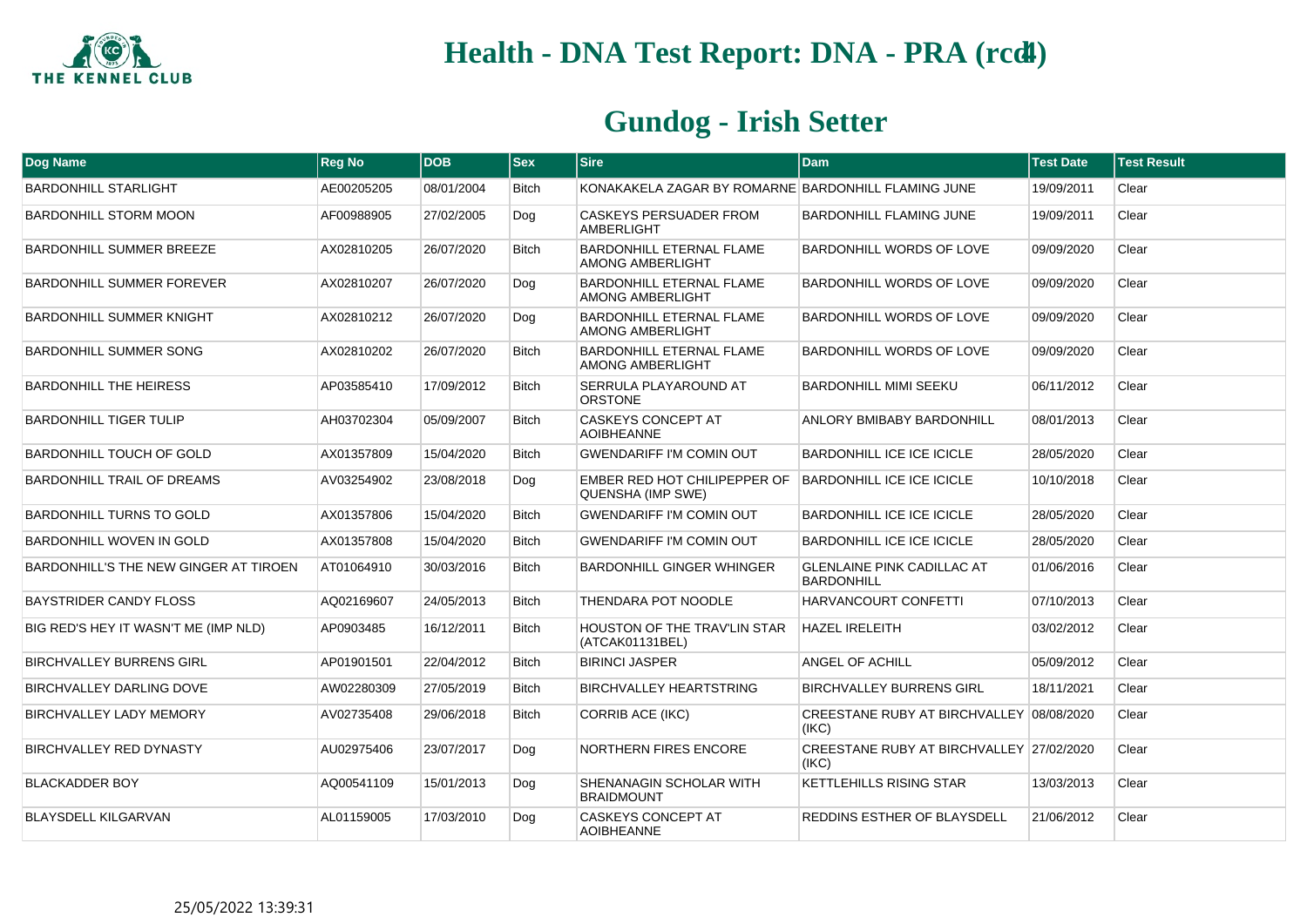

| <b>Dog Name</b>                                           | <b>Reg No</b> | <b>DOB</b> | <b>Sex</b>   | <b>Sire</b>                                             | <b>Dam</b>                                        | <b>Test Date</b> | <b>Test Result</b> |
|-----------------------------------------------------------|---------------|------------|--------------|---------------------------------------------------------|---------------------------------------------------|------------------|--------------------|
| BLAYSDELL KILKENNY OF REDABROOK                           | AL01159006    | 17/03/2010 | Dog          | <b>CASKEYS CONCEPT AT</b><br><b>AOIBHEANNE</b>          | REDDINS ESTHER OF BLAYSDELL                       | 12/10/2011       | Clear              |
| <b>BLAZING BRONZE BRACE YOURSELVES</b><br>(ATCAV01386NLD) |               | 26/10/2013 | <b>Bitch</b> | QUEENSTONE MISTER PERFECT                               | <b>BLAZING BRONZE AMMERSON</b><br><b>MIRAIN</b>   | 11/03/2016       | Clear              |
| BLAZING BRONZE EDGE OF REASON AMONG<br>ROHANMOR (IMP NLD) | AT0907071     | 07/07/2016 | Dog          | DISCOVERY'S NEW YEAR'S<br><b>ROCKET</b>                 | <b>BLAZING BRONZE BRACE</b><br><b>YOURSELVES</b>  | 22/11/2016       | Clear              |
| BLUEBYEYOU LOVE AFFAIR AT DERRYDORE                       | AX04888202    | 19/08/2020 | Dog          | <b>COVARNEY FLAPJACK</b>                                | COVARNEY EVERLASTING LOVE AT<br><b>BLUEBYEYOU</b> | 04/10/2021       | Clear              |
| <b>BRABROOK BIPPITY BOPPITY</b>                           | AQ02736705    | 12/07/2013 | <b>Bitch</b> | CATALUNA RED BARON                                      | <b>BRABROOK SHARADIYN</b>                         | 15/08/2013       | Clear              |
| BRABROOK BLUSHING RED WITH REDHYDE                        | AU04258701    | 20/10/2017 | Bitch        | <b>BRABROOK WHISPERED</b>                               | <b>BRABROOK BIPPITY BOPPITY</b>                   | 29/10/2019       | Clear              |
| <b>BRABROOK BOOM SHAKALAKA</b>                            | AM03301202    | 04/08/2011 | <b>Bitch</b> | <b>RIVERBRUE DIONYSUS</b>                               | <b>BRABROOK BABOUSHKA</b>                         | 08/11/2011       | Clear              |
| <b>BRABROOK DANNY BOY</b>                                 | AM03301201    | 04/08/2011 | Dog          | RIVERBRUE DIONYSUS                                      | <b>BRABROOK BABOUSHKA</b>                         | 08/11/2011       | Clear              |
| <b>BRABROOK FANTASY BELIEVER WITH</b><br><b>RIVERBRUE</b> | AE02577109    | 18/06/2004 | <b>Bitch</b> | <b>TAGAMAGO'S SURVIVOR</b>                              | <b>BRABROOK WAIKIKI ROAMANCER</b>                 | 12/10/2011       | Clear              |
| BRABROOK FLASH HARRY AT MONTGREENAN                       | AL04752102    | 29/09/2010 | Dog          | RIVERBRUE DIONYSUS                                      | <b>BRABROOK RED ROSE</b>                          | 19/09/2011       | Clear              |
| <b>BRABROOK IM THE ONE</b>                                | AL04752104    | 29/09/2010 | Dog          | RIVERBRUE DIONYSUS                                      | <b>BRABROOK RED ROSE</b>                          | 08/11/2011       | Clear              |
| <b>BRABROOK MARIE ROSE</b>                                | AM03301208    | 04/08/2011 | <b>Bitch</b> | <b>RIVERBRUE DIONYSUS</b>                               | <b>BRABROOK BABOUSHKA</b>                         | 08/11/2011       | Clear              |
| BRABROOK RAMBLING ROSE FOR KEDALITA                       | AK02780802    | 17/06/2009 | <b>Bitch</b> | <b>CAISPERN VILETTE WITH</b><br><b>SHUSHANA</b>         | <b>BRABROOK RED ROSE</b>                          | 15/05/2012       | Clear              |
| <b>BRABROOK SHANAVAZ</b>                                  | AK03999809    | 05/10/2009 | Dog          | <b>RIVERBRUE DIONYSUS</b>                               | <b>BRABROOK BABOUSHKA</b>                         | 01/09/2011       | Clear              |
| BRABROOK SHAZALAZAZOO                                     | AQ02736701    | 12/07/2013 | Dog          | CATALUNA RED BARON                                      | <b>BRABROOK SHARADIYN</b>                         | 15/08/2013       | Clear              |
| <b>BRABROOK SHES ALL STYLE</b>                            | AL04752107    | 29/09/2010 | <b>Bitch</b> | <b>RIVERBRUE DIONYSUS</b>                               | <b>BRABROOK RED ROSE</b>                          | 01/09/2011       | Clear              |
| <b>BRABROOK SHES ENCHANTING</b>                           | AL04752108    | 29/09/2010 | <b>Bitch</b> | <b>RIVERBRUE DIONYSUS</b>                               | <b>BRABROOK RED ROSE</b>                          | 21/01/2014       | Clear              |
| BRABROOK WILD ROSE AT FOLLYBROOK                          | AK02780801    | 17/06/2009 | <b>Bitch</b> | <b>CAISPERN VILETTE WITH</b><br>SHUSHANA                | <b>BRABROOK RED ROSE</b>                          | 08/05/2014       | Clear              |
| BRACKENFIELD DELPHINIUM OF AUBANJON                       | AA01634709    | 12/02/2000 | <b>Bitch</b> | <b>BRACKENFIELD CELT</b>                                | <b>BRACKENFIELD MISTLETOE</b>                     | 16/08/2011       | Clear              |
| <b>BRACKENFIELD FLANAGAN</b>                              | Y4451007Y04   | 07/09/1998 | Dog          | <b>STARCHELLE CHICAGO BEAR</b>                          | <b>BRACKENFIELD CALENDULA</b>                     | 01/09/2011       | Clear              |
| <b>BRACKENFIELD KILDA AT OUNDLE</b>                       | AG04741802    | 12/08/2006 | <b>Bitch</b> | <b>AUTUMNGLOW ZEPHYR</b>                                | BRACKENFIELD TORRAN AT OUNDLE 13/12/2011          |                  | Clear              |
| <b>BRACKENFIELD MINNY</b>                                 | Y4451002Y04   | 07/09/1998 | <b>Bitch</b> | STARCHELLE CHICAGO BEAR                                 | <b>BRACKENFIELD CALENDULA</b>                     | 20/09/2011       | Clear              |
| <b>BRACKENFIELD QUADRANT</b>                              | Y4451009Y04   | 07/09/1998 | Dog          | STARCHELLE CHICAGO BEAR                                 | <b>BRACKENFIELD CALENDULA</b>                     | 24/08/2011       | Clear              |
| <b>BRACKENFIELD RED ROSE</b>                              | AP01033301    | 17/01/2012 | <b>Bitch</b> | CASACHARED FLYN O FLANNAGAN   BRACKENFIELD FOR GETMENOT |                                                   | 12/04/2012       | Clear              |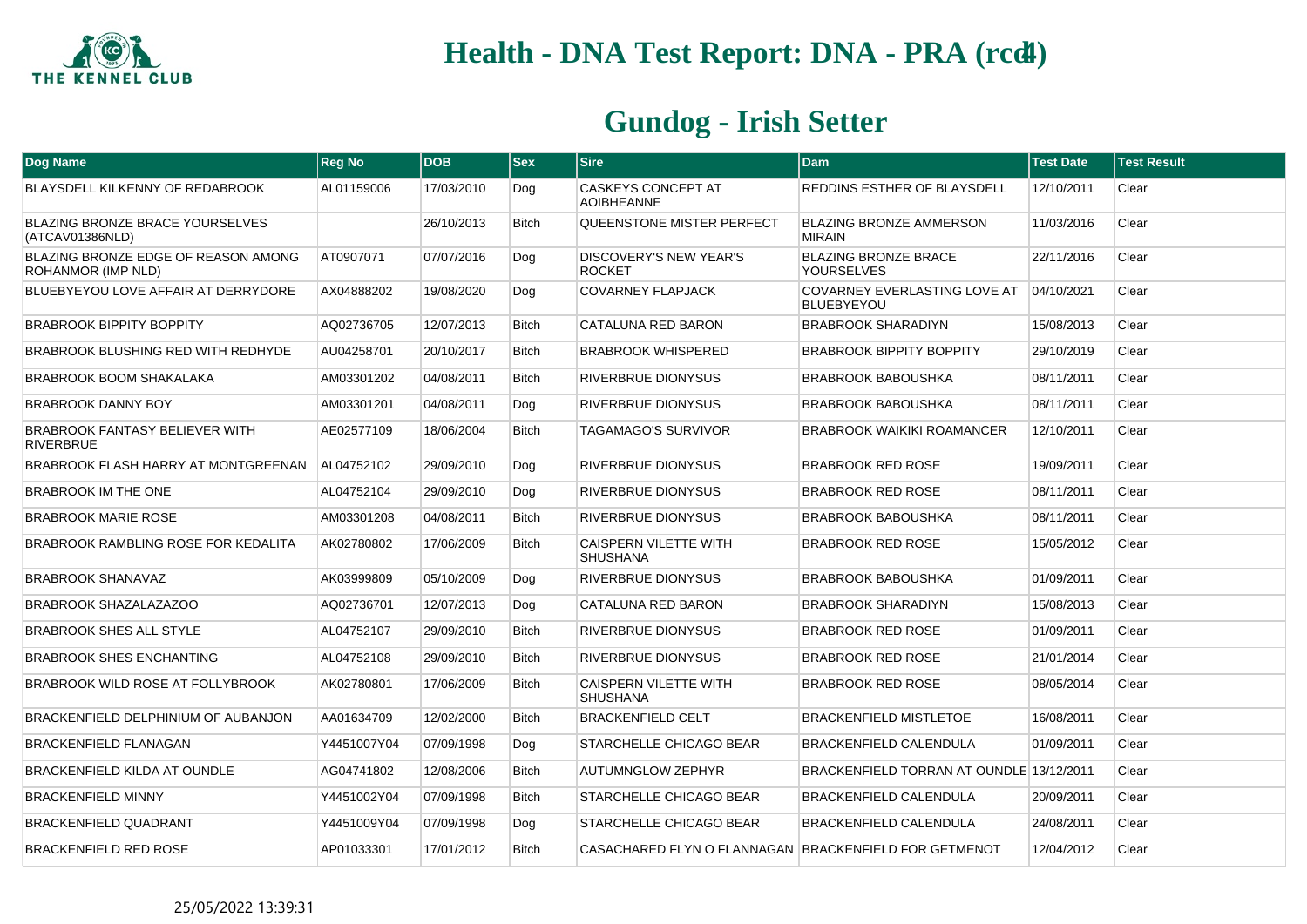

| <b>Dog Name</b>                                             | <b>Reg No</b> | <b>DOB</b> | $ s_{ex} $   | <b>Sire</b>                                        | <b>Dam</b>                                          | <b>Test Date</b> | <b>Test Result</b> |
|-------------------------------------------------------------|---------------|------------|--------------|----------------------------------------------------|-----------------------------------------------------|------------------|--------------------|
| BRACKENFIELD RIGH AT AUTUMNGLOW                             | AC03752504    | 30/08/2002 | Dog          | <b>AUTUMNGLOW EMPEROR</b>                          | <b>BRACKENFIELD MINNY</b>                           | 24/10/2011       | Clear              |
| <b>BRACKENFIELD STAFFA AT OUNDLE</b>                        | AP01033302    | 17/01/2012 | <b>Bitch</b> | CASACHARED FLYN O FLANNAGAN                        | <b>BRACKENFIELD FOR GETMENOT</b>                    | 13/12/2012       | Clear              |
| <b>BRAIDMOUNT MIDNIGHT ROUE AT</b><br><b>CORCENCONE</b>     | AJ02700507    | 02/06/2008 | Dog          | NORTHAMBER JUST CAUSE FOR<br><b>GLENAVNA</b>       | <b>BRAIDMOUNT GEISHA GIRL</b>                       | 19/09/2011       | Clear              |
| <b>BRIANA THE IRISH SPIRIT OF NATURE</b><br>(ATCAK00496DEU) |               | 30/12/2007 | <b>Bitch</b> | <b>GARDEN STAR'S BASIC SOUND</b>                   | HOLLY CONQUERER OF HIDDEN<br><b>IRLAND</b>          | 12/07/2012       | Clear              |
| BRIDGELLA'S WINNIE THE WITCH                                | AJ01962501    | 12/03/2008 | Bitch        | <b>ATRON LIMITED EDITION</b>                       | BRIDGELLA'S WELL TO DO                              | 03/11/2011       | Clear              |
| BRILLIANT BRONZE GILROY OF GALWAY                           |               |            | Dog          | DONT-BLAME-ME<br>(ATCAH01117SWE)                   | <b>BRILLIANT BRONZE TARA OF</b><br><b>CONNEMARA</b> | 22/05/2012       | Clear              |
| BRINARA BACK IN THE RUNNING                                 | AJ05322203    | 08/12/2008 | Dog          | BARDONHILL GINGER WHINGER                          | <b>BRINARA BACK SEAT DRIVER</b>                     | 15/11/2011       | Clear              |
| <b>BRINARA MERCEDES</b>                                     | AF01869801    | 20/04/2005 | <b>Bitch</b> | THENDARA THE TOURIST                               | <b>BRINARA BACK SEAT DRIVER</b>                     | 05/10/2011       | Clear              |
| BURRENMIST STAR GAZER FROM KARHU                            | AK01709202    | 05/03/2009 | <b>Bitch</b> | <b>DANAWAY DESTINY</b>                             | <b>BURRENMIST HOT SENSATION</b>                     | 19/08/2013       | Clear              |
| CAEMGEN'S ELEMENT OF TRUTH AT FEORLIG<br>(IMP SWE)          | AQ0901165     | 25/08/2012 | Dog          | PENDORIC FOGGY PERFECTION<br>(ATCAL00878AUS)       | CAEMGEN'S CROSS ANY RIVER                           | 16/10/2012       | Clear              |
| <b>CAISPERN THOMSIN YEOBRIGHT</b>                           | AL00028703    | 12/11/2009 | <b>Bitch</b> | <b>CASKEYS CONCEPT AT</b><br><b>AOIBHEANNE</b>     | CAISPERN MISS EYRE                                  | 25/06/2014       | Clear              |
| CALLISTA CORCCAN                                            | AJ02125802    | 13/11/2007 | <b>Bitch</b> | <b>FROCESTER WANDERER</b>                          | <b>KENMILLTRI DOROTHEA</b>                          | 04/10/2011       | Clear              |
| <b>CARLOTTIES CLEVER COOKIE</b>                             | AQ01641004    | 28/04/2013 | Dog          | RIQITTA AUTHENTIC                                  | <b>CORDARRAGH RAGS TO RICHES</b>                    | 24/01/2014       | Clear              |
| <b>CARLOTTIES WISPA</b>                                     | AM00485408    | 23/01/2011 | <b>Bitch</b> | <b>THENDARA KRAMER</b>                             | <b>CORDARRAGH MAID MARION</b>                       | 27/10/2011       | Clear              |
| CARNBARGUS CONGRATULATION                                   | Z3081101Z03   | 18/07/1999 | <b>Bitch</b> | <b>CASPIANS INTREPID</b>                           | <b>CARNBARGUS CONTINUITY</b>                        | 19/06/2012       | Clear              |
| CARNBARGUS CONSPIRACY                                       | AB03527503    | 16/08/2001 | Dog          | <b>CASPIANS FINIANS RAINBOW</b>                    | CARNBARGUS CONSEQUENCE                              | 19/06/2012       | Clear              |
| CASACHARED FLYN O FLANNAGAN                                 | AC00965901    | 28/02/2002 | Dog          | BRACKENFIELD QUADRANT                              | THENDARA LOVE YOU BILLIONS                          | 24/08/2011       | Clear              |
| CASACHARED ROSE O' CONEMARA                                 | AG02621804    | 19/05/2006 | <b>Bitch</b> | <b>KYLENOE CRYSTAL BEAR</b>                        | CASACHARED ROSE OF KERRY                            | 13/10/2011       | Clear              |
| <b>CASKEYS CHARLIE BROWN</b>                                | AE02371011    | 26/05/2004 | Dog          | <b>CASKEYS PERSUADER FROM</b><br><b>AMBERLIGHT</b> | DUNNYGASK GINGER SPICE AT<br><b>CASKEYS</b>         | 15/03/2012       | Clear              |
| CASKEYS CONCEPT AT AOIBHEANNE                               | AE02371008    | 26/05/2004 | Dog          | CASKEYS PERSUADER FROM<br><b>AMBERLIGHT</b>        | DUNNYGASK GINGER SPICE AT<br><b>CASKEYS</b>         | 24/08/2011       | Clear              |
| CASKEYS FABULOUS FEEBEE                                     | AK01978401    | 20/04/2009 | <b>Bitch</b> | LYNWOOD FIELD OF DREAMS                            | <b>CASKEYS VERMILION AT</b><br><b>BLUESPRINGS</b>   | 07/10/2011       | Clear              |
| <b>CASKEYS HAPPY HOUR</b>                                   | AG00705601    | 01/01/2006 | <b>Bitch</b> | <b>CASKEYS PERSUADER FROM</b><br>AMBERLIGHT        | <b>CASKEYS VIVACIOUS</b>                            | 19/09/2011       | Clear              |
| CASKEYS PERSUADER FROM AMBERLIGHT                           | AB02360601    | 22/04/2001 | Dog          | AMBERLIGHT FIRECRACKER                             | <b>CASKEYS SANDPIPER</b>                            | 12/09/2011       | Clear              |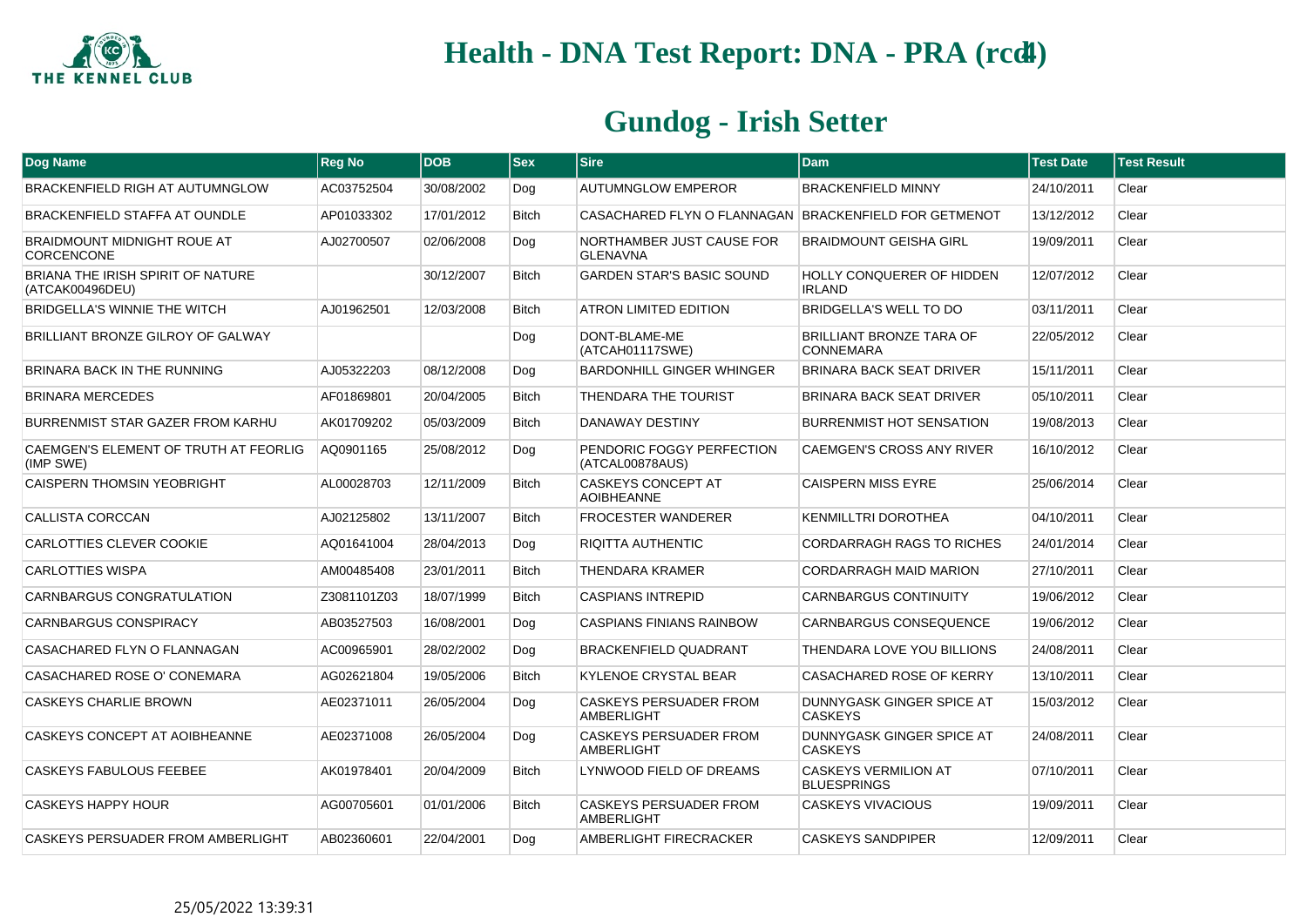

| Dog Name                                            | <b>Reg No</b> | <b>DOB</b> | <b>Sex</b>   | <b>Sire</b>                                  | <b>Dam</b>                                                | <b>Test Date</b> | <b>Test Result</b> |
|-----------------------------------------------------|---------------|------------|--------------|----------------------------------------------|-----------------------------------------------------------|------------------|--------------------|
| CASKEYS STAR GAZER AT STEARNWOOD                    | AJ03668406    | 21/07/2008 | <b>Bitch</b> | NORTHAMBER JUST CAUSE FOR<br><b>GLENAVNA</b> | <b>CASKEYS VIVACIOUS</b>                                  | 13/10/2011       | Clear              |
| CASKEYS VAGUELY SCOTTISH                            | AC00536708    | 11/01/2002 | Dog          | KIRKAVAGH KALAGLOW                           | DUNNYGASK GINGER SPICE AT<br><b>CASKEYS</b>               | 13/10/2011       | Clear              |
| <b>CASPIANS CASSIS</b>                              | AF00625306    | 17/01/2005 | Dog          | CASKEYS VAGUELY SCOTTISH                     | <b>CASPIANS PHILIPPA</b>                                  | 09/08/2013       | Clear              |
| CATALUNA CAPTIVATIONE TO ZAKHAN                     | AF02705503    | 05/06/2005 | Dog          | CAISPERN HUMPHREY O'GARA                     | <b>CATALUNA TIGERELLA</b>                                 | 24/10/2011       | Clear              |
| CATALUNA GEORGIA SONGBIRD                           | AB01396608    | 19/03/2001 | <b>Bitch</b> | <b>CLONAGEERA KIEREN</b>                     | CATALUNA GEORGIA ON MY MIND                               | 13/10/2011       | Clear              |
| CATALUNA HICKORY AT BYZTSAR                         | AK03661707    | 04/08/2009 | Dog          | CATALUNA REGENCY RAKE                        | CLONAGEERA STARDOM COMES TO 12/10/2011<br><b>CATALUNA</b> |                  | Clear              |
| CATALUNA MAMA MIA                                   | AF00918301    | 12/02/2005 | <b>Bitch</b> | YRAR CANNY VOYAGER TO<br>CATALUNA (IMP SWE)  | CATALUNA GEORGIA SONGBIRD                                 | 07/10/2011       | Clear              |
| CATALUNA MY LADY ARABELLA                           | AG03396804    | 14/07/2006 | <b>Bitch</b> | THENDARA DON CORLEONE                        | CATALUNA IT HAD TO BE YOU                                 | 13/10/2011       | Clear              |
| CATALUNA PETER PAN AT KILNACOURT                    | AJ04507302    | 24/09/2008 | Dog          | CATALUNA REGENCY RAKE                        | FAIRHAVEN BROWN EYED GIRL (IMP 13/08/2012)<br>SWE)        |                  | Clear              |
| CATALUNA POLE POSITION                              | AJ04507303    | 24/09/2008 | Dog          | CATALUNA REGENCY RAKE                        | FAIRHAVEN BROWN EYED GIRL (IMP 12/09/2011<br>SWE)         |                  | Clear              |
| CATALUNA PRECIOUS P                                 | AJ04507301    | 24/09/2008 | <b>Bitch</b> | CATALUNA REGENCY RAKE                        | FAIRHAVEN BROWN EYED GIRL (IMP 13/10/2011<br>SWE)         |                  | Clear              |
| CATALUNA REGENCY RAKE                               | AG03396801    | 14/07/2006 | Dog          | THENDARA DON CORLEONE                        | CATALUNA IT HAD TO BE YOU                                 | 19/09/2011       | Clear              |
| CATALUNA SWEDISH RHAPSODY AT DENETOP                | AF00918308    | 12/02/2005 | Dog          | YRAR CANNY VOYAGER TO<br>CATALUNA (IMP SWE)  | CATALUNA GEORGIA SONGBIRD                                 | 12/10/2011       | Clear              |
| CATALUNA TILL THERE WAS YOU AT DENETOP   AJ01423008 |               | 11/03/2008 | Dog          | CATALUNA REGENCY RAKE                        | CATALUNA GEORGIA SONGBIRD                                 | 12/10/2011       | Clear              |
| CATALUNA WAYWARD WIND                               | AH01563402    | 20/03/2007 | Dog          | <b>CATALUNA GEE WHIZ</b>                     | <b>CATALUNA SMARTIE PANTS</b>                             | 13/10/2011       | Clear              |
| CILCAIN PEARL LUSTRE                                | AL03522207    | 25/08/2010 | <b>Bitch</b> | <b>DELSANTO ISAAC</b>                        | CILCAIN ALL THAT JAZZ                                     | 20/07/2012       | Clear              |
| CIMAWRCOCH'S BURNING DESIRE                         | AL01393904    | 18/02/2010 | <b>Bitch</b> | <b>SEAMUS REILLY'S IMAGE</b>                 | RUBRATINNEH KIOWA APACHE                                  | 11/06/2012       | Clear              |
| CLANNRUA COMERAGH (IKC)                             | AM0901968     | 03/01/2007 | <b>Bitch</b> | <b>BRABROOK TRUE BLADE</b>                   | <b>GLENRUA REALTOG (IKC)</b>                              | 28/11/2011       | Clear              |
| CLANNRUA LOUGHOWEL (IKC)                            | AK0900769     | 27/06/2008 | <b>Bitch</b> | <b>BRABROOK TRUE BLADE</b>                   | <b>GLENRUA REALTOG (IKC)</b>                              | 19/08/2011       | Clear              |
| <b>CLIFFERNA AIBHLINN</b>                           | AR00327208    | 07/12/2013 | <b>Bitch</b> | <b>MAYFRED MR MOONDANCE</b>                  | <b>CILCAIN SINEAD</b>                                     | 15/01/2014       | Clear              |
| <b>CLIFFERNA AINE</b>                               | AR00327207    | 07/12/2013 | <b>Bitch</b> | MAYFRED MR MOONDANCE                         | <b>CILCAIN SINEAD</b>                                     | 15/01/2014       | Clear              |
| CLONAGEERA EVENING STAR BY CATALUNA                 | AE04481213    | 03/10/2004 | <b>Bitch</b> | <b>CATALUNA GEE WHIZ</b>                     | <b>GEMSTONE I AM CLONAGEERA</b>                           | 03/05/2012       | Clear              |
| CLONAGEERA KLASSIQUE GWENDARIFF                     | Y1532502Y02   | 09/02/1998 | <b>Bitch</b> | STARCHELLE CHICAGO BEAR                      | <b>CLONAGEERA STELLA</b>                                  | 13/12/2011       | Clear              |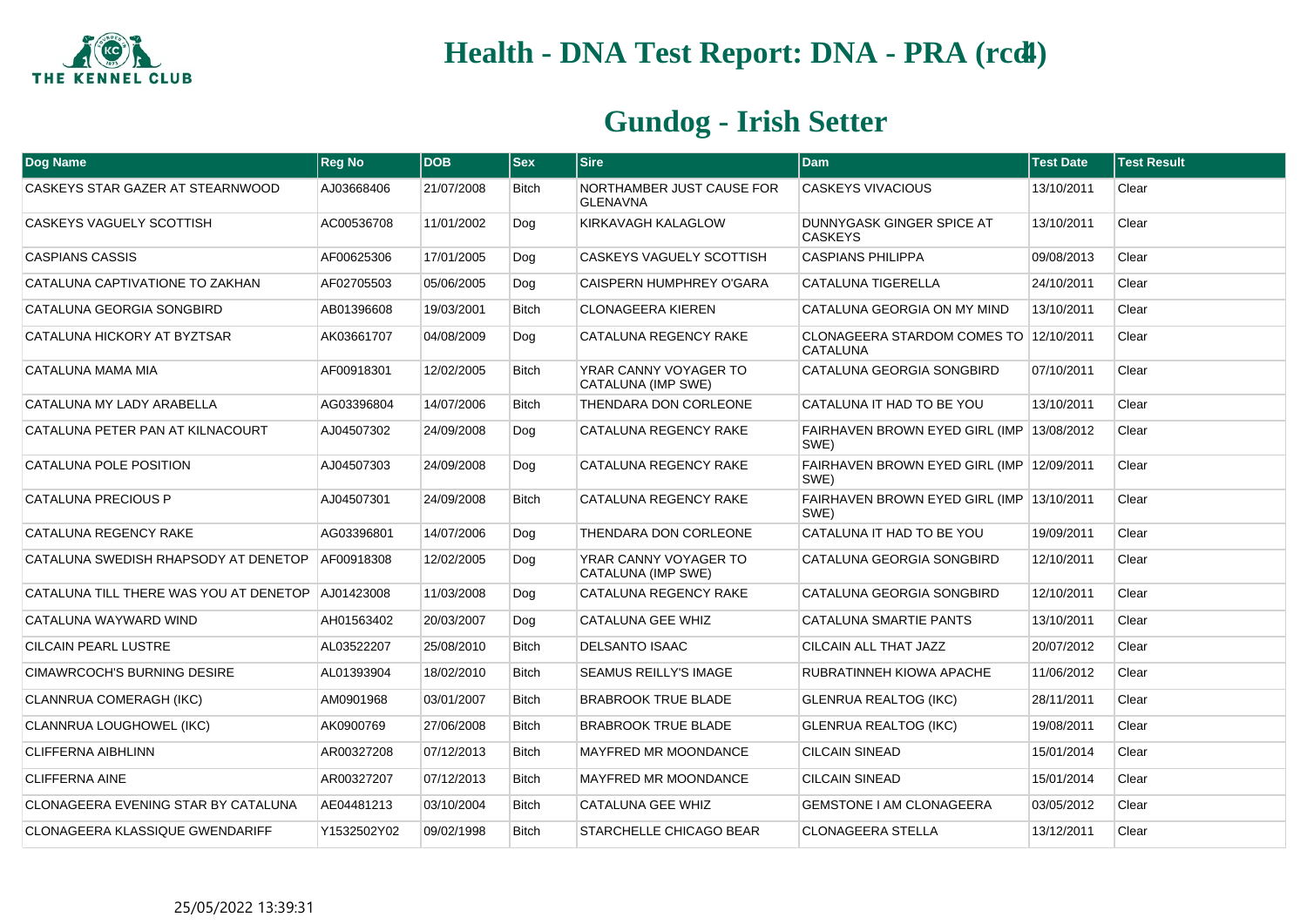

| Dog Name                                                | <b>Reg No</b>      | <b>DOB</b> | <b>Sex</b>   | <b>Sire</b>                                          | <b>Dam</b>                                            | <b>Test Date</b> | <b>Test Result</b> |
|---------------------------------------------------------|--------------------|------------|--------------|------------------------------------------------------|-------------------------------------------------------|------------------|--------------------|
| <b>CLONAGEERA SAGE</b>                                  | AU01727209         | 26/04/2017 | Dog          | THENDARA POT NOODLE                                  | <b>CLONAGEERA BORN TO RUN</b>                         | 17/07/2017       | Clear              |
| <b>CLONAGEERA SORREL</b>                                | AU01727210         | 26/04/2017 | Dog          | THENDARA POT NOODLE                                  | <b>CLONAGEERA BORN TO RUN</b>                         | 27/06/2017       | Clear              |
| CLONAGEERA STARDOM COMES TO CATALUNA AE04481212         |                    | 03/10/2004 | <b>Bitch</b> | <b>CATALUNA GEE WHIZ</b>                             | <b>GEMSTONE I AM CLONAGEERA</b>                       | 13/10/2011       | Clear              |
| <b>CLONAGEERA SWEET ROCKET</b>                          | AU01727206         | 26/04/2017 | Dog          | THENDARA POT NOODLE                                  | CLONAGEERA BORN TO RUN                                | 23/06/2017       | Clear              |
| <b>CLONAGEERA WILLOW</b>                                | AU01727207         | 26/04/2017 | <b>Bitch</b> | THENDARA POT NOODLE                                  | <b>CLONAGEERA BORN TO RUN</b>                         | 17/07/2017       | Clear              |
| <b>COLANME MORGANA</b>                                  | AJ04618504         | 24/10/2008 | <b>Bitch</b> | <b>MAESFFYNNON MORRIGAN</b>                          | MUIRTHEMNE MEDB OF CONNACHT<br>BY COLANME             | 04/10/2011       | Clear              |
| COLANME THE ONE AND ONLY AP<br><b>MAESFFYNNON</b>       | AG02321101         | 30/05/2006 | Dog          | <b>MAESFFYNNON MORRIGAN</b>                          | <b>COLANME SIOBAHN</b>                                | 31/01/2013       | Clear              |
| <b>COLEMIST CATHERINE WHEEL</b>                         | AQ04271501         | 02/11/2013 | <b>Bitch</b> | <b>GLENLAINE BUGATTI INTO</b><br><b>COLEMIST</b>     | <b>GLENLAINE WEDDING VOWS WITH</b><br><b>COLEMIST</b> | 19/12/2013       | Clear              |
| <b>COLEMIST FIRE N ICE</b>                              | AQ04271503         | 02/11/2013 | Dog          | <b>GLENLAINE BUGATTI INTO</b><br><b>COLEMIST</b>     | <b>GLENLAINE WEDDING VOWS WITH</b><br><b>COLEMIST</b> | 19/12/2013       | Clear              |
| <b>COLEMIST GALAXY DELIGHT</b>                          | AQ04271502         | 02/11/2013 | <b>Bitch</b> | <b>GLENLAINE BUGATTI INTO</b><br><b>COLEMIST</b>     | <b>GLENLAINE WEDDING VOWS WITH</b><br><b>COLEMIST</b> | 19/12/2013       | Clear              |
| COLOURBOX DR SEUSS                                      | AT04063210         | 15/10/2016 | Dog          | REDDINS ORACLE OF COLOURBOX SCOTSELAW MANHATTAN MOON | OVER COLOURBOX                                        | 01/03/2017       | Clear              |
| <b>COLOURBOX NIGHT NURSE</b>                            | AT04063202         | 15/10/2016 | <b>Bitch</b> | REDDINS ORACLE OF COLOURBOX SCOTSELAW MANHATTAN MOON | <b>OVER COLOURBOX</b>                                 | 01/03/2017       | Clear              |
| COLOURBOX NIGHTINGALE UNDER<br><b>DUNNETRED</b>         | AT04063201         | 15/10/2016 | <b>Bitch</b> | REDDINS ORACLE OF COLOURBOX SCOTSELAW MANHATTAN MOON | <b>OVER COLOURBOX</b>                                 | 15/02/2017       | Clear              |
| <b>COPPER'S BUBBLANDE GLAD</b><br>(ATCAH00573SWE)       |                    | 08/05/2005 | Dog          | BRIGHT SOUL'S GLAD ALL OVER                          | <b>BALINTYNE COPPERS HOME N DRY</b>                   | 05/09/2011       | Clear              |
| COPPER'S MAGISKA UNDER (ATCAL00247SWE)                  | SKKS47516/200<br>9 | 19/06/2009 | Dog          | DUBLINER TIGER WOODS                                 | <b>COPPER'S MAGICAL BUBBLE</b><br>(ATCAJ00598SWE)     | 05/09/2011       | Clear              |
| COPPER'S SNOWQUEEN (IMP SWE)                            | AR0901678          | 03/12/2013 | <b>Bitch</b> | <b>AVACET SNOWDRIFT</b>                              | COPPER'S SOCKERKRINGLA<br>(ATCAM00984SWE)             | 10/04/2014       | Clear              |
| COPPER'S WELCOME TO THE PARTY AT<br>ALOLFRANA (IMP SWE) | AY0914491          | 01/06/2021 | Dog          | DUBLINER WATERPROOF                                  | <b>COPPER'S WINTER ROSE</b><br>(ATCAV02027SWE)        | 21/10/2021       | Clear              |
| <b>COPPERSHEEN CANTILENA</b>                            | AB00651707         | 12/02/2001 | <b>Bitch</b> | SHENANAGIN SOME MIGHT SAY<br><b>IT'S BARDONHILL</b>  | <b>MARKSWAY MAGIC FLUTE AT</b><br><b>COPPERSHEEN</b>  | 07/09/2011       | Clear              |
| CORDARRAGH A KIND OF MAGIC                              | AQ03999505         | 02/10/2013 | <b>Bitch</b> | CORDARRAGH REMBRANDT                                 | <b>CORDARRAGH SOPHIE</b>                              | 15/02/2016       | Clear              |
| <b>CORDARRAGH MAID MARION</b>                           | AH03165110         | 11/06/2007 | <b>Bitch</b> | CORDARRAGH KING OF THE ROAD CORDARRAGH HEATWAVE      |                                                       | 27/10/2011       | Clear              |
| <b>CORDARRAGH MONALISA</b>                              | AH03165107         | 11/06/2007 | <b>Bitch</b> | CORDARRAGH KING OF THE ROAD CORDARRAGH HEATWAVE      |                                                       | 10/05/2012       | Clear              |
| <b>CORDARRAGH REMBRANDT</b>                             | AL01396101         | 28/01/2010 | Dog          | SUMARIC SHADOW OF MR JINGLES CORDARRAGH JIVE BUNNY   |                                                       | 05/10/2011       | Clear              |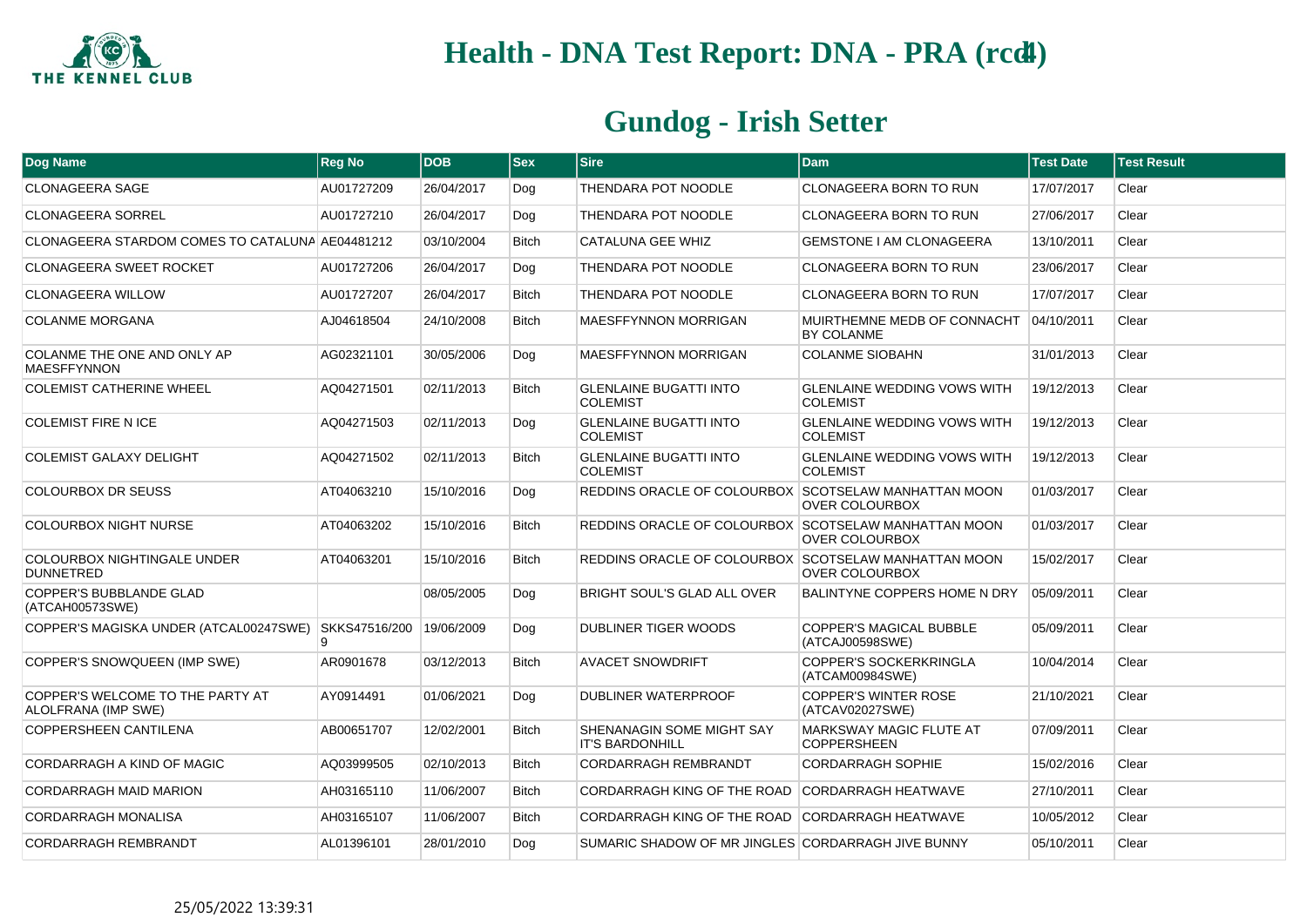

| Dog Name                              | <b>Reg No</b> | <b>DOB</b> | <b>Sex</b>   | <b>Sire</b>                                                                | <b>Dam</b>                              | <b>Test Date</b> | <b>Test Result</b> |
|---------------------------------------|---------------|------------|--------------|----------------------------------------------------------------------------|-----------------------------------------|------------------|--------------------|
| <b>CORDARRAGH RHIANNA</b>             | AL01396108    | 28/01/2010 | <b>Bitch</b> | SUMARIC SHADOW OF MR JINGLES CORDARRAGH JIVE BUNNY                         |                                         | 22/12/2011       | Clear              |
| CORDARRAGH SCOUNDREL OF SUMMERGATE    | AM00922610    | 05/02/2011 | Dog          | <b>JONOLA DR DOOLITTLE</b>                                                 | <b>CORDARRAGH LADY IN RED</b>           | 09/12/2011       | Clear              |
| <b>CORDARRAGH SIXPENCE</b>            | AM00922601    | 05/02/2011 | <b>Bitch</b> | JONOLA DR DOOLITTLE                                                        | CORDARRAGH LADY IN RED                  | 29/06/2015       | Clear              |
| <b>CORDARRAGH UNA</b>                 | AP00277804    | 05/12/2011 | <b>Bitch</b> | THENDARA KRAMER                                                            | <b>CORDARRAGH JIVE BUNNY</b>            | 09/08/2013       | Clear              |
| CORDARRAGH UTOPIA                     | AP00277805    | 05/12/2011 | <b>Bitch</b> | THENDARA KRAMER                                                            | <b>CORDARRAGH JIVE BUNNY</b>            | 05/06/2014       | Clear              |
| CORDARRAGH VANITY FAIR AT BRAMBLESETT | AP01586301    | 23/03/2012 | Bitch        | CORDARRAGH REMBRANDT                                                       | CORDARRAGH OCEANIA                      | 01/08/2014       | Clear              |
| CORRANROO MAGIC TRICK WITH HUGARED    | AG05247609    | 23/10/2006 | Dog          | SHENANAGIN SOME MIGHT SAY<br><b>IT'S BARDONHILL</b>                        | CORRANROO GYPSEY DANCER                 | 13/10/2011       | Clear              |
| <b>CORRANROO MYSTIC RIVER</b>         | AG05247605    | 23/10/2006 | <b>Bitch</b> | SHENANAGIN SOME MIGHT SAY<br><b>IT'S BARDONHILL</b>                        | CORRANROO GYPSEY DANCER                 | 05/04/2012       | Clear              |
| <b>CORRIEBRAN DIAGEM</b>              | AK00570711    | 04/02/2009 | Dog          | SCOTSELAW DETROIT SPINNER BY CORRIEBRAN PURE GEM<br><b>THENDARA</b>        |                                         | 18/11/2011       | Clear              |
| COTTINGVIEW SWEET SYMPHONY            | AM01621304    | 08/03/2011 | <b>Bitch</b> | <b>THENDARA KRAMER</b>                                                     | <b>GLENCARRON GOLDEN SHIMMER</b>        | 10/11/2016       | Clear              |
| COVARNEY ANAIS ANAIS WITH DELMHIES    | AV02579305    | 05/05/2018 | <b>Bitch</b> | THENDARA MAX FACTOR                                                        | <b>COVARNEY ECHO</b>                    | 20/11/2020       | Clear              |
| <b>COVARNEY CHERRY PIE</b>            | AQ04107809    | 25/09/2013 | <b>Bitch</b> | <b>HARVANCOURT HARLEM AT</b><br><b>JACINGAIL</b>                           | COVARNEY COCO                           | 30/10/2013       | Clear              |
| <b>COVARNEY CUPCAKE</b>               | AQ04107806    | 25/09/2013 | <b>Bitch</b> | HARVANCOURT HARLEM AT<br><b>JACINGAIL</b>                                  | COVARNEY COCO                           | 04/11/2013       | Clear              |
| <b>COVARNEY EVERYONE KNOWS</b>        | AT01950505    | 01/05/2016 | Dog          | THENDARA COMMITMENT                                                        | <b>COVARNEY ECHO</b>                    | 28/03/2018       | Clear              |
| <b>COVARNEY FLAPJACK</b>              | AQ04107803    | 25/09/2013 | Dog          | <b>HARVANCOURT HARLEM AT</b><br><b>JACINGAIL</b>                           | COVARNEY COCO                           | 19/11/2013       | Clear              |
| <b>COVARNEY IT TAKES TIME</b>         | AY06826201    | 16/02/2021 | Dog          | THENDARA THE WATCHMAKER                                                    | COVARNEY ESTEE AVEC MARZANNE 09/04/2021 |                  | Clear              |
| <b>COVARNEY LILL' MADAM</b>           | AK02000004    | 17/03/2009 | <b>Bitch</b> | <b>CASKEYS CONCEPT AT</b><br><b>AOIBHEANNE</b>                             | <b>COVARNEY MISS 'B' HAVIN</b>          | 12/09/2011       | Clear              |
| <b>COVARNEY LIL'PICKLE</b>            | AU00551709    | 31/12/2016 | <b>Bitch</b> | GWENDARIFF D'YA FANCY A FLING COVARNEY LILL' MADAM<br><b>WITH COVARNEY</b> |                                         | 17/09/2018       | Clear              |
| <b>COVARNEY MACAROON</b>              | AQ04107802    | 25/09/2013 | Dog          | <b>HARVANCOURT HARLEM AT</b><br><b>JACINGAIL</b>                           | COVARNEY COCO                           | 19/11/2013       | Clear              |
| <b>COVARNEY MOSCHINO</b>              | AV02579303    | 05/05/2018 | Dog          | THENDARA MAX FACTOR                                                        | <b>COVARNEY ECHO</b>                    | 17/09/2018       | Clear              |
| <b>COVARNEY MUFFIN</b>                | AQ04107808    | 25/09/2013 | <b>Bitch</b> | <b>HARVANCOURT HARLEM AT</b><br><b>JACINGAIL</b>                           | COVARNEY COCO                           | 30/10/2013       | Clear              |
| <b>COVARNEY TEACAKE</b>               | AU02781702    | 05/05/2017 | <b>Bitch</b> | <b>GWENDARIFF WHIPPERSNAPPER</b>                                           | <b>COVARNEY CUPCAKE</b>                 | 29/09/2021       | Clear              |
| COVARNEY TIME AFTER TIME FOR MARZANNE | AY06826206    | 16/02/2021 | <b>Bitch</b> | THENDARA THE WATCHMAKER                                                    | COVARNEY ESTEE AVEC MARZANNE 08/04/2021 |                  | Clear              |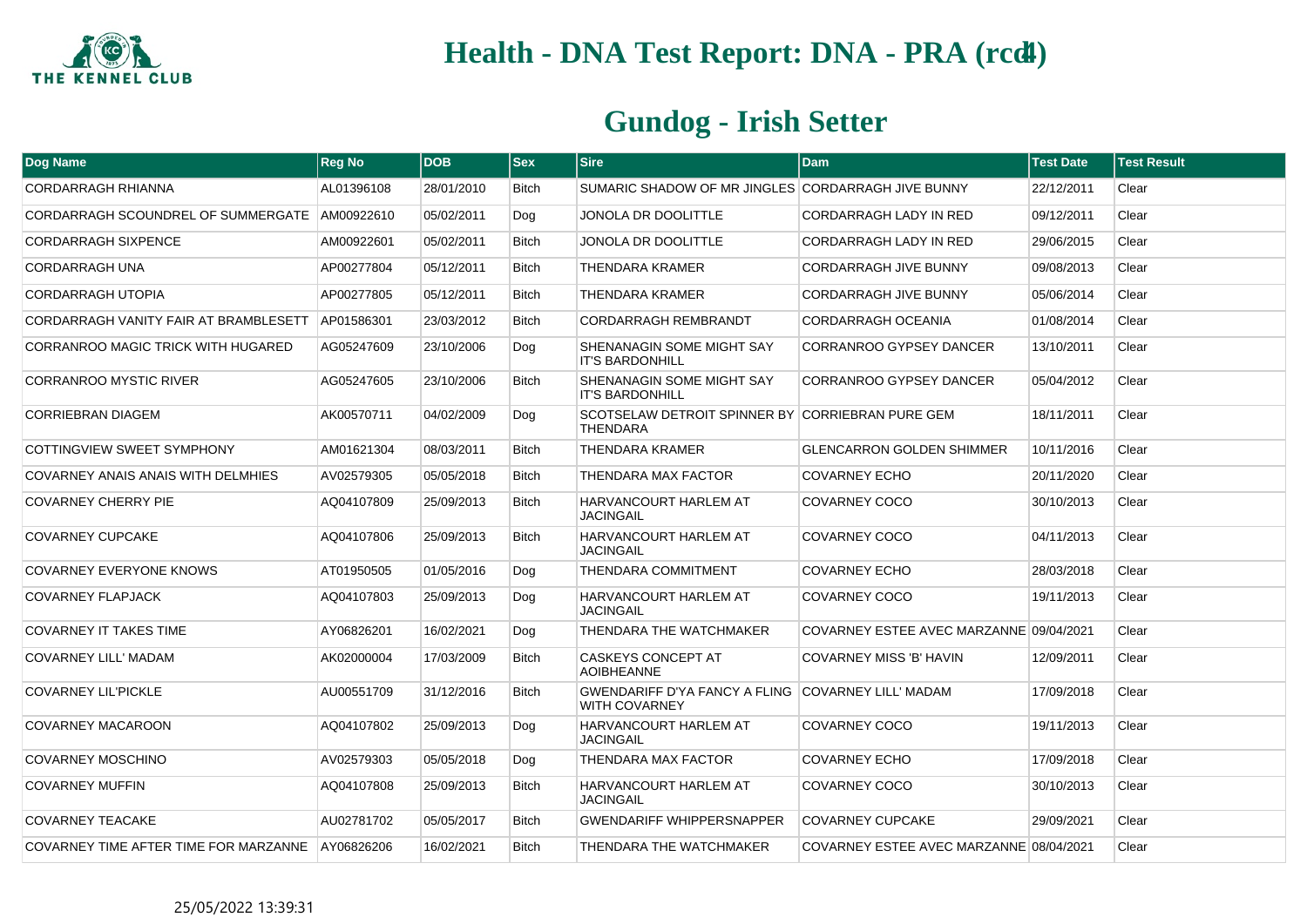

| <b>Dog Name</b>                     | <b>Reg No</b> | <b>DOB</b> | <b>Sex</b>   | <b>Sire</b>                                              | <b>Dam</b>                                                         | <b>Test Date</b> | <b>Test Result</b> |
|-------------------------------------|---------------|------------|--------------|----------------------------------------------------------|--------------------------------------------------------------------|------------------|--------------------|
| <b>COVARNEY TIMES A TICKIN</b>      | AY06826203    | 16/02/2021 | Dog          | THENDARA THE WATCHMAKER                                  | COVARNEY ESTEE AVEC MARZANNE 08/04/2021                            |                  | Clear              |
| COVARNEY VAGABOND                   | AH05296701    | 14/09/2007 | Dog          | <b>COVARNEY CRUISER</b>                                  | SCOTSELAW VALENTINA AT<br><b>COVARNEY</b>                          | 03/11/2011       | Clear              |
| <b>CRAIGLINROSS MIRACLE</b>         | AK00755208    | 11/02/2009 | <b>Bitch</b> | RIQITTA DYLAN THOMAS                                     | <b>RIQITTA FENICIO</b>                                             | 27/01/2012       | Clear              |
| CREESTANE RUBY AT BIRCHVALLEY (IKC) | AS0904968     | 07/12/2010 | <b>Bitch</b> | LISDOVOGUE RORY                                          | <b>CREESTANE MOLL</b>                                              | 25/09/2015       | Clear              |
| <b>CREVILLENTE CRIMSON SUNSET</b>   | AG02958903    | 04/05/2006 | <b>Bitch</b> | CATALUNA CALIFORNIA SUNNY AT<br><b>ZAKHAN</b>            | <b>SUMARIC SUNBLESSED AT</b><br><b>CREVILLENTE</b>                 | 15/11/2011       | Clear              |
| <b>CRIMPINGTON AMBER RESINITE</b>   | AQ02687704    | 17/07/2013 | Bitch        | MILLCROFT CHASE THE MOON TO<br>SHANOAH                   | <b>HENALEAS SHASTA AT</b><br><b>CRIMPINGTON</b>                    | 23/08/2013       | Clear              |
| <b>CRIMPINGTON HELIOTROPE</b>       | AQ02687711    | 17/07/2013 | <b>Bitch</b> | MILLCROFT CHASE THE MOON TO<br><b>SHANOAH</b>            | <b>HENALEAS SHASTA AT</b><br><b>CRIMPINGTON</b>                    | 03/09/2013       | Clear              |
| <b>CRIMPINGTON IMPERIAL TOPAZ</b>   | AQ02687705    | 17/07/2013 | <b>Bitch</b> | MILLCROFT CHASE THE MOON TO<br><b>SHANOAH</b>            | <b>HENALEAS SHASTA AT</b><br><b>CRIMPINGTON</b>                    | 28/08/2013       | Clear              |
| <b>CRIMPINGTON QUARTZ CLUSTER</b>   | AQ02687701    | 17/07/2013 | <b>Bitch</b> | MILLCROFT CHASE THE MOON TO<br><b>SHANOAH</b>            | <b>HENALEAS SHASTA AT</b><br><b>CRIMPINGTON</b>                    | 23/08/2013       | Clear              |
| <b>CRIMPINGTON SAPPHIRE SKY</b>     | AQ02687703    | 17/07/2013 | <b>Bitch</b> | MILLCROFT CHASE THE MOON TO<br><b>SHANOAH</b>            | <b>HENALEAS SHASTA AT</b><br><b>CRIMPINGTON</b>                    | 23/08/2013       | Clear              |
| CYMBELINE FALLON BY HOOLEY          | AC01574602    | 11/03/2002 | Dog          | <b>TWOACRES FERGUS</b>                                   | <b>TIMADON MISS IRRESISTABLE</b>                                   | 07/09/2011       | Clear              |
| <b>CYMBELINE TANNIS BROOK</b>       | AL04415402    | 06/08/2010 | <b>Bitch</b> | <b>CYMBELINE TRAVERS</b>                                 | <b>CYMBELINE DESTINYS DAUGHTER</b>                                 | 13/06/2013       | Clear              |
| <b>CYMBELINE TARA BROOK</b>         | AL04415401    | 06/08/2010 | <b>Bitch</b> | <b>CYMBELINE TRAVERS</b>                                 | <b>CYMBELINE DESTINYS DAUGHTER</b>                                 | 24/09/2013       | Clear              |
| DAIRIS EMPEROR EXCELLENCE           | AT00092802    | 06/12/2015 | Dog          | THENDARA COMMITMENT                                      | DARIA'S DALILAH ALL ABOUT ARINA<br>AND B'DOLL FOR DAIRIS (IMP POL) | 17/06/2020       | Clear              |
| DANAWAY BRIANA OF WYNJILL           | AG04100406    | 17/08/2006 | <b>Bitch</b> | <b>DANAWAY DISCREET</b>                                  | DANAWAY ISADORA                                                    | 19/10/2011       | Clear              |
| DANAWAY DOMINIQUE                   | AJ04392505    | 17/07/2008 | <b>Bitch</b> | <b>DANAWAY DESTINY</b>                                   | DANAWAY ISADORA                                                    | 05/09/2011       | Clear              |
| DANAWAY MOULIN ROUGE                | AJ04392507    | 17/07/2008 | <b>Bitch</b> | <b>DANAWAY DESTINY</b>                                   | DANAWAY ISADORA                                                    | 03/11/2011       | Clear              |
| DANAWAY PALOMA                      | AK04563501    | 01/10/2009 | <b>Bitch</b> | <b>JACWILINS WILLOGHBY</b>                               | DANAWAY ISADORA                                                    | 05/10/2011       | Clear              |
| DANAWAY PICASSO                     | AK04563503    | 01/10/2009 | Dog          | <b>JACWILINS WILLOGHBY</b>                               | DANAWAY ISADORA                                                    | 08/11/2011       | Clear              |
| DANAWAY TILLY AT FLINTHILL          | AV01482310    | 20/02/2018 | <b>Bitch</b> | LANSTARA SPRING MOON                                     | DANAWAY SWEETIE PIE                                                | 04/09/2020       | Clear              |
| DANAWAY TONYA                       | AH04338312    | 04/09/2007 | <b>Bitch</b> | <b>GWENDARIFF DOM PERIGNON</b>                           | DANAWAY PEARL'S A SINGER                                           | 20/09/2011       | Clear              |
| DANAWAY TRAWLERMAN                  | AH04338301    | 04/09/2007 | Dog          | <b>GWENDARIFF DOM PERIGNON</b>                           | DANAWAY PEARL'S A SINGER                                           | 19/06/2012       | Clear              |
| DANAWAY WHAT A GIRL                 | AS02121001    | 14/05/2015 | <b>Bitch</b> | <b>BARDONHILL FLOATING MOON</b><br><b>INTO GLENLAINE</b> | DANAWAY PALOMA                                                     | 23/05/2019       | Clear              |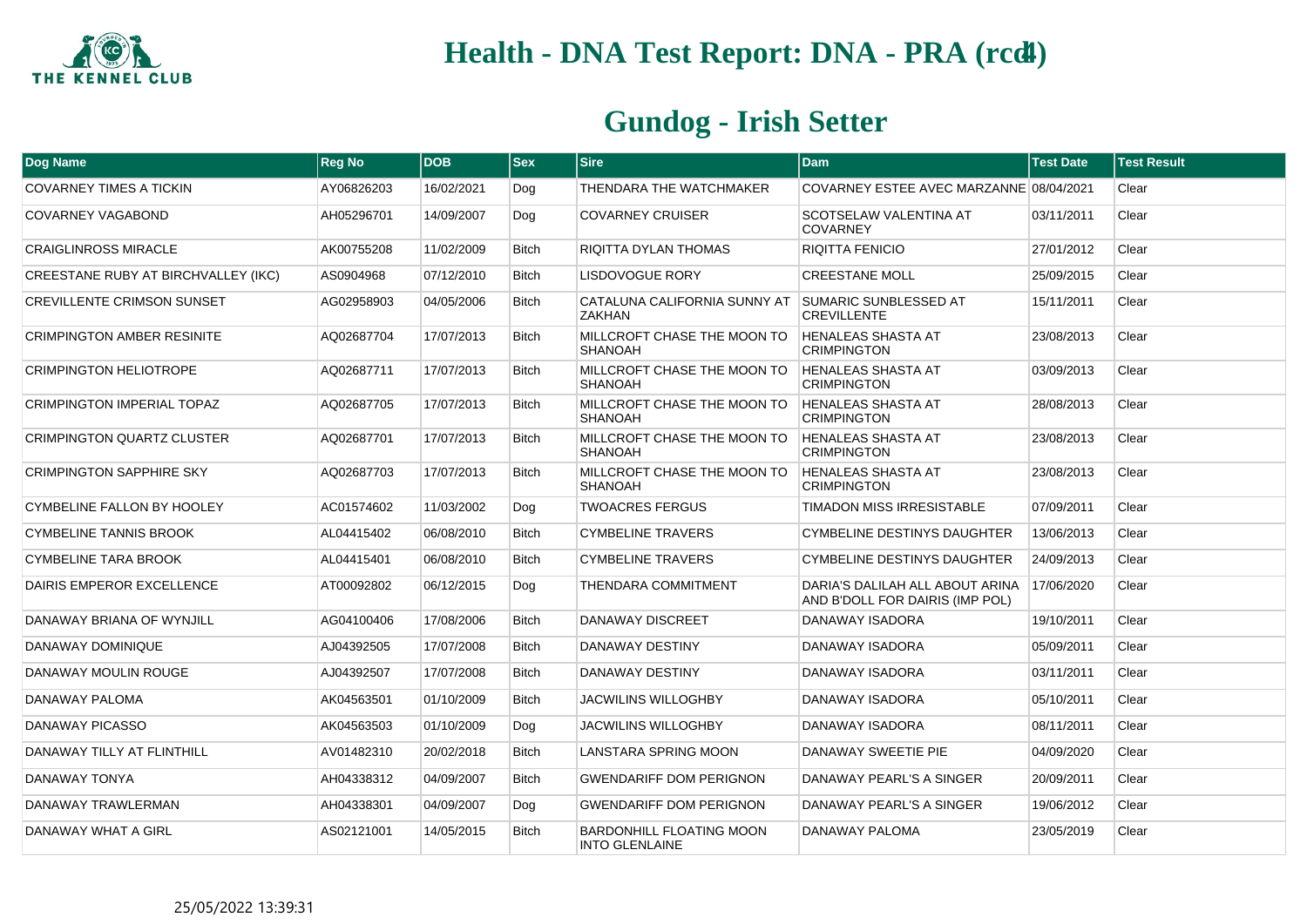

| Dog Name                                            | <b>Reg No</b> | <b>DOB</b> | <b>Sex</b>   | <b>Sire</b>                                      | <b>Dam</b>                                                      | <b>Test Date</b> | <b>Test Result</b> |
|-----------------------------------------------------|---------------|------------|--------------|--------------------------------------------------|-----------------------------------------------------------------|------------------|--------------------|
| DANWISH NESSAROSE                                   | AU02367902    | 19/05/2017 | <b>Bitch</b> | <b>PAWSWORD PRICELESS TO</b><br><b>KERRYFAIR</b> | PERFECTLY WICKED FOR DANWISH                                    | 03/04/2018       | Clear              |
| DANWISH ON HIGH (A.I.)                              | AV00391801    | 06/01/2018 | Dog          | <b>CASKEYS CONCEPT AT</b><br><b>AOIBHEANNE</b>   | <b>THENDARA JOCASTA</b>                                         | 03/04/2018       | Clear              |
| DANWISH ON SONG (A.I.)                              | AV00391805    | 06/01/2018 | <b>Bitch</b> | CASKEYS CONCEPT AT<br><b>AOIBHEANNE</b>          | THENDARA JOCASTA                                                | 03/04/2018       | Clear              |
| DAVSET LADY IN RED                                  | AJ04234105    | 15/07/2008 | <b>Bitch</b> | <b>BARDONHILL BARDOLINO BY</b><br><b>ANLORY</b>  | ANLORY INIS CARA AT DAVSET                                      | 05/07/2013       | Clear              |
| DAVSET LOVE ME TENDER                               | AH03192610    | 09/06/2007 | <b>Bitch</b> | DAVSET MR LOVERMAN                               | DAVSET JUST ONE LOOK                                            | 05/10/2011       | Clear              |
| DAZYCUTTER FAIRY DUST                               | AL03902303    | 31/08/2010 | <b>Bitch</b> | COLANME TON TONGUE TOFFEE<br><b>AT ISEBROOK</b>  | DAZYCUTTER SHININGSTAR                                          | 15/11/2011       | Clear              |
| DEACONARA DANSE DE BLEU AVEC<br><b>DOTCOMSETTER</b> | AK02613001    | 24/05/2009 | Dog          | <b>CLACHNAHAR AMI PIERROT</b>                    | <b>KERRSIENNA A PAIGE IN HISTORY</b><br>FOR DEACONARA (IMP USA) | 13/10/2011       | Clear              |
| DEEVONVILLE SANTA LUCIA                             | AK00496802    | 25/01/2009 | <b>Bitch</b> | RIVERBRUE DIONYSUS                               | CATALUNA MY LADY ARABELLA                                       | 13/10/2011       | Clear              |
| <b>DELSANTO ISAAC</b>                               | AE01913901    | 28/04/2004 | Dog          | <b>GRAYRIGGE EWAN BY ROMARNE</b>                 | <b>DELSANTO CHARMAINE</b>                                       | 12/10/2011       | Clear              |
| <b>DELSANTO MAISIE</b>                              | AF01391004    | 11/03/2005 | <b>Bitch</b> | <b>DELSANTO ISAAC</b>                            | <b>DELSANTO ENGLISH ROSE</b>                                    | 12/10/2011       | Clear              |
| <b>DELSANTO MISS DAISY</b>                          | AT01349301    | 26/03/2016 | <b>Bitch</b> | ROMARNE TAITTINGER                               | DELSANTO SNOW BELLE                                             | 08/06/2016       | Clear              |
| DENEIL CANT HELP FALLIN N LUV                       | AJ02377710    | 25/04/2008 | <b>Bitch</b> | <b>CASKEYS CONCEPT AT</b><br><b>AOIBHEANNE</b>   | <b>RED RED WINE IN DENEIL</b>                                   | 17/12/2012       | Clear              |
| DENEIL WON LUV                                      | AJ02377708    | 25/04/2008 | <b>Bitch</b> | CASKEYS CONCEPT AT<br><b>AOIBHEANNE</b>          | RED RED WINE IN DENEIL                                          | 05/09/2011       | Clear              |
| DEVACOTT CRYSTAL DREAM                              | AP01906604    | 03/05/2012 | <b>Bitch</b> | <b>BRABROOK SHANAVAZ</b>                         | HAWKDOWN HEAVEN SENT AT<br><b>DEVACOTT</b>                      | 21/06/2012       | Clear              |
| DEVACOTT DIAMOND DANCER                             | AP01906607    | 03/05/2012 | <b>Bitch</b> | <b>BRABROOK SHANAVAZ</b>                         | HAWKDOWN HEAVEN SENT AT<br><b>DEVACOTT</b>                      | 21/06/2012       | Clear              |
| DEVACOTT DIAMOND DIVA                               | AP01906601    | 03/05/2012 | <b>Bitch</b> | BRABROOK SHANAVAZ                                | HAWKDOWN HEAVEN SENT AT<br><b>DEVACOTT</b>                      | 21/06/2012       | Clear              |
| DEVACOTT DIAMOND GEEZER                             | AP01906613    | 03/05/2012 | Dog          | <b>BRABROOK SHANAVAZ</b>                         | HAWKDOWN HEAVEN SENT AT<br><b>DEVACOTT</b>                      | 25/06/2012       | Clear              |
| DEVACOTT DIAMOND ROCK                               | AP01906611    | 03/05/2012 | Dog          | <b>BRABROOK SHANAVAZ</b>                         | HAWKDOWN HEAVEN SENT AT<br><b>DEVACOTT</b>                      | 21/06/2012       | Clear              |
| DEVACOTT DOUBLE DIAMOND                             | AP01906612    | 03/05/2012 | Dog          | <b>BRABROOK SHANAVAZ</b>                         | HAWKDOWN HEAVEN SENT AT<br><b>DEVACOTT</b>                      | 21/06/2012       | Clear              |
| DEVACOTT EMERALD HEART                              | AP01906608    | 03/05/2012 | <b>Bitch</b> | <b>BRABROOK SHANAVAZ</b>                         | HAWKDOWN HEAVEN SENT AT<br><b>DEVACOTT</b>                      | 21/06/2012       | Clear              |
| DEVACOTT EMERALD PRINCE                             | AP01906616    | 03/05/2012 | Dog          | <b>BRABROOK SHANAVAZ</b>                         | HAWKDOWN HEAVEN SENT AT<br><b>DEVACOTT</b>                      | 21/06/2012       | Clear              |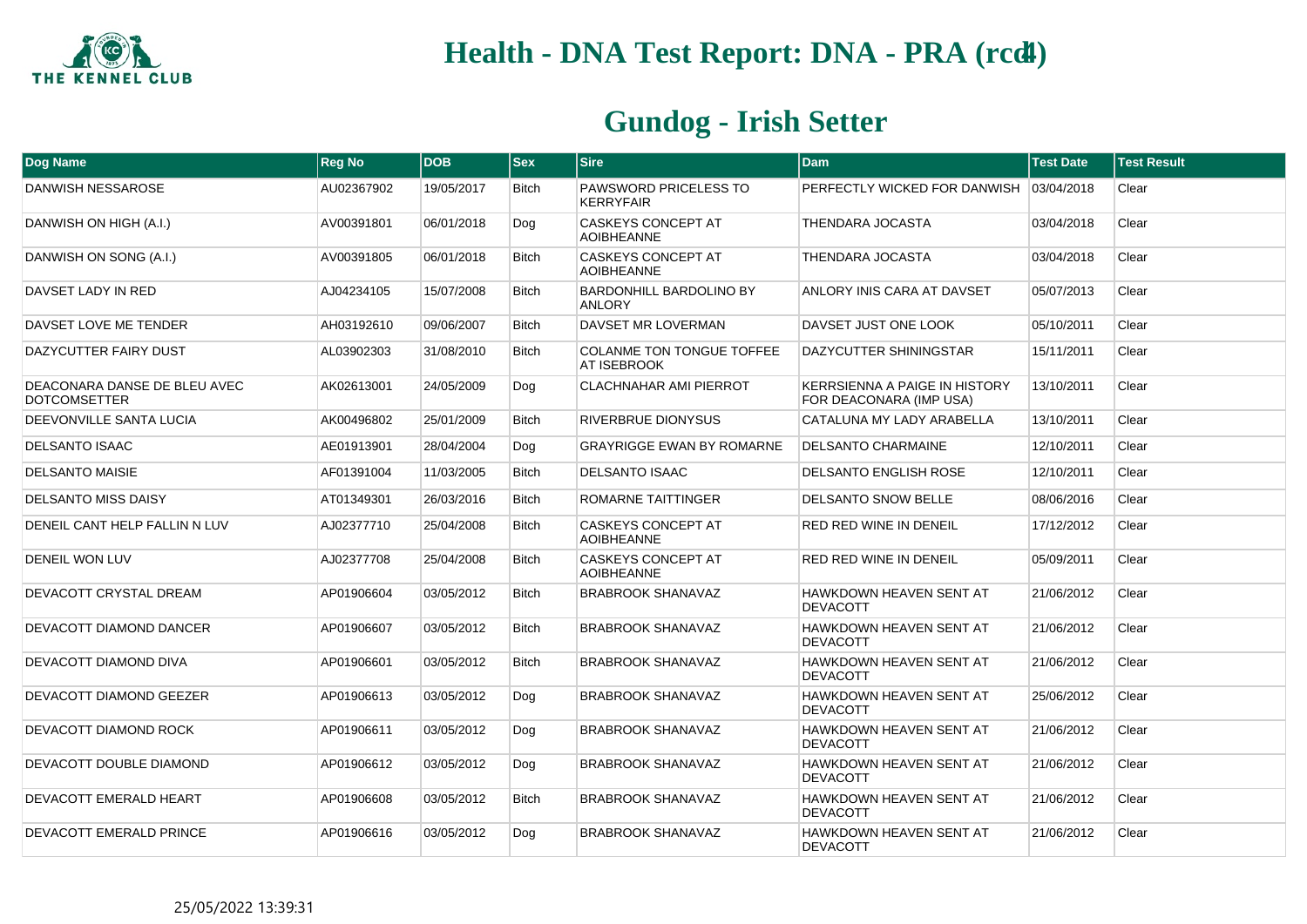

| Dog Name                                          | <b>Reg No</b> | <b>DOB</b> | $ s_{ex} $   | <b>Sire</b>                                         | <b>Dam</b>                                 | <b>Test Date</b> | <b>Test Result</b> |
|---------------------------------------------------|---------------|------------|--------------|-----------------------------------------------------|--------------------------------------------|------------------|--------------------|
| DEVACOTT ROYAL JASPER                             | AP01906609    | 03/05/2012 | Dog          | BRABROOK SHANAVAZ                                   | HAWKDOWN HEAVEN SENT AT<br><b>DEVACOTT</b> | 21/06/2012       | Clear              |
| DEVACOTT TIGERS EYE                               | AP01906615    | 03/05/2012 | Dog          | <b>BRABROOK SHANAVAZ</b>                            | HAWKDOWN HEAVEN SENT AT<br><b>DEVACOTT</b> | 21/06/2012       | Clear              |
| DISCOVERY'S NEW YEAR'S ROCKET                     |               |            | Dog          | DISCOVERY'S LOVE OF MY HEART                        | <b>DISOVERY'S CLARICE STARLING</b>         | 08/10/2013       | Clear              |
| DON'T FEAR AMBER WIND AT EVENFLOW (IMP<br>POL)    | AV0901042     | 28/11/2016 | Dog          | <b>CORDARRAGH PICASSO</b>                           | <b>CERES AMBER WIND</b>                    | 12/01/2018       | Clear              |
| DRUMWHAUR BELLA ROSA                              | AM04559102    | 10/10/2011 | <b>Bitch</b> | <b>THENDARA KRAMER</b>                              | DRUMWHAUR HEART OF GOLD                    | 17/11/2011       | Clear              |
| DRUMWHAUR BELOVED                                 | AM04559105    | 10/10/2011 | <b>Bitch</b> | <b>THENDARA KRAMER</b>                              | DRUMWHAUR HEART OF GOLD                    | 17/11/2011       | Clear              |
| DRUMWHAUR CHARISMA                                | AF05259401    | 23/11/2005 | <b>Bitch</b> | THENDARA DON CORLEONE                               | <b>LYNGOR WISDOM</b>                       | 10/09/2013       | Clear              |
| DRUMWHAUR IRISH GOLD                              | AL01142705    | 07/03/2010 | Dog          | <b>THENDARA KRAMER</b>                              | <b>DRUMWHAUR HEART OF GOLD</b>             | 19/09/2011       | Clear              |
| DRUMWHAUR KING OF HEARTS                          | AM04559106    | 10/10/2011 | Dog          | <b>THENDARA KRAMER</b>                              | DRUMWHAUR HEART OF GOLD                    | 17/11/2011       | Clear              |
| DRUMWHAUR SUMMER SONG                             | AJ01504205    | 15/03/2008 | <b>Bitch</b> | THENDARA DON CORLEONE                               | <b>LYNGOR WISDOM</b>                       | 19/09/2011       | Clear              |
| DUNCRAIG DEMELZA BY BRINARA                       | AJ02411404    | 27/05/2008 | <b>Bitch</b> | <b>DELSANTO ISAAC</b>                               | <b>BRINARA ANDROMEDA</b>                   | 05/10/2011       | Clear              |
| DUNNYGASK GEORGIA                                 | W3726303W03   | 05/08/1996 | <b>Bitch</b> | <b>THENDARA KENNEDY</b>                             | <b>DUNNYGASK ARTEMIS</b>                   | 19/08/2011       | Clear              |
| DUNROON GINGER STORM OF WISCOMBE                  | AS03924602    | 19/10/2015 | Dog          | BOWNARD CARRABULLAWN OF<br>WISCOMBE (IKC)           | <b>DUNROON CONSTANCE</b>                   | 17/03/2021       | Clear              |
| EAD ANTIPATHIS (IMP POL)                          | AY0910734     | 10/05/2020 | Dog          | LANASCOL SMOKE AND MIRRORS<br>(ATCAT02916NZL)       | <b>IRISH FUTURE DIAMOND SKY</b>            | 21/02/2022       | Clear              |
| <b>EDENAVEYS PURE MAGIC</b>                       | AM03909202    | 17/09/2011 | <b>Bitch</b> | <b>LURGAVON RINGLEADER</b>                          | EDENAVEYS HOLLYS PRIDE                     | 10/11/2015       | Clear              |
| EDENAVEYS THE ONE AND ONLY                        | AM03909201    | 17/09/2011 | Dog          | LURGAVON RINGLEADER                                 | EDENAVEYS HOLLYS PRIDE                     | 08/10/2018       | Clear              |
| EDENTOP JAZZ                                      | AH02427003    | 07/05/2007 | <b>Bitch</b> | <b>CASKEYS CONCEPT AT</b><br><b>AOIBHEANNE</b>      | <b>CASKEYS VOGUE</b>                       | 05/10/2011       | Clear              |
| EMBER RED HOT CHILIPEPPER OF QUENSHA<br>(IMP SWE) | AP0900827     | 30/04/2010 | Dog          | QUEENSETT'S OF THE SEVENTH<br>SON                   | <b>EMBER HAWKS O DOVES</b>                 | 27/03/2012       | Clear              |
| EMPATHIA RUBY MAHAGONY PAW (IMP CZE)              | AT0905057     | 25/04/2015 | <b>Bitch</b> | <b>GARDEN STAR'S RED BULL</b><br>(ATCAP00010HUN)    | ASSONANCE MAHAGONY PAW                     | 06/10/2016       | Clear              |
| <b>EQUISITE RED DELIGHT</b>                       | AF02941602    | 04/07/2005 | <b>Bitch</b> | <b>TAGAMAGO'S SURVIVOR</b>                          | AMBER ABUNDANCE                            | 07/10/2011       | Clear              |
| ERINADE ORLANDO                                   | AC01266009    | 01/04/2002 | Dog          | SHENANAGIN SOME MIGHT SAY<br><b>IT'S BARDONHILL</b> | <b>ERINADE KIRSTY</b>                      | 05/10/2011       | Clear              |
| <b>ERINVALE FROSTED SPARK</b>                     | AM00807108    | 01/01/2011 | Dog          | <b>GLENDRISOCK SAPHIRE</b>                          | <b>ERINVALE GEMMA</b>                      | 18/05/2012       | Clear              |
| <b>ESBROWN BUBBLES BONBON</b>                     | AD04229607    | 21/09/2003 | Dog          | RYAMBER PIN BALL WIZARD                             | <b>ASTRAZONE AMAYZING</b>                  | 21/09/2012       | Clear              |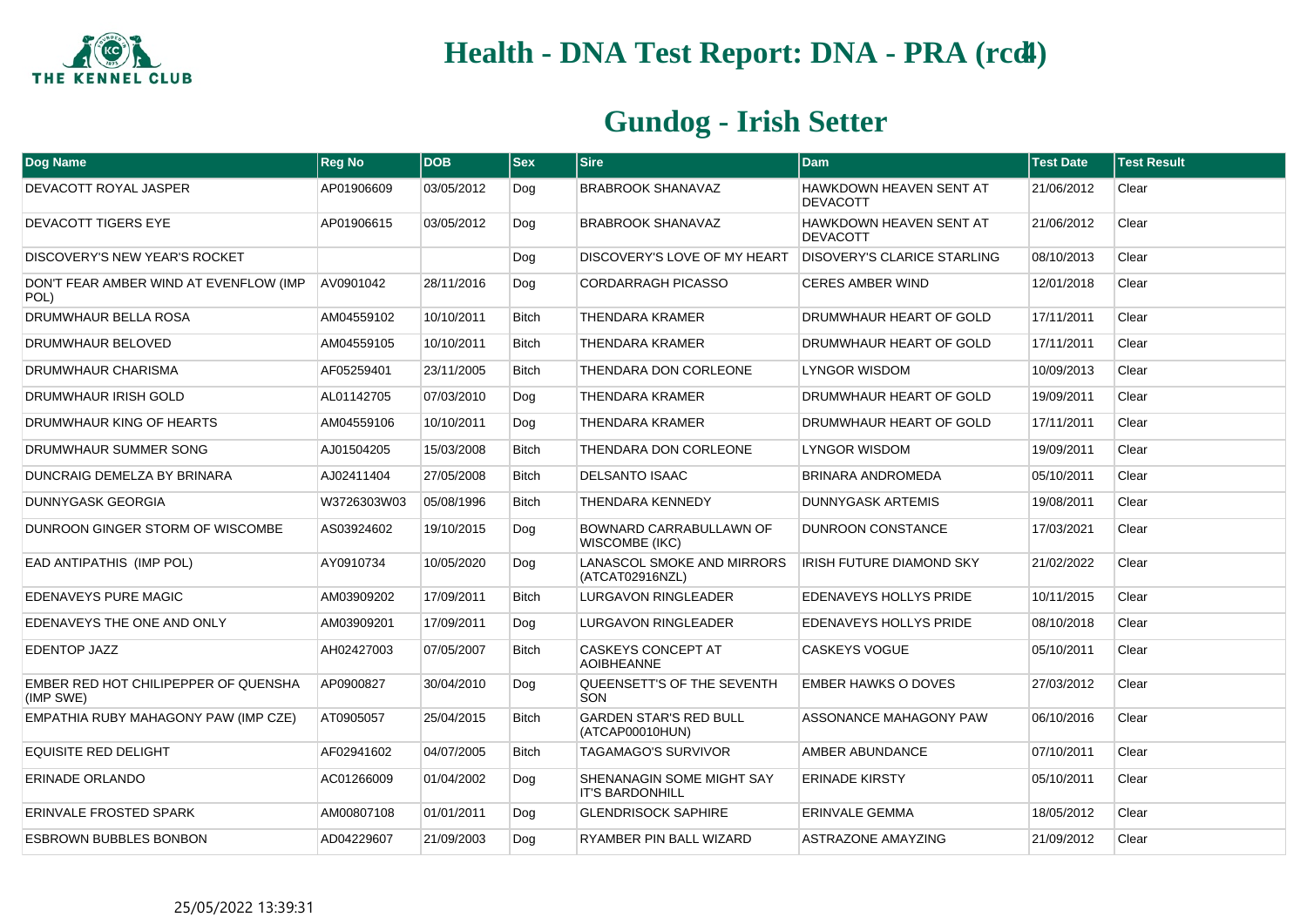

| Dog Name                                                       | <b>Reg No</b> | <b>DOB</b> | <b>Sex</b>   | <b>Sire</b>                                                                | <b>Dam</b>                                      | <b>Test Date</b> | <b>Test Result</b> |
|----------------------------------------------------------------|---------------|------------|--------------|----------------------------------------------------------------------------|-------------------------------------------------|------------------|--------------------|
| <b>ESBROWN ERIDANUS</b>                                        | AV01717807    | 29/03/2018 | <b>Bitch</b> | APPLEGROVE WALLANDER WITH<br>CATALUNA (IMP SWE)                            | CATALUNA HONEY GOLD                             | 07/07/2020       | Clear              |
| <b>FAIRHAVEN HAWA NICE DAY</b>                                 |               |            | <b>Bitch</b> | DUBLINER TIGER WOODS                                                       | <b>FAIRHAVEN FAYE FIREFLY</b>                   | 21/12/2012       | Clear              |
| FAIRHAVEN LOUISE MOUNTBATTEN AT<br><b>BRAIDMOUNT (IMP SWE)</b> | AP0904769     | 29/05/2010 | <b>Bitch</b> | DUBLINER MAC MIO                                                           | FAIRHAVEN BANCHEE BARRACUDA                     | 23/11/2012       | Clear              |
| FAIRHAVEN XPERIA AT ARDBRACCAN (IKC)                           | AV0902791     | 09/02/2015 | <b>Bitch</b> | ARDBRACCAN ROYAL FLUSH                                                     | <b>FAIRHAVEN HAWA NICE DAY</b>                  | 15/12/2017       | Clear              |
| <b>FAIRUBY CONNOR</b>                                          | AQ04164206    | 31/08/2013 | Dog          | AVONTYNE TONIGHTS THE NIGHT                                                | MARLLAND RUBY (IMP NLD)                         | 23/10/2013       | Clear              |
| FAIRUBY DONOVAN                                                | AB01884006    | 15/03/2001 | Dog          | JIMMINY CRICKET OF TWO OAKS                                                | <b>FAIRUBY SYLVIE</b>                           | 27/01/2012       | Clear              |
| <b>FAIRUBY KAYLEIGH</b>                                        | AQ04164207    | 31/08/2013 | <b>Bitch</b> | AVONTYNE TONIGHTS THE NIGHT                                                | MARLLAND RUBY (IMP NLD)                         | 23/10/2013       | Clear              |
| <b>FAIRUBY MURPHY</b>                                          | AQ04164203    | 31/08/2013 | Dog          | AVONTYNE TONIGHTS THE NIGHT                                                | MARLLAND RUBY (IMP NLD)                         | 23/10/2013       | Clear              |
| <b>FAIRUBY REUBEN</b>                                          | AQ04164201    | 31/08/2013 | Dog          | AVONTYNE TONIGHTS THE NIGHT                                                | MARLLAND RUBY (IMP NLD)                         | 04/11/2013       | Clear              |
| <b>FAIRUBY TALLY</b>                                           | AQ04164202    | 31/08/2013 | Dog          | AVONTYNE TONIGHTS THE NIGHT                                                | MARLLAND RUBY (IMP NLD)                         | 23/10/2013       | Clear              |
| <b>FAUNCESTON AEDNAT</b>                                       | AJ02932605    | 15/03/2008 | <b>Bitch</b> | <b>LIONHART PROMISE</b>                                                    | <b>CHOAKFORDS MAYAN</b>                         | 21/06/2012       | Clear              |
| <b>FEARNLEY FIRE PRIMROSE</b>                                  | AJ02322505    | 11/05/2008 | <b>Bitch</b> | DANAWAY DESTINY                                                            | <b>FEARNLEY FIRE TWINKLE</b>                    | 01/12/2011       | Clear              |
| <b>FEARNLEY FIRE ROSE</b>                                      | AL02312505    | 05/05/2010 | <b>Bitch</b> | ERINADE STARWARS                                                           | <b>FEARNLEY FIRE DAISY</b>                      | 01/05/2012       | Clear              |
| <b>FEARNLEY FIRE ROXANNE</b>                                   | AL02312507    | 05/05/2010 | <b>Bitch</b> | ERINADE STARWARS                                                           | <b>FEARNLEY FIRE DAISY</b>                      | 01/12/2011       | Clear              |
| <b>FERASHEEN BOODLES</b>                                       | AU03713408    | 29/09/2017 | Dog          | EMBER RED HOT CHILIPEPPER OF<br>QUENSHA (IMP SWE)                          | <b>FERASHEEN PAVANNA</b>                        | 06/11/2017       | Clear              |
| <b>FERASHEEN GINABELLE</b>                                     | AU03713402    | 29/09/2017 | <b>Bitch</b> | EMBER RED HOT CHILIPEPPER OF FERASHEEN PAVANNA<br><b>QUENSHA (IMP SWE)</b> |                                                 | 06/11/2017       | Clear              |
| <b>FERASHEEN GINEROSITY</b>                                    | AU03713410    | 29/09/2017 | <b>Bitch</b> | EMBER RED HOT CHILIPEPPER OF<br>QUENSHA (IMP SWE)                          | <b>FERASHEEN PAVANNA</b>                        | 06/11/2017       | Clear              |
| FERASHEEN GINGER NINJA                                         | AU03713406    | 29/09/2017 | Dog          | EMBER RED HOT CHILIPEPPER OF<br>QUENSHA (IMP SWE)                          | <b>FERASHEEN PAVANNA</b>                        | 06/11/2017       | Clear              |
| <b>FERASHEEN JINDEA</b>                                        | AU03713405    | 29/09/2017 | <b>Bitch</b> | EMBER RED HOT CHILIPEPPER OF<br>QUENSHA (IMP SWE)                          | <b>FERASHEEN PAVANNA</b>                        | 06/11/2017       | Clear              |
| <b>FERASHEEN OPIHR</b>                                         | AU03713409    | 29/09/2017 | <b>Bitch</b> | EMBER RED HOT CHILIPEPPER OF<br>QUENSHA (IMP SWE)                          | <b>FERASHEEN PAVANNA</b>                        | 06/11/2017       | Clear              |
| <b>FERASHEEN ORIGINARIO</b>                                    | AU03713401    | 29/09/2017 | Dog          | EMBER RED HOT CHILIPEPPER OF<br>QUENSHA (IMP SWE)                          | <b>FERASHEEN PAVANNA</b>                        | 06/11/2017       | Clear              |
| FERASHEEN PULSE OF MY HEART                                    | AQ02383210    | 25/06/2013 | <b>Bitch</b> | <b>ERINADE STARWARS</b>                                                    | FERNSTART LOVE IN A MIST AT<br><b>FERASHEEN</b> | 15/04/2015       | Clear              |
| <b>FERASHEEN TANQUERAY</b>                                     | AU03713411    | 29/09/2017 | <b>Bitch</b> | EMBER RED HOT CHILIPEPPER OF<br><b>QUENSHA (IMP SWE)</b>                   | <b>FERASHEEN PAVANNA</b>                        | 06/11/2017       | Clear              |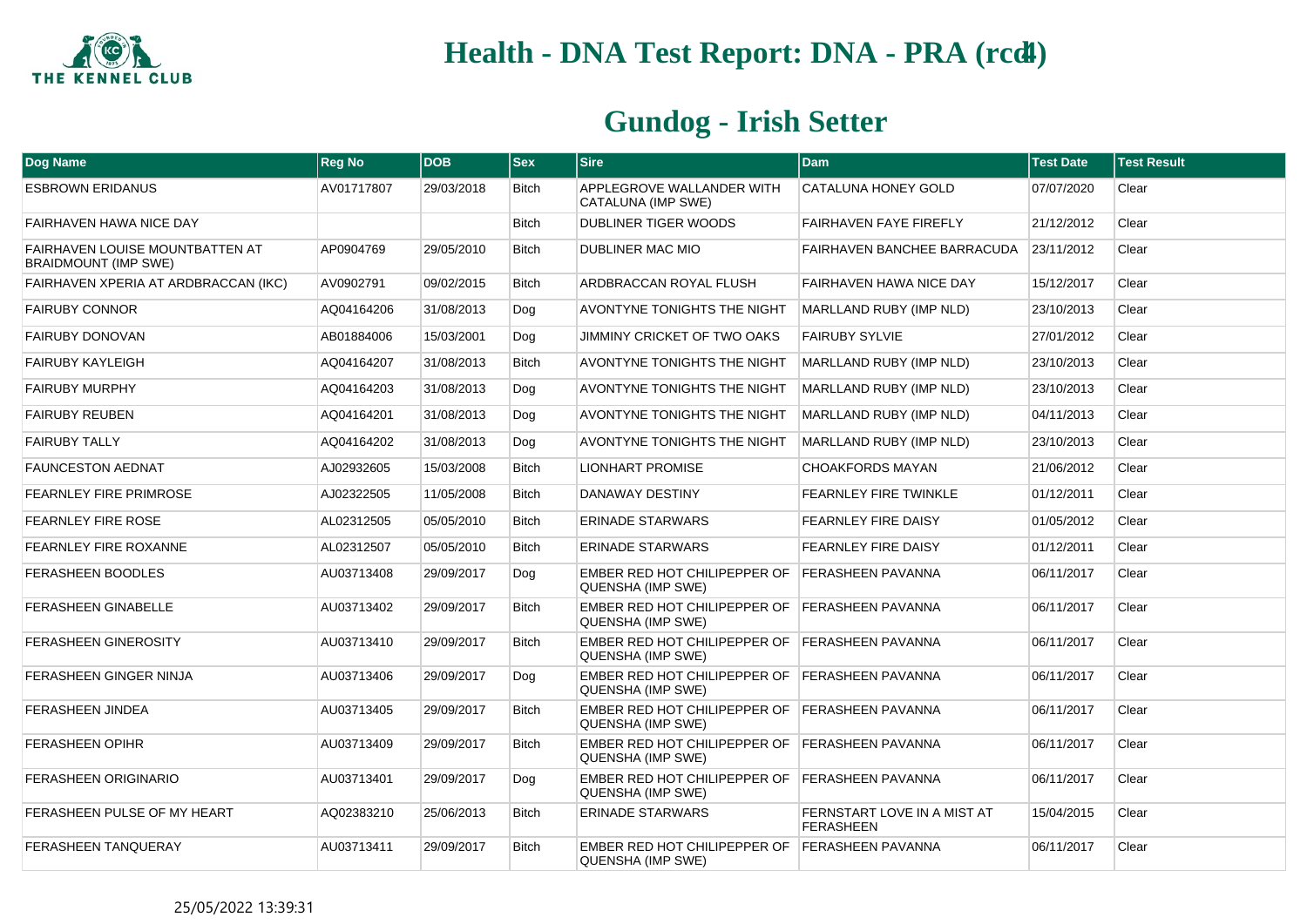

| Dog Name                                         | <b>Reg No</b> | <b>DOB</b> | <b>Sex</b>   | <b>Sire</b>                                                 | Dam                                                           | <b>Test Date</b> | <b>Test Result</b> |
|--------------------------------------------------|---------------|------------|--------------|-------------------------------------------------------------|---------------------------------------------------------------|------------------|--------------------|
| FERNSTART AFTER EIGHT                            | AW00924709    | 07/02/2019 | <b>Bitch</b> | <b>GWENDARIFF D'YA KNOW MY</b><br>NAME BY BARDONHILL        | BARDONHILL AFTERNOON D'LITE AT 03/04/2019<br><b>FERNSTART</b> |                  | Clear              |
| FERNSTART BABY GUINNESS                          | AW00924708    | 07/02/2019 | <b>Bitch</b> | <b>GWENDARIFF D'YA KNOW MY</b><br>NAME BY BARDONHILL        | BARDONHILL AFTERNOON D'LITE AT 28/03/2019<br><b>FERNSTART</b> |                  | Clear              |
| FERNSTART GO LASSIE GO                           | AU01592206    | 29/03/2017 | <b>Bitch</b> | <b>GWENDARIFF D'YA KNOW MY</b><br>NAME BY BARDONHILL        | <b>FERNSTART BIRDSONG</b>                                     | 12/05/2021       | Clear              |
| FERNSTART GOLDEN CHARM AT<br><b>BLACKBOROUGH</b> | AP03313501    | 04/08/2012 | <b>Bitch</b> | <b>BARDONHILL GINGER WHINGER</b>                            | FEARNLEY FUNTIME AT FERNSTART 27/09/2012                      |                  | Clear              |
| FERNSTART HEART OF GOLD                          | AP03313507    | 04/08/2012 | <b>Bitch</b> | <b>BARDONHILL GINGER WHINGER</b>                            | FEARNLEY FUNTIME AT FERNSTART 27/09/2012                      |                  | Clear              |
| FERNSTART IRISH RHAPSODY                         | AE02414002    | 08/05/2004 | <b>Bitch</b> | SHENANAGIN SOME MIGHT SAY<br><b>IT'S BARDONHILL</b>         | FERNSTART IRISH MELODY                                        | 15/11/2011       | Clear              |
| FERNSTART LOVE IN A MIST AT FERASHEEN            | AK01107104    | 14/02/2009 | <b>Bitch</b> | <b>CASKEYS CONCEPT AT</b><br><b>AOIBHEANNE</b>              | <b>FERNSTART IRISH RHAPSODY</b>                               | 26/10/2011       | Clear              |
| <b>FERNSTART LOVESONG</b>                        | AK01107101    | 14/02/2009 | <b>Bitch</b> | <b>CASKEYS CONCEPT AT</b><br><b>AOIBHEANNE</b>              | <b>FERNSTART IRISH RHAPSODY</b>                               | 15/11/2011       | Clear              |
| FERNSTART MINT KISS                              | AW00924707    | 07/02/2019 | <b>Bitch</b> | <b>GWENDARIFF D'YA KNOW MY</b><br>NAME BY BARDONHILL        | BARDONHILL AFTERNOON D'LITE AT 28/03/2019<br><b>FERNSTART</b> |                  | Clear              |
| FERNSTART ORANGE BLISS                           | AW00924706    | 07/02/2019 | Bitch        | <b>GWENDARIFF D'YA KNOW MY</b><br>NAME BY BARDONHILL        | BARDONHILL AFTERNOON D'LITE AT 28/03/2019<br><b>FERNSTART</b> |                  | Clear              |
| FERNSTART OVER ICE TO MELDOR                     | AW00924702    | 07/02/2019 | Dog          | <b>GWENDARIFF D'YA KNOW MY</b><br><b>NAME BY BARDONHILL</b> | BARDONHILL AFTERNOON D'LITE AT 28/03/2019<br><b>FERNSTART</b> |                  | Clear              |
| <b>FERNSTART PURE GOLD</b>                       | AP03313504    | 04/08/2012 | Dog          | <b>BARDONHILL GINGER WHINGER</b>                            | FEARNLEY FUNTIME AT FERNSTART 29/11/2012                      |                  | Clear              |
| FERNSTART VANILLA SILK                           | AW00924705    | 07/02/2019 | <b>Bitch</b> | <b>GWENDARIFF D'YA KNOW MY</b><br>NAME BY BARDONHILL        | BARDONHILL AFTERNOON D'LITE AT 28/03/2019<br>FERNSTART        |                  | Clear              |
| FETTERESK DOUBLE CHARM                           | AJ02069504    | 24/04/2008 | <b>Bitch</b> | <b>FORFARIAN SORCERER</b>                                   | FETTERESK NEVER SAY NEVER                                     | 19/09/2011       | Clear              |
| FETTERESK FARFETCHED                             | AG02396802    | 16/05/2006 | <b>Bitch</b> | SHENANAGIN WHAT NEXT                                        | FETTERESK NEVER SAY NEVER                                     | 19/09/2011       | Clear              |
| <b>FETTERESK SNOW PATROL</b>                     | AL00242204    | 30/12/2009 | Dog          | SHENANAGIN SCHOLAR WITH<br><b>BRAIDMOUNT</b>                | <b>FETTERESK FARFETCHED</b>                                   | 19/09/2011       | Clear              |
| FEYLINCI CANDYFLOSS                              | AJ04235802    | 25/08/2008 | <b>Bitch</b> | ORSTONE INTERCEPTOR                                         | THENDARA STARKIST FOR FEYLINCI 13/10/2011                     |                  | Clear              |
| <b>FINNICHE FOOL IN LOVE</b>                     | AU02838410    | 19/05/2017 | <b>Bitch</b> | <b>GLENNARA COER DE LION</b>                                | <b>FINNICHE FOOL'S FOLLY</b>                                  | 15/06/2021       | Clear              |
| <b>FIRE DANCER</b>                               | AS02978106    | 14/08/2015 | <b>Bitch</b> | <b>GLENVARNA THE WANDERER</b>                               | <b>MILARIS OLYMPIC STAR</b>                                   | 04/03/2021       | Clear              |
| FOGNAMDOWN GRACEFUL ACT                          | AT01230805    | 11/04/2016 | <b>Bitch</b> | CATALUNA RED BARON                                          | <b>FOGNAMDOWN LADY ELLICE</b>                                 | 03/12/2020       | Clear              |
| FOLLIDOWN MEADOW PIPIT                           | AL01906201    | 25/04/2010 | Dog          | COPPER'S UNDERCOVER AT<br>LYNWOOD (IMP SWE)                 | <b>FOLLIDOWN FORGETMENOT</b>                                  | 13/10/2011       | Clear              |
| <b>FOLLIDOWN MEADOW RUE</b>                      | AL01906202    | 25/04/2010 | <b>Bitch</b> | COPPER'S UNDERCOVER AT<br>LYNWOOD (IMP SWE)                 | FOLLIDOWN FORGETMENOT                                         | 13/10/2011       | Clear              |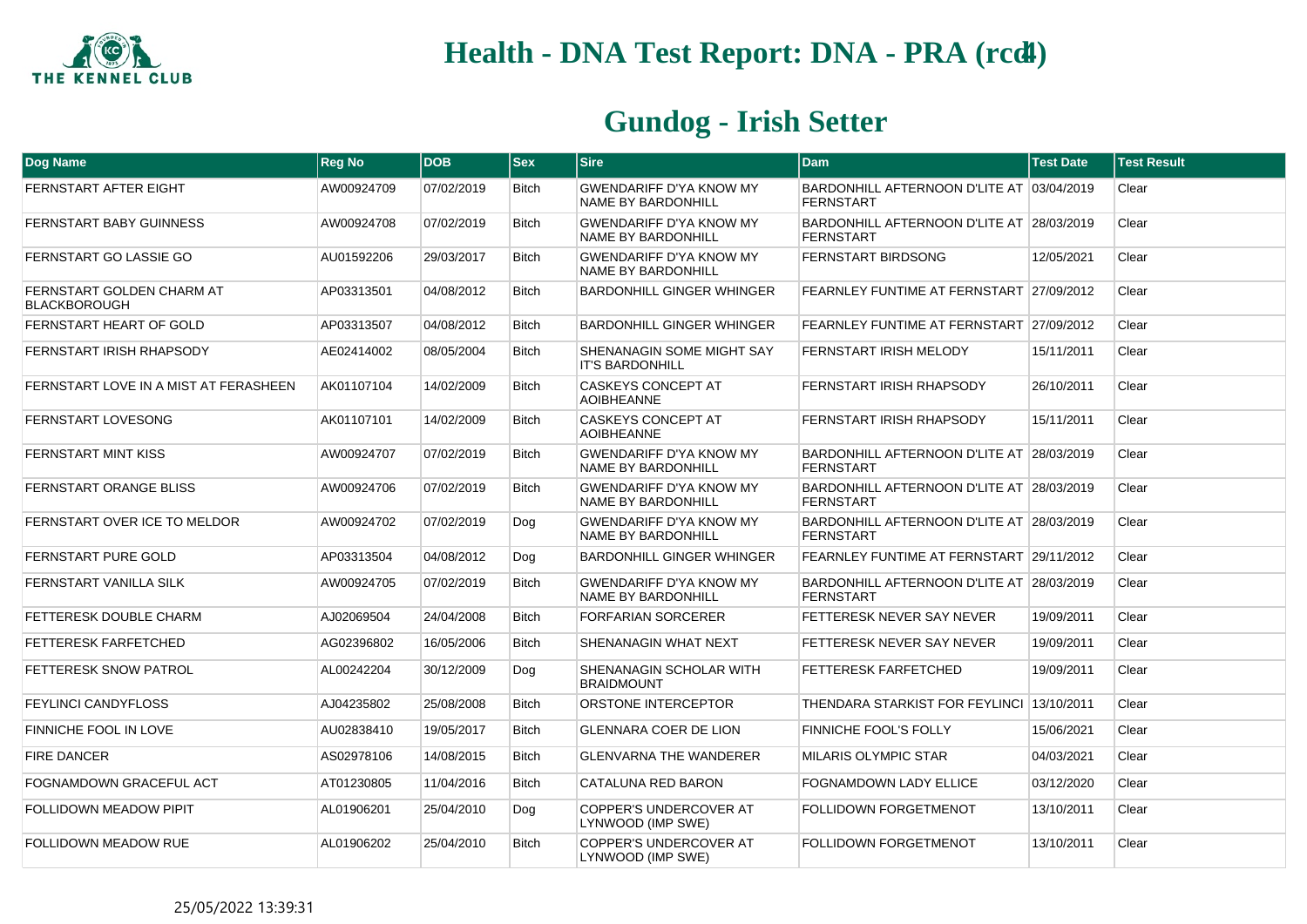

| <b>Dog Name</b>                      | <b>Reg No</b> | <b>DOB</b> | $ $ Sex      | <b>Sire</b>                                          | <b>Dam</b>                                             | <b>Test Date</b> | <b>Test Result</b> |
|--------------------------------------|---------------|------------|--------------|------------------------------------------------------|--------------------------------------------------------|------------------|--------------------|
| FORFARIAN CAUGHT YOU LOOKIN          | AK04325702    | 06/09/2009 | <b>Bitch</b> | <b>ANLORY BONARDA</b>                                | FORFARIAN MARRIED TO THE MOB                           | 21/06/2012       | Clear              |
| FORFARIAN DUSTY BOTTOMS              | AY07310901    | 17/02/2021 | Dog          | QUENSHA JUST LIKE FIRE                               | FORFARIAN SOO LUSH                                     | 22/09/2021       | Clear              |
| <b>FORFARIAN SORCERER</b>            | AC01615302    | 08/03/2002 | Dog          | SHENANAGIN SHAREHOLDER                               | <b>FORFARIAN IMPULSE</b>                               | 26/09/2011       | Clear              |
| <b>GILKYBROW STEADY EDDIE</b>        | AS00986608    | 16/02/2015 | Dog          | <b>CURROWHILL GREY GUY</b>                           | LESTANNONS THE PRODIGNY                                | 21/05/2021       | Clear              |
| GILLIEGRAE CUANNA ARIADNE            | AL04277306    | 12/10/2010 | <b>Bitch</b> | JACWILINS WILLOGHBY                                  | RAPPATTY RED VELVET                                    | 05/10/2011       | Clear              |
| <b>GLEANNSEAIN ERENG (IKC)</b>       | AR0903173     | 20/11/2012 | Dog          | <b>MOUNTBAY DAN</b>                                  | <b>IKERRIN ORLA</b>                                    | 23/04/2014       | Clear              |
| <b>GLEANNSEAIN FINN (IKC)</b>        |               | 20/11/2012 | Dog          | MOUNTBAY DAN                                         | <b>IKERRIN ORLA</b>                                    | 15/10/2014       | Clear              |
| <b>GLENCARRON GOLD DUST</b>          | AJ01710401    | 05/03/2008 | <b>Bitch</b> | <b>FERNSTART IRISH RED</b>                           | <b>GLENCARRON RED HOT SALSA</b>                        | 22/12/2012       | Clear              |
| <b>GLENCARRON RED HOT SALSA</b>      | AF00624409    | 27/01/2005 | <b>Bitch</b> | <b>COVARNEY MONELLO</b>                              | <b>GLENCARRON DIMPLE</b>                               | 19/09/2011       | Clear              |
| <b>GLENGRAY MOON LOVER (IMP AUS)</b> | AV0900768     | 16/09/2010 | Dog          | <b>BRODRUGGAN ROGUE TRADER</b>                       | <b>GLENGRAY CRACKLIN ROSE (A.I.)</b>                   | 22/02/2018       | Clear              |
| <b>GLENLAINE ELISE</b>               | AM02665314    | 22/05/2011 | <b>Bitch</b> | <b>BARDONHILL STORM MOON</b>                         | <b>GLENLAINE WEDDED BLISS</b>                          | 26/06/2014       | Clear              |
| <b>GLENLAINE GOLDEN GUN</b>          | AY11356003    | 17/10/2021 | Dog          | <b>BARDONHILL PEARLY SPENCER</b>                     | BARDONHILL ICE DIAMOND WITH<br><b>GLENLAINE</b>        | 24/11/2021       | Clear              |
| <b>GLENLAINE NEVER SAY NEVER</b>     | AY11356004    | 17/10/2021 | Dog          | <b>BARDONHILL PEARLY SPENCER</b>                     | <b>BARDONHILL ICE DIAMOND WITH</b><br><b>GLENLAINE</b> | 24/11/2021       | Clear              |
| <b>GLENLAINE ONLY LIVE TWICE</b>     | AY11356009    | 17/10/2021 | <b>Bitch</b> | <b>BARDONHILL PEARLY SPENCER</b>                     | <b>BARDONHILL ICE DIAMOND WITH</b><br><b>GLENLAINE</b> | 24/11/2021       | Clear              |
| <b>GLENLAINE SAMUEL WHISKERS</b>     | AT04102606    | 25/10/2016 | Dog          | <b>BARDONHILL SNOW WOLF WITH</b><br><b>GLENLAINE</b> | <b>GLENLAINE ELISE</b>                                 | 27/03/2018       | Clear              |
| <b>GLENLAINE SKYFALL</b>             | AY11356006    | 17/10/2021 | <b>Bitch</b> | <b>BARDONHILL PEARLY SPENCER</b>                     | <b>BARDONHILL ICE DIAMOND WITH</b><br><b>GLENLAINE</b> | 24/11/2021       | Clear              |
| <b>GLENLAINE SPECTRE</b>             | AY11356005    | 17/10/2021 | Dog          | <b>BARDONHILL PEARLY SPENCER</b>                     | BARDONHILL ICE DIAMOND WITH<br><b>GLENLAINE</b>        | 24/11/2021       | Clear              |
| <b>GLENNARA COER DE LION</b>         | AJ03368807    | 23/06/2008 | Dog          | <b>CASKEYS CONCEPT AT</b><br><b>AOIBHEANNE</b>       | <b>GLENNARA FLEUR DE MAI</b>                           | 16/08/2011       | Clear              |
| <b>GLENNARA LALIQUE</b>              | AM01433601    | 17/03/2011 | <b>Bitch</b> | SUTERESETT MILKY WAY WITH<br><b>SCARLETTI</b>        | <b>GLENNARA LEHANA</b>                                 | 04/10/2011       | Clear              |
| GLENNARA LEHANA                      | AH01409401    | 19/02/2007 | <b>Bitch</b> | SCOTSELAW JACKSON AT<br><b>LYNWOOD</b>               | GLENNARA FLEUR DE MAI                                  | 16/08/2011       | Clear              |
| <b>GLENNARA LONG WAY HOME</b>        | AH01409403    | 19/02/2007 | Dog          | SCOTSELAW JACKSON AT<br><b>LYNWOOD</b>               | GLENNARA FLEUR DE MAI                                  | 20/09/2011       | Clear              |
| <b>GLENRUA REALTOG (IKC)</b>         | AD0900933     | 28/04/2001 | <b>Bitch</b> | <b>FEARNLEY FAUST</b>                                | ARDBRACCAN GLENRUA                                     | 13/02/2012       | Clear              |
| <b>GLENVARNA DOUBLE TAKE</b>         | AG00985505    | 15/02/2006 | Dog          | THENDARA DON CORLEONE                                | <b>TWOACRES KITTIWAKE AT</b><br><b>GLENVARNA</b>       | 17/05/2012       | Clear              |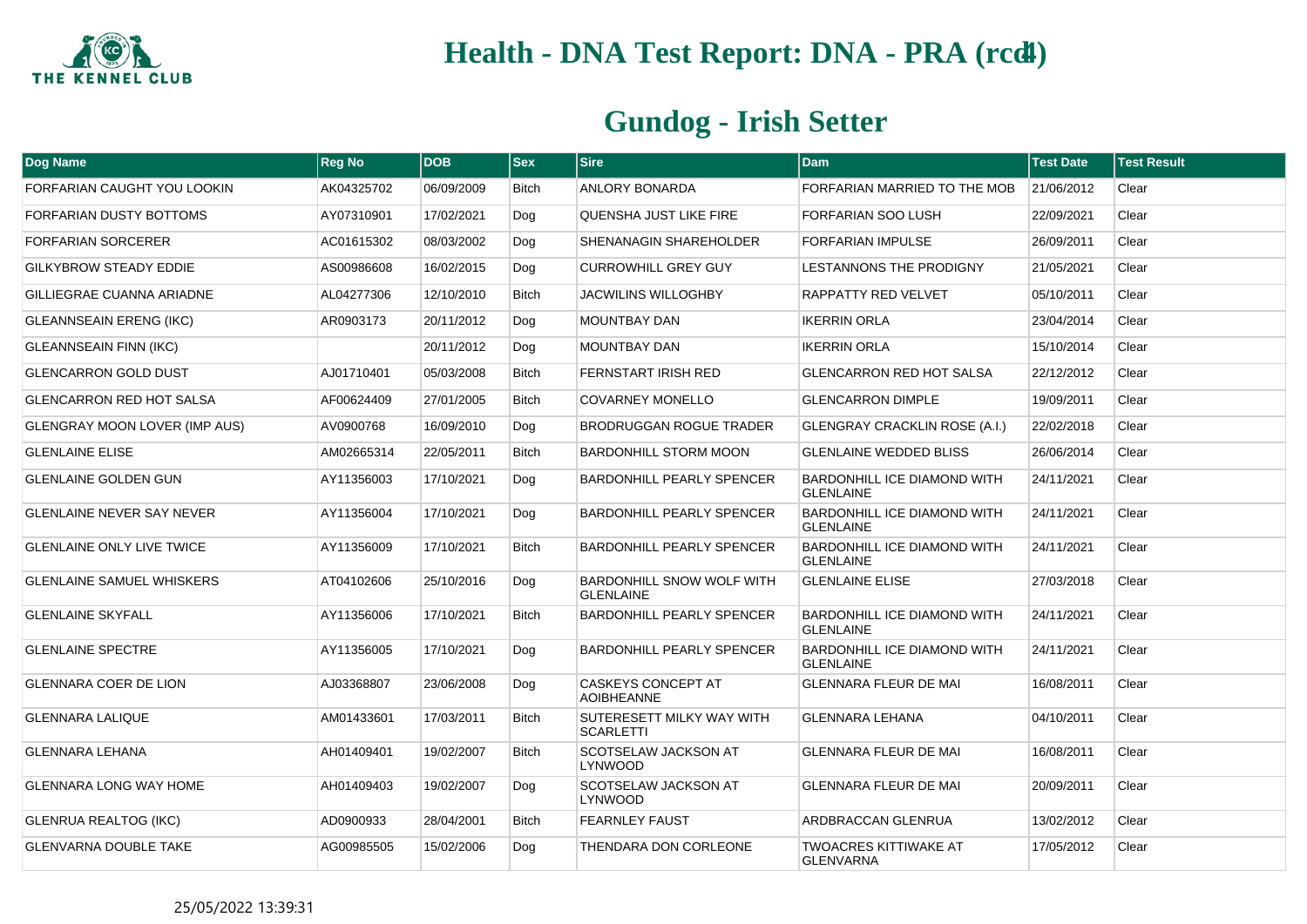

| Dog Name                                                                  | <b>Reg No</b> | <b>DOB</b> | $ $ Sex      | <b>Sire</b>                                                         | <b>Dam</b>                                                     | <b>Test Date</b> | <b>Test Result</b> |
|---------------------------------------------------------------------------|---------------|------------|--------------|---------------------------------------------------------------------|----------------------------------------------------------------|------------------|--------------------|
| <b>GLENVARNA GARBO</b>                                                    | AK02057401    | 13/05/2009 | Bitch        | ATRON LIMITED EDITION                                               | <b>GLENVARNA THE WOW FACTOR</b>                                | 11/06/2012       | Clear              |
| <b>GLENVARNA HIMSELF</b>                                                  | AG00985503    | 15/02/2006 | Dog          | THENDARA DON CORLEONE                                               | <b>TWOACRES KITTIWAKE AT</b><br><b>GLENVARNA</b>               | 19/03/2013       | Clear              |
| <b>GLENVARNA SUNGOD</b>                                                   | AE01725603    | 12/04/2004 | Dog          | THENDARA DON CORLEONE                                               | <b>TWOACRES KITTIWAKE AT</b><br><b>GLENVARNA</b>               | 11/06/2012       | Clear              |
| <b>GLENVARNA THE WOW FACTOR</b>                                           | AG00985501    | 15/02/2006 | <b>Bitch</b> | THENDARA DON CORLEONE                                               | <b>TWOACRES KITTIWAKE AT</b><br><b>GLENVARNA</b>               | 23/02/2012       | Clear              |
| <b>GLIMMER NOBLESSE DIAMOND IS FOREVER</b><br><b>LOFTY WITH ALOLFRANA</b> | AW0905105     | 07/05/2019 | <b>Bitch</b> | DUBLINER WATERPROOF                                                 | <b>GLIMMER NOBLESSE ALWAYS THE</b><br>PRINCESS (ATCAT01697SVK) | 12/11/2019       | Clear              |
| <b>GLOXINIA MAGGIE MAY TO ZAKHAN</b>                                      | AH01779801    | 06/04/2007 | <b>Bitch</b> | CATALUNA CALIFORNIA SUNNY AT<br><b>7AKHAN</b>                       | <b>SAMPAGUITA RED SPIRIT</b>                                   | 12/09/2011       | Clear              |
| <b>GLOXINIA SASSY QUEEN AT FORDAFRYS</b>                                  | AH01779809    | 06/04/2007 | <b>Bitch</b> | CATALUNA CALIFORNIA SUNNY AT SAMPAGUITA RED SPIRIT<br><b>ZAKHAN</b> |                                                                | 13/10/2011       | Clear              |
| <b>GOLDEN DELIGHT</b>                                                     | AP01872105    | 26/03/2012 | Bitch        | <b>MR BARCLAY</b>                                                   | <b>LINDALLOCH SUNRISE</b>                                      | 11/04/2017       | Clear              |
| <b>GOLDINGS GYPSY KING</b>                                                | AF02433102    | 15/05/2005 | Dog          | <b>HARREDS GHILLIE</b>                                              | GOLDINGS ODDS ON                                               | 07/03/2012       | Clear              |
| <b>GOLDNAVARM ACHILLES</b>                                                | AH04026504    | 01/08/2007 | Dog          | GOLDINGS GYPSY KING                                                 | <b>GOLDINGS SILVER STAR</b>                                    | 20/04/2012       | Clear              |
| GOLDNAVARM AKISHA                                                         | AH04026501    | 01/08/2007 | <b>Bitch</b> | GOLDINGS GYPSY KING                                                 | <b>GOLDINGS SILVER STAR</b>                                    | 20/04/2012       | Clear              |
| <b>GRACIOUS GRACE</b>                                                     | AQ00541104    | 15/01/2013 | <b>Bitch</b> | SHENANAGIN SCHOLAR WITH<br><b>BRAIDMOUNT</b>                        | <b>KETTLEHILLS RISING STAR</b>                                 | 19/03/2013       | Clear              |
| <b>GRANGE GIRL</b>                                                        | AX00676008    | 07/01/2020 | <b>Bitch</b> | <b>BAILE NA GRA</b>                                                 | <b>BISCOTTI PRINCESS</b>                                       | 03/03/2021       | Clear              |
| <b>GRAYRIGGE MAEVE</b>                                                    | AE03361704    | 14/07/2004 | <b>Bitch</b> | <b>ATRON LIMITED EDITION</b>                                        | <b>GRAYRIGGE GRACE O'MALLEY</b>                                | 26/10/2011       | Clear              |
| <b>GRAYRIGGE MAIRONA</b>                                                  | AE03361705    | 14/07/2004 | <b>Bitch</b> | <b>ATRON LIMITED EDITION</b>                                        | <b>GRAYRIGGE GRACE O'MALLEY</b>                                | 07/09/2011       | Clear              |
| <b>GRENADA LOFTY CZERWONY (IMP POL)</b>                                   | AY0913794     | 23/01/2021 | Bitch        | YAHOO LOFTY (ATCAV02896POL)                                         | <b>VANESSA MAE LOFTY</b><br>(ATCAV03398POL)                    | 19/10/2021       | Clear              |
| <b>GWENDARIFF CATZ GOTTA MOUSE</b>                                        | AU04687604    | 17/11/2017 | Dog          | <b>GWENDARIFF D'YA KNOW MY</b><br><b>NAME BY BARDONHILL</b>         | <b>GWENDARIFF THE CATZ WISKERS</b>                             | 24/01/2018       | Clear              |
| <b>GWENDARIFF CHILLI POWDER</b>                                           | AU01055701    | 11/02/2017 | Bitch        | <b>GWENDARIFF WHIPPERSNAPPER</b>                                    | <b>GWENDARIFF POWDER PUFF</b>                                  | 19/12/2017       | Clear              |
| GWENDARIFF D'YA THINK I'M FAB FOR KESPAS                                  | AS02152604    | 01/06/2015 | Dog          | <b>COVARNEY FLAPJACK</b>                                            | <b>GWENDARIFF WHIPSA DAISY</b>                                 | 10/01/2018       | Clear              |
| GWENDARIFF D'YA WANABAWINNA                                               | AS02152601    | 01/06/2015 | Dog          | <b>COVARNEY FLAPJACK</b>                                            | <b>GWENDARIFF WHIPSA DAISY</b>                                 | 13/01/2017       | Clear              |
| <b>GWENDARIFF D'YA WANNA KISS</b>                                         | AS02152609    | 01/06/2015 | Bitch        | <b>COVARNEY FLAPJACK</b>                                            | <b>GWENDARIFF WHIPSA DAISY</b>                                 | 23/09/2020       | Clear              |
| <b>GWENDARIFF GEES POT</b>                                                | AQ00876202    | 01/02/2013 | <b>Bitch</b> | <b>JONOLA DR DOOLITTLE</b>                                          | <b>GWENDARIFF ROCK DIVA</b>                                    | 13/03/2013       | Clear              |
| <b>GWENDARIFF GONNA'B AM AZING</b>                                        | AT01296808    | 03/03/2016 | <b>Bitch</b> | ROMARNE TAITTINGER                                                  | <b>GWENDARIFF GONNA BE SPECIAL</b>                             | 27/05/2020       | Clear              |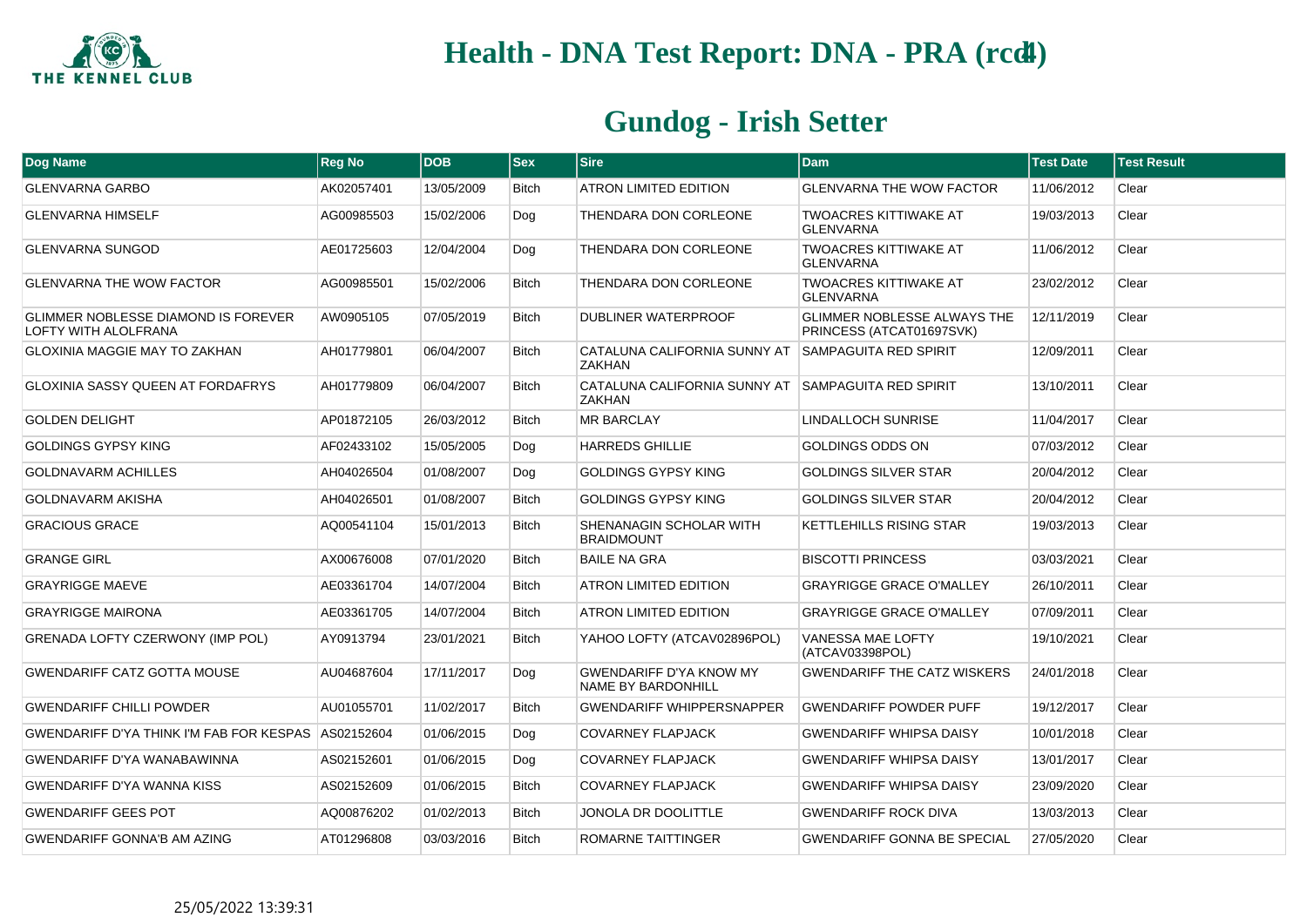

| <b>Dog Name</b>                              | <b>Reg No</b> | <b>DOB</b> | $ $ Sex      | <b>Sire</b>                                         | <b>Dam</b>                        | <b>Test Date</b> | <b>Test Result</b> |
|----------------------------------------------|---------------|------------|--------------|-----------------------------------------------------|-----------------------------------|------------------|--------------------|
| <b>GWENDARIFF GOOSEBERRY FOOL</b>            | AV02017701    | 01/04/2018 | <b>Bitch</b> | <b>GWENDARIFF I'M COMIN OUT</b>                     | <b>GWENDARIFF D'YA WANNA KISS</b> | 23/09/2020       | Clear              |
| GWENDARIFF HANDS OFF UR MINE                 | AW00956103    | 16/02/2019 | Bitch        | GWENDARIFF WEEKEND WARRIOR GWENDARIFF CARRYS IT OFF |                                   | 26/05/2021       | Clear              |
| <b>GWENDARIFF IM A SHOWOFF</b>               | AP00951003    | 15/01/2012 | Dog          | <b>BARDONHILL GINGER WHINGER</b>                    | <b>GWENDARIFF WHATA SHOW GIRL</b> | 23/01/2013       | Clear              |
| <b>GWENDARIFF IN NEON LIGHTS</b>             | AR03484705    | 14/08/2014 | <b>Bitch</b> | <b>GWENDARIFF WHIPPERSNAPPER</b>                    | <b>GWENDARIFF IN WITH A BANG</b>  | 19/05/2017       | Clear              |
| <b>GWENDARIFF ITS A BREEZE</b>               | AQ00876206    | 01/02/2013 | Dog          | JONOLA DR DOOLITTLE                                 | <b>GWENDARIFF ROCK DIVA</b>       | 13/03/2013       | Clear              |
| GWENDARIFF JENNY WREN AT BYEDALES            | AK01042601    | 25/01/2009 | <b>Bitch</b> | DANAWAY LANCELOT OF<br><b>AUTUMNWOOD</b>            | <b>GWENDARIFF ROCK CHICK</b>      | 19/09/2011       | Clear              |
| <b>GWENDARIFF JUSTIN THYME</b>               | AR01789503    | 14/04/2014 | Dog          | <b>GWENDARIFF WHIPPERSNAPPER</b>                    | <b>GWENDARIFF WHATA SHOW GIRL</b> | 05/10/2015       | Clear              |
| <b>GWENDARIFF LILY THE PINK</b>              | AT02154408    | 01/04/2016 | <b>Bitch</b> | <b>GWENDARIFF WHIPPERSNAPPER</b>                    | <b>GWENDARIFF PINK PYJAMAS</b>    | 29/06/2018       | Clear              |
| <b>GWENDARIFF LUCYS LEGACY</b>               | AT02156901    | 08/02/2016 | Dog          | <b>GWENDARIFF WHIPPERSNAPPER</b>                    | <b>GWENDARIFF THE REAL THING</b>  | 02/08/2019       | Clear              |
| <b>GWENDARIFF MR FROSTY</b>                  | AQ00876207    | 01/02/2013 | Dog          | <b>JONOLA DR DOOLITTLE</b>                          | <b>GWENDARIFF ROCK DIVA</b>       | 13/03/2013       | Clear              |
| GWENDARIFF NUTS ABOUTU GLENAVNA              | AR00570508    | 04/01/2014 | Dog          | NORTHAMBER JUST CAUSE FOR<br><b>GLENAVNA</b>        | <b>GWENDARIFF WALNUT WHIP</b>     | 26/02/2014       | Clear              |
| <b>GWENDARIFF NUTTY BUT NICE AT ERILYNNE</b> | AR00570503    | 04/01/2014 | <b>Bitch</b> | NORTHAMBER JUST CAUSE FOR<br><b>GLENAVNA</b>        | <b>GWENDARIFF WALNUT WHIP</b>     | 26/02/2014       | Clear              |
| <b>GWENDARIFF ON A TIC ETT TO LOCHINDORB</b> | AR02815803    | 25/06/2014 | <b>Bitch</b> | <b>GWENDARIFF WHIPPERSNAPPER</b>                    | <b>GWENDARIFF IM ON SHOW</b>      | 22/03/2017       | Clear              |
| GWENDARIFF PADDY POWER GLENAVNA              | AQ01133502    | 01/03/2013 | Dog          | NORTHAMBER JUST CAUSE FOR<br><b>GLENAVNA</b>        | <b>GWENDARIFF FIZZY POP</b>       | 09/04/2013       | Clear              |
| <b>GWENDARIFF PICK POCKET</b>                | AQ01133506    | 01/03/2013 | Dog          | NORTHAMBER JUST CAUSE FOR<br><b>GLENAVNA</b>        | <b>GWENDARIFF FIZZY POP</b>       | 09/04/2013       | Clear              |
| <b>GWENDARIFF PICTURE PERFECT</b>            | AQ01133507    | 01/03/2013 | Dog          | NORTHAMBER JUST CAUSE FOR<br><b>GLENAVNA</b>        | <b>GWENDARIFF FIZZY POP</b>       | 09/04/2013       | Clear              |
| <b>GWENDARIFF PIED PIPER</b>                 | AQ01133503    | 01/03/2013 | Dog          | NORTHAMBER JUST CAUSE FOR<br><b>GLENAVNA</b>        | <b>GWENDARIFF FIZZY POP</b>       | 09/04/2013       | Clear              |
| <b>GWENDARIFF POP THE QUESTION</b>           | AJ00355002    | 22/11/2007 | Dog          | DANAWAY LANCELOT OF<br><b>AUTUMNWOOD</b>            | <b>GWENDARIFF POP MY CORK</b>     | 19/10/2011       | Clear              |
| <b>GWENDARIFF PREDICTSA PRIZE</b>            | AQ01133508    | 01/03/2013 | <b>Bitch</b> | NORTHAMBER JUST CAUSE FOR<br><b>GLENAVNA</b>        | <b>GWENDARIFF FIZZY POP</b>       | 09/04/2013       | Clear              |
| <b>GWENDARIFF PRIZE POSSESION</b>            | AQ01133511    | 01/03/2013 | <b>Bitch</b> | NORTHAMBER JUST CAUSE FOR<br><b>GLENAVNA</b>        | <b>GWENDARIFF FIZZY POP</b>       | 09/04/2013       | Clear              |
| <b>GWENDARIFF RED LIGHT SHOW FARNFIELD</b>   | AU01215905    | 05/03/2017 | Dog          | <b>GWENDARIFF NUTS ABOUTU</b><br><b>GLENAVNA</b>    | <b>GWENDARIFF IN NEON LIGHTS</b>  | 25/06/2020       | Clear              |
| <b>GWENDARIFF ROCK DIVA</b>                  | AH03513805    | 01/07/2007 | <b>Bitch</b> | <b>GWENDARIFF DOM PERIGNON</b>                      | <b>GWENDARIFF ROCK CHICK</b>      | 01/05/2012       | Clear              |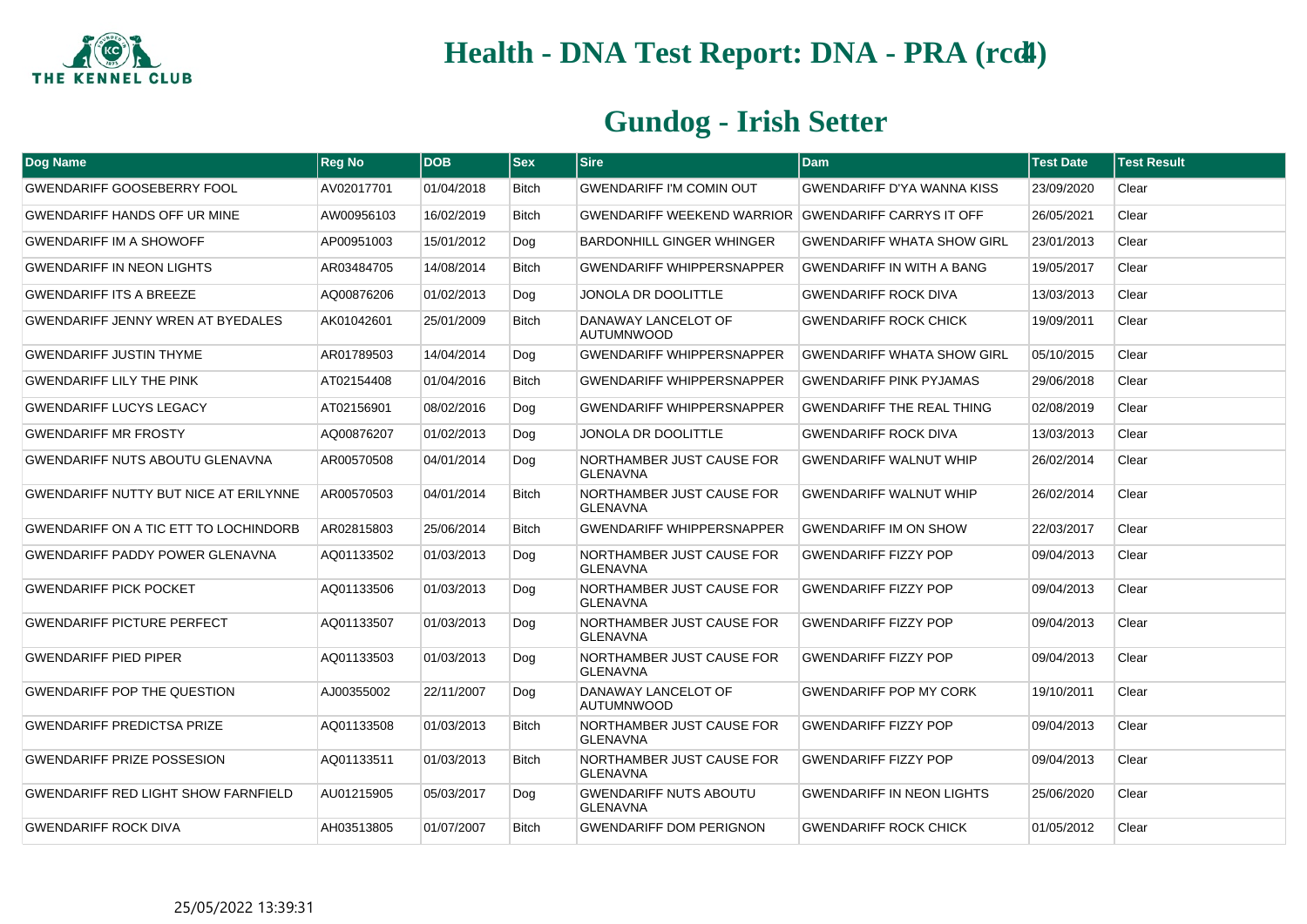

| Dog Name                                  | <b>Reg No</b> | <b>DOB</b> | <b>Sex</b>   | <b>Sire</b>                                      | <b>Dam</b>                                            | <b>Test Date</b> | <b>Test Result</b> |
|-------------------------------------------|---------------|------------|--------------|--------------------------------------------------|-------------------------------------------------------|------------------|--------------------|
| <b>GWENDARIFF SKY LARK</b>                | AK01042603    | 25/01/2009 | <b>Bitch</b> | DANAWAY LANCELOT OF<br><b>AUTUMNWOOD</b>         | <b>GWENDARIFF ROCK CHICK</b>                          | 05/10/2011       | Clear              |
| <b>GWENDARIFF SKYS THE LIMIT</b>          | AQ00876205    | 01/02/2013 | Dog          | <b>JONOLA DR DOOLITTLE</b>                       | <b>GWENDARIFF ROCK DIVA</b>                           | 13/03/2013       | Clear              |
| <b>GWENDARIFF SODA POP TO WYNJILL</b>     | AM00142407    | 01/12/2010 | Bitch        | <b>ERINADE STARWARS</b>                          | <b>GWENDARIFF FIZZY POP</b>                           | 15/11/2011       | Clear              |
| <b>GWENDARIFF SPECIALLY MAID</b>          | AM00614804    | 01/01/2011 | <b>Bitch</b> | <b>BARDONHILL GINGER WHINGER</b>                 | <b>GWENDARIFF THE SPECIAL ONE</b>                     | 13/11/2012       | Clear              |
| <b>GWENDARIFF THE BIG ATRAXION</b>        | AP04090609    | 01/10/2012 | Dog          | NORTHAMBER JUST CAUSE FOR<br><b>GLENAVNA</b>     | <b>GWENDARIFF THE SPECIAL ONE</b>                     | 20/11/2012       | Clear              |
| <b>GWENDARIFF THE BIG RUMOUR</b>          | AP04090605    | 01/10/2012 | <b>Bitch</b> | NORTHAMBER JUST CAUSE FOR<br><b>GLENAVNA</b>     | <b>GWENDARIFF THE SPECIAL ONE</b>                     | 20/11/2012       | Clear              |
| <b>GWENDARIFF THE CATZ WISKERS</b>        | AP04090604    | 01/10/2012 | <b>Bitch</b> | NORTHAMBER JUST CAUSE FOR<br><b>GLENAVNA</b>     | <b>GWENDARIFF THE SPECIAL ONE</b>                     | 20/11/2012       | Clear              |
| <b>GWENDARIFF THE IT GIRL</b>             | AU02258804    | 10/05/2017 | <b>Bitch</b> | <b>GWENDARIFF NUTS ABOUTU</b><br><b>GLENAVNA</b> | <b>GWENDARIFF CARRYS IT OFF</b>                       | 24/01/2018       | Clear              |
| <b>GWENDARIFF THE SPECIALIST</b>          | AM00614801    | 01/01/2011 | Dog          | <b>BARDONHILL GINGER WHINGER</b>                 | <b>GWENDARIFF THE SPECIAL ONE</b>                     | 13/12/2011       | Clear              |
| <b>GWENDARIFF THYME BOMB AT JACWILINS</b> | AR01789504    | 14/04/2014 | Dog          | <b>GWENDARIFF WHIPPERSNAPPER</b>                 | <b>GWENDARIFF WHATA SHOW GIRL</b>                     | 03/07/2014       | Clear              |
| <b>GWENDARIFF TOP OF THE POPS</b>         | AJ00355001    | 22/11/2007 | Dog          | DANAWAY LANCELOT OF<br><b>AUTUMNWOOD</b>         | <b>GWENDARIFF POP MY CORK</b>                         | 27/10/2011       | Clear              |
| <b>GWENDARIFF WEEKEND WARRIOR</b>         | AU02078601    | 10/05/2017 | Dog          | NORTHAMBER JUST CAUSE FOR<br><b>GLENAVNA</b>     | <b>GWENDARIFF WALNUT WHIP</b>                         | 24/01/2018       | Clear              |
| <b>GWENDARIFF WHIPPERSNAPPER</b>          | AM04820401    | 26/09/2011 | Dog          | <b>COPPER'S MAGISKA UNDER</b><br>(ATCAL00247SWE) | <b>GWENDARIFF MISS WHIPLASH</b>                       | 02/08/2012       | Clear              |
| <b>GWENDARIFFS ONCLOUDNINE</b>            | AQ00876203    | 01/02/2013 | Dog          | <b>JONOLA DR DOOLITTLE</b>                       | <b>GWENDARIFF ROCK DIVA</b>                           | 13/03/2013       | Clear              |
| HAREMACH ANGEL OF THE NORTH               | AJ04785706    | 23/09/2008 | <b>Bitch</b> | DANAWAY MICHAELANGELO                            | <b>HAREMACH INTREPID LADY</b>                         | 15/03/2012       | Clear              |
| <b>HARREDS FLORRIE</b>                    | AL03961601    | 18/08/2010 | <b>Bitch</b> | <b>CASKEYS PERSUADER FROM</b><br>AMBERLIGHT      | MILLCROFT BLUE MOON AT<br><b>HARREDS</b>              | 26/10/2011       | Clear              |
| <b>HARREDS GHILLIE</b>                    | AB01341103    | 03/03/2001 | Dog          | <b>HARREDS POACHER</b>                           | <b>BARLEYDALE POLYANTHA AT</b><br><b>HARREDS</b>      | 26/10/2011       | Clear              |
| <b>HARREDS KLARA</b>                      | AK01554806    | 18/03/2009 | <b>Bitch</b> | <b>HARREDS GHILLIE</b>                           | MILLCROFT BLUE MOON AT<br><b>HARREDS</b>              | 20/04/2012       | Clear              |
| HARRY'S SPORT (IKC)                       | AY0912870     | 20/08/2013 | Dog          | RUNNING IN THE BARLEY                            | <b>DUILLEOGA DAMHSA</b>                               | 14/09/2020       | Clear              |
| HARVANCOURT CONFETTI                      | AJ00028314    | 13/10/2007 | <b>Bitch</b> | <b>CASKEYS CONCEPT AT</b><br><b>AOIBHEANNE</b>   | <b>COVARNEY MISS MADYSON OF</b><br><b>HARVANCOURT</b> | 05/10/2011       | Clear              |
| HARVANCOURT HARLEM AT JACINGAIL           | AK02660710    | 29/05/2009 | Dog          | <b>CASKEYS CONCEPT AT</b><br><b>AOIBHEANNE</b>   | <b>COVARNEY MISS MADYSON OF</b><br><b>HARVANCOURT</b> | 12/09/2011       | Clear              |
| HARVANCOURT HEAVENLY                      | AK02660702    | 29/05/2009 | <b>Bitch</b> | CASKEYS CONCEPT AT<br><b>AOIBHEANNE</b>          | COVARNEY MISS MADYSON OF<br><b>HARVANCOURT</b>        | 05/10/2011       | Clear              |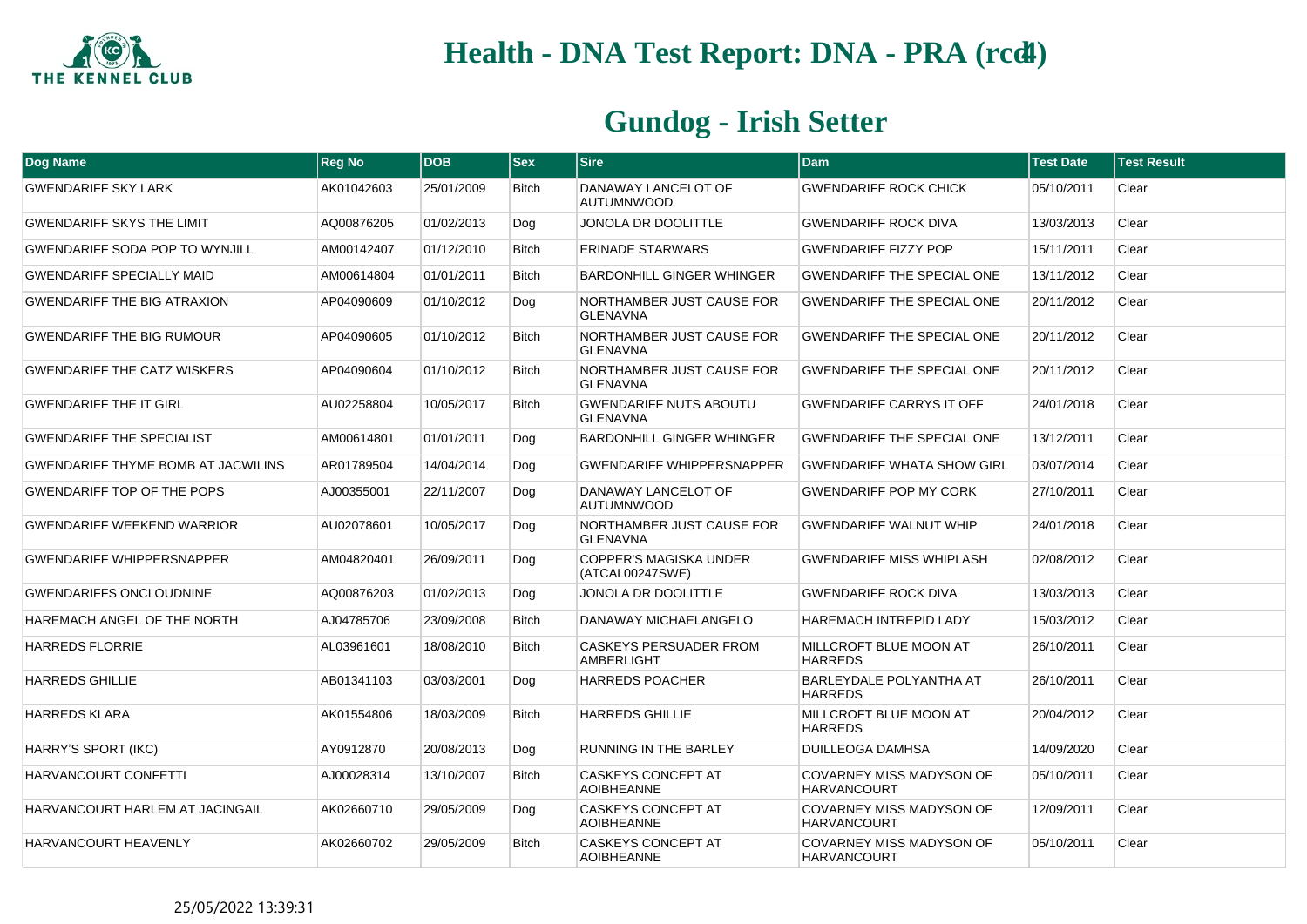

| <b>Dog Name</b>                                              | <b>Reg No</b> | <b>DOB</b> | <b>Sex</b>   | <b>Sire</b>                                        | <b>Dam</b>                                               | <b>Test Date</b> | <b>Test Result</b> |
|--------------------------------------------------------------|---------------|------------|--------------|----------------------------------------------------|----------------------------------------------------------|------------------|--------------------|
| <b>HAZELBECK PEARLIE MAE</b>                                 | AH04574207    | 08/10/2007 | <b>Bitch</b> | CILCAIN ANYTHING GOES TO<br><b>HAZELBECK</b>       | <b>HAZELBECK GOLDEN GIRL</b>                             | 08/11/2011       | Clear              |
| <b>HAZELBECK'S ALLISANDRA</b>                                | AM00709204    | 14/01/2011 | <b>Bitch</b> | CILCAIN ANYTHING GOES TO<br><b>HAZELBECK</b>       | <b>HAZELBECK GOLDEN GIRL</b>                             | 15/03/2012       | Clear              |
| <b>HEATHCLARE A KIND OF MAGIC</b>                            | AL03017108    | 17/06/2010 | <b>Bitch</b> | <b>RIVERBRUE DIONYSUS</b>                          | <b>HEATHCLARE BLIN KIN MAGIC</b>                         | 05/10/2011       | Clear              |
| <b>HEATHCLARE BLIN KIN MAGIC</b>                             | AH03251010    | 02/07/2007 | <b>Bitch</b> | DANAWAY LANCELOT OF<br><b>AUTUMNWOOD</b>           | <b>HEATHCLARE MAGIC MOMENTS</b>                          | 07/10/2011       | Clear              |
| <b>HEATHCLARE MOET MAGIC</b>                                 | AL03017101    | 17/06/2010 | Dog          | <b>RIVERBRUE DIONYSUS</b>                          | <b>HEATHCLARE BLIN KIN MAGIC</b>                         | 07/10/2011       | Clear              |
| HENNELDALE SHI SHI SCARLET                                   | AJ01630104    | 10/04/2008 | <b>Bitch</b> | <b>ASTRAZONE SPECIAL BREW</b>                      | RUADHAN MONA LISA OF<br><b>HENNELDALE</b>                | 12/04/2012       | Clear              |
| <b>HIGHCLARE MARY POPPINS AT TELERI</b>                      | AD00578201    | 28/11/2002 | <b>Bitch</b> | SHANDWICK AMETHYST AT<br><b>FERNDEL</b>            | SATLAS A STAR IS BORN AT<br><b>HIGHCLARE</b>             | 03/05/2012       | Clear              |
| <b>HIS LATEST FLAME</b>                                      | AT02663402    | 20/06/2016 | Dog          | NORFOLKHAVEN VAN GOGH                              | SLATERSTORM AUTUMNGLAZE                                  | 16/03/2018       | Clear              |
| <b>HUNNICOTE BRACKEN SWEETIE</b>                             | AJ01065107    | 17/01/2008 | <b>Bitch</b> | <b>GOLDINGS MANXMAN</b>                            | JANTER MOONLIGHT SERENADE AT<br><b>HUNNICOTE</b>         | 05/09/2011       | Clear              |
| HUNNICOTE HEATHERMAN                                         | AJ01065101    | 17/01/2008 | Dog          | <b>GOLDINGS MANXMAN</b>                            | JANTER MOONLIGHT SERENADE AT<br><b>HUNNICOTE</b>         | 12/09/2011       | Clear              |
| <b>IRELEITH CELESTINO</b>                                    | AP03408405    | 15/08/2012 | Dog          | DEACONARA DANSE DE BLEU<br>AVEC DOTCOMSETTER       | FARADIVA OF THE CHICKEN-FARM<br>(IMP BEL)                | 08/10/2012       | Clear              |
| IRISHMAGIC OF THE TRAV'LIN STAR AVEC<br>AMBERLIGHT (IMP BEL) | AL0900649     | 17/06/2009 | Dog          | <b>CASKEYS PERSUADER FROM</b><br>AMBERLIGHT        | DADDYS RED JEWEL OF THE<br>TRAV'LIN STAR (ATCAJ00135NLD) | 12/09/2011       | Clear              |
| IRISHPEARL OF THE TRAV'LIN STAR (IMP BEL)                    | AL0901244     | 17/06/2009 | <b>Bitch</b> | <b>CASKEYS PERSUADER FROM</b><br><b>AMBERLIGHT</b> | DADDYS RED JEWEL OF THE<br>TRAV'LIN STAR (ATCAJ00135NLD) | 07/10/2011       | Clear              |
| <b>JACWILINS BIBIDI BOBIDI BOO</b>                           | AL02283001    | 29/05/2010 | <b>Bitch</b> | <b>GWENDARIFF DOM PERIGNON</b>                     | <b>JACWILINS MISS DASHWOOD</b>                           | 07/10/2011       | Clear              |
| <b>JANTER CONSORT</b>                                        | AJ03337209    | 22/04/2008 | <b>Bitch</b> | <b>CASKEYS CONCEPT AT</b><br><b>AOIBHEANNE</b>     | <b>JANTER MELSULINE</b>                                  | 12/10/2011       | Clear              |
| <b>JANTER CONSTANCE</b>                                      | AJ03337204    | 22/04/2008 | Bitch        | <b>CASKEYS CONCEPT AT</b><br><b>AOIBHEANNE</b>     | <b>JANTER MELSULINE</b>                                  | 12/10/2011       | Clear              |
| <b>JANTER FREYA</b>                                          | AH00619901    | 08/10/2006 | <b>Bitch</b> | JANTER MOON MAGICIAN OF<br><b>MILLCROFT</b>        | JANTER MELSULINE                                         | 12/10/2011       | Clear              |
| JANTER MANANNAN MAC LIR AT HUNNICOTE                         | AF01921301    | 09/01/2005 | Dog          | <b>GOLDINGS MANXMAN</b>                            | MILLCROFT MOON RIVER                                     | 12/09/2011       | Clear              |
| JANTER MOON MAGICIAN OF MILLCROFT                            | AF00351804    | 24/10/2004 | Dog          | MILLCROFT MOONDRIFT                                | <b>JANTER PHOEBE</b>                                     | 12/09/2011       | Clear              |
| JANTER MOONLIGHT SERENADE AT<br><b>HUNNICOTE</b>             | AF00351801    | 24/10/2004 | Bitch        | MILLCROFT MOONDRIFT                                | <b>JANTER PHOEBE</b>                                     | 23/09/2011       | Clear              |
| JET STAR'S LITTLE DR GUB-GUB AVEC<br>SUMMERGATE (IMP FIN)    | AQ0901066     | 08/08/2012 | Dog          | JONOLA DR DOOLITTLE                                | FANSETT JET SET LADY                                     | 24/09/2012       | Clear              |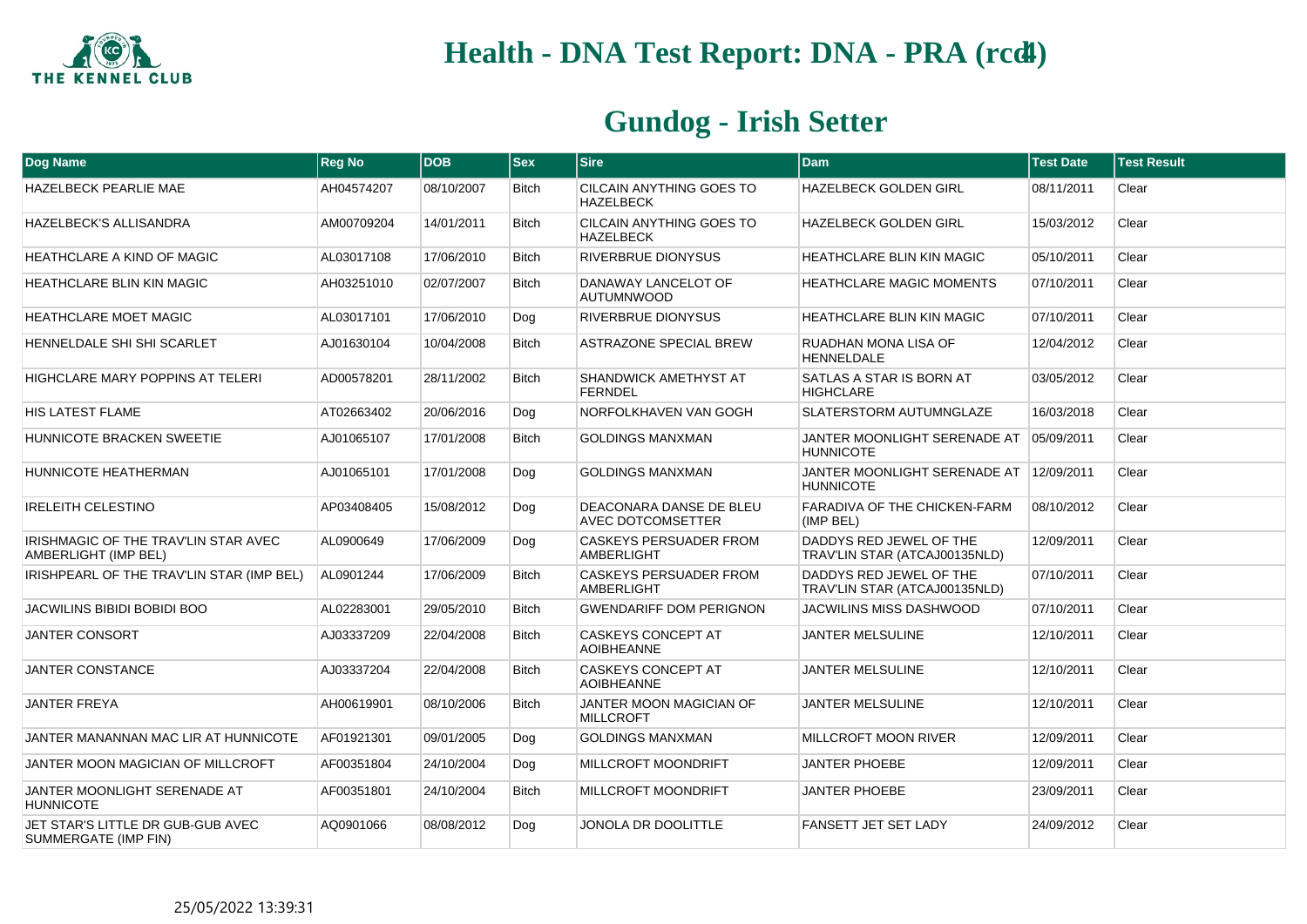

| <b>Dog Name</b>                             | <b>Reg No</b> | <b>DOB</b> | <b>Sex</b>   | <b>Sire</b>                                   | <b>Dam</b>                                         | <b>Test Date</b> | <b>Test Result</b> |
|---------------------------------------------|---------------|------------|--------------|-----------------------------------------------|----------------------------------------------------|------------------|--------------------|
| JETSETTER WIND OF DREAMS (IMP RUS)          | AY0910710     | 07/05/2020 | Dog          | COPPER'S GYPSY ROSE<br>(ATCAR00845SWE)        | JETSETTER PIN UP GIRL                              | 02/10/2020       | Clear              |
| <b>JOANMAS TIME TO TREASURE</b>             | AL00564901    | 19/10/2009 | Dog          | KIRKAVAGH TOLOMEO AT<br><b>JONROMAC</b>       | <b>CYMBELINE ISABELLA AVEC</b><br><b>JOANMAS</b>   | 20/03/2012       | Clear              |
| <b>JOHNNY'S JOY</b>                         | AQ00541108    | 15/01/2013 | Dog          | SHENANAGIN SCHOLAR WITH<br><b>BRAIDMOUNT</b>  | <b>KETTLEHILLS RISING STAR</b>                     | 13/03/2013       | Clear              |
| JOLANNA RUBY ROCHA FOR JUBLIANA             | AF02064505    | 10/04/2005 | <b>Bitch</b> | TAYSEER ETERNAL DELIGHT                       | LESTANNONS SPANISH EYES                            | 12/10/2011       | Clear              |
| JONOLA BABYCHAM                             | AM00257501    | 21/11/2010 | Bitch        | CASKEYS PERSUADER FROM<br><b>AMBERLIGHT</b>   | <b>JONOLA LIBERTY X</b>                            | 23/09/2011       | Clear              |
| <b>JONOLA BELLESTAR</b>                     | AB02225106    | 14/05/2001 | <b>Bitch</b> | JONOLA SOUTHERNCONNECTION                     | <b>JONOLA LIBERTYBELLE</b>                         | 23/09/2011       | Clear              |
| JONOLA LIBERATION AT REDCHESTER             | AD02575701    | 20/05/2003 | Dog          | JONOLA ADONIS AT REDCHESTER                   | <b>JONOLA LIBERTYBELLE</b>                         | 05/10/2011       | Clear              |
| JONOLA SPIRIT OF ADVENTURE                  | AL03582109    | 06/07/2010 | Dog          | SPIRIT OF THE SOUTH TO JONOLA                 | JONOLA HOT AND SASSY                               | 06/08/2013       | Clear              |
| <b>JUBLIANA MURPHY MIDNIGHT STAR</b>        | AJ00429808    | 12/01/2008 | Dog          | <b>ASTRAZONE SPECIAL BREW</b>                 | JOLANNA RUBY ROCHA FOR<br><b>JUBLIANA</b>          | 13/03/2013       | Clear              |
| KARIDELL KELTIC PRINCE                      | AR02057406    | 07/05/2014 | Dog          | <b>ANLORY KELTIC BLUE SKY</b>                 | SHENANAGIN SHE'S THE ONE FOR<br><b>KARIDELL</b>    | 12/06/2014       | Clear              |
| KARIDELL MAYDEN VOYAGE TO HUGARED           | AR02057401    | 07/05/2014 | <b>Bitch</b> | ANLORY KELTIC BLUE SKY                        | SHENANAGIN SHE'S THE ONE FOR<br><b>KARIDELL</b>    | 18/08/2014       | Clear              |
| <b>KEDALITA ELLISIS</b>                     | AY09092601    | 19/05/2021 | <b>Bitch</b> | SHANRYCON DEXTOR                              | DUNROON GINGER ROGERS AT<br><b>KEDALITA</b>        | 22/11/2021       | Clear              |
| <b>KEDALITA HARIBO</b>                      | AS02115102    | 13/05/2015 | Dog          | KEDALITA THE MERRY TYLER                      | LYNWOOD AIRS N'GRACES AT<br><b>KEDALITA</b>        | 14/12/2016       | Clear              |
| <b>KEDALITA SULIS</b>                       | AL01155708    | 06/03/2010 | <b>Bitch</b> | CATALUNA REGENCY RAKE                         | <b>KEDALITA SWEET CISILY</b>                       | 05/03/2013       | Clear              |
| <b>KEDALITA SWEET CISILY</b>                | AG00958207    | 04/02/2006 | <b>Bitch</b> | POPESWOOD PIE IN THE SKY AT<br><b>BIRGUMA</b> | <b>KEDALITA MOON DAISY</b>                         | 15/05/2012       | Clear              |
| KEDALITA THE HUSH SEOWNS                    | AY09092602    | 19/05/2021 | <b>Bitch</b> | <b>SHANRYCON DEXTOR</b>                       | <b>DUNROON GINGER ROGERS AT</b><br><b>KEDALITA</b> | 11/03/2022       | Clear              |
| KENAITEEN BERRY BLOSSOM OF KILCORAN         | AV04809109    | 03/11/2018 | Dog          | EBONY-SETT EARL (IMP POL)                     | PAPINEAU NAPPING NANCY                             | 29/06/2021       | Clear              |
| KENERIN ROCKMYWORLD CLONAGEERA              |               |            | Dog          | PURE GENIUSE BY CLONAGEERA<br>(RE-IMPORT)     | DEVONMIST WESENDEN OF<br><b>KENERIN</b>            | 13/10/2011       | Clear              |
| KENERIN ROCKMYWORLD CLONAGEERA (IMP<br>USA) | AQ0900452     | 17/04/2005 | Dog          | PURE GENIUSE BY CLONAGEERA<br>(RE-IMPORT)     | DEVONMIST WESENDEN OF<br><b>KENERIN</b>            | 13/10/2011       | Clear              |
| <b>KENQUARTZ HORSE CHESNUT</b>              | AR00731206    | 01/02/2014 | Dog          | CATALUNA RED BARON                            | YUMMY RUMMY GIRL                                   | 18/08/2017       | Clear              |
| KENTWONE CAMPANELLE                         | AY06863605    | 22/02/2021 | <b>Bitch</b> | BIRCHVALLEY RED DYNASTY                       | BIRCHVALLEY CUTE CORMORANT                         | 08/04/2022       | Clear              |
| <b>KERRIMERE CHARISMATIC</b>                | AS02102501    | 11/05/2015 | Dog          | WYNJILL WELL I AM                             | OAKCHASE GULIETTA (A.I.)                           | 31/05/2016       | Clear              |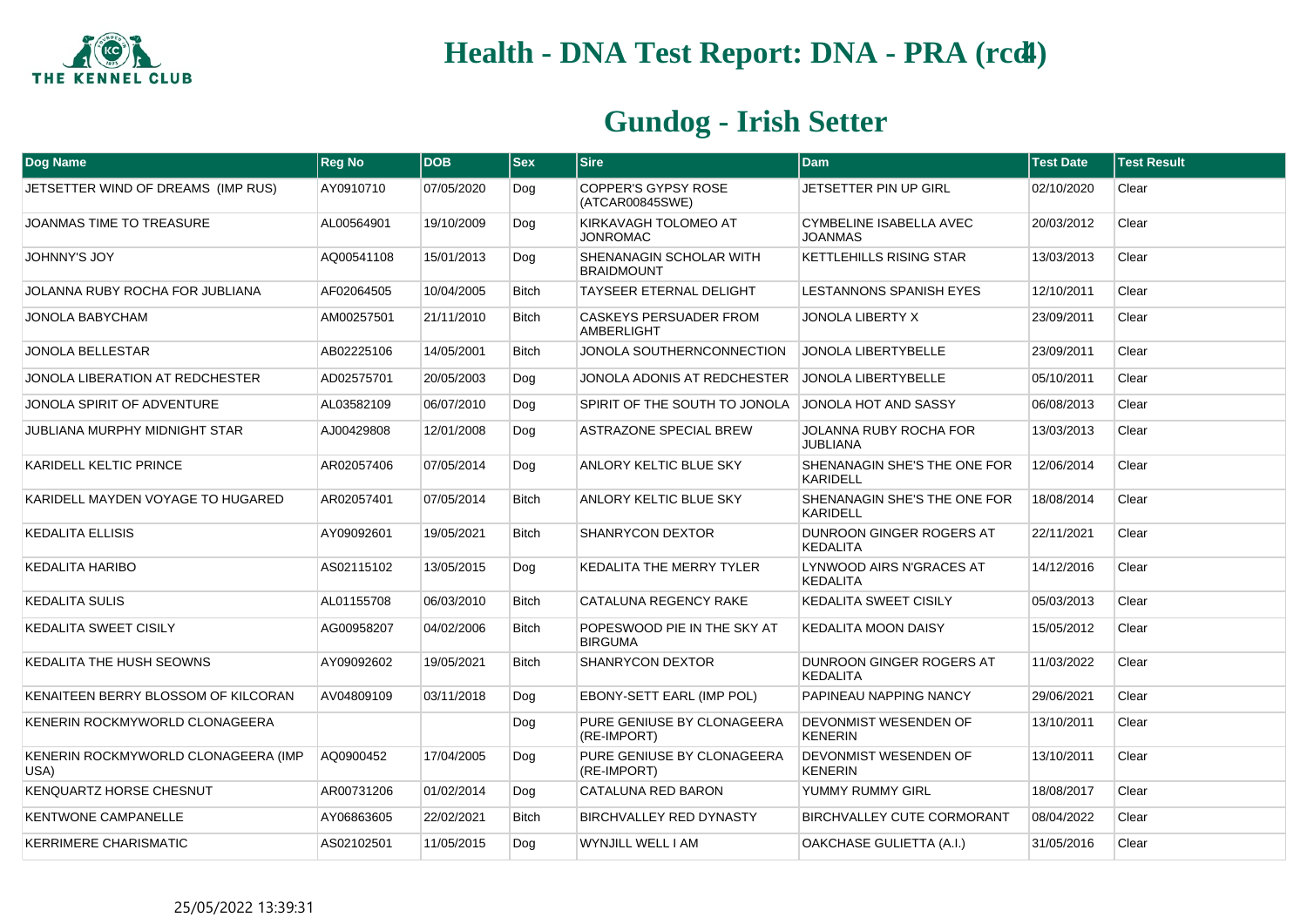

| Dog Name                                          | <b>Reg No</b> | <b>DOB</b> | <b>Sex</b>   | <b>Sire</b>                                                               | <b>Dam</b>                                            | <b>Test Date</b> | <b>Test Result</b> |
|---------------------------------------------------|---------------|------------|--------------|---------------------------------------------------------------------------|-------------------------------------------------------|------------------|--------------------|
| <b>KERRIMERE CLASSIQUE</b>                        | AT04041206    | 12/10/2016 | Dog          | THENDARA POT NOODLE                                                       | OAKCHASE GULIETTA (A.I.)                              | 28/04/2017       | Clear              |
| <b>KERRYDOWN MY GUY</b>                           | AH04689903    | 13/10/2007 | Dog          | <b>CASKEYS PERSUADER FROM</b><br>AMBERLIGHT                               | <b>KERRYDOWN LAYLA</b>                                | 13/10/2011       | Clear              |
| <b>KERRYFAIR DREAM BOY</b>                        | AR01044002    | 24/02/2014 | Dog          | ANLORY KELTIC BLUE SKY                                                    | <b>OUTFOXED BY KERRYFAIR</b>                          | 10/04/2014       | Clear              |
| <b>KERRYFAIR HATTIE</b>                           | AR01044008    | 24/02/2014 | <b>Bitch</b> | <b>ANLORY KELTIC BLUE SKY</b>                                             | <b>OUTFOXED BY KERRYFAIR</b>                          | 10/04/2014       | Clear              |
| <b>KERRYFAIR HOME JAMES</b>                       | AR01249602    | 09/03/2014 | Dog          | NORTHAMBER JUST CAUSE FOR<br><b>GLENAVNA</b>                              | <b>KERRYFAIR ALL IN RED</b>                           | 01/05/2014       | Clear              |
| KERRYFAIR LOVE ON THE ROCKS AMBERLIGHT AV00593908 |               | 02/01/2018 | Dog          | <b>GWENDARIFF UNKNOWN SOLDIER</b>                                         | <b>BARDONHILL ENDLESS LOVE TO</b><br><b>KERRYFAIR</b> | 23/08/2018       | Clear              |
| KERRYFAIR PLEASE PLEASE ME CORPHIN                | AV02112904    | 03/05/2018 | Dog          | PAWSWORD PRICELESS TO<br><b>KERRYFAIR</b>                                 | <b>KERRYFAIR HATTIE</b>                               | 02/08/2019       | Clear              |
| <b>KERRYFAIR SPRING MOON</b>                      | AP00247902    | 22/12/2011 | <b>Bitch</b> | COPPER'S CHAMPAGNE ON ICE AT KERRYFAIR ALL IN RED<br>AOIBHEANNE (IMP SWE) |                                                       | 13/02/2012       | Clear              |
| <b>KESPAS INFRARED</b>                            | AE00964001    | 31/01/2004 | Dog          | PURE GENIUSE BY CLONAGEERA<br>(RE-IMPORT)                                 | <b>CLONAGEERA INSPIRATION FOR</b><br><b>KESPAS</b>    | 23/09/2011       | Clear              |
| KETTLEHILLS STAR PERFORMER                        | AK01187902    | 12/03/2009 | <b>Bitch</b> | <b>ERINADE STARWARS</b>                                                   | KETTLEHILLS LOVE ME TENDER                            | 19/09/2011       | Clear              |
| KETTLEHILLS STAR TROUPER                          | AK01187905    | 12/03/2009 | Dog          | <b>ERINADE STARWARS</b>                                                   | KETTLEHILLS LOVE ME TENDER                            | 19/09/2011       | Clear              |
| KINHURDY KIBBLES                                  | AH03892007    | 11/08/2007 | <b>Bitch</b> | <b>CORRIECAS OSCAR WITH</b><br><b>KIRWILLDALE</b>                         | LINDENJO PURDEY                                       | 31/07/2012       | Clear              |
| KIRKAVAGH BIKALA                                  | AE04889404    | 11/10/2004 | Dog          | SHENANAGIN SOME MIGHT SAY<br><b>IT'S BARDONHILL</b>                       | KIRKAVAGH KOOYONGA                                    | 31/07/2012       | Clear              |
| KIRKAVAGH DARARA AT MAYFRED                       | AF03928601    | 27/07/2005 | <b>Bitch</b> | SHENANAGIN SOME MIGHT SAY<br><b>IT'S BARDONHILL</b>                       | KIRKAVAGH FIFINELLA                                   | 22/09/2011       | Clear              |
| KIRKAVAGH JALINGO                                 | AD03037302    | 13/06/2003 | Dog          | KIRKAVAGH FIDALGO                                                         | KIRKAVAGH LALIBELA                                    | 24/09/2012       | Clear              |
| KIRKAVAGH KHAYDARA                                | X5331304X04   | 16/10/1997 | <b>Bitch</b> | <b>CASPIANS INTREPID</b>                                                  | KIRKAVAGH ZABARA                                      | 13/10/2011       | Clear              |
| KIRKAVAGH PRIMERA                                 | AF04027508    | 30/07/2005 | <b>Bitch</b> | SHENANAGIN SOME MIGHT SAY<br><b>IT'S BARDONHILL</b>                       | KIRKAVAGH KHAYDARA                                    | 05/04/2011       | Clear              |
| KIRKAVAGH RAVINELLA AT DUNDANING                  | AH01144801    | 04/02/2007 | <b>Bitch</b> | KIRKAVAGH BIKALA                                                          | KIRKAVAGH FIFINELLA                                   | 06/11/2012       | Clear              |
| KIRKAVAGH TAMBARA AT JOANMAS                      | AG04207601    | 05/09/2006 | <b>Bitch</b> | SHENANAGIN SOME MIGHT SAY<br><b>IT'S BARDONHILL</b>                       | KIRKAVAGH LALIBELA                                    | 20/03/2012       | Clear              |
| KIRKAVAGH WAYWARD LAD                             | AL01098901    | 07/02/2010 | Dog          | <b>CLACHNAHAR AMI PIERROT</b>                                             | KIRKAVAGH BAYAKOA                                     | 04/12/2012       | Clear              |
| KIRKAVAGH XAKALA                                  | AL04268502    | 26/08/2010 | Dog          | <b>CLACHNAHAR AMI PIERROT</b>                                             | KIRKAVAGH JUMILLA                                     | 31/07/2012       | Clear              |
| KIRWILLDALE BEWITCHED                             | AH01279211    | 21/02/2007 | <b>Bitch</b> | ANLORY MUSCAVADO                                                          | <b>CORRIECAS CORINTH AT</b><br>KIRWILLDALE            | 24/10/2011       | Clear              |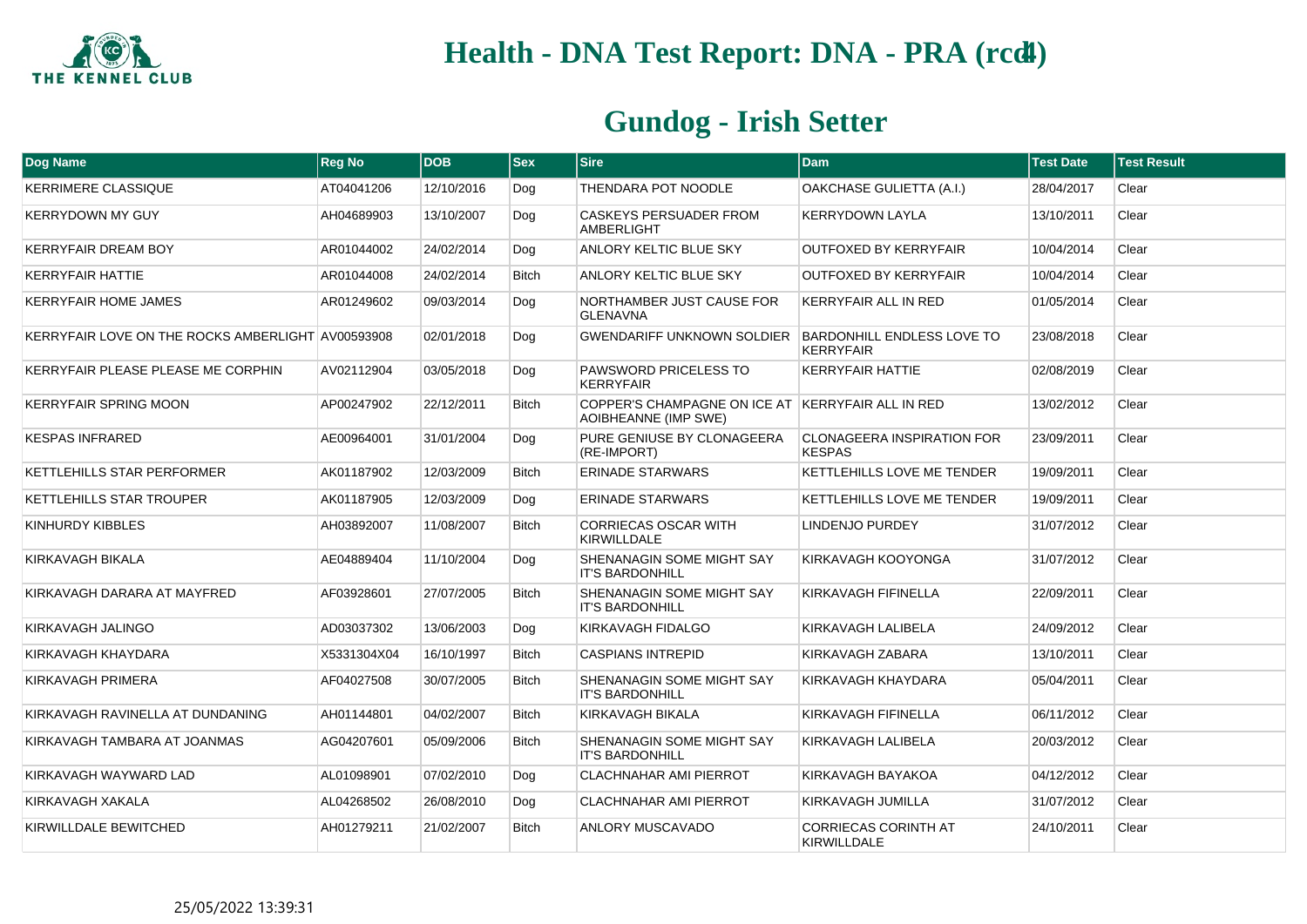

| Dog Name                             | <b>Reg No</b> | <b>DOB</b> | <b>Sex</b>   | <b>Sire</b>                                         | <b>Dam</b>                                          | <b>Test Date</b> | <b>Test Result</b> |
|--------------------------------------|---------------|------------|--------------|-----------------------------------------------------|-----------------------------------------------------|------------------|--------------------|
| KIRWILLDALE CHASKA AT BARDONHILL     | AL00961501    | 21/01/2010 | Dog          | <b>BARDONHILL GRINNING BEAR</b>                     | <b>CORRIECAS CORINTH AT</b><br><b>KIRWILLDALE</b>   | 20/02/2012       | Clear              |
| KIRWILLDALE SATINKA                  | AL00961511    | 21/01/2010 | <b>Bitch</b> | <b>BARDONHILL GRINNING BEAR</b>                     | <b>CORRIECAS CORINTH AT</b><br><b>KIRWILLDALE</b>   | 13/01/2014       | Clear              |
| LAGANGLEN LOUGH SHEELIN AT HAGLESTOW | AW02040308    | 06/06/2019 | <b>Bitch</b> | <b>LAGANGLEN GOSSET</b>                             | LENA'S PLAYMATE AT LAGANGLEN<br>(IKC)               | 30/12/2021       | Clear              |
| LANDSCOT DOUBLE TROUBLE OF LYMISH    | AH04451408    | 29/09/2007 | Dog          | MILLCROFT MOONDRIFT                                 | FEARNLEY FIRE GLINT AT<br>LANDSCOT                  | 15/05/2012       | Clear              |
| LANDSCOT GOING FOR GOLD              | AH04451403    | 29/09/2007 | Dog          | MILLCROFT MOONDRIFT                                 | FEARNLEY FIRE GLINT AT<br>LANDSCOT                  | 26/10/2011       | Clear              |
| LANSTARA DEFINITELY MAYBE            | AF04222402    | 22/09/2005 | <b>Bitch</b> | SHENANAGIN SOME MIGHT SAY<br><b>IT'S BARDONHILL</b> | <b>LANSTARA BEDAZZLED</b>                           | 23/09/2011       | Clear              |
| <b>LAUMIDORN SHEILA</b>              | AH05006401    | 30/06/2007 | <b>Bitch</b> | <b>GRAYRIGGE EWAN BY ROMARNE</b>                    | JONOLA SPARKLES BRIGHT OVER<br>LAUMIDORN            | 13/02/2012       | Clear              |
| LECHEYE COOL DUDE                    | AF01494701    | 02/03/2005 | Dog          | LYNWOOD PIONEER OF SEADOG                           | <b>GLENNARA THISTLEDOWN AT</b><br><b>SALWARP</b>    | 09/12/2011       | Clear              |
| <b>LESTANNONS THE PRODIGNY</b>       | AK04964207    | 01/11/2009 | <b>Bitch</b> | WALSHESTOWN CANBERRA (IKC)                          | SABREJILL ROCK ANTHEM                               | 15/10/2014       | Clear              |
| LINDENJO LILLIBET                    | AG04278802    | 12/09/2006 | <b>Bitch</b> | CATALUNA GEE WHIZ                                   | BRENRUE ALICE SPRINGS TO<br><b>LINDENJO</b>         | 02/08/2012       | Clear              |
| LINDENJO LOOKOUT                     | AK02107309    | 26/04/2009 | <b>Bitch</b> | <b>CORRIECAS OSCAR WITH</b><br><b>KIRWILLDALE</b>   | <b>LINDENJO LILLIBET</b>                            | 13/08/2012       | Clear              |
| LINDENJO LYVABIRD                    | AG04278801    | 12/09/2006 | <b>Bitch</b> | <b>CATALUNA GEE WHIZ</b>                            | BRENRUE ALICE SPRINGS TO<br><b>LINDENJO</b>         | 02/08/2012       | Clear              |
| LINDENJO PRINCESS MAJESTIC           | AK01422401    | 31/03/2009 | <b>Bitch</b> | <b>CORRIECAS OSCAR WITH</b><br><b>KIRWILLDALE</b>   | LINDENJO DUTY FREE                                  | 02/08/2012       | Clear              |
| LINDENJO ROBIN                       | AM01854304    | 19/04/2011 | Dog          | SEVERNVALE HIGH TIDE VIA<br><b>BRENRUE</b>          | LINDENJO PRINCESS MAJESTIC                          | 13/08/2012       | Clear              |
| <b>LOCHFRAE AFFINITY</b>             | AH04453401    | 19/10/2007 | <b>Bitch</b> | <b>JONOLA STARSTRUCK AT</b><br><b>REDCHESTER</b>    | <b>LOCHFRAE MISS SAIGON</b>                         | 19/09/2011       | Clear              |
| <b>LOCHFRAE NINA SIMONE</b>          | AU01653309    | 01/05/2017 | <b>Bitch</b> | AMBLIN'S SWEET WILLIAM                              | JONOLA SECRET LOVE AT<br><b>LOCHFRAE</b>            | 28/06/2019       | Clear              |
| LOCHLORIEN MISS MARPLE COPS ANDLEY   | AC02452202    | 20/06/2002 | <b>Bitch</b> | SHENANAGIN SOME MIGHT SAY<br><b>IT'S BARDONHILL</b> | <b>LOCHLORIEN SUNRISE</b>                           | 08/11/2011       | Clear              |
| LOCHLORIEN PRIME SUSPECT FOR ANDLEY  | AH02181002    | 03/05/2007 | <b>Bitch</b> | <b>DELSANTO ISAAC</b>                               | <b>LOCHLORIEN MISS MARPLE COPS</b><br><b>ANDLEY</b> | 05/09/2011       | Clear              |
| LOCHLORIEN TRUE DETECTIVE IS ANDLEY  | AS00847102    | 12/02/2015 | <b>Bitch</b> | ANLORY KELTIC BLUE SKY                              | LOCHLORIEN SCULLY FOXES<br><b>ANDLEY</b>            | 13/05/2015       | Clear              |
| <b>LOSKERAN DREAM MAKER</b>          | AJ01514007    | 24/03/2008 | Dog          | <b>CRYNLLIS ILLUSIONIST AT</b><br><b>TARANDELL</b>  | <b>LOSKERAN LARCH</b>                               | 12/10/2011       | Clear              |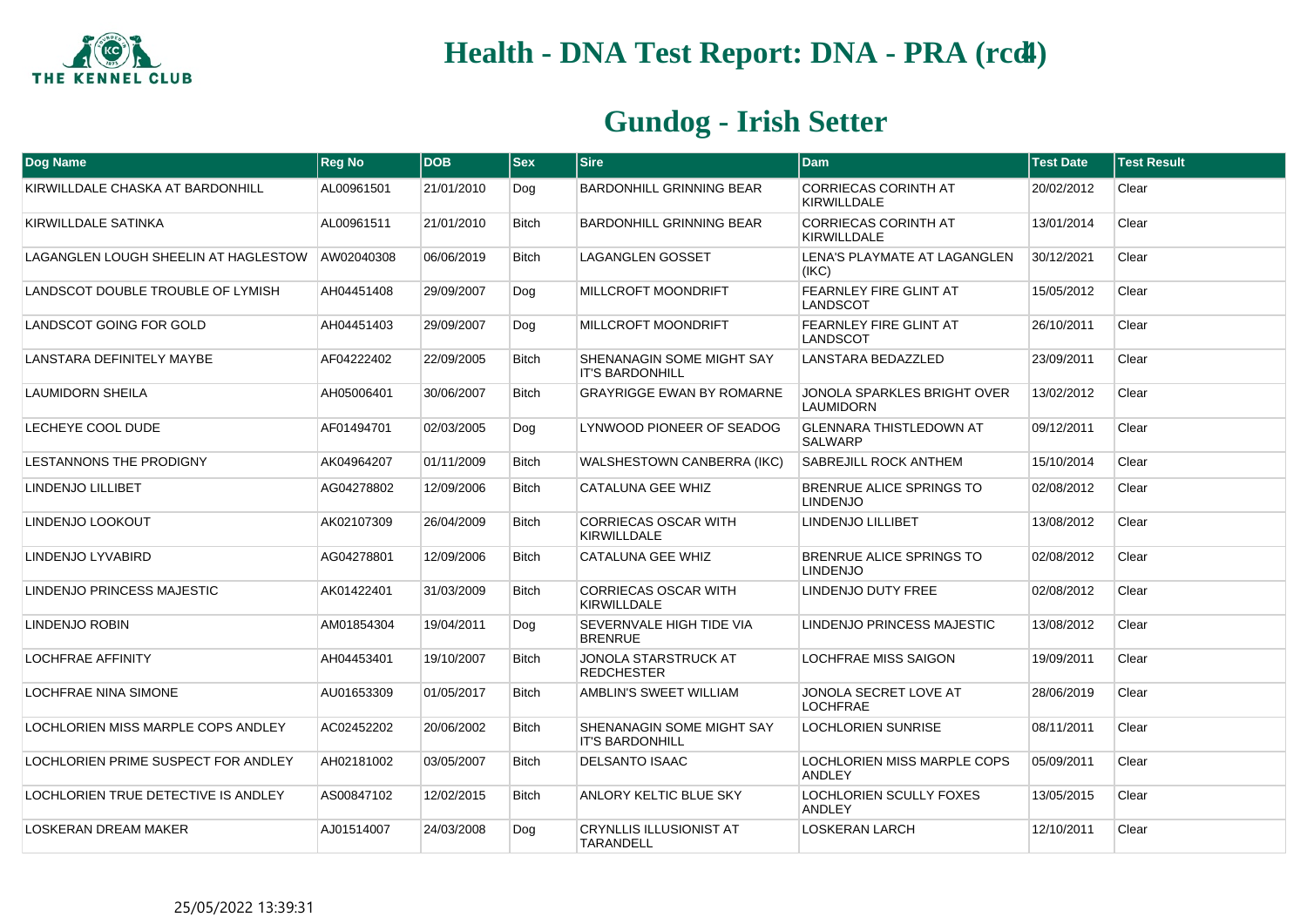

| Dog Name                                           | <b>Reg No</b> | <b>DOB</b> | <b>Sex</b>   | <b>Sire</b>                                        | <b>Dam</b>                                       | <b>Test Date</b> | <b>Test Result</b> |
|----------------------------------------------------|---------------|------------|--------------|----------------------------------------------------|--------------------------------------------------|------------------|--------------------|
| LOSKERAN FOLLOW THE DREAM                          | AJ01514006    | 24/03/2008 | Dog          | <b>CRYNLLIS ILLUSIONIST AT</b><br><b>TARANDELL</b> | <b>LOSKERAN LARCH</b>                            | 27/10/2011       | Clear              |
| <b>LOSKERAN JITTERBUG</b>                          | AG02015801    | 25/04/2006 | Dog          | CATALUNA CLEVER CLOGS                              | LOSKERAN WOODANEMONE                             | 19/10/2011       | Clear              |
| LOTUSHILL MANHATTAN                                | AF02875202    | 03/07/2005 | <b>Bitch</b> | <b>CULLMADONS CELEBRITY</b>                        | <b>LOCHFRAE ISSEY MAYAKE</b>                     | 19/09/2011       | Clear              |
| LOTUSHILL MASTERCLASS AT GRISDALE                  | AK01257603    | 22/03/2009 | Dog          | NORTHAMBER JUST CAUSE FOR<br><b>GLENAVNA</b>       | LOTUSHILL MANHATTAN                              | 19/09/2011       | Clear              |
| LOTUSHILL MASTERSTROKE FOR<br><b>CULLMADONS</b>    | AK01257605    | 22/03/2009 | Dog          | NORTHAMBER JUST CAUSE FOR<br><b>GLENAVNA</b>       | LOTUSHILL MANHATTAN                              | 27/01/2012       | Clear              |
| LOTUSHILL MISDEMEANOR                              | AK01257601    | 22/03/2009 | <b>Bitch</b> | NORTHAMBER JUST CAUSE FOR<br><b>GLENAVNA</b>       | LOTUSHILL MANHATTAN                              | 19/09/2011       | Clear              |
| <b>LOWDON SLEEPY TIME</b>                          | AT02034908    | 20/05/2016 | <b>Bitch</b> | WYNJILL WELL I AM                                  | <b>LOWDON FAIRY FOOTSTEPS</b>                    | 29/07/2016       | Clear              |
| LUNALINE LOVE ME DO                                | AD01842906    | 03/05/2003 | <b>Bitch</b> | THENDARA DON CORLEONE                              | <b>CRYNLLIS MOONDUST OVER</b><br><b>LUNALINE</b> | 07/10/2011       | Clear              |
| <b>LYNGOR LIVING WATER</b>                         | AH01817604    | 08/04/2007 | <b>Bitch</b> | <b>ATRON LIMITED EDITION</b>                       | LYNGOR WIND OF THE SPIRIT                        | 19/09/2011       | Clear              |
| LYNWOOD HAPPY AS A LARK                            | AM02242001    | 01/06/2011 | <b>Bitch</b> | <b>GLENAVNA JOURNEY SOUTH</b>                      | LYNWOOD STARTED WITH A KISS                      | 05/10/2011       | Clear              |
| LYNWOOD KISS CHASE AT CAERVISTA                    | AJ00110801    | 28/11/2007 | Dog          | COPPER'S BUBBLANDE GLAD<br>(ATCAH00573SWE)         | LYNWOOD SEALED WITH A KISS                       | 07/09/2011       | Clear              |
| LYNWOOD KISSED BY AN ANGEL AT<br><b>SANDSTREAM</b> | AJ00110806    | 28/11/2007 | <b>Bitch</b> | COPPER'S BUBBLANDE GLAD<br>(ATCAH00573SWE)         | LYNWOOD SEALED WITH A KISS                       | 12/09/2011       | Clear              |
| LYNWOOD LARK IN THE DARK                           | AM02242007    | 01/06/2011 | Dog          | <b>GLENAVNA JOURNEY SOUTH</b>                      | LYNWOOD STARTED WITH A KISS                      | 05/10/2011       | Clear              |
| LYNWOOD PIONEER OF SEADOG                          | Z5140001Z04   | 29/09/1999 | Dog          | THENDARA THE TOURIST                               | <b>LYNWOOD TIMELTELL</b>                         | 05/10/2011       | Clear              |
| LYNWOOD SEALED WITH A KISS                         | AC00183610    | 02/12/2001 | <b>Bitch</b> | KONAKAKELA ZAGAR BY ROMARNE LYNWOOD TIMELTELL      |                                                  | 24/08/2011       | Clear              |
| LYNWOOD STRANDS OF SILK AT SANDSTREAM AC00183607   |               | 02/12/2001 | <b>Bitch</b> | KONAKAKELA ZAGAR BY ROMARNE LYNWOOD TIMELTELL      |                                                  | 12/09/2011       | Clear              |
| LYNWOOD THEME SONG FOR POLMENNOR                   | AF01598907    | 10/04/2005 | <b>Bitch</b> | SCOTSELAW JACKSON AT<br><b>LYNWOOD</b>             | <b>GIMAROCH ON A PROMISE</b>                     | 24/08/2011       | Clear              |
| LYNWOOD UP WITH THE LARKS                          | AM02242011    | 01/06/2011 | Dog          | <b>GLENAVNA JOURNEY SOUTH</b>                      | LYNWOOD STARTED WITH A KISS                      | 13/10/2011       | Clear              |
| <b>LYRASETT DISCOVERY</b>                          | AH02501601    | 12/06/2007 | Dog          | <b>BRENRUE OUTLANDER</b>                           | TAGAMAGO GALAXY FOR LYRASETT 02/05/2012          |                  | Clear              |
| MACARICA LORD OF THE DANCE                         | AL04034105    | 21/08/2010 | Dog          | CATALUNA CAPTIVATIONE TO<br><b>ZAKHAN</b>          | <b>BRABROOK PERFECT CHOICE</b>                   | 15/05/2012       | Clear              |
| <b>MACARICA STREET DANCER</b>                      | AL04034101    | 21/08/2010 | <b>Bitch</b> | CATALUNA CAPTIVATIONE TO<br><b>ZAKHAN</b>          | <b>BRABROOK PERFECT CHOICE</b>                   | 26/06/2012       | Clear              |
| MAIMEES IZZY WIZZY                                 | AS01638402    | 15/03/2015 | <b>Bitch</b> | ANLORY BONARDA                                     | <b>LOCHLORIEN NEW TRICKS</b>                     | 04/04/2017       | Clear              |
| MANTAFIELD RED DEVIL FOR SAFFRONLYN                | AJ02301201    | 17/04/2008 | Dog          | <b>ASTRAZONE SPECIAL BREW</b>                      | <b>MANTAFIELD KERRY'S A CRACKER</b>              | 12/04/2012       | Clear              |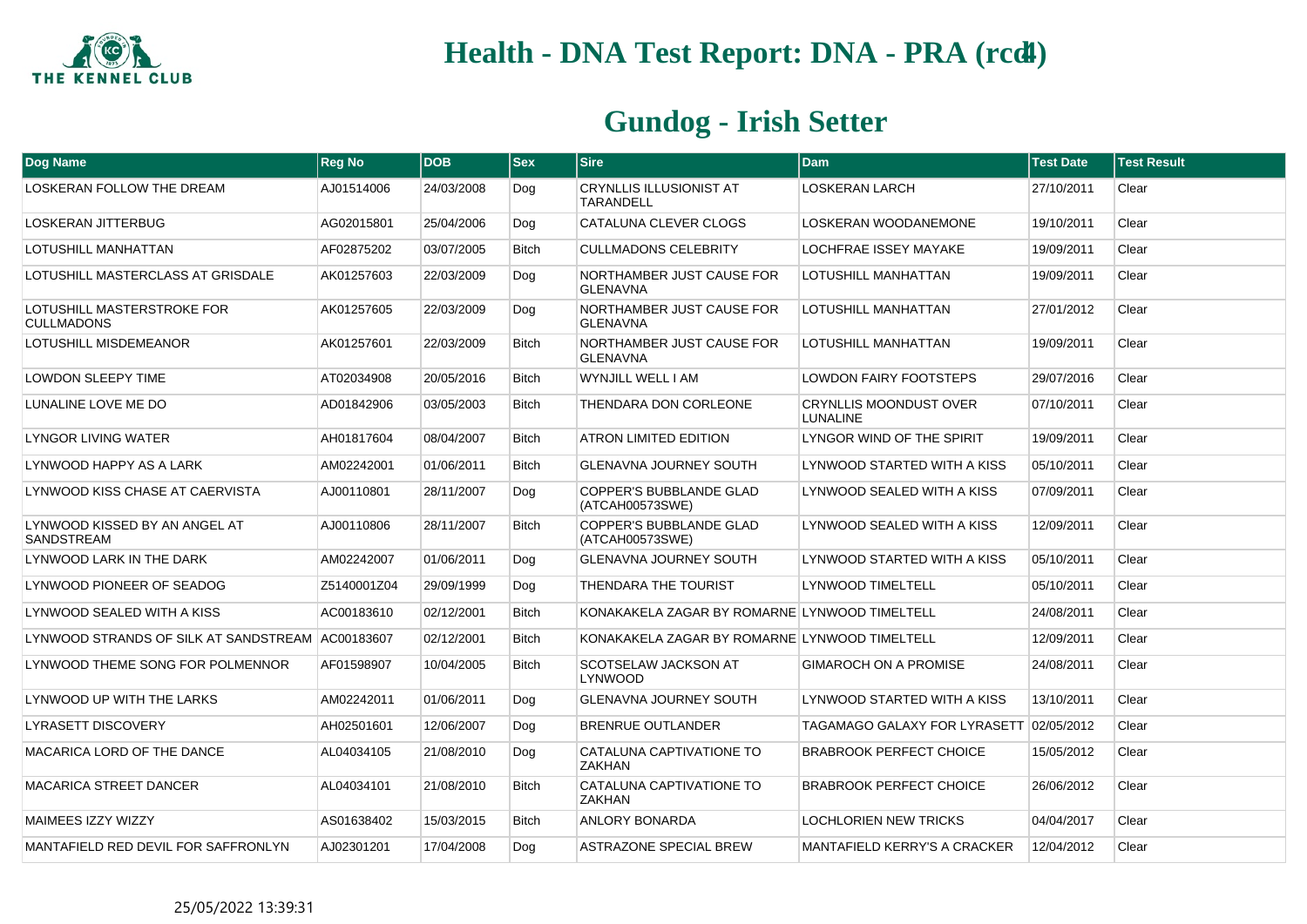

| <b>Dog Name</b>                   | <b>Reg No</b> | <b>DOB</b> | <b>Sex</b>   | <b>Sire</b>                                         | <b>Dam</b>                                               | <b>Test Date</b> | <b>Test Result</b> |
|-----------------------------------|---------------|------------|--------------|-----------------------------------------------------|----------------------------------------------------------|------------------|--------------------|
| <b>MARCO STARLIGHT</b>            | AH03939407    | 12/06/2007 | Dog          | JANTER MOON MAGICIAN OF<br><b>MILLCROFT</b>         | <b>MILLCROFT MISS NICOLE</b>                             | 11/10/2013       | Clear              |
| MARLLAND RUBY (IMP NLD)           | AL0902254     | 15/02/2010 | <b>Bitch</b> | NOTORIOUS KNIGHT OF THE RED<br><b>EMPIRE</b>        | <b>HEAVEN ON EARTH OF THE RED</b><br><b>EMPIRE</b>       | 26/10/2011       | Clear              |
| MARZANNE CHINA IN YOUR HAND       | AS01579701    | 20/04/2015 | <b>Bitch</b> | <b>KERRYDOWN MY GUY</b>                             | MARZANNE'S OVER THE MOON                                 | 14/08/2015       | Clear              |
| MARZANNE'S TOO HOT TO HANDLE      | AG05115001    | 28/10/2006 | <b>Bitch</b> | <b>GWENDARIFF MOET ET CHANDON</b>                   | EMBERIKI ETERNAL FLAME AT<br><b>MARZANNE</b>             | 09/07/2014       | Clear              |
| MASTER PERLSEEKER FROM STRATHMEAD | AE01150603    | 17/02/2004 | Dog          | <b>DANAWAY DESTINY</b>                              | DANAWAY MILYDIA                                          | 28/03/2014       | Clear              |
| <b>MAYFRED MR MAGNIFICO</b>       | AK03474114    | 03/08/2009 | Dog          |                                                     | SUMARIC SHADOW OF MR JINGLES KIRKAVAGH DARARA AT MAYFRED | 24/08/2011       | Clear              |
| <b>MAYFRED MR MOONDANCE</b>       | AK03474109    | 03/08/2009 | Dog          |                                                     | SUMARIC SHADOW OF MR JINGLES KIRKAVAGH DARARA AT MAYFRED | 19/09/2011       | Clear              |
| <b>MEADWAY MABLE</b>              | AQ03261402    | 06/08/2013 | <b>Bitch</b> | MILLCROFT CHASE THE MOON TO<br><b>SHANOAH</b>       | <b>MEADWAY MARTHA</b>                                    | 24/10/2013       | Clear              |
| <b>MEADWAY MACLAIN</b>            | AQ03261407    | 06/08/2013 | Dog          | MILLCROFT CHASE THE MOON TO<br><b>SHANOAH</b>       | MEADWAY MARTHA                                           | 24/10/2013       | Clear              |
| <b>MEADWAY MAKENZEY</b>           | AQ03261405    | 06/08/2013 | Dog          | MILLCROFT CHASE THE MOON TO<br><b>SHANOAH</b>       | <b>MEADWAY MARTHA</b>                                    | 24/10/2013       | Clear              |
| MEADWAY MIMIC IN STRATHMEAD       | AR04391601    | 03/11/2014 | <b>Bitch</b> | COPPER'S MAGISKA UNDER<br>(ATCAL00247SWE)           | <b>MEADWAY MARTHA</b>                                    | 21/06/2016       | Clear              |
| <b>MEADWAY MONTAGUE</b>           | AQ03261408    | 06/08/2013 | Dog          | MILLCROFT CHASE THE MOON TO<br><b>SHANOAH</b>       | <b>MEADWAY MARTHA</b>                                    | 24/10/2013       | Clear              |
| <b>MEADWAY MORAG</b>              | AR04391604    | 03/11/2014 | <b>Bitch</b> | <b>COPPER'S MAGISKA UNDER</b><br>(ATCAL00247SWE)    | <b>MEADWAY MARTHA</b>                                    | 26/05/2016       | Clear              |
| <b>MEADWAY MORGAN</b>             | AR04391608    | 03/11/2014 | Dog          | COPPER'S MAGISKA UNDER<br>(ATCAL00247SWE)           | <b>MEADWAY MARTHA</b>                                    | 12/03/2015       | Clear              |
| <b>MEADWAY MURRAY</b>             | AQ03261404    | 06/08/2013 | Dog          | MILLCROFT CHASE THE MOON TO<br><b>SHANOAH</b>       | MEADWAY MARTHA                                           | 12/12/2013       | Clear              |
| MELLY'S PRIDE AND JOY             | AR02007801    | 08/03/2014 | <b>Bitch</b> | <b>GLENLAINE MCLAREN</b>                            | <b>LADY MELISANDE SYMPHONY</b>                           | 09/09/2016       | Clear              |
| <b>MELMARA MINERVOIS</b>          | AM01649801    | 26/03/2011 | <b>Bitch</b> | <b>BARDONHILL GINGER WHINGER</b>                    | MELMARA RUBY TUESDAY                                     | 13/10/2011       | Clear              |
| <b>MELMARA RUBY TUESDAY</b>       | AF04548101    | 23/08/2005 | <b>Bitch</b> | SHENANAGIN SOME MIGHT SAY<br><b>IT'S BARDONHILL</b> | <b>MORNING GEM</b>                                       | 05/10/2011       | Clear              |
| <b>MILARIS OLYMPIC STAR</b>       | AP02950510    | 31/07/2012 | <b>Bitch</b> | RIVERBRUE XANTHUS BY<br><b>ASTRAZONE</b>            | <b>BANKSETT DOLCETTO</b>                                 | 21/11/2017       | Clear              |
| MILLCROFT BALLAD OF THE MOON      | AJ04273501    | 17/09/2008 | <b>Bitch</b> | MILLCROFT MOONDRIFT                                 | MILLCROFT MOON QUEST                                     | 04/10/2011       | Clear              |
| MILLCROFT MINDY AT REDCLYST       | AL00868304    | 18/02/2010 | <b>Bitch</b> | <b>MILLCROFT MOON PIRATE</b>                        | MILLCROFT MOONDAISY                                      | 05/10/2011       | Clear              |
| MILLCROFT MOON HOLLY              | AG00773903    | 29/10/2005 | <b>Bitch</b> | JANTER MOON MAGICIAN OF<br><b>MILLCROFT</b>         | MILLCROFT MOON WITCH                                     | 10/12/2012       | Clear              |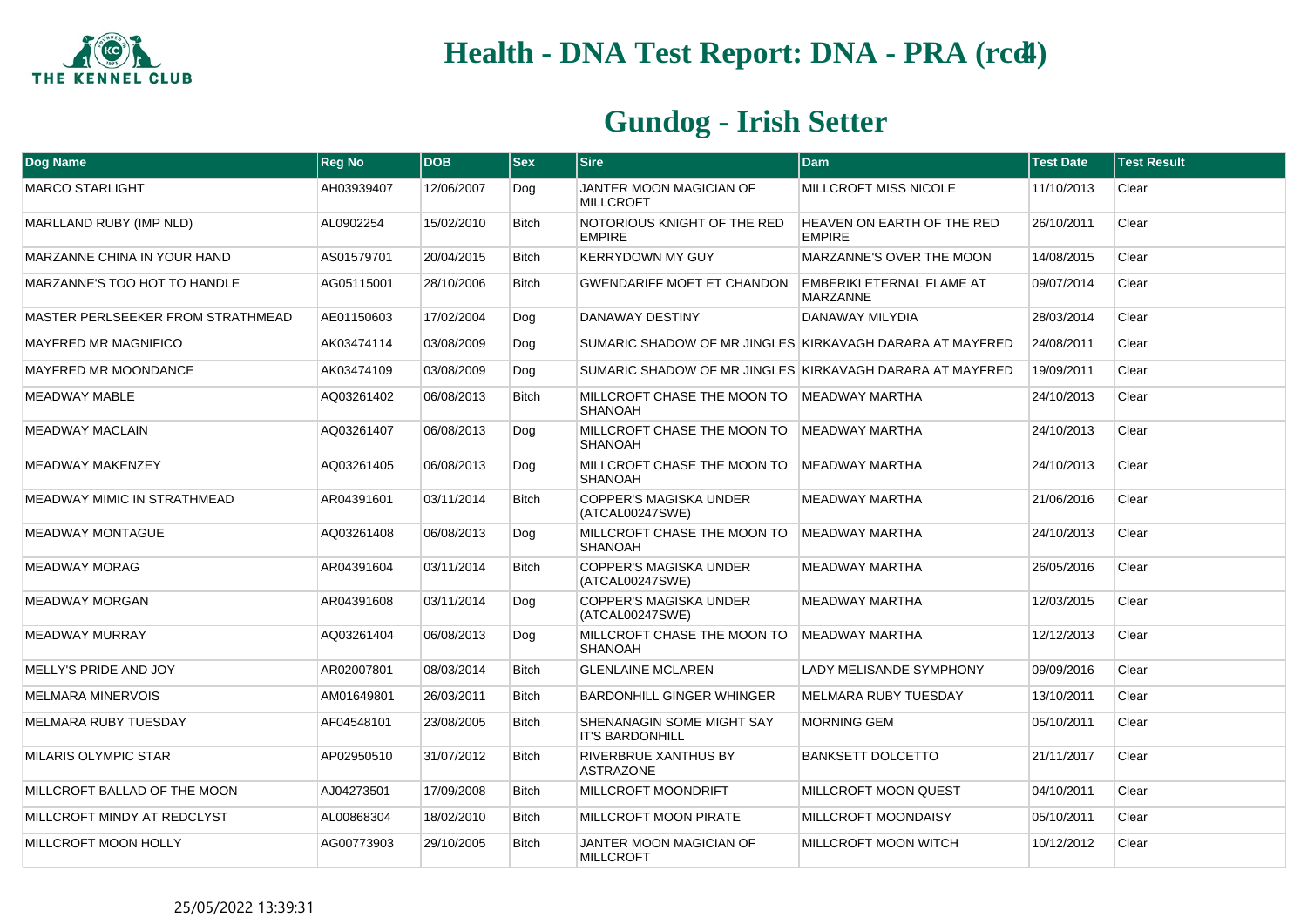

| Dog Name                                          | <b>Reg No</b> | <b>DOB</b> | $ s_{ex} $   | <b>Sire</b>                                                                     | <b>Dam</b>                                        | <b>Test Date</b> | <b>Test Result</b> |
|---------------------------------------------------|---------------|------------|--------------|---------------------------------------------------------------------------------|---------------------------------------------------|------------------|--------------------|
| MILLCROFT MOON PIRATE                             | AJ00025802    | 28/09/2007 | Dog          | <b>REDDINS OBAN</b>                                                             | MILLCROFT MOON QUEST                              | 12/09/2011       | Clear              |
| MILLCROFT MOONGEM OF HENALEAS                     | AK01722801    | 04/04/2009 | <b>Bitch</b> | MILLCROFT MOON PIRATE                                                           | <b>MILLCROFT MOONDAISY</b>                        | 13/12/2011       | Clear              |
| MILLCROFT PAPERMOON MAKES TATSBRO                 | AL00868303    | 18/02/2010 | <b>Bitch</b> | <b>MILLCROFT MOON PIRATE</b>                                                    | MILLCROFT MOONDAISY                               | 13/10/2011       | Clear              |
| MILLCROFT POACHERS MOON OF<br><b>VICTORIAVIEW</b> | AK01722809    | 04/04/2009 | Dog          | <b>MILLCROFT MOON PIRATE</b>                                                    | MILLCROFT MOONDAISY                               | 08/11/2011       | Clear              |
| <b>MOON BELLA OF MILLCROFT</b>                    | AH03939403    | 12/06/2007 | <b>Bitch</b> | JANTER MOON MAGICIAN OF<br><b>MILLCROFT</b>                                     | <b>MILLCROFT MISS NICOLE</b>                      | 04/10/2011       | Clear              |
| <b>MORCHALE HIGHLANDER</b>                        | AB04032701    | 29/09/2001 | Dog          | SHENANAGIN SOME MIGHT SAY<br><b>IT'S BARDONHILL</b>                             | <b>MORCHALE APHRODITE</b>                         | 13/10/2011       | Clear              |
| <b>MORTONGRASS GREEN GIANT</b>                    | AR01148405    | 27/02/2014 | Dog          | BRABROOK FLASH HARRY AT<br><b>MONTGREENAN</b>                                   | KETTLEHILLS BRIGHT STAR                           | 17/04/2014       | Clear              |
| <b>MORTONGRASS MONDAY BLUES</b>                   | AR01148401    | 27/02/2014 | Dog          | BRABROOK FLASH HARRY AT<br><b>MONTGREENAN</b>                                   | <b>KETTLEHILLS BRIGHT STAR</b>                    | 17/04/2014       | Clear              |
| <b>MORTONGRASS RUIBIN</b>                         | AR01148409    | 27/02/2014 | <b>Bitch</b> | BRABROOK FLASH HARRY AT<br><b>MONTGREENAN</b>                                   | KETTLEHILLS BRIGHT STAR                           | 17/04/2014       | Clear              |
| <b>MORTONGRASS RUNNER BEAN</b>                    | AR01148407    | 27/02/2014 | <b>Bitch</b> | BRABROOK FLASH HARRY AT<br><b>MONTGREENAN</b>                                   | <b>KETTLEHILLS BRIGHT STAR</b>                    | 17/04/2014       | Clear              |
| <b>MORTONGRASS SUNSET SKY</b>                     | AR01148406    | 27/02/2014 | Dog          | BRABROOK FLASH HARRY AT<br><b>MONTGREENAN</b>                                   | KETTLEHILLS BRIGHT STAR                           | 17/04/2014       | Clear              |
| <b>MORTONGRASS TOWN BRUISER</b>                   | AR01148404    | 27/02/2014 | Dog          | <b>BRABROOK FLASH HARRY AT</b><br><b>MONTGREENAN</b>                            | <b>KETTLEHILLS BRIGHT STAR</b>                    | 17/04/2014       | Clear              |
| <b>MS MOLLY MALLONE</b>                           | AW03488503    | 10/09/2019 | <b>Bitch</b> | <b>NORTHERN FIRES ENCORE</b>                                                    | <b>MILARIS OLYMPIC STAR</b>                       | 03/11/2021       | Clear              |
| <b>NEATHAMILL FIREBIRD</b>                        | AJ02700206    | 08/06/2008 | <b>Bitch</b> | SCOTSELAW DETROIT SPINNER BY BRABROOK MARBELA<br><b>THENDARA</b>                |                                                   | 20/09/2011       | Clear              |
| NEATHAMILL ISABELLA AT CLONAGEERA                 | AM01507301    | 03/04/2011 | <b>Bitch</b> | COPPER'S CHAMPAGNE ON ICE AT BRABROOK TITANIAS DREAM AT<br>AOIBHEANNE (IMP SWE) | <b>NEATHAMILL</b>                                 | 27/10/2011       | Clear              |
| <b>NEATHAMILL NERISSA</b>                         | AM01507302    | 03/04/2011 | <b>Bitch</b> | COPPER'S CHAMPAGNE ON ICE AT BRABROOK TITANIAS DREAM AT<br>AOIBHEANNE (IMP SWE) | <b>NEATHAMILL</b>                                 | 20/09/2011       | Clear              |
| NOBLETON POBLANO OF GWENDARIFF (IMP<br>EST)       | AY0913031     | 10/08/2020 | Dog          | <b>GWENDARIFF WEEKEND WARRIOR NOBLETON BLUEBELL</b>                             |                                                   | 15/09/2021       | Clear              |
| NORFOLKHAVEN PARK ROYAL                           | AS01011805    | 21/02/2015 | <b>Bitch</b> | ORIGINAL QUIET RIOT (IMP FIN)                                                   | <b>SPARKLING MOONDUST</b>                         | 20/04/2017       | Clear              |
| NORTHAMBER CAUSIN A RIOT                          | AG04929803    | 30/10/2006 | <b>Bitch</b> | <b>CASKEYS CONCEPT AT</b><br><b>AOIBHEANNE</b>                                  | <b>KERRYFAIR UNITED WITH</b><br><b>NORTHAMBER</b> | 12/09/2011       | Clear              |
| NORTHAMBER JUST CAUSE FOR GLENAVNA                | AG04929802    | 30/10/2006 | Dog          | <b>CASKEYS CONCEPT AT</b><br><b>AOIBHEANNE</b>                                  | <b>KERRYFAIR UNITED WITH</b><br><b>NORTHAMBER</b> | 24/08/2011       | Clear              |
| NORTHAMBER RED RIOT                               | AP03786005    | 29/09/2012 | Dog          | <b>GWENDARIFF SIMPLY RED PLAYS</b><br><b>STARCHELLE</b>                         | <b>NORTHAMBER CAUSIN A RIOT</b>                   | 04/12/2013       | Clear              |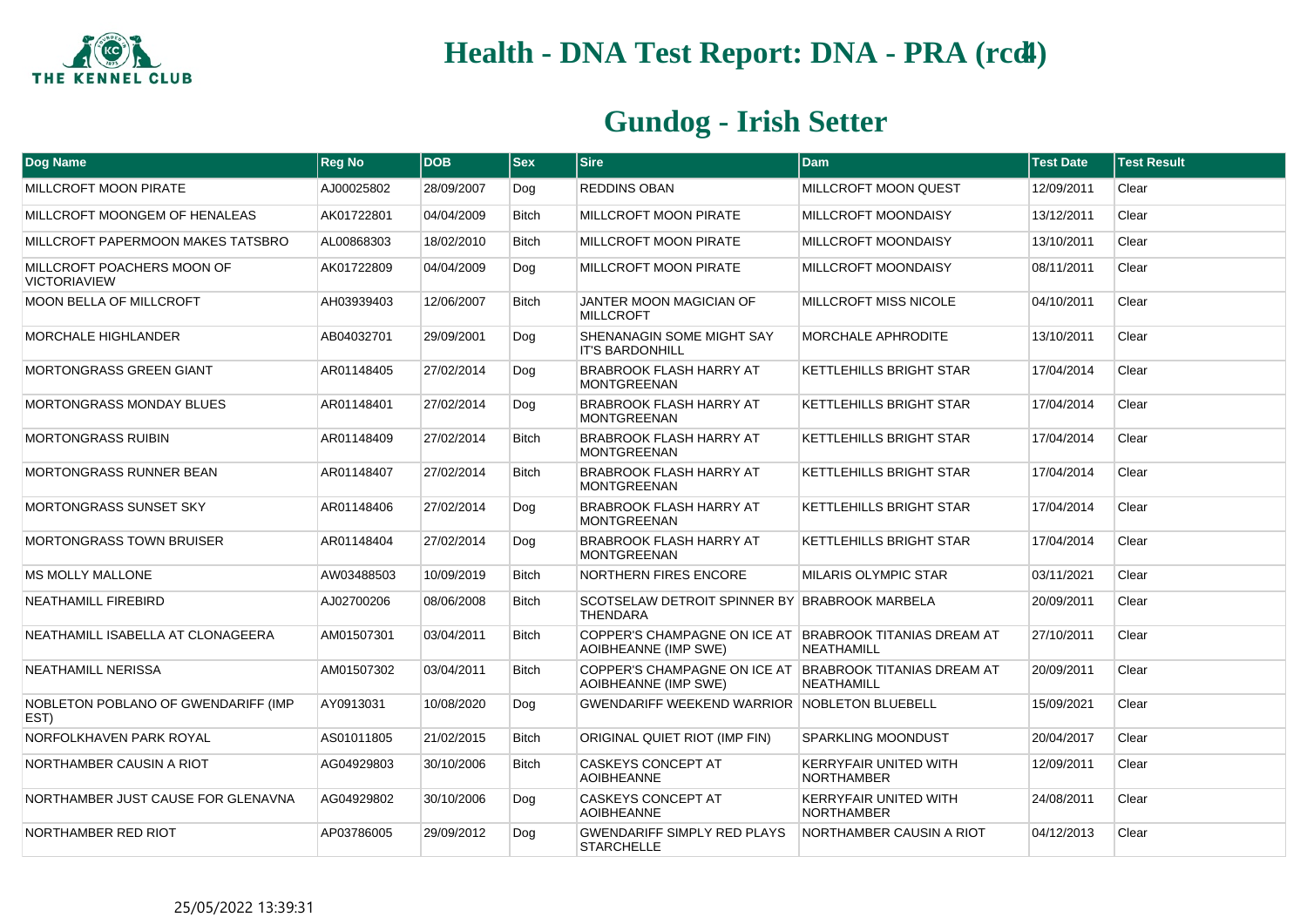

| Dog Name                                        | <b>Reg No</b> | <b>DOB</b> | <b>Sex</b>   | <b>Sire</b>                                                 | Dam                                         | <b>Test Date</b> | <b>Test Result</b> |
|-------------------------------------------------|---------------|------------|--------------|-------------------------------------------------------------|---------------------------------------------|------------------|--------------------|
| NORTHAMBER RUNS RIOT AT LOTUSHILL               | AP03786003    | 29/09/2012 | <b>Bitch</b> | <b>GWENDARIFF SIMPLY RED PLAYS</b><br><b>STARCHELLE</b>     | <b>NORTHAMBER CAUSIN A RIOT</b>             | 04/03/2013       | Clear              |
| OAKCHASE GULIETTA (A.I.)                        | AM01908802    | 07/04/2011 | <b>Bitch</b> | <b>CASPIANS INTREPID</b>                                    | DANAWAY DOMINIQUE                           | 06/08/2013       | Clear              |
| OAKDENE OCEAN CREST OVER ALOLFRANA<br>(IMP BEL) | AT0903924     | 15/10/2015 | Dog          | NUCKY OF MCBIRDY (IMP BEL)                                  | <b>GWENDARIFF GEES POT</b>                  | 14/12/2015       | Clear              |
| OAKDENE QUE DU BONHEUR (ATCAU02854BEL)          |               | 03/04/2017 | Dog          | JONOLA DR DOOLITTLE                                         | OAKDENE NOTHING COMPARES TO<br>$\mathsf{U}$ | 29/01/2019       | Clear              |
| OAKDENE QUINTESSENTIALY JONOLA (IMP<br>BEL)     | AU0904570     | 03/04/2017 | <b>Bitch</b> | JONOLA DR DOOLITTLE                                         | OAKDENE NOTHING COMPARES TO                 | 13/09/2019       | Clear              |
| OAKDENE SHOW ME THE MONEY THENDARA<br>(IMP BEL) | AW0906506     | 26/06/2019 | Dog          | OAKDENE QUE DU BONHEUR<br>(ATCAU02854BEL)                   | THENDARA LADY HOLLY                         | 02/03/2021       | Clear              |
| ORLANSET A NEW FLAME                            | AV02187002    | 27/05/2018 | Dog          | <b>GWENDARIFF D'YA KNOW MY</b><br><b>NAME BY BARDONHILL</b> | <b>ORLANSET ROSALIE</b>                     | 23/01/2019       | Clear              |
| <b>ORLANSET EMERALD</b>                         | AR01317301    | 24/04/2014 | Dog          | <b>BARDONHILL BERTIE BOTT BY</b><br><b>BRIDGELLA</b>        | <b>REDCLYST CASSANDRA OF</b><br>ORLANSET    | 05/06/2014       | Clear              |
| <b>ORLANSET JAILBREAK</b>                       | AR01317307    | 24/04/2014 | Dog          | <b>BARDONHILL BERTIE BOTT BY</b><br><b>BRIDGELLA</b>        | <b>REDCLYST CASSANDRA OF</b><br>ORLANSET    | 05/06/2014       | Clear              |
| ORLANSET PHILOMENA                              | AR01317302    | 24/04/2014 | <b>Bitch</b> | BARDONHILL BERTIE BOTT BY<br><b>BRIDGELLA</b>               | REDCLYST CASSANDRA OF<br>ORLANSET           | 05/06/2014       | Clear              |
| <b>ORLANSET ROSALIE</b>                         | AP03479106    | 19/09/2012 | <b>Bitch</b> | BARDONHILL GINGER WHINGER                                   | <b>REDCLYST CASSANDRA OF</b><br>ORLANSET    | 08/11/2012       | Clear              |
| ORLANSET SMOOTH OPERATOR                        | AE00984708    | 02/02/2004 | Dog          | CAISPERN RED RUM OF<br><b>BRIDGELLA</b>                     | REDCLYST CZARINA OF ORLANSET                | 08/11/2012       | Clear              |
| PADUAN GOLDEN GIRL                              | AY09112601    | 10/07/2021 | <b>Bitch</b> | <b>GWENDARIFF D'YA KNOW MY</b><br>NAME BY BARDONHILL        | PADUAN SUNNY DISPOSITION                    | 21/10/2021       | Clear              |
| PAPINEAU LITTLE LADY                            | AU00902001    | 23/02/2017 | <b>Bitch</b> | <b>MAYFRED MR MOONDANCE</b>                                 | <b>SHAYTELL IMMER</b>                       | 17/05/2017       | Clear              |
| PAPINEAU NAPPING NANCY                          | AU00902003    | 23/02/2017 | Bitch        | MAYFRED MR MOONDANCE                                        | <b>SHAYTELL IMMER</b>                       | 17/05/2017       | Clear              |
| PAPINEAU RUBY SPARKLES                          | AU00902007    | 23/02/2017 | <b>Bitch</b> | <b>MAYFRED MR MOONDANCE</b>                                 | <b>SHAYTELL IMMER</b>                       | 17/05/2017       | Clear              |
| PENDORIC FIRE ANYTHYME                          |               |            | <b>Bitch</b> | TULLANE FIERY THYME                                         | PENDORIC FIRE N ICE (A.I.)                  | 15/11/2012       | Clear              |
| PENDORIC FOGGY PERFECTION<br>(ATCAL00878AUS)    |               | 02/03/2008 | Dog          | SETTERLANDS TAMBURELLO AT<br>PENDORIC (IMP NZL)             | PENDORIC FIRE ANYTHYME                      | 19/09/2011       | Clear              |
| PENNINERISH STAR STRUCK                         | AT03885705    | 06/11/2016 | <b>Bitch</b> | LOGANRISH PROSECCO                                          | <b>SCARLET COLLEEN</b>                      | 27/11/2019       | Clear              |
| PENWYN FLOWER POWER                             | AQ03319804    | 22/08/2013 | <b>Bitch</b> | BARDONHILL GINGER WHINGER                                   | PENWYN PAINTED LADY                         | 08/10/2013       | Clear              |
| PENWYN FRIDAY ON MY MIND                        | AQ03319807    | 22/08/2013 | Dog          | BARDONHILL GINGER WHINGER                                   | PENWYN PAINTED LADY                         | 08/10/2013       | Clear              |
| PENWYN GINGER GROUSE                            | AQ03319809    | 22/08/2013 | Dog          | <b>BARDONHILL GINGER WHINGER</b>                            | PENWYN PAINTED LADY                         | 08/10/2013       | Clear              |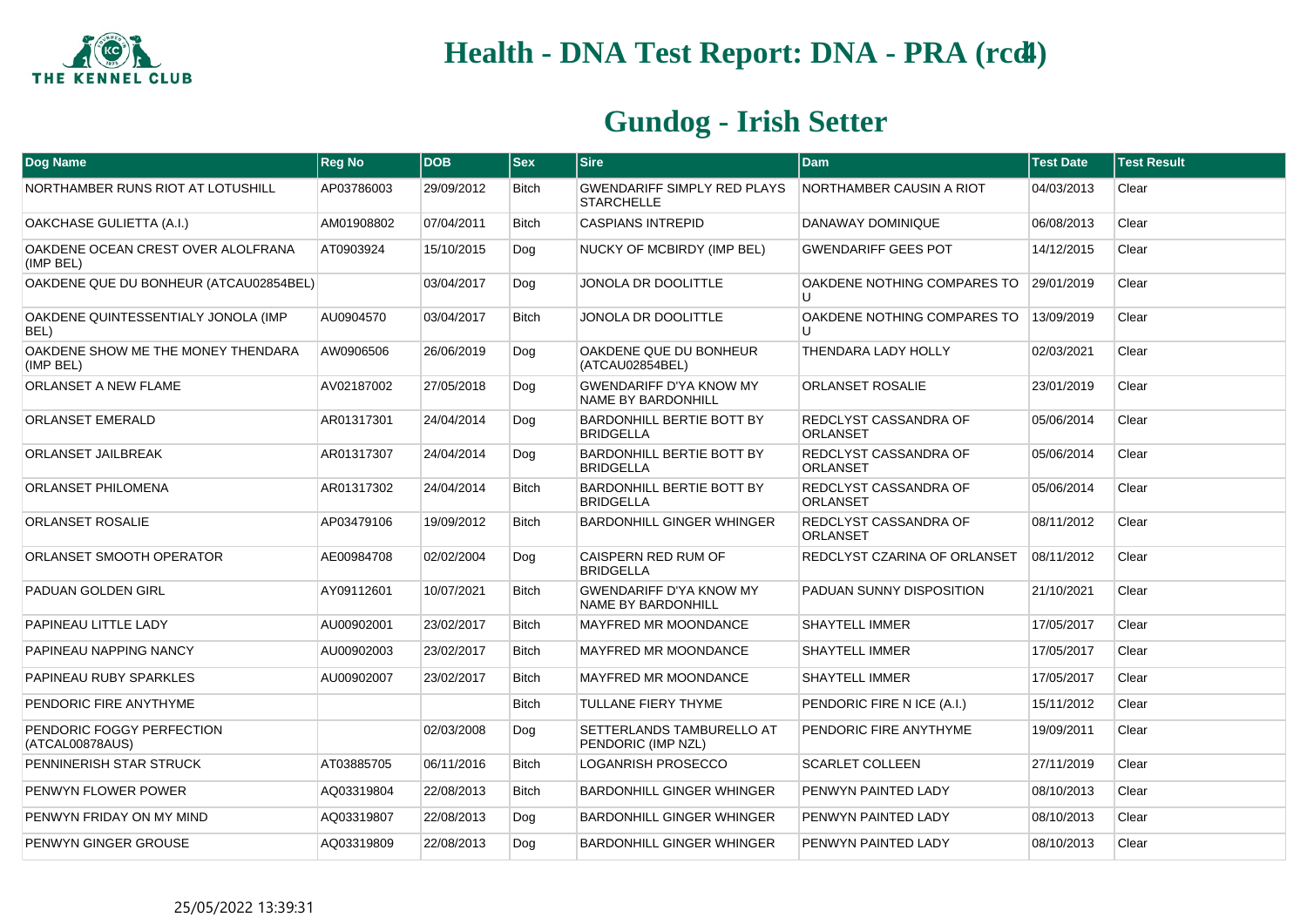

| <b>Dog Name</b>                     | <b>Reg No</b> | <b>DOB</b> | $ $ Sex      | <b>Sire</b>                                                              | <b>Dam</b>                  | <b>Test Date</b> | <b>Test Result</b> |
|-------------------------------------|---------------|------------|--------------|--------------------------------------------------------------------------|-----------------------------|------------------|--------------------|
| PENWYN GOINTO SAN FRANCISCO         | AQ03319808    | 22/08/2013 | Dog          | <b>BARDONHILL GINGER WHINGER</b>                                         | PENWYN PAINTED LADY         | 08/10/2013       | Clear              |
| PENWYN HOLLYGOLIGHTLY               | AS04040006    | 07/11/2015 | <b>Bitch</b> | <b>BARDONHILL MOON RIVER FLOWS</b><br><b>INTO GLENLAINE</b>              | <b>PENWYN PAINTED LADY</b>  | 14/12/2015       | Clear              |
| PENWYN LOVIN SPOONFUL               | AQ03319803    | 22/08/2013 | Bitch        | <b>BARDONHILL GINGER WHINGER</b>                                         | PENWYN PAINTED LADY         | 08/10/2013       | Clear              |
| PENWYN NEVER SAY NEVER              | AS04040001    | 07/11/2015 | Dog          | BARDONHILL MOON RIVER FLOWS PENWYN PAINTED LADY<br><b>INTO GLENLAINE</b> |                             | 04/12/2015       | Clear              |
| PENWYN OVER THE MOON                | AS04040010    | 07/11/2015 | <b>Bitch</b> | BARDONHILL MOON RIVER FLOWS PENWYN PAINTED LADY<br><b>INTO GLENLAINE</b> |                             | 14/12/2015       | Clear              |
| PENWYN PAINTED LADIES               | AS04040007    | 07/11/2015 | Bitch        | BARDONHILL MOON RIVER FLOWS PENWYN PAINTED LADY<br><b>INTO GLENLAINE</b> |                             | 17/12/2015       | Clear              |
| PENWYN PAINTED MOON                 | AS04040011    | 07/11/2015 | <b>Bitch</b> | <b>BARDONHILL MOON RIVER FLOWS</b><br><b>INTO GLENLAINE</b>              | <b>PENWYN PAINTED LADY</b>  | 14/12/2015       | Clear              |
| PENWYN WHISPERING WIND              | AS04040012    | 07/11/2015 | <b>Bitch</b> | BARDONHILL MOON RIVER FLOWS PENWYN PAINTED LADY<br><b>INTO GLENLAINE</b> |                             | 14/12/2015       | Clear              |
| PIPER PUFFER                        | AQ00541110    | 15/01/2013 | Dog          | SHENANAGIN SCHOLAR WITH<br><b>BRAIDMOUNT</b>                             | KETTLEHILLS RISING STAR     | 13/03/2013       | Clear              |
| POLLNAC CORAL DREAMING              | AW01231808    | 13/03/2019 | <b>Bitch</b> | <b>BARDONHILL BERTIE BOTT BY</b><br><b>BRIDGELLA</b>                     | SIOCHANNA CELTIC SAPPHIRE   | 21/05/2019       | Clear              |
| POLLNAC TANZANITE DREAM             | AW01231802    | 13/03/2019 | Bitch        | BARDONHILL BERTIE BOTT BY<br><b>BRIDGELLA</b>                            | SIOCHANNA CELTIC SAPPHIRE   | 10/05/2019       | Clear              |
| POLLYANNA FLOWER AMELIE AT BANKSETT | AG02895608    | 07/06/2006 | <b>Bitch</b> | LECHEYE COOL DUDE                                                        | <b>NALEXI SCARLETT LADY</b> | 09/12/2011       | Clear              |
| POLMENNOR FOR PLEASURE              | AF01765401    | 22/04/2005 | Bitch        | SCOTSELAW JACKSON AT<br><b>LYNWOOD</b>                                   | POLMENNOR VILLAGE GOSSIP    | 24/08/2011       | Clear              |
| PORSCHET AMY'S GIRL RUADH           | AS01010302    | 02/06/2012 | Bitch        | JONOLA DR DOOLITTLE                                                      | PORSCHET PEARLITA           | 16/07/2012       | Clear              |
| PORSCHET AMY'S GIRL TOSCA           | AS01010303    | 02/06/2012 | <b>Bitch</b> | JONOLA DR DOOLITTLE                                                      | PORSCHET PEARLITA           | 16/07/2012       | Clear              |
| PORSCHET AMY'S MAGGIE MAY           | AS01010304    | 02/06/2012 | Bitch        | JONOLA DR DOOLITTLE                                                      | PORSCHET PEARLITA           | 16/07/2012       | Clear              |
| PORSCHET GENTLE ORLAGH              | AY07836003    | 28/03/2021 | Bitch        | <b>GWENDARIFF I'M COMIN OUT</b>                                          | PORSCHET PRIMROSE           | 26/05/2021       | Clear              |
| PORSCHET MISTY MOONBEAM             | AX00910706    | 25/12/2019 | Bitch        | LANSTARA SPRING MOON                                                     | PORSCHET PRIMROSE           | 08/10/2020       | Clear              |
| PORSCHET MOONLIGHT SHADOW           | AX00910701    | 25/12/2019 | Dog          | LANSTARA SPRING MOON                                                     | PORSCHET PRIMROSE           | 08/10/2020       | Clear              |
| PORSCHET OUT AND ABOUT              | AY07836001    | 28/03/2021 | Dog          | <b>GWENDARIFF I'M COMIN OUT</b>                                          | PORSCHET PRIMROSE           | 05/06/2021       | Clear              |
| PORSCHET PANSY                      | AR00084007    | 25/04/2013 | Bitch        | RIVERWOOD KAZATCHOK WITH<br>PORSCHET (IMP BEL)                           | PORSCHET PATIENCE           | 28/06/2012       | Clear              |
| PORSCHET PEARLITA                   | AK01011307    | 04/10/2008 | Bitch        | STRATHMEAD SNOW LEOPARD                                                  | PORSCHET PRECIOUS PEARL     | 05/09/2011       | Clear              |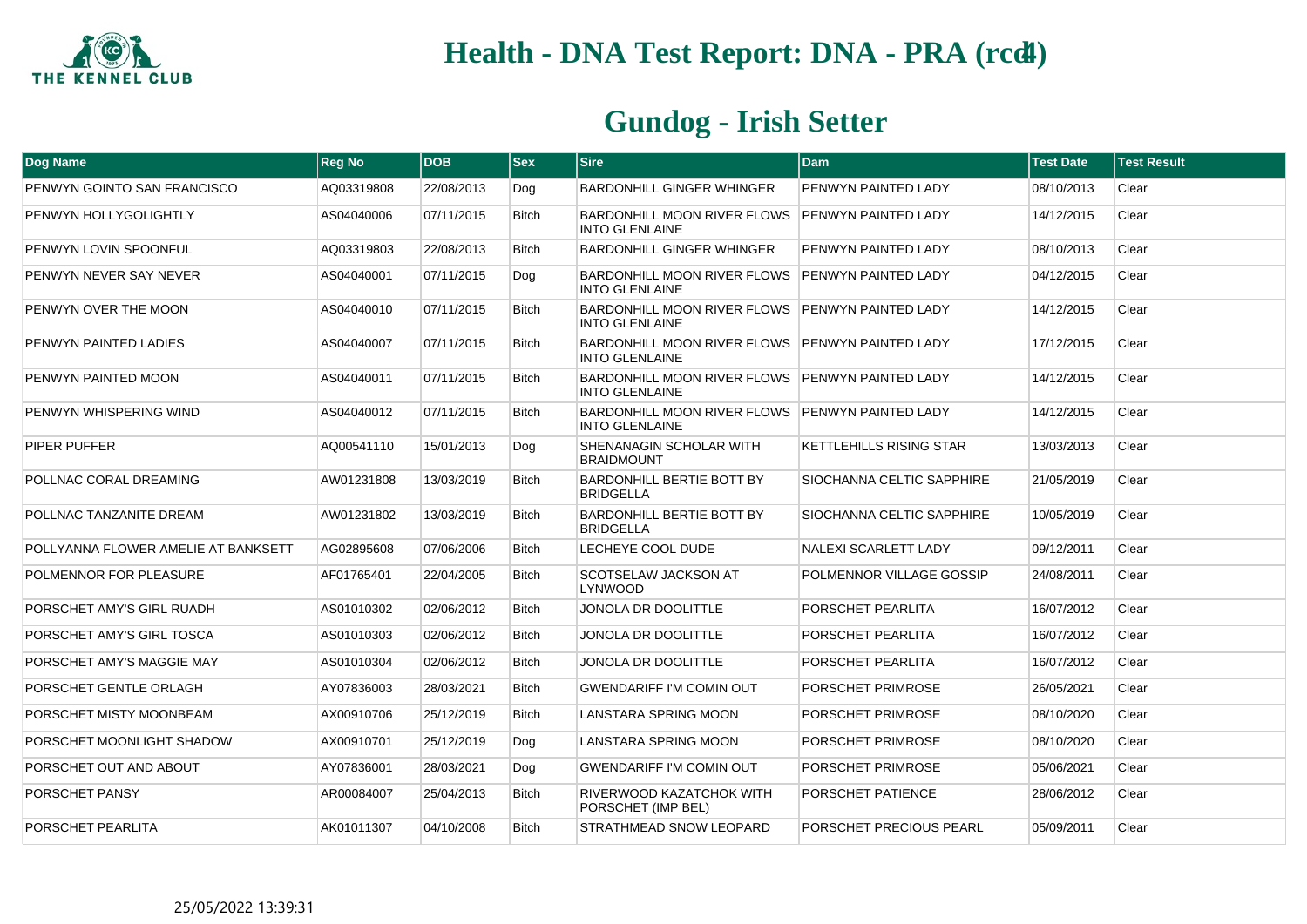

| Dog Name                                            | <b>Reg No</b> | <b>DOB</b> | <b>Sex</b>   | <b>Sire</b>                                                            | <b>Dam</b>                           | <b>Test Date</b> | <b>Test Result</b> |
|-----------------------------------------------------|---------------|------------|--------------|------------------------------------------------------------------------|--------------------------------------|------------------|--------------------|
| PORSCHET PEPPERMINT                                 | AR00084001    | 25/04/2013 | Dog          | RIVERWOOD KAZATCHOK WITH<br>PORSCHET (IMP BEL)                         | PORSCHET PATIENCE                    | 28/06/2015       | Clear              |
| PORSCHET PERIWINKLE                                 | AR00084005    | 25/04/2013 | <b>Bitch</b> | RIVERWOOD KAZATCHOK WITH<br>PORSCHET (IMP BEL)                         | PORSCHET PATIENCE                    | 28/06/2012       | Clear              |
| PORSCHET POINTSETTIA                                | AR00084002    | 25/04/2013 | Dog          | RIVERWOOD KAZATCHOK WITH<br>PORSCHET (IMP BEL)                         | PORSCHET PATIENCE                    | 28/06/2012       | Clear              |
| PORSCHET POLYANTHUS                                 | AR00084006    | 25/04/2013 | <b>Bitch</b> | RIVERWOOD KAZATCHOK WITH<br>PORSCHET (IMP BEL)                         | PORSCHET PATIENCE                    | 28/06/2012       | Clear              |
| PORSCHET PRIMULA                                    | AR00084008    | 25/04/2013 | <b>Bitch</b> | RIVERWOOD KAZATCHOK WITH<br>PORSCHET (IMP BEL)                         | PORSCHET PATIENCE                    | 28/06/2012       | Clear              |
| PORSCHET RED FLAME                                  | AR02475904    | 23/07/2013 | <b>Bitch</b> | RIVERWOOD KAZATCHOK WITH<br>PORSCHET (IMP BEL)                         | PORSCHET GONE WITH THE WIND          | 11/10/2013       | Clear              |
| PORSCHET RED ROSE                                   | AR02475903    | 23/07/2013 | <b>Bitch</b> | RIVERWOOD KAZATCHOK WITH<br>PORSCHET (IMP BEL)                         | PORSCHET GONE WITH THE WIND          | 11/10/2013       | Clear              |
| PORSCHET RED SUNSET                                 | AR02475905    | 23/07/2013 | <b>Bitch</b> | RIVERWOOD KAZATCHOK WITH<br>PORSCHET (IMP BEL)                         | PORSCHET GONE WITH THE WIND          | 11/10/2013       | Clear              |
| PORSCHET TAMARIND                                   | AJ01684902    | 20/08/2007 | <b>Bitch</b> | SCOTSELAW DETROIT SPINNER BY PORSCHET FOREVER AMBER<br><b>THENDARA</b> |                                      | 05/09/2011       | Clear              |
| PURE GENIUSE BY CLONAGEERA (RE-IMPORT)   AB01586001 |               | 09/03/2001 | Dog          | <b>CLONAGEERA KIEREN</b>                                               | PHEANNA OF CLONAGEERA                | 13/10/2011       | Clear              |
| RAPPATTY PRECIOUS DREAM                             | AL03646102    | 16/07/2010 | <b>Bitch</b> | DANAWAY LANCELOT OF<br><b>AUTUMNWOOD</b>                               | RAPPATTY DAYDREAM BELIEVER           | 20/11/2012       | Clear              |
| RAPPATTY RED ALERT                                  | AH04926604    | 17/10/2007 | Dog          | <b>ASTRAZONE SPECIAL BREW</b>                                          | <b>RAPPATTY IN A SPIN</b>            | 13/08/2012       | Clear              |
| <b>RAPPATTY RED VELVET</b>                          | AH04926610    | 17/10/2007 | <b>Bitch</b> | <b>ASTRAZONE SPECIAL BREW</b>                                          | RAPPATTY IN A SPIN                   | 05/10/2011       | Clear              |
| REACH FOR THE SKY WITH ROHANMOR                     | AQ02743511    | 20/06/2013 | <b>Bitch</b> | ROHANMOR BACK TO THE FUTURE SWEET ANNIE (IKC)                          |                                      | 30/07/2013       | Clear              |
| REBORA POPPING BUBBLE AT STILLAIG                   | AK00115506    | 26/11/2008 | <b>Bitch</b> | <b>GWENDARIFF DOM PERIGNON</b>                                         | WILLOWGLOW'S RED SILHOUETTE          | 21/01/2014       | Clear              |
| RED RED WINE IN DENEIL                              | AE02230603    | 18/05/2004 | <b>Bitch</b> | CASKEYS VAGUELY SCOTTISH                                               | MARGRETWOODS ROAD RUNNER             | 05/10/2011       | Clear              |
| REDCLYST ANDANTE ANDANTE                            | AR02869904    | 09/08/2014 | <b>Bitch</b> | LANDSCOT GOING FOR GOLD                                                | REDCLYST GLENURY BRIGIT              | 17/09/2014       | Clear              |
| REDCLYST AURA                                       | AQ00868405    | 09/03/2013 | <b>Bitch</b> | <b>AVACET SNOWDRIFT</b>                                                | MILLCROFT MINDY AT REDCLYST          | 10/04/2013       | Clear              |
| REDCLYST AZURIA                                     | AQ00868407    | 09/03/2013 | <b>Bitch</b> | <b>AVACET SNOWDRIFT</b>                                                | MILLCROFT MINDY AT REDCLYST          | 10/04/2013       | Clear              |
| REDCLYST CADOR AT LANDSCOT                          | AS01754705    | 18/05/2015 | Dog          | LANDSCOT GOING FOR GOLD                                                | ORLANSET SARAH AT GLENURY            | 31/05/2016       | Clear              |
| REDCLYST CHARLIE BROWN AT BOWRINGLEE                | AV00661401    | 13/02/2018 | Dog          | REDCLYST FLASH AT<br><b>HALINGSWOOD</b>                                | REDCLYST GLENURY LADY OF THE<br>LAKE | 23/01/2019       | Clear              |
| REDCLYST COSETTE                                    | AR01535602    | 07/05/2014 | <b>Bitch</b> | <b>AVACET SNOWDRIFT</b>                                                | MILLCROFT MINDY AT REDCLYST          | 13/06/2014       | Clear              |
| REDCLYST DANCING QUEEN                              | AR02869905    | 09/08/2014 | <b>Bitch</b> | LANDSCOT GOING FOR GOLD                                                | REDCLYST GLENURY BRIGIT              | 17/09/2014       | Clear              |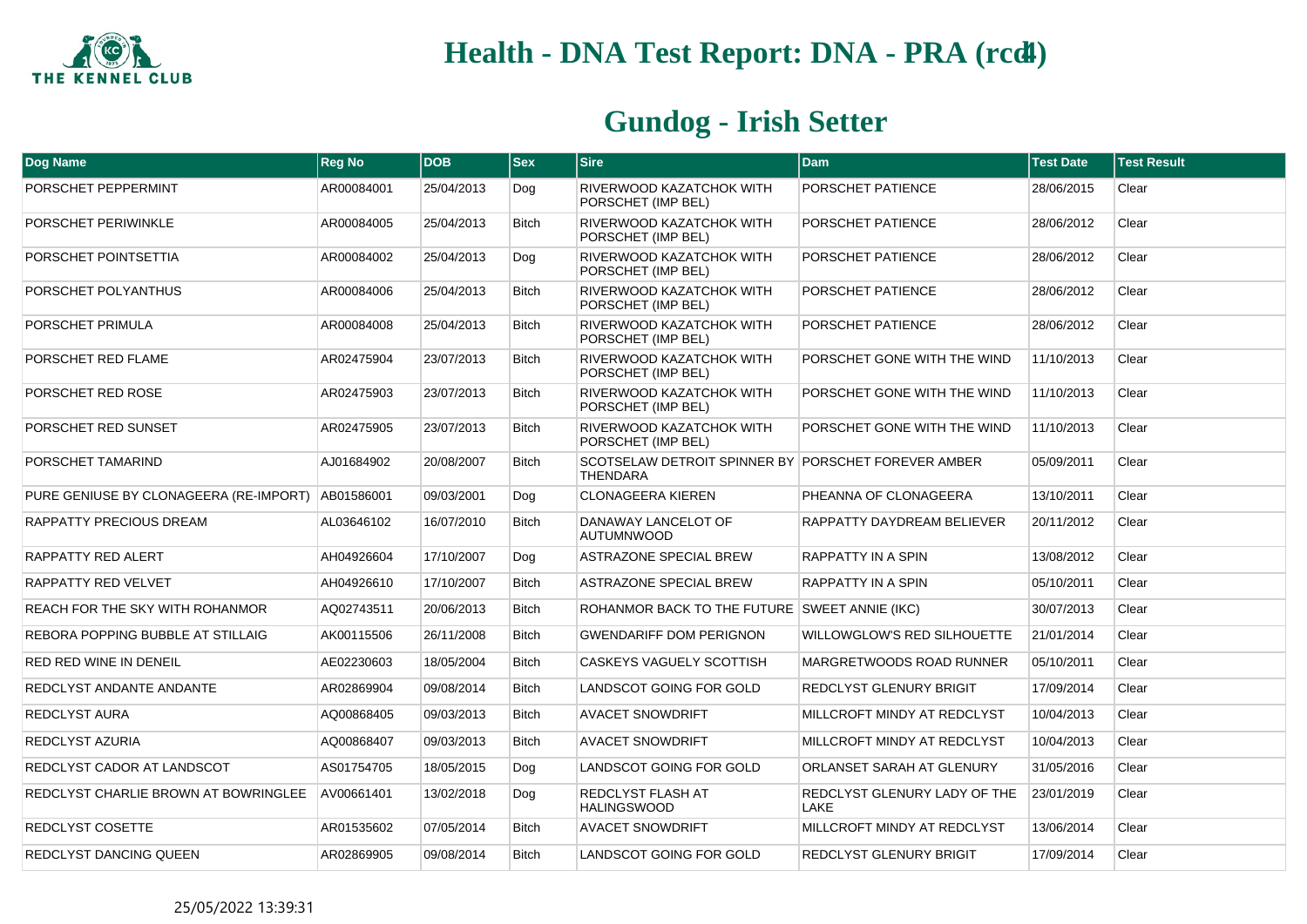

| <b>Dog Name</b>                   | <b>Reg No</b> | <b>DOB</b> | $ $ Sex      | <b>Sire</b>                                               | <b>Dam</b>                                  | <b>Test Date</b> | <b>Test Result</b> |
|-----------------------------------|---------------|------------|--------------|-----------------------------------------------------------|---------------------------------------------|------------------|--------------------|
| REDCLYST GLENURY LADY OF THE LAKE | AS01754709    | 18/05/2015 | <b>Bitch</b> | LANDSCOT GOING FOR GOLD                                   | ORLANSET SARAH AT GLENURY                   | 17/05/2016       | Clear              |
| REDCLYST HEAD FULL OF DREAMS      | AV00661406    | 13/02/2018 | Dog          | REDCLYST FLASH AT<br><b>HALINGSWOOD</b>                   | <b>REDCLYST GLENURY LADY OF THE</b><br>LAKE | 06/02/2019       | Clear              |
| REDCLYST JAVERT                   | AR01535604    | 07/05/2014 | Dog          | <b>AVACET SNOWDRIFT</b>                                   | MILLCROFT MINDY AT REDCLYST                 | 13/06/2014       | Clear              |
| REDCLYST JEFFERSON                | AQ03413703    | 22/08/2013 | Dog          | <b>KERRYDOWN MY GUY</b>                                   | <b>REDCLYST GLENURY BRIGIT</b>              | 27/09/2013       | Clear              |
| <b>REDCLYST KALA</b>              | AQ00868406    | 09/03/2013 | <b>Bitch</b> | <b>AVACET SNOWDRIFT</b>                                   | MILLCROFT MINDY AT REDCLYST                 | 10/04/2013       | Clear              |
| REDCLYST LADYBIRD                 | AQ03413706    | 22/08/2013 | Bitch        | <b>KERRYDOWN MY GUY</b>                                   | <b>REDCLYST GLENURY BRIGIT</b>              | 27/09/2013       | Clear              |
| REDCLYST LINCOLN                  | AQ03413702    | 22/08/2013 | Dog          | <b>KERRYDOWN MY GUY</b>                                   | <b>REDCLYST GLENURY BRIGIT</b>              | 27/09/2013       | Clear              |
| REDCLYST THE PIPER                | AR02869902    | 09/08/2014 | Dog          | LANDSCOT GOING FOR GOLD                                   | REDCLYST GLENURY BRIGIT                     | 17/09/2014       | Clear              |
| REDCLYST WINNER TAKES IT ALL      | AR02869903    | 09/08/2014 | Dog          | LANDSCOT GOING FOR GOLD                                   | REDCLYST GLENURY BRIGIT                     | 17/09/2014       | Clear              |
| REDDINS BENJAMIN OF BLAYSDELL     | AD00574504    | 20/01/2003 | Dog          | <b>HARREDS GHILLIE</b>                                    | <b>REDDINS ALICE</b>                        | 05/10/2011       | Clear              |
| REDDINS BOBBIN                    | AD00574507    | 20/01/2003 | Bitch        | <b>HARREDS GHILLIE</b>                                    | <b>REDDINS ALICE</b>                        | 12/09/2011       | Clear              |
| REDDINS ELSA OF LYMISH            | AG05358103    | 23/11/2006 | <b>Bitch</b> | REDDINS TILLER MAN                                        | <b>REDDINS BOBBIN</b>                       | 15/05/2012       | Clear              |
| <b>REDDINS FLYNN</b>              | AP01195110    | 08/03/2012 | Dog          | <b>CASKEYS PERSUADER FROM</b><br>AMBERLIGHT               | <b>REDDINS BARBERELLA</b>                   | 30/04/2012       | Clear              |
| <b>REDDINS FREIDA</b>             | AP01195104    | 08/03/2012 | <b>Bitch</b> | <b>CASKEYS PERSUADER FROM</b><br>AMBERLIGHT               | <b>REDDINS BARBERELLA</b>                   | 30/04/2012       | Clear              |
| REDDINS FROLIC AMONG AMBERLIGHT   | AK00380304    | 06/01/2009 | <b>Bitch</b> | <b>CASKEYS CONCEPT AT</b><br><b>AOIBHEANNE</b>            | <b>REDDINS BOBBIN</b>                       | 12/09/2011       | Clear              |
| REDESHKA MISS CHEVIOUS            | AR03572907    | 28/08/2014 | <b>Bitch</b> | SAMETSUZ ON CUE                                           | REDESHKA ARRESTING SIGHT                    | 08/10/2014       | Clear              |
| REDESHKA SIMPLY CURIOUS           | AR03572905    | 28/08/2014 | Dog          | SAMETSUZ ON CUE                                           | <b>REDESHKA ARRESTING SIGHT</b>             | 08/10/2014       | Clear              |
| REDESHKA SIMPLY PERFECT           | AR03572903    | 28/08/2014 | Dog          | SAMETSUZ ON CUE                                           | REDESHKA ARRESTING SIGHT                    | 08/10/2014       | Clear              |
| REDESHKA SIMPLY SIMPLICITY        | AR03572901    | 28/08/2014 | Dog          | SAMETSUZ ON CUE                                           | REDESHKA ARRESTING SIGHT                    | 08/10/2014       | Clear              |
| REDESHKA SIMPLY THE ONE           | AR03572906    | 28/08/2014 | Dog          | SAMETSUZ ON CUE                                           | REDESHKA ARRESTING SIGHT                    | 08/10/2014       | Clear              |
| REDESHKA SWEET GYPSY ROSE         | AR03572908    | 28/08/2014 | <b>Bitch</b> | SAMETSUZ ON CUE                                           | REDESHKA ARRESTING SIGHT                    | 08/10/2014       | Clear              |
| REDESHKA SWEETPEA                 | AR03572911    | 28/08/2014 | Bitch        | SAMETSUZ ON CUE                                           | <b>REDESHKA ARRESTING SIGHT</b>             | 08/10/2014       | Clear              |
| REDGALLOP MARYELLEN               | AW00653707    | 05/02/2019 | Bitch        | <b>CAEMGEN'S ELEMENT OF TRUTH</b><br>AT FEORLIG (IMP SWE) | ANLORY ANTOINETTE                           | 06/07/2020       | Clear              |
| RHEDEG BAILEY                     | AV02105104    | 20/04/2018 | Dog          | NORTHERN FIRES ENCORE                                     | <b>ROSSLARE RUFUS (IKC)</b>                 | 16/03/2021       | Clear              |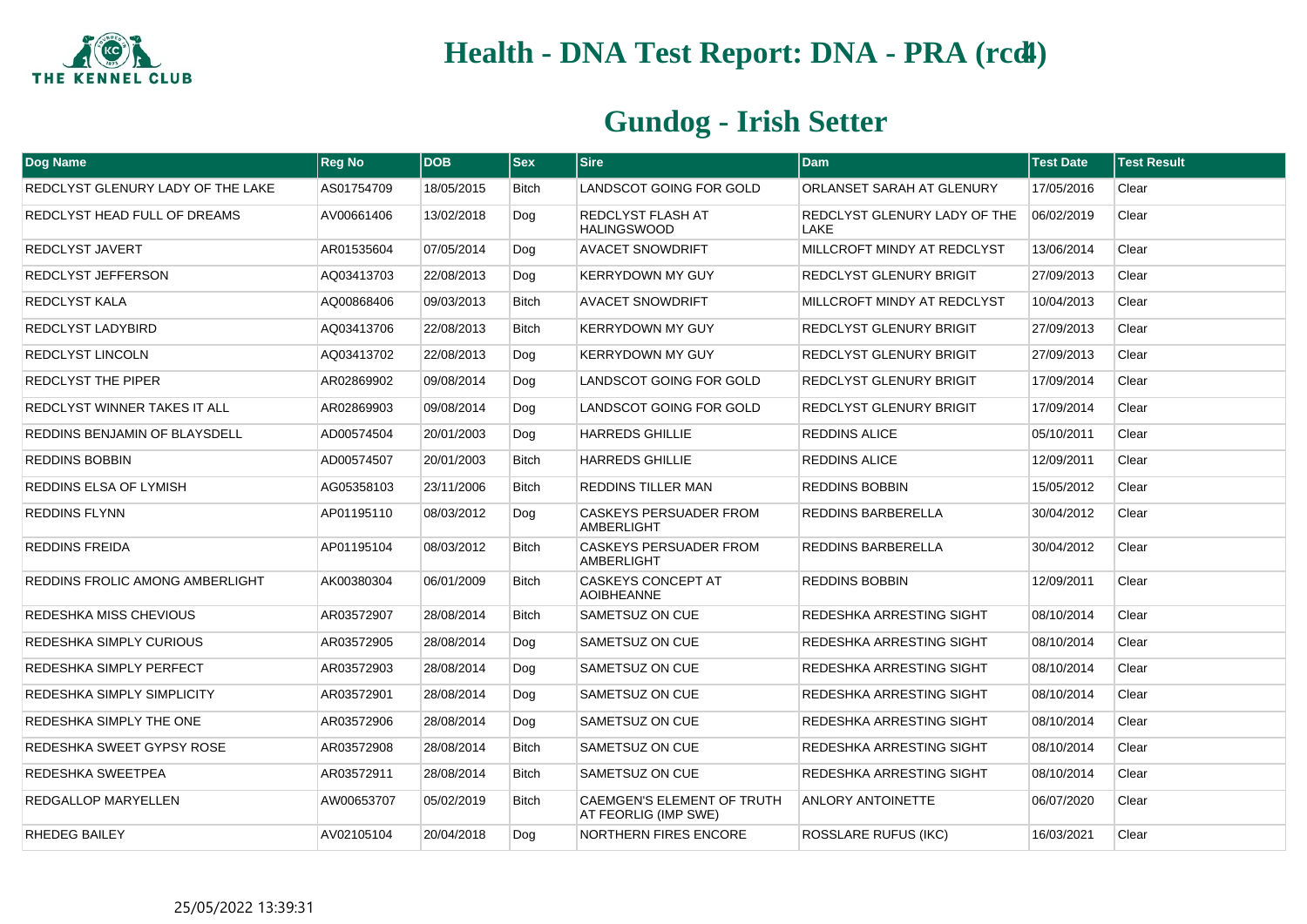

| Dog Name                                       | <b>Reg No</b> | <b>DOB</b> | $ $ Sex      | <b>Sire</b>                                                           | <b>Dam</b>                                                          | <b>Test Date</b> | <b>Test Result</b> |
|------------------------------------------------|---------------|------------|--------------|-----------------------------------------------------------------------|---------------------------------------------------------------------|------------------|--------------------|
| RIONORE WIND ORCHID                            | AH02671402    | 15/05/2007 | <b>Bitch</b> | WICKENBERRY JACK'S LAD AT<br><b>RIONORE</b>                           | COVARNEY BEWITCHED BETWEEN<br><b>RIONORE</b>                        | 27/10/2011       | Clear              |
| RIQITTA ALEXANDROVA                            | AG02321607    | 06/05/2006 | <b>Bitch</b> | CASKEYS CONCEPT AT<br><b>AOIBHEANNE</b>                               | RIQITTA TAMARILLO                                                   | 24/10/2011       | Clear              |
| RIQITTA AUTHENTIC                              | AJ00032301    | 25/11/2007 | Dog          | RIQITTA DYLAN THOMAS                                                  | <b>RIQITTA FANTASTIC LIGHT</b>                                      | 19/08/2011       | Clear              |
| RIQITTA DYLAN THOMAS                           | AG02321602    | 06/05/2006 | Dog          | CASKEYS CONCEPT AT<br><b>AOIBHEANNE</b>                               | RIQITTA TAMARILLO                                                   | 24/10/2011       | Clear              |
| <b>RIQITTA PERSIMMON</b>                       | AU00541601    | 21/01/2017 | Dog          | <b>REDDINS GETHIN</b>                                                 | <b>RIQITTA SHUTTERFLY</b>                                           | 30/11/2017       | Clear              |
| RIQITTA SHILLELAGH GOLD AT WISHINGTREE         | AG02321611    | 06/05/2006 | <b>Bitch</b> | <b>CASKEYS CONCEPT AT</b><br><b>AOIBHEANNE</b>                        | <b>RIQITTA TAMARILLO</b>                                            | 24/10/2011       | Clear              |
| RIVERBRUE ENYO AT JUBLIANA                     | AK01858403    | 05/04/2009 | <b>Bitch</b> | RIVERBRUE DIONYSUS                                                    | BRABROOK RED FLAIR WITH<br><b>RIVERBRUE</b>                         | 12/10/2011       | Clear              |
| RIVERBRUE GALLIANO FIZZ TO CLONAGEERA          | AU01988008    | 26/05/2017 | Dog          | COPPER'S CHAMPAGNE ON ICE AT IMEADWAY MILDRED<br>AOIBHEANNE (IMP SWE) |                                                                     | 01/12/2018       | Clear              |
| RIVERBRUE ZEUS                                 | AK01858408    | 05/04/2009 | Dog          | RIVERBRUE DIONYSUS                                                    | <b>BRABROOK RED FLAIR WITH</b><br><b>RIVERBRUE</b>                  | 04/10/2011       | Clear              |
| RIVERDENE DARLING DAUGHTER (IMP SWE)           | AM0901659     | 23/04/2009 | <b>Bitch</b> | HOT SENSATION'S I'M A<br><b>MATCHMAKER</b>                            | ATRON RIVERDENE PHEOBE                                              | 05/10/2011       | Clear              |
| RIVERMAN LUSH LASHES FROM SHELINDAIR           | AJ02949505    | 07/06/2008 | <b>Bitch</b> | RIVERMAN JOSHUA                                                       | <b>CLONAGEERA EVENING STAR BY</b><br><b>CATALUNA</b>                | 15/11/2011       | Clear              |
| RIVERSETT BEST KEPT SECRET                     | AJ01944205    | 22/03/2008 | <b>Bitch</b> | SECRET LIAISON AT GWENDARIFF                                          | <b>THENDARA DANIELLA</b>                                            | 19/07/2013       | Clear              |
| RIVERWOOD KAZATCHOK WITH PORSCHET<br>(IMP BEL) | AP0901765     | 29/10/2011 | Dog          | HOUSTON OF THE TRAV'LIN STAR<br>(ATCAK01131BEL)                       | <b>GIRLYGIRL OF MCBIRDY</b><br>(ATCAJ00411BEL)                      | 13/12/2011       | Clear              |
| RIVERWOOD PLEASED AS PUNCH<br>(ATCAT01836BEL)  | LOSH1176973   | 12/05/2016 | Dog          | WYNJILL WELL I AM                                                     | RIVERWOOD KUMBAYAH<br>(ATCAP00593BEL)                               | 26/06/2016       | Clear              |
| ROCLYN PARFAIT                                 |               |            | <b>Bitch</b> | CAPTIVA'S RIDE WITH THE WIND                                          | ROCLYN DELICIOUS                                                    | 13/10/2011       | Clear              |
| ROHANMOR ALONG CAME POLLY                      | AV04280601    | 12/10/2018 | <b>Bitch</b> | THENDARA COMMITMENT                                                   | DISCOVERY'S LET THE HEART BEAT 05/12/2018<br>FOR ROHANMOR (IMP SWE) |                  | Clear              |
| ROHANMOR I'M NO ANGEL                          | AU02169202    | 30/04/2017 | <b>Bitch</b> | ROHANMOR IT'S ALL ABOUT ALFIE                                         | <b>REACH FOR THE SKY WITH</b><br><b>ROHANMOR</b>                    | 29/06/2017       | Clear              |
| ROHANMOR MY BLUE HEAVEN                        | AF02986702    | 29/06/2005 | <b>Bitch</b> | THENDARA VERSACE AMONG<br><b>ROHANMOR</b>                             | LESTANNONS SHE'S THE ONE FOR<br><b>ROHANMOR</b>                     | 26/10/2011       | Clear              |
| ROMARNE CLARK GABLE ANLORY                     | AR02732002    | 28/06/2014 | Dog          | ANLORY KELTIC BLUE SKY                                                | ROMARNE SAVANNAH                                                    | 03/07/2015       | Clear              |
| ROMARNE CLAUDETTE COLBERT                      | AR02732005    | 28/06/2014 | <b>Bitch</b> | ANLORY KELTIC BLUE SKY                                                | ROMARNE SAVANNAH                                                    | 27/03/2018       | Clear              |
| ROMARNE ELOUISE                                | AW02738913    | 01/07/2019 | <b>Bitch</b> | <b>GWENDARIFF I'M COMIN OUT</b>                                       | ROMARNE APRIL SHOWERS                                               | 27/05/2021       | Clear              |
| ROMARNE ENCHANTED                              | AW02738910    | 01/07/2019 | <b>Bitch</b> | <b>GWENDARIFF I'M COMIN OUT</b>                                       | ROMARNE APRIL SHOWERS                                               | 29/09/2020       | Clear              |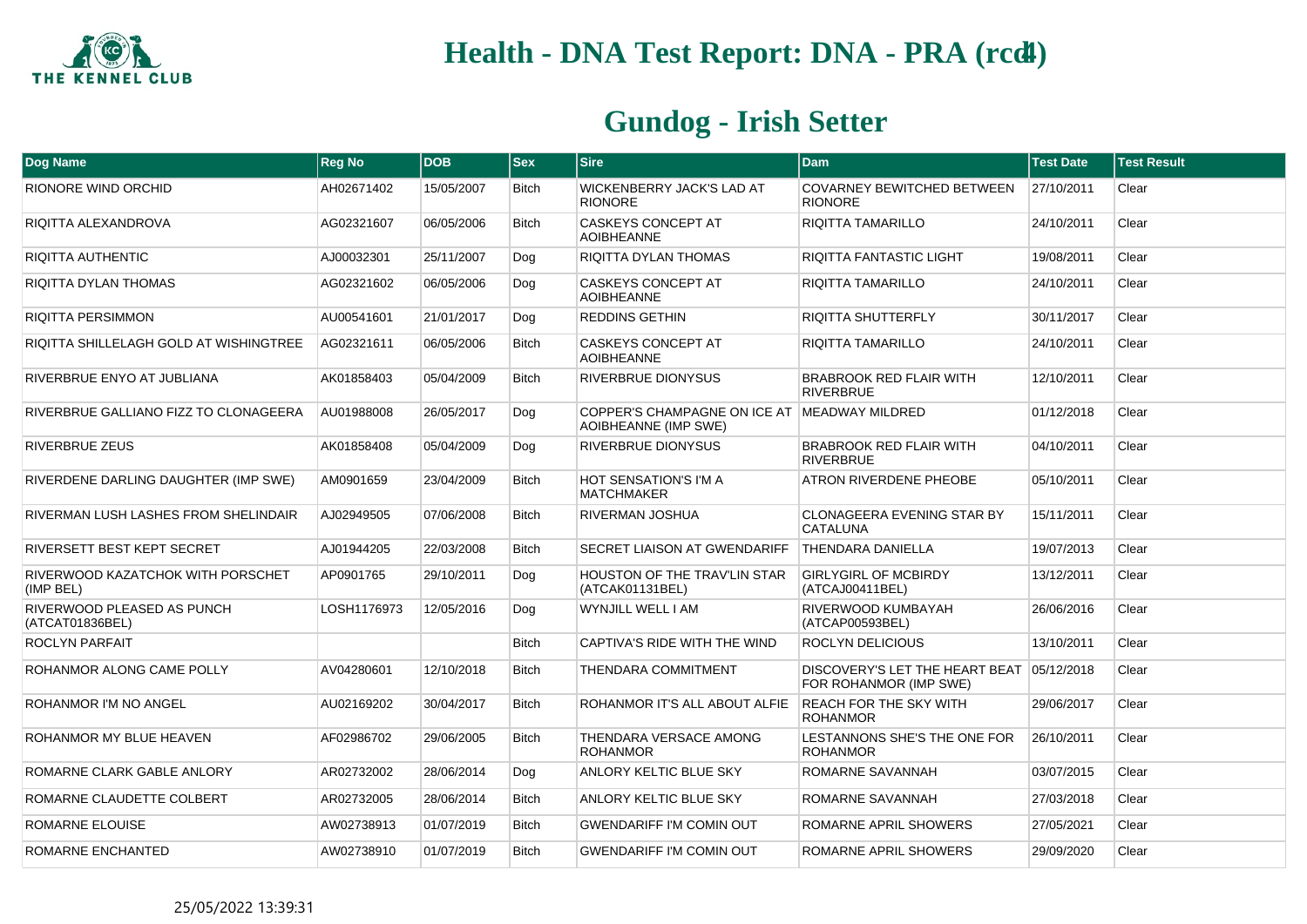

| Dog Name                          | <b>Reg No</b> | <b>DOB</b> | $ s_{ex} $   | <b>Sire</b>                                                           | <b>Dam</b>                                         | <b>Test Date</b> | <b>Test Result</b> |
|-----------------------------------|---------------|------------|--------------|-----------------------------------------------------------------------|----------------------------------------------------|------------------|--------------------|
| ROMARNE GALWAY GIRL AT ASTLEYVIEW | AU01360003    | 12/03/2017 | <b>Bitch</b> | ROMARNE CLARK GABLE ANLORY                                            | ROMARNE ONE NIGHT ONLY                             | 25/05/2017       | Clear              |
| ROMARNE HEIDI HELECAM             | AG02616605    | 06/05/2006 | <b>Bitch</b> | <b>GRAYRIGGE EWAN BY ROMARNE</b>                                      | ROMARNE JASMINE AT DELSANTO                        | 27/11/2012       | Clear              |
| ROMARNE ONE FINE DAY              | AP02916207    | 10/05/2012 | <b>Bitch</b> | COPPER'S CHAMPAGNE ON ICE AT FROMARNE DELILAH<br>AOIBHEANNE (IMP SWE) |                                                    | 26/06/2012       | Clear              |
| ROMARNE OYSTER BAY                | AP02916203    | 10/05/2012 | Dog          | COPPER'S CHAMPAGNE ON ICE AT ROMARNE DELILAH<br>AOIBHEANNE (IMP SWE)  |                                                    | 26/06/2012       | Clear              |
| ROMARNE TAITTINGER                | AR00360201    | 04/11/2013 | Dog          | COPPER'S CHAMPAGNE ON ICE AT ROMARNE DELILAH<br>AOIBHEANNE (IMP SWE)  |                                                    | 28/03/2014       | Clear              |
| RONZALDA ESMERALDA                | AF01889207    | 04/04/2005 | <b>Bitch</b> | THENDARA DON CORLEONE                                                 | THENDARA WHITNEY WITH<br><b>RONZALDA</b>           | 01/09/2011       | Clear              |
| RONZALDA FIGARO                   | AL03706106    | 21/07/2010 | Dog          | JANTER MOON MAGICIAN OF<br><b>MILLCROFT</b>                           | RONZALDA ESMERALDA                                 | 01/09/2011       | Clear              |
| ROSARENOS GYPSY                   | AS01675511    | 04/05/2015 | <b>Bitch</b> | PARIS MATCH THENDARA                                                  | ROSARENOS RAPUNZEL                                 | 05/04/2018       | Clear              |
| ROSARENOS ROSALIE NEW MOON        | AM04885110    | 24/11/2011 | Bitch        | LECHEYE COOL DUDE                                                     | PORSCHET PRUDENCE OF<br><b>ROSARENOS</b>           | 17/02/2015       | Clear              |
| ROSARENOS SAMBA KING              | AR02050101    | 01/06/2014 | Dog          | RIVERWOOD KAZATCHOK WITH<br>PORSCHET (IMP BEL)                        | PORSCHET PRUDENCE OF<br><b>ROSARENOS</b>           | 14/07/2021       | Clear              |
| <b>ROSSLARE RUFUS (IKC)</b>       | AT0905049     | 17/01/2013 | <b>Bitch</b> | <b>DRUMSHELLIG STRYDER</b>                                            | <b>FLEUR GIRL</b>                                  | 25/03/2015       | Clear              |
| <b>RUA COMING UP ROSES</b>        | AF00049703    | 11/09/2004 | <b>Bitch</b> | <b>CLONAGEERA INDEPENDENCE OF</b><br><b>LINDENJO</b>                  | <b>RUA JULIET</b>                                  | 20/09/2011       | Clear              |
| <b>RUA HENRI</b>                  | AF00049705    | 11/09/2004 | Dog          | CLONAGEERA INDEPENDENCE OF<br><b>LINDENJO</b>                         | <b>RUA JULIET</b>                                  | 20/09/2011       | Clear              |
| <b>RUA PRIMAVARA</b>              | AD02249507    | 11/04/2003 | <b>Bitch</b> | <b>CASPIANS INTREPID</b>                                              | ANTWON JADE AT RUA                                 | 20/09/2011       | Clear              |
| RUBRATINNEH ILLINOIS              | AM04236910    | 09/09/2011 | <b>Bitch</b> | <b>BARDONHILL FLOATING MOON</b><br><b>INTO GLENLAINE</b>              | RUBRATINNEH POCAHONTAS                             | 13/05/2014       | Clear              |
| RUBRATINNEH MATOAKA               | AM04236901    | 09/09/2011 | <b>Bitch</b> | BARDONHILL FLOATING MOON<br><b>INTO GLENLAINE</b>                     | RUBRATINNEH POCAHONTAS                             | 04/03/2015       | Clear              |
| RUBRATINNEH POCAHONTAS            | AH00772003    | 12/01/2007 | <b>Bitch</b> | <b>ASTRAZONE SPECIAL BREW</b>                                         | <b>CLONAGEERA ROSELLA AT</b><br><b>RUBRATINNEH</b> | 12/10/2011       | Clear              |
| RUBRATINNEH RED CLIFF             | AM04236905    | 09/09/2011 | Dog          | <b>BARDONHILL FLOATING MOON</b><br><b>INTO GLENLAINE</b>              | RUBRATINNEH POCAHONTAS                             | 24/02/2015       | Clear              |
| <b>RUBRATINNEH SISIKA</b>         | AT01193106    | 16/02/2016 | <b>Bitch</b> | <b>CAEMGEN'S ELEMENT OF TRUTH</b><br>AT FEORLIG (IMP SWE)             | <b>RUBRATINNEH MATOAKA</b>                         | 22/10/2018       | Clear              |
| <b>RUPERTSACRE RUBUS</b>          | AR02830104    | 14/08/2014 | Dog          | <b>ARTHURA PEDRO</b>                                                  | <b>HAZELBECK'S ISABELLA</b>                        | 13/04/2017       | Clear              |
| RYAMBER FAIRY TALE AT LLAINMON    | AK02240103    | 12/05/2009 | <b>Bitch</b> | <b>ASTRAZONE SPECIAL BREW</b>                                         | <b>ESBROWN SWEENEYS GAL OF</b><br>RYAMBER          | 10/05/2012       | Clear              |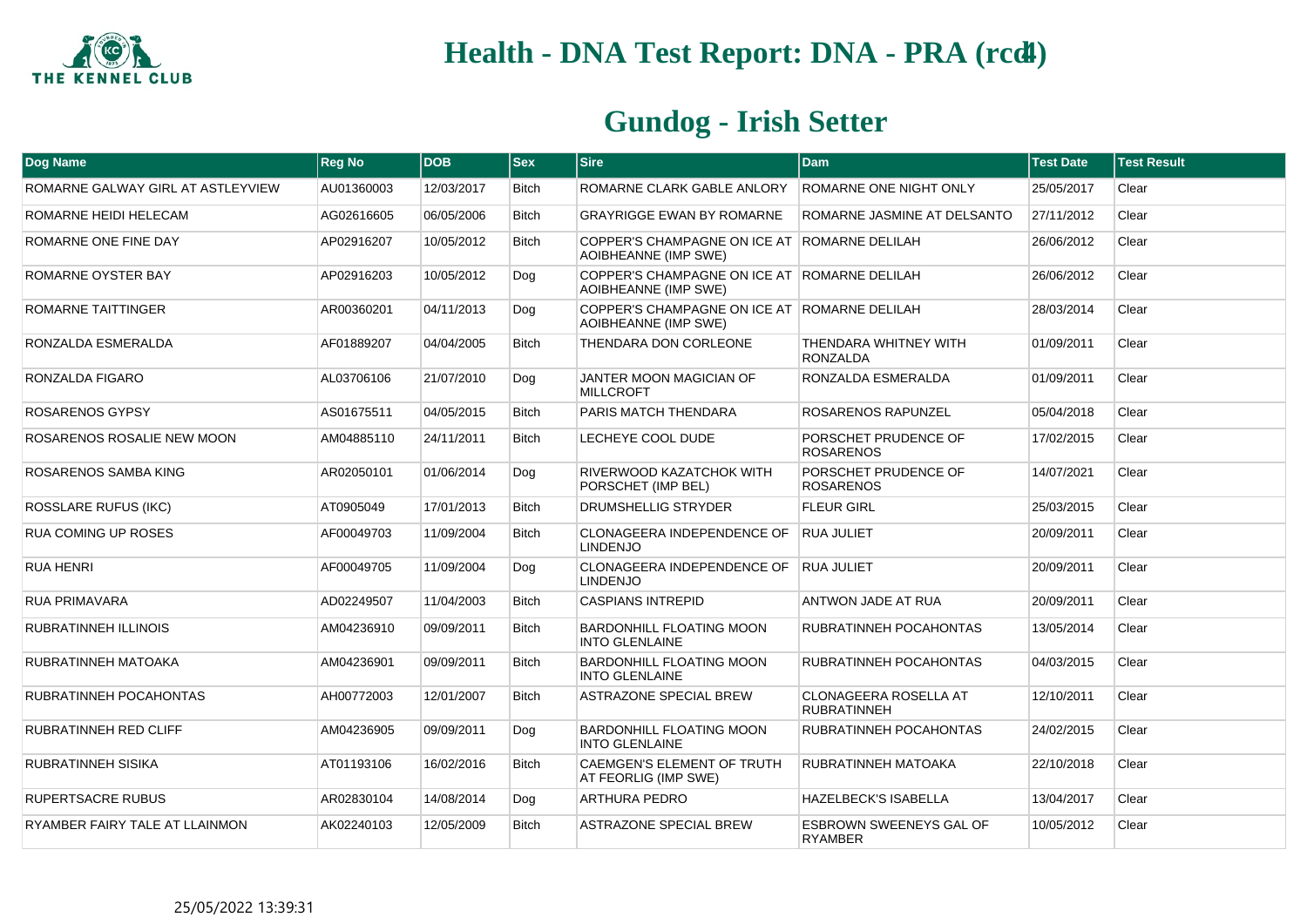

| Dog Name                                            | <b>Reg No</b> | <b>DOB</b> | <b>Sex</b>   | <b>Sire</b>                                   | <b>Dam</b>                                        | <b>Test Date</b> | <b>Test Result</b> |
|-----------------------------------------------------|---------------|------------|--------------|-----------------------------------------------|---------------------------------------------------|------------------|--------------------|
| RYAMBER ONE OF A KIND                               | AK02240102    | 12/05/2009 | <b>Bitch</b> | ASTRAZONE SPECIAL BREW                        | <b>ESBROWN SWEENEYS GAL OF</b><br><b>RYAMBER</b>  | 01/03/2013       | Clear              |
| RYAMBER UP WITH THE LARK                            | AH04911403    | 02/11/2007 | <b>Bitch</b> | ASTRAZONE SPECIAL BREW                        | <b>ESBROWN SWEENEYS GAL OF</b><br><b>RYAMBER</b>  | 10/02/2012       | Clear              |
| SABREJILL CLASSIC ROCK FROM RAINVALLEY              | AH02966510    | 20/06/2007 | Dog          | LESTANNONS MICKY BLUE EYES                    | <b>SABREJILL SUPERMODEL</b>                       | 19/09/2011       | Clear              |
| SALWARP SOCIALITE AT CHUGERRA                       | AH05014509    | 26/10/2007 | <b>Bitch</b> | <b>DELSANTO ISAAC</b>                         | <b>GLENNARA THISTLEDOWN AT</b><br><b>SALWARP</b>  | 20/09/2011       | Clear              |
| SAMETSUZ ON CUE                                     | AJ02572110    | 01/05/2008 | Dog          | DANAWAY LANCELOT OF<br><b>AUTUMNWOOD</b>      | SAMETSUZ SECRET AFFAIR                            | 15/05/2012       | Clear              |
| SAMETSUZ SCRIPTWRITER                               | AJ02572105    | 01/05/2008 | Dog          | DANAWAY LANCELOT OF<br><b>AUTUMNWOOD</b>      | SAMETSUZ SECRET AFFAIR                            | 19/09/2011       | Clear              |
| SAMETSUZ SECRET AFFAIR                              | AF00949201    | 14/01/2005 | <b>Bitch</b> | <b>GWENDARIFF DOM PERIGNON</b>                | DANAWAY MATA HARI                                 | 08/09/2011       | Clear              |
| SANGARAH MEMORIAL FOR IXIA (IMP HUN)                | AZ0917056     | 02/05/2021 | <b>Bitch</b> | SANGARAH SET THE WORLD ON<br><b>FIRE</b>      | <b>SANGARAH TREASURE</b>                          | 08/04/2022       | Clear              |
| SANGARAH SHARED ROMANCE WITH<br>POLMENNOR (IMP HUN) | AS0901330     | 25/08/2014 | Dog          | <b>COPPER'S GYPSY ROSE</b><br>(ATCAR00845SWE) | <b>SANGARAH PURITY</b>                            | 19/01/2015       | Clear              |
| SANGARAH SKYLINE OVER LYNWOOD (IMP<br>HUN)          | AS0901393     | 25/08/2014 | <b>Bitch</b> | <b>COPPER'S GYPSY ROSE</b><br>(ATCAR00845SWE) | <b>SANGARAH PURITY</b>                            | 19/01/2015       | Clear              |
| SCARLETTI WACKY RACES BY SUTERESETT                 | AH02737806    | 02/06/2007 | Dog          | SUTERESETT BILLIONAIR BEAR                    | <b>SCARLETTI KATIE SCARLETT</b>                   | 13/10/2011       | Clear              |
| <b>SCHWUNG HABIBI</b>                               | LOSH1038528   |            | <b>Bitch</b> | <b>LORDLY BRONAN</b>                          | <b>DENROSE DIAMOND</b>                            | 13/10/2011       | Clear              |
| SCHWUNG OPHRAH (ATCAT00894BEL)                      | LOSH1158069   | 20/03/2015 | <b>Bitch</b> | IRISH IRELEITH (ATCAK01189BEL)                | <b>SCHWUNG HABIBI</b>                             | 27/05/2019       | Clear              |
| SCOTSELAW CHICAGO FIRE                              | AS02787504    | 08/07/2015 | Dog          | SCOTSELAW PHEONIX SUN                         | <b>MILLCROFT MARTINA</b>                          | 15/04/2016       | Clear              |
| SCOTSELAW SAPPHIRE SKYES                            | AH04873101    | 15/10/2007 | <b>Bitch</b> | TREDURA BEHIND THE MASK                       | SCOTSELAW JACINTH                                 | 12/09/2011       | Clear              |
| SENTIMENTAL FRIEND                                  | AP01819707    | 28/03/2012 | Dog          | <b>KERRYDOWN MY GUY</b>                       | <b>COVARNEY ANNABELLE WITH</b><br><b>HOPSTONE</b> | 02/05/2012       | Clear              |
| <b>SEOWNS AMBER ROSE</b>                            | AG02746607    | 15/06/2006 | <b>Bitch</b> | <b>RUA HENRI</b>                              | SEATAMARISK TRICOLLET AT<br><b>SEOWNS</b>         | 13/10/2011       | Clear              |
| <b>SEOWNS ARCHER</b>                                | AG02746601    | 15/06/2006 | Dog          | <b>RUA HENRI</b>                              | SEATAMARISK TRICOLLET AT<br><b>SEOWNS</b>         | 13/10/2011       | Clear              |
| <b>SEOWNS CLOVER</b>                                | AQ01673501    | 09/05/2013 | <b>Bitch</b> | <b>KEDALITA THE MERRY TYLER</b>               | <b>SEOWNS AMBER ROSE</b>                          | 20/06/2013       | Clear              |
| <b>SEOWNS HARMONY</b>                               | AU03449905    | 18/08/2017 | <b>Bitch</b> | CATALUNA HICKORY AT BYZTSAR                   | <b>SEOWNS SEASPRAY</b>                            | 12/10/2017       | Clear              |
| <b>SEOWNS HONEYSUCKLE</b>                           | AU03449906    | 18/08/2017 | <b>Bitch</b> | CATALUNA HICKORY AT BYZTSAR                   | <b>SEOWNS SEASPRAY</b>                            | 12/10/2017       | Clear              |
| <b>SEOWNS JIMMY</b>                                 | AU03449902    | 18/08/2017 | Dog          | CATALUNA HICKORY AT BYZTSAR                   | <b>SEOWNS SEASPRAY</b>                            | 12/10/2017       | Clear              |
| <b>SEOWNS JOKER</b>                                 | AU03449904    | 18/08/2017 | Dog          | CATALUNA HICKORY AT BYZTSAR                   | <b>SEOWNS SEASPRAY</b>                            | 12/10/2017       | Clear              |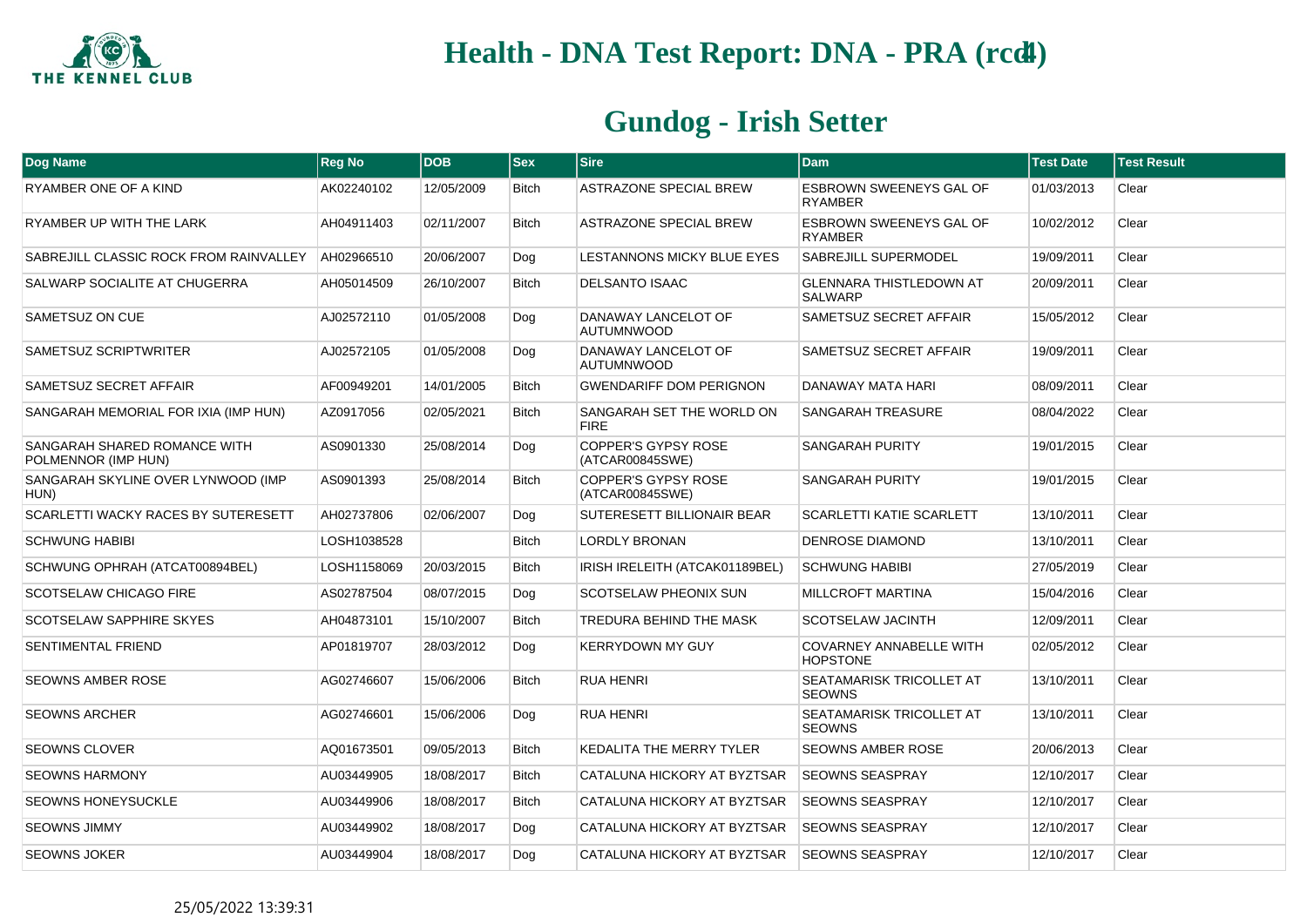

| <b>Dog Name</b>                                 | <b>Reg No</b>      | <b>DOB</b> | $ s_{ex} $   | <b>Sire</b>                                 | <b>Dam</b>                                      | <b>Test Date</b> | <b>Test Result</b> |
|-------------------------------------------------|--------------------|------------|--------------|---------------------------------------------|-------------------------------------------------|------------------|--------------------|
| <b>SEOWNS MERRY BOY</b>                         | AS04128307         | 12/11/2015 | Dog          | KEDALITA THE MERRY TYLER                    | <b>SEOWNS BRACKEN</b>                           | 06/01/2016       | Clear              |
| <b>SEOWNS MERRY DASH</b>                        | AS04128306         | 12/11/2015 | Dog          | KEDALITA THE MERRY TYLER                    | <b>SEOWNS BRACKEN</b>                           | 06/01/2016       | Clear              |
| <b>SEOWNS MERRY FIZZ</b>                        | AS04128310         | 12/11/2015 | <b>Bitch</b> | <b>KEDALITA THE MERRY TYLER</b>             | <b>SEOWNS BRACKEN</b>                           | 06/01/2016       | Clear              |
| <b>SEOWNS MERRY GAME</b>                        | AS04128301         | 12/11/2015 | Dog          | KEDALITA THE MERRY TYLER                    | <b>SEOWNS BRACKEN</b>                           | 06/01/2016       | Clear              |
| <b>SEOWNS MERRY LAD</b>                         | AS04128303         | 12/11/2015 | Dog          | KEDALITA THE MERRY TYLER                    | <b>SEOWNS BRACKEN</b>                           | 06/01/2016       | Clear              |
| <b>SEOWNS MERRY LASS</b>                        | AS04128309         | 12/11/2015 | <b>Bitch</b> | KEDALITA THE MERRY TYLER                    | <b>SEOWNS BRACKEN</b>                           | 06/01/2016       | Clear              |
| <b>SEOWNS MERRY MELODY</b>                      | AS04128312         | 12/11/2015 | <b>Bitch</b> | KEDALITA THE MERRY TYLER                    | <b>SEOWNS BRACKEN</b>                           | 06/01/2016       | Clear              |
| <b>SEOWNS MERRY SONG</b>                        | AS04128311         | 12/11/2015 | <b>Bitch</b> | KEDALITA THE MERRY TYLER                    | <b>SEOWNS BRACKEN</b>                           | 06/01/2016       | Clear              |
| <b>SEOWNS ROWDY</b>                             | AQ01673506         | 09/05/2013 | Dog          | KEDALITA THE MERRY TYLER                    | <b>SEOWNS AMBER ROSE</b>                        | 20/06/2013       | Clear              |
| <b>SEOWNS SLICKNICK</b>                         | AQ01673510         | 09/05/2013 | Dog          | KEDALITA THE MERRY TYLER                    | <b>SEOWNS AMBER ROSE</b>                        | 20/06/2013       | Clear              |
| SEOWNS SWIFT                                    | AQ01673503         | 09/05/2013 | <b>Bitch</b> | KEDALITA THE MERRY TYLER                    | <b>SEOWNS AMBER ROSE</b>                        | 20/06/2013       | Clear              |
| SERRULA CHERRY FIZZ CLANNAD                     | AH01237301         | 28/02/2007 | Dog          | REDDINS OBAN                                | SERRULA ANGELINA                                | 19/10/2012       | Clear              |
| SERRULA PLAYAROUND AT ORSTONE                   | AG04081703         | 28/07/2006 | Dog          | ORSTONE INTERCEPTOR                         | SERRULA ANGELIQUE                               | 23/01/2012       | Clear              |
| SETTERLANDS TAMBURELLO AT PENDORIC<br>(IMP NZL) | ANKC00440-<br>2006 |            | Dog          | PENDORIC PERFECT THYMING                    | EIREANNMADA ROYAL ASCOT                         | 11/12/2012       | Clear              |
| SEVERNVALE HIGH CLASS BABE                      | AJ04361502         | 25/09/2008 | <b>Bitch</b> | <b>GWENDARIFF DOM PERIGNON</b>              | SEVERNVALE HEAVENS ABOVE                        | 19/10/2011       | Clear              |
| SEVERNVALE SHE'S GOT CLASS                      | AQ02912204         | 08/08/2013 | Bitch        | DANAWAY LANCELOT OF<br><b>AUTUMNWOOD</b>    | SEVERNVALE HIGH CLASS BABE                      | 29/03/2017       | Clear              |
| SHANDWICK LOVE IN A MIST FOR TELERI             | AQ00992001         | 21/02/2013 | <b>Bitch</b> | <b>CASKEYS PERSUADER FROM</b><br>AMBERLIGHT | <b>SHANDWICK INSPIRATION</b>                    | 17/06/2013       | Clear              |
| SHANDWICK MAGIC MOMENTS VIA<br>AMBERLIGHT       | AQ00992002         | 21/02/2013 | Dog          | CASKEYS PERSUADER FROM<br>AMBERLIGHT        | <b>SHANDWICK INSPIRATION</b>                    | 29/04/2013       | Clear              |
| SHANDWICK STAR SHINE AT TELERI                  | AK04056902         | 20/09/2009 | <b>Bitch</b> | JACWILINS WILLOGHBY                         | <b>SHANDWICK INSPIRATION</b>                    | 01/09/2011       | Clear              |
| <b>SHANDWICK TOPAZ</b>                          | Z2826708Z03        | 27/05/1999 | Dog          | <b>CASPIANS INTREPID</b>                    | WITHERSDALE CRYSTAL MAZE AT<br><b>SHANDWICK</b> | 11/09/2012       | Clear              |
| <b>SHANRYCON CASEY</b>                          | AT03255001         | 11/09/2015 | <b>Bitch</b> | <b>GLYNLARK ARAMIS</b>                      | SHANRYCON ANARISE                               | 06/01/2017       | Clear              |
| SHANRYCON DILLON OF OAKSHOT                     | AT03254701         | 17/07/2016 | Dog          | <b>GLYNLARK ARAMIS</b>                      | <b>SHANRYCON ANDRAID</b>                        | 07/02/2020       | Clear              |
| SHAYTELL ETERNITY                               | AR00496002         | 19/01/2014 | Bitch        | RIQITTA AUTHENTIC                           | SHAYTELL JOLEENE                                | 04/03/2014       | Clear              |
| <b>SHAYTELL FOREVER BUBBLES</b>                 | AR00496004         | 19/01/2014 | Dog          | RIQITTA AUTHENTIC                           | SHAYTELL JOLEENE                                | 04/03/2014       | Clear              |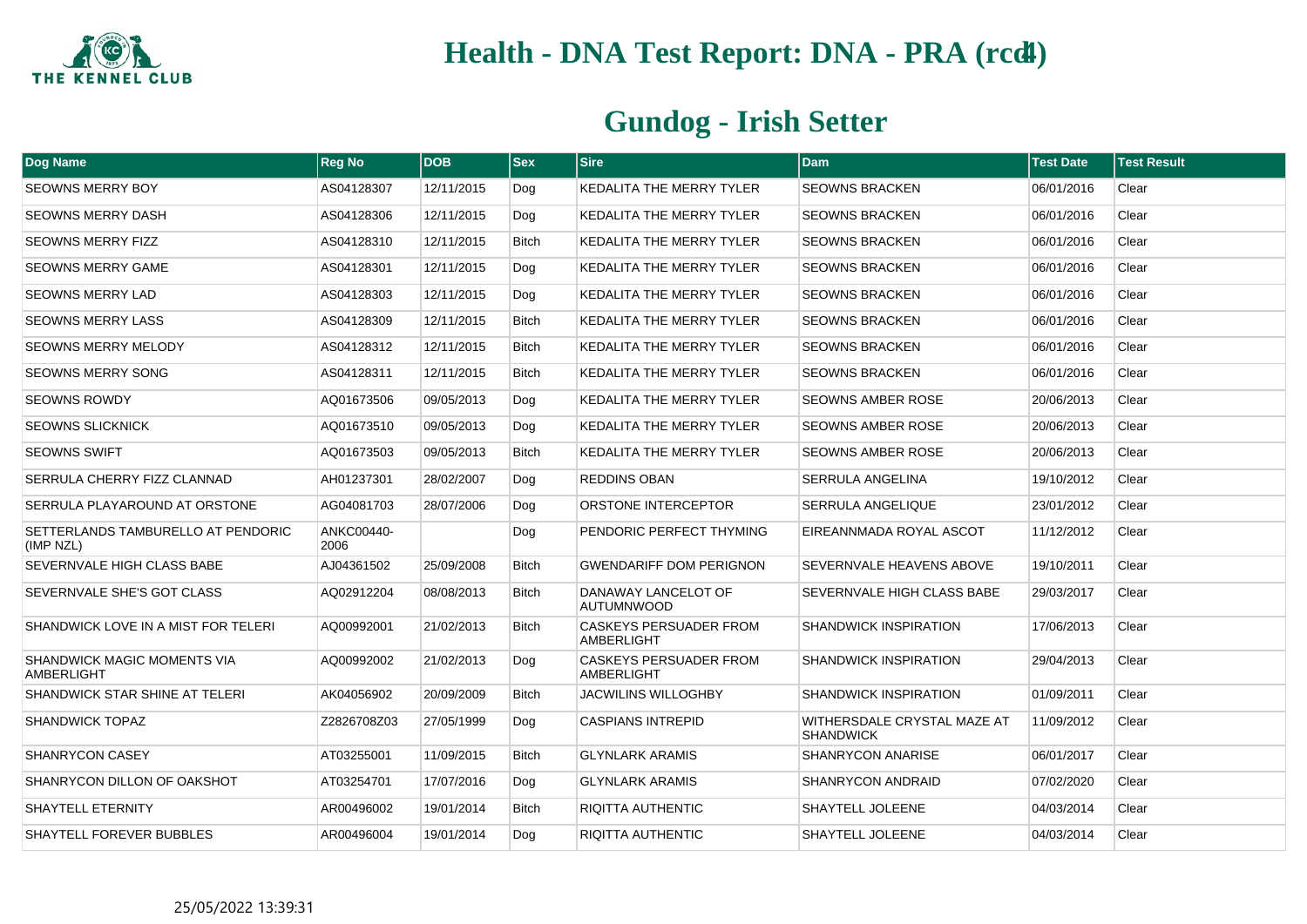

| Dog Name                                         | <b>Reg No</b> | <b>DOB</b> | <b>Sex</b>   | <b>Sire</b>                                             | <b>Dam</b>                                        | <b>Test Date</b> | <b>Test Result</b> |
|--------------------------------------------------|---------------|------------|--------------|---------------------------------------------------------|---------------------------------------------------|------------------|--------------------|
| <b>SHAYTELL INFINITY</b>                         | AR00496006    | 19/01/2014 | Dog          | RIQITTA AUTHENTIC                                       | SHAYTELL JOLEENE                                  | 04/03/2014       | Clear              |
| SHENANAGIN SCHOLAR WITH BRAIDMOUNT               | AH04194001    | 22/08/2007 | Dog          | <b>CASKEYS CONCEPT AT</b><br><b>AOIBHEANNE</b>          | SHENANAGIN SIGNATURE                              | 19/09/2011       | Clear              |
| SHENANAGIN SENSATIONAL AT BARNTALLOCK AP01699704 |               | 20/04/2012 | <b>Bitch</b> | RIQITTA AUTHENTIC                                       | SHENANAGIN SHOOTING STAR                          | 14/06/2012       | Clear              |
| SHENANAGIN SINGLED OUT FOR FERNSTART             | AP01699701    | 20/04/2012 | Dog          | <b>RIQITTA AUTHENTIC</b>                                | SHENANAGIN SHOOTING STAR                          | 14/06/2012       | Clear              |
| SHENANAGIN SOFTLY SOFTLY                         | AL03355107    | 01/07/2010 | <b>Bitch</b> | <b>BRAIDMOUNT MIDNIGHT ROUE AT</b><br><b>CORCENCONE</b> | <b>SHENANAGIN SUGA BABE</b>                       | 20/09/2011       | Clear              |
| SHENANAGIN STARDRIFT AT GLENNARA                 | AK01680705    | 27/03/2009 | <b>Bitch</b> | <b>JACWILINS WILLOGHBY</b>                              | SHENANAGIN SHOOTING STAR                          | 16/08/2011       | Clear              |
| SHENANAGIN SWEET SIXTEEN                         | AS03899301    | 15/10/2015 | <b>Bitch</b> | FORFARIAN I'M SEXY AN I KNOW IT                         | <b>SHENANAGIN SCRUMPTIOUS</b>                     | 06/01/2017       | Clear              |
| SHE'S GOT THE LOOK FROM HOPSTONE                 | AP01819702    | 28/03/2012 | <b>Bitch</b> | <b>KERRYDOWN MY GUY</b>                                 | <b>COVARNEY ANNABELLE WITH</b><br><b>HOPSTONE</b> | 02/05/2012       | Clear              |
| <b>SHINING FLARE</b>                             | AD04777803    | 03/11/2003 | <b>Bitch</b> | THENDARA SPIN DOCTOR                                    | <b>GALWAY BAY</b>                                 | 21/09/2012       | Clear              |
| SHUDORARED ARYA CHERHAJ                          | AX02248209    | 26/05/2020 | <b>Bitch</b> | ARON LORDDOG (IMP SVK)                                  | WENUS RUDE ZIOLKO (IMP POL)                       | 26/04/2022       | Clear              |
| SHUDORARED LOLI ZHUKLI                           | AX02248210    | 26/05/2020 | <b>Bitch</b> | ARON LORDDOG (IMP SVK)                                  | WENUS RUDE ZIOLKO (IMP POL)                       | 30/06/2021       | Clear              |
| SIOCHANNA IRISH HEARTBEAT                        | AH02718001    | 16/05/2007 | <b>Bitch</b> | <b>COVARNEY CRUISER</b>                                 | SIOCHANNA FENNOR FAILINN                          | 12/09/2011       | Clear              |
| SIOCHANNA IRISH LEGEND                           | AH02718008    | 16/05/2007 | Dog          | <b>COVARNEY CRUISER</b>                                 | SIOCHANNA FENNOR FAILINN                          | 12/09/2011       | Clear              |
| SNOW DROP OVER HAVERLEY (IMP POL)                | AT0901964     | 04/11/2013 | <b>Bitch</b> | <b>GLENNARA SAGITTARE</b>                               | JERPOINT RHYME AND REASON                         | 13/02/2014       | Clear              |
| SNUGGLER HONEY PIE OVER SMOKEYWATER              | AP01077201    | 13/02/2012 | <b>Bitch</b> | <b>CORDARRAGH LOVER BOY</b>                             | <b>CORDARRAGH MONALISA</b>                        | 15/03/2013       | Clear              |
| SOLASDAS COPPER CHARMS CD RN ET (IMP<br>AUS)     | AT0905453     | 09/06/2011 | Dog          | SOLASDAS COPPER LINK                                    | TYNAGH GOOD LUCK CHARM                            | 01/05/2012       | Clear              |
| SOME KIND OF LOVING                              | AP01819708    | 28/03/2012 | Dog          | <b>KERRYDOWN MY GUY</b>                                 | <b>COVARNEY ANNABELLE WITH</b><br><b>HOPSTONE</b> | 02/05/2012       | Clear              |
| SOULGLAS DIAMOND                                 | AH02155501    | 24/04/2007 | <b>Bitch</b> | DANAWAY DESTINY                                         | SOULGLAS AMYTHYST                                 | 12/10/2011       | Clear              |
| <b>SPARKLING MOONDUST</b>                        | AP01302706    | 12/03/2012 | <b>Bitch</b> | I'M A SPEED MACHINE                                     | <b>LADY MOON DIAMOND</b>                          | 12/07/2018       | Clear              |
| SPECIAL BREW FOR COVARNEY                        | AP01819706    | 28/03/2012 | Dog          | <b>KERRYDOWN MY GUY</b>                                 | COVARNEY ANNABELLE WITH<br><b>HOPSTONE</b>        | 02/05/2012       | Clear              |
| <b>STAR APPEAL</b>                               | AP01819710    | 28/03/2012 | Dog          | <b>KERRYDOWN MY GUY</b>                                 | COVARNEY ANNABELLE WITH<br><b>HOPSTONE</b>        | 02/05/2012       | Clear              |
| STARATLANTA ELLIOTT                              | AQ03466404    | 27/08/2013 | Dog          | THENDARA POT NOODLE                                     | <b>CORDARRAGH RHIANNA</b>                         | 20/11/2014       | Clear              |
| STARATLANTA GET A WIGGLE ON TO<br>MARZANNE       | AU03159902    | 03/07/2017 | Dog          | <b>THENDARA COMMITMENT</b>                              | STARATLANTA FIRE QUEEN                            | 21/02/2019       | Clear              |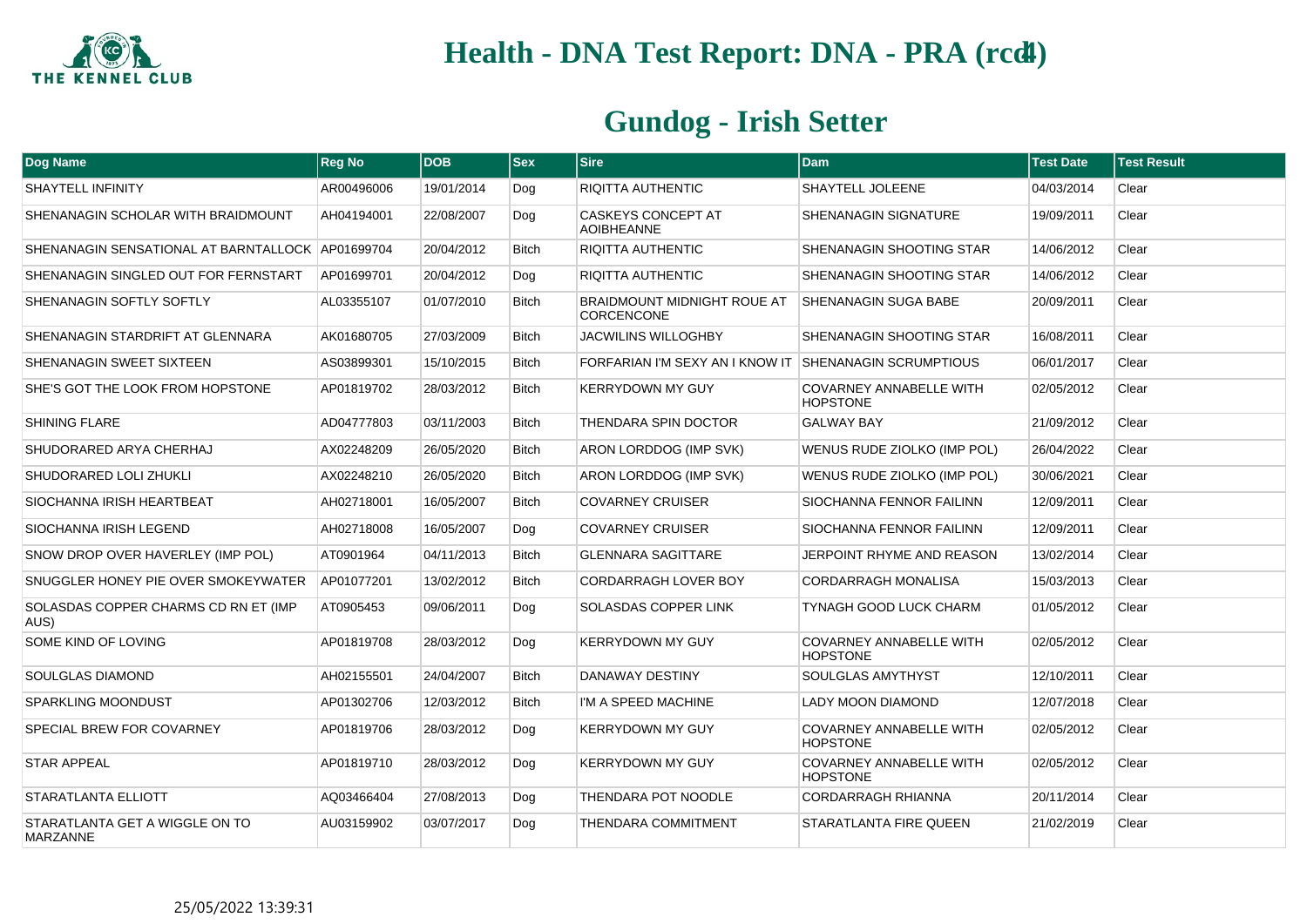

| <b>Dog Name</b>                                   | <b>Reg No</b> | <b>DOB</b> | $ $ Sex      | <b>Sire</b>                                               | <b>Dam</b>                                              | <b>Test Date</b> | <b>Test Result</b> |
|---------------------------------------------------|---------------|------------|--------------|-----------------------------------------------------------|---------------------------------------------------------|------------------|--------------------|
| STARATLANTA SIR LANCELOT                          | AQ03466401    | 27/08/2013 | Dog          | THENDARA POT NOODLE                                       | CORDARRAGH RHIANNA                                      | 15/02/2016       | Clear              |
| STOBSHOUSE FRANCESCA                              | AL00439701    | 12/09/2009 | <b>Bitch</b> | <b>CYMBELINE FISEAL</b>                                   | <b>STOBSHOUSE KILA</b>                                  | 20/02/2012       | Clear              |
| STRATHMEAD WILD SWAN                              | AR00298301    | 13/12/2013 | <b>Bitch</b> | WYNJILL WELL I AM                                         | STRATHMEAD PERSIAN BAY                                  | 21/06/2016       | Clear              |
| SUMARIC SHADOW OF MR JINGLES                      | AE01871202    | 21/03/2004 | Dog          | THENDARA DON CORLEONE                                     | JONOLA SOME LIKE IT HOT AT<br><b>SUMARIC</b>            | 19/10/2011       | Clear              |
| SUMMERGATE CHERRY BLOSSOM                         | AW03505001    | 01/09/2019 | <b>Bitch</b> | VISTADOR DIESEL IN THE DUST<br>SUMMERGATE (IMP CHE)       | SUMMERGATE THE CHOSEN ONE                               | 07/04/2021       | Clear              |
| SUMMERGATE CHERRY PIE OF KILCORAN                 | AW03505002    | 01/09/2019 | <b>Bitch</b> | VISTADOR DIESEL IN THE DUST<br>SUMMERGATE (IMP CHE)       | SUMMERGATE THE CHOSEN ONE                               | 22/06/2021       | Clear              |
| SUMMERGATE JUICY LUCY                             | AM04590601    | 12/09/2011 | <b>Bitch</b> | <b>GLENNARA LONG WAY HOME</b>                             | SCOTSELAW SUMMER DREAM OF<br><b>SUMMERGATE</b>          | 18/05/2012       | Clear              |
| SUMMERGATE SHE'S ON FIRE                          | AQ01873601    | 09/05/2013 | <b>Bitch</b> | SUMMERGATE STORM                                          | EVENFLOW THE DRAMA QUEEN VIA<br><b>SUMMERGATE</b>       | 25/06/2013       | Clear              |
| <b>SUMMERGATE STORM</b>                           | AM04590602    | 12/09/2011 | Dog          | <b>GLENNARA LONG WAY HOME</b>                             | <b>SCOTSELAW SUMMER DREAM OF</b><br><b>SUMMERGATE</b>   | 14/05/2012       | Clear              |
| SUMMERTIME BLUES FOR COVARNEY                     | AP01819701    | 28/03/2012 | <b>Bitch</b> | <b>KERRYDOWN MY GUY</b>                                   | <b>COVARNEY ANNABELLE WITH</b><br><b>HOPSTONE</b>       | 02/05/2012       | Clear              |
| SUSIE SNAPSHOT BY THENDARA                        | AS03517301    | 23/09/2015 | <b>Bitch</b> | <b>CLONAGEERA KINROSS LOVE</b><br><b>BAROLO (IMP USA)</b> | <b>THENDARA JOCASTA</b>                                 | 22/06/2017       | Clear              |
| SUTERESETT A STAR IS BORN                         | AP02984205    | 20/06/2012 | Dog          | SUMARIC SHADOW OF MR JINGLES SUTERESETT BLACK MAGIC       |                                                         | 13/08/2012       | Clear              |
| SUTERESETT CASEY JUNIOR                           | AP02984202    | 20/06/2012 | Dog          | SUMARIC SHADOW OF MR JINGLES SUTERESETT BLACK MAGIC       |                                                         | 13/08/2012       | Clear              |
| SUTERESETT GO THE DISTANCE TO STAXYLL             | AP02984204    | 20/06/2012 | Dog          | SUMARIC SHADOW OF MR JINGLES SUTERESETT BLACK MAGIC       |                                                         | 13/08/2012       | Clear              |
| <b>SUTERESETT GOOD COMPANY</b>                    | AP02984212    | 20/06/2012 | <b>Bitch</b> | SUMARIC SHADOW OF MR JINGLES SUTERESETT BLACK MAGIC       |                                                         | 13/08/2012       | Clear              |
| <b>SUTERESETT KISS THE GIRL</b>                   | AP02984211    | 20/06/2012 | <b>Bitch</b> | SUMARIC SHADOW OF MR JINGLES SUTERESETT BLACK MAGIC       |                                                         | 13/08/2012       | Clear              |
| SUTERESETT MINE MINE MINE AT MAYFRED              | AP02984207    | 20/06/2012 | <b>Bitch</b> | SUMARIC SHADOW OF MR JINGLES SUTERESETT BLACK MAGIC       |                                                         | 13/08/2012       | Clear              |
| SUTERESETT MISS SPLENDID AT BRANSETT              | AM01772108    | 30/03/2011 | <b>Bitch</b> | NORTHAMBER JUST CAUSE FOR<br><b>GLENAVNA</b>              | <b>BALBRIGGAN ACE OF HEARTS BY</b><br><b>SUTERESETT</b> | 26/10/2011       | Clear              |
| SUTERESETT MR UPPITY                              | AM01772105    | 30/03/2011 | Dog          | NORTHAMBER JUST CAUSE FOR<br><b>GLENAVNA</b>              | <b>BALBRIGGAN ACE OF HEARTS BY</b><br><b>SUTERESETT</b> | 20/02/2012       | Clear              |
| SUTERESETT ONCE UPON A DREAM                      | AP02984206    | 20/06/2012 | <b>Bitch</b> | SUMARIC SHADOW OF MR JINGLES SUTERESETT BLACK MAGIC       |                                                         | 13/08/2012       | Clear              |
| SUTERESETT ROYAL RIPPLE WITH<br><b>BALBRIGGAN</b> | AK01855803    | 17/04/2009 | Dog          | <b>CASKEYS CONCEPT AT</b><br><b>AOIBHEANNE</b>            | <b>BALBRIGGAN ACE OF HEARTS BY</b><br><b>SUTERESETT</b> | 19/09/2011       | Clear              |
| SUTERESETT RUM TUM TUGGER                         | AW01890601    | 18/04/2019 | Dog          | SUTERESETT KING OF HEARTS                                 | SUTERESETT PINA COLADA                                  | 20/05/2021       | Clear              |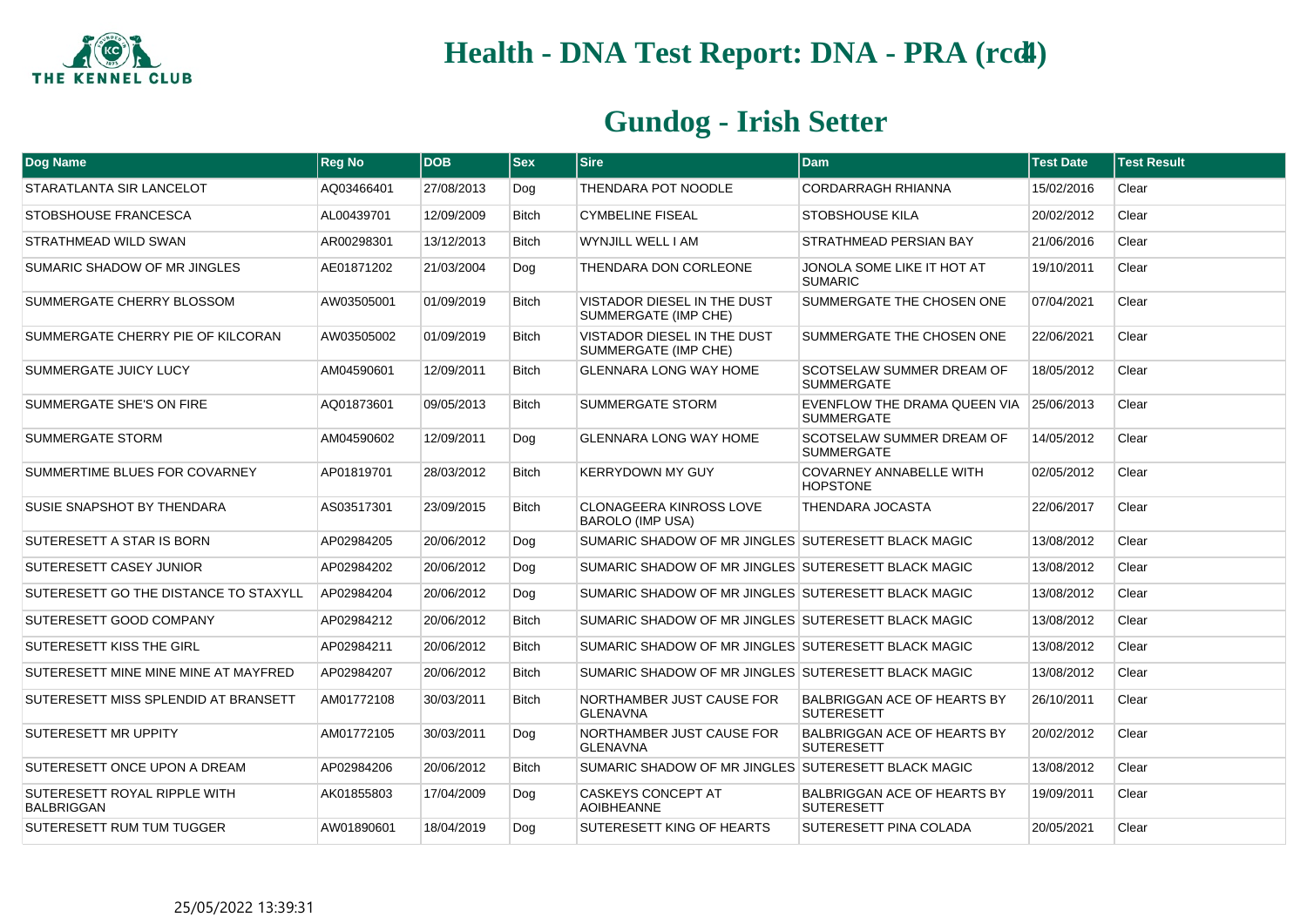

| Dog Name                                             | <b>Reg No</b> | <b>DOB</b> | <b>Sex</b>   | <b>Sire</b>                                          | <b>Dam</b>                                                       | <b>Test Date</b> | <b>Test Result</b> |
|------------------------------------------------------|---------------|------------|--------------|------------------------------------------------------|------------------------------------------------------------------|------------------|--------------------|
| SUTERESETT WISPA AT JULDEANE                         | AK01855808    | 17/04/2009 | <b>Bitch</b> | <b>CASKEYS CONCEPT AT</b><br><b>AOIBHEANNE</b>       | BALBRIGGAN ACE OF HEARTS BY<br><b>SUTERESETT</b>                 | 07/09/2011       | Clear              |
| <b>SWEET ANNIE (IKC)</b>                             | AP0901617     | 23/02/2009 | <b>Bitch</b> | RANALEEN WILDROVER                                   | KILMANNON FEATHER                                                | 09/12/2011       | Clear              |
| <b>SWEET DREAMER</b>                                 | AP01819705    | 28/03/2012 | <b>Bitch</b> | KERRYDOWN MY GUY                                     | COVARNEY ANNABELLE WITH<br><b>HOPSTONE</b>                       | 02/05/2012       | Clear              |
| SWIFTLARK FIRST DESIRE AT PADUAN                     | AS00795004    | 19/01/2015 | <b>Bitch</b> | PARIS MATCH THENDARA                                 | LYNWOOD JUST FOR LARKS                                           | 31/05/2016       | Clear              |
| <b>SWIFTLARK FIRST EDITION</b>                       | AS00795008    | 19/01/2015 | <b>Bitch</b> | PARIS MATCH THENDARA                                 | LYNWOOD JUST FOR LARKS                                           | 03/08/2016       | Clear              |
| SWIFTLARK FIRST KNIGHT                               | AS00795010    | 19/01/2015 | Dog          | PARIS MATCH THENDARA                                 | LYNWOOD JUST FOR LARKS                                           | 28/07/2016       | Clear              |
| SWIFTLARK FIRST LIGHT OVER COPPERSHEEN AS00795002    |               | 19/01/2015 | <b>Bitch</b> | PARIS MATCH THENDARA                                 | LYNWOOD JUST FOR LARKS                                           | 24/04/2017       | Clear              |
| <b>TAGAMAGO'S DINO</b>                               | AF03643505    | 03/08/2005 | Dog          | <b>TAGAMAGO'S SURVIVOR</b>                           | TAGAMAGO'S SNOW WHITE                                            | 14/11/2012       | Clear              |
| <b>TAGAMAGO'S SORREL</b>                             | AJ01505711    | 02/03/2008 | <b>Bitch</b> | <b>TAGAMAGO'S SURVIVOR</b>                           | <b>TAGAMAGO'S FITOU</b>                                          | 26/10/2011       | Clear              |
| <b>TAGAMAGO'S SURVIVOR</b>                           | AC01979301    | 06/05/2002 | Dog          | TAGAMAGO FINAL FLING                                 | NEW LINACRE SOMETHING TO<br>THINK ABOUT BY TAGAMAGO (IMP<br>LUX) | 12/10/2011       | Clear              |
| <b>TALHARON TEMPTING</b>                             | AL02952810    | 07/06/2010 | <b>Bitch</b> | SUMARIC SHADOW OF MR JINGLES TALHARON TEMPTING TOUCH |                                                                  | 18/05/2012       | Clear              |
| TALHARON TENDER IS THE NIGHT                         | AL02952805    | 07/06/2010 | <b>Bitch</b> | SUMARIC SHADOW OF MR JINGLES TALHARON TEMPTING TOUCH |                                                                  | 23/03/2012       | Clear              |
| <b>TALHARON THANK HEAVEN</b>                         | AS03323003    | 21/08/2015 | <b>Bitch</b> | <b>KERRYDOWN MY GUY</b>                              | <b>TALHARON TEMPTING</b>                                         | 02/03/2022       | Clear              |
| TALHARON TIME FOR LOVE                               | AF02723205    | 19/05/2005 | <b>Bitch</b> | <b>GOLDINGS MANXMAN</b>                              | <b>TALHARON TRUE ROMANCE</b>                                     | 17/11/2011       | Clear              |
| TALHARON TOUCH THE STARS                             | AL02952801    | 07/06/2010 | Dog          | SUMARIC SHADOW OF MR JINGLES TALHARON TEMPTING TOUCH |                                                                  | 26/10/2011       | Clear              |
| <b>TAMARA REDWOOD</b>                                | AG04452803    | 10/09/2006 | <b>Bitch</b> | <b>ASTRAZONE SPECIAL BREW</b>                        | RUADHAN MONA LISA OF<br><b>HENNELDALE</b>                        | 08/11/2011       | Clear              |
| <b>TAMWOOD TIPPERARY</b>                             | AL03227702    | 20/06/2010 | Dog          | STRATHMEAD SNOW LEOPARD                              | DANAWAY PEARL'S A SINGER                                         | 27/10/2011       | Clear              |
| <b>TARANDELL JADE</b>                                | AJ02870103    | 22/04/2008 | <b>Bitch</b> | TARANDELL PASCALI                                    | NIAMH BRIGHT STAR OVER<br><b>TARANDELL</b>                       | 11/06/2012       | Clear              |
| TATTERSLEE BON AFFECTUEUX AVEC<br><b>MONTGREENAN</b> | AF05096503    | 29/10/2005 | <b>Bitch</b> | CATALUNA TEXAS WILD                                  | <b>TATTERSLEE EXTRAORDINARY</b>                                  | 19/09/2011       | Clear              |
| TATTERSLEE SPECIAL EXTRA AT VIANA                    | X3384206X03   | 29/06/1997 | <b>Bitch</b> | TATTERSLEE SPECIAL EFFECT                            | <b>TATTERSLEE EXTRA HOT</b>                                      | 01/09/2011       | Clear              |
| TATTERSLEE SUNFLOWER                                 | AD03782602    | 07/09/2003 | Bitch        | CATALUNA TEXAS WILD                                  | <b>TATTERSLEE EXTRAORDINARY</b>                                  | 07/10/2011       | Clear              |
| <b>TERAMOUR LADY IN RED</b>                          | AS00404801    | 15/10/2014 | <b>Bitch</b> | RONZALDA FIGARO                                      | <b>TERAMOUR LOVELY JUBBLY</b>                                    | 03/02/2015       | Clear              |
| THENDARA ADDICTION                                   | AM02320305    | 01/05/2011 | Dog          | SUMARIC SHADOW OF MR JINGLES THENDARA VANILLA ICE    |                                                                  | 26/10/2011       | Clear              |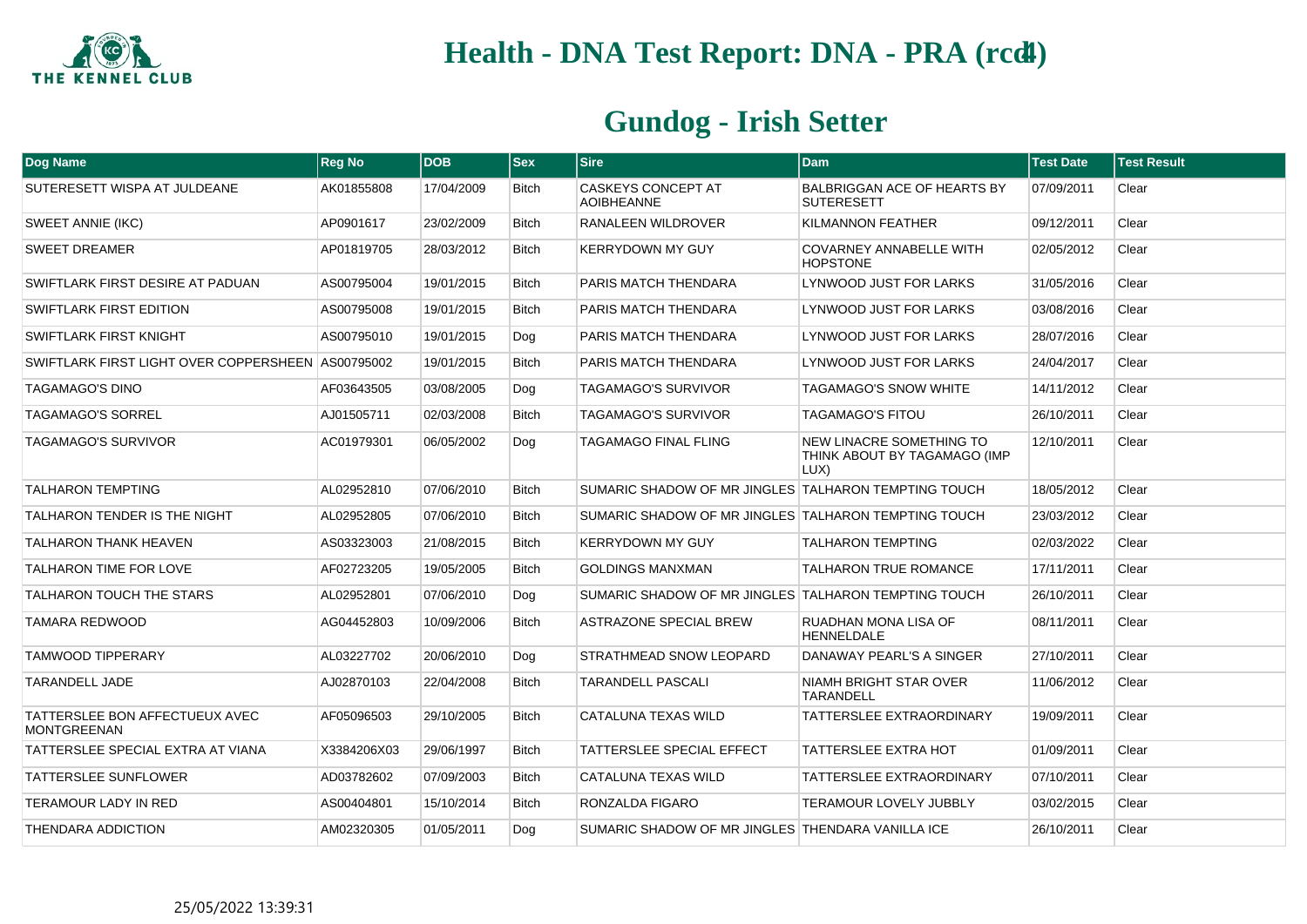

| Dog Name                                          | <b>Reg No</b> | <b>DOB</b> | <b>Sex</b>   | <b>Sire</b>                                                        | <b>Dam</b>                                       | <b>Test Date</b> | <b>Test Result</b> |
|---------------------------------------------------|---------------|------------|--------------|--------------------------------------------------------------------|--------------------------------------------------|------------------|--------------------|
| THENDARA BLOOMING ELLE                            | AT02077804    | 04/05/2016 | <b>Bitch</b> | THENDARA POT NOODLE                                                | THENDARA BAKEWELL TART AT<br><b>RIVERMAN</b>     | 05/09/2018       | Clear              |
| THENDARA CHASING BOYS TO SUMARIC                  | AP04230905    | 18/10/2012 | <b>Bitch</b> | SUMARIC SHADOW OF MR JINGLES THENDARA CAPRIATI                     |                                                  | 18/04/2013       | Clear              |
| THENDARA CHASING CASSIDY                          | AP04230906    | 18/10/2012 | <b>Bitch</b> | SUMARIC SHADOW OF MR JINGLES THENDARA CAPRIATI                     |                                                  | 06/01/2017       | Clear              |
| THENDARA CHASING GIRLS AROUND<br><b>TRUNORTH</b>  | AP04230903    | 18/10/2012 | Dog          | SUMARIC SHADOW OF MR JINGLES THENDARA CAPRIATI                     |                                                  | 03/04/2013       | Clear              |
| <b>THENDARA COMMITMENT</b>                        | AQ04398703    | 21/11/2013 | Dog          | AVON FARM THOUGHTS OF<br>CALCUTTA WITH BALINTYNE (IMP<br>USA)      | <b>THENDARA VANILLA ICE</b>                      | 04/08/2017       | Clear              |
| THENDARA DIZZIE RASCAL RAPS CLANOVENTA AK01975905 |               | 28/04/2009 | Dog          | SCOTSELAW DETROIT SPINNER BY THENDARA MISS DIOR<br><b>THENDARA</b> |                                                  | 13/12/2011       | Clear              |
| THENDARA DUA LIPA AT TYKKIDYW                     | AV00988104    | 23/02/2018 | <b>Bitch</b> | THENDARA POT NOODLE                                                | THENDARA VIOLET ELIZABETH AT<br><b>ZENANA</b>    | 04/10/2019       | Clear              |
| THENDARA DUTCHESS AT DEVACOTT                     | AL03839709    | 09/08/2010 | <b>Bitch</b> | SUMARIC SHADOW OF MR JINGLES THENDARA CAPRIATI                     |                                                  | 17/11/2011       | Clear              |
| <b>THENDARA FASCINATION</b>                       | AM02320304    | 01/05/2011 | Dog          | SUMARIC SHADOW OF MR JINGLES THENDARA VANILLA ICE                  |                                                  | 07/10/2011       | Clear              |
| <b>THENDARA FROZEN ASSET</b>                      | AK00621002    | 05/01/2009 | Dog          | <b>THENDARA KRAMER</b>                                             | <b>CORDARRAGH LADYBIRD OF</b><br><b>THENDARA</b> | 03/11/2011       | Clear              |
| THENDARA IRISHSHERRY ADELHEID (IMP EST)           | AV0904332     | 21/03/2018 | <b>Bitch</b> | THENDARA OKAY YAA                                                  | <b>THENDARA SOMERSET</b>                         | 08/06/2018       | Clear              |
| THENDARA IRISHSHERRY TRINITY (IMP EST)            | AV0904333     | 21/03/2018 | Dog          | THENDARA OKAY YAA                                                  | THENDARA SOMERSET                                | 06/06/2018       | Clear              |
| THENDARA JEFFERSON AMONG ROHANMOR                 | AL02831001    | 17/05/2010 | Dog          | SUMARIC SHADOW OF MR JINGLES CORDARRAGH LADYBIRD OF                | <b>THENDARA</b>                                  | 12/09/2011       | Clear              |
| THENDARA JINGLE BELLE OF JENNISON                 | AL02831010    | 17/05/2010 | <b>Bitch</b> | SUMARIC SHADOW OF MR JINGLES CORDARRAGH LADYBIRD OF                | <b>THENDARA</b>                                  | 18/05/2012       | Clear              |
| <b>THENDARA JORGINA</b>                           | AL02831008    | 17/05/2010 | <b>Bitch</b> | SUMARIC SHADOW OF MR JINGLES CORDARRAGH LADYBIRD OF                | <b>THENDARA</b>                                  | 07/10/2011       | Clear              |
| <b>THENDARA LENAMORE</b>                          | AL03839708    | 09/08/2010 | <b>Bitch</b> | SUMARIC SHADOW OF MR JINGLES THENDARA CAPRIATI                     |                                                  | 07/10/2011       | Clear              |
| THENDARA SATISFACTION                             | AM02320302    | 01/05/2011 | Dog          | SUMARIC SHADOW OF MR JINGLES THENDARA VANILLA ICE                  |                                                  | 03/11/2011       | Clear              |
| THENDARA THE WATCHMAKER                           | AS01980704    | 01/06/2015 | Dog          | <b>CORDARRAGH REMBRANDT</b>                                        | <b>THENDARA CAPRIATI</b>                         | 21/03/2018       | Clear              |
| <b>THENDARA TIGER DANCE</b>                       | AX01675001    | 17/03/2020 | Dog          | NUCKY OF MCBIRDY (IMP BEL)                                         | SUSIE SNAPSHOT BY THENDARA                       | 09/12/2020       | Clear              |
| THENDARA VANILLA ICE                              | AK00621009    | 05/01/2009 | <b>Bitch</b> | THENDARA KRAMER                                                    | CORDARRAGH LADYBIRD OF<br><b>THENDARA</b>        | 03/11/2011       | Clear              |
| THENDARA VERSACE AMONG ROHANMOR                   | AD03268904    | 26/07/2003 | Dog          | THENDARA DON CORLEONE                                              | THENDARA MISS SELFRIDGE                          | 12/09/2011       | Clear              |
| <b>THENDARA VIBRANT VIF</b>                       | AW02739603    | 29/06/2019 | Dog          | THENDARA POT NOODLE                                                | THENDARA VIOLET ELIZABETH AT<br><b>ZENANA</b>    | 23/08/2019       | Clear              |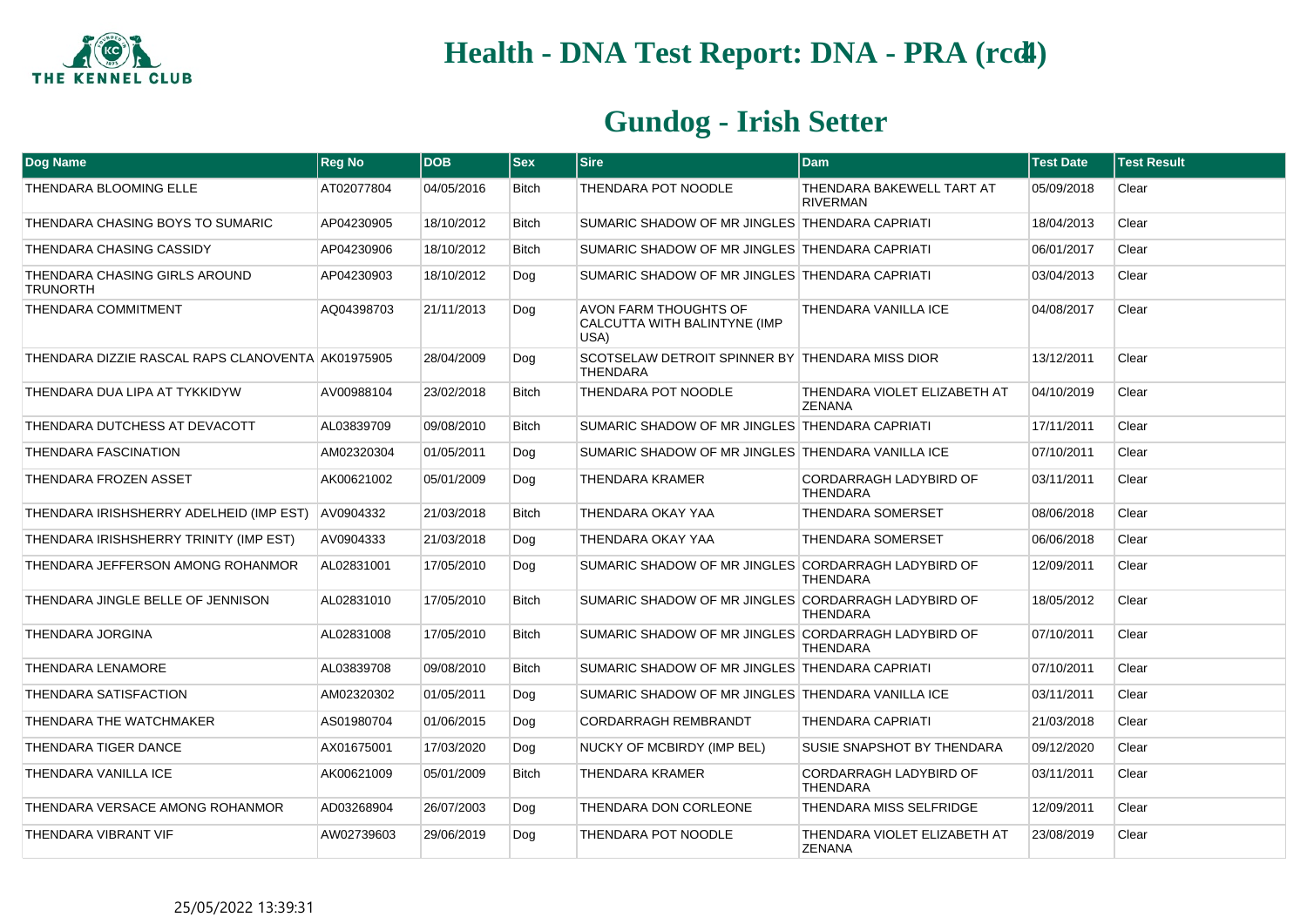

| Dog Name                                                 | <b>Reg No</b> | <b>DOB</b> | $ s_{ex} $   | <b>Sire</b>                                     | Dam                                                        | <b>Test Date</b> | <b>Test Result</b> |
|----------------------------------------------------------|---------------|------------|--------------|-------------------------------------------------|------------------------------------------------------------|------------------|--------------------|
| THENDARA VIOLET ELIZABETH AT ZENANA                      | AR04421706    | 10/12/2014 | Bitch        | <b>THENDARA COMMITMENT</b>                      | <b>CORDARRAGH LADYBIRD OF</b><br><b>THENDARA</b>           | 03/03/2017       | Clear              |
| TIROEN THE MAN IN THE MOON (KCJ)                         | AW0901592     | 25/10/2018 | Dog          | TIROEN TOO DARN HOT (KCJ)                       | BARDONHILL'S THE NEW GINGER AT 22/05/2019<br><b>TIROEN</b> |                  | Clear              |
| TIROEN TO THE MOON AND BACK (KCJ)                        | AW0900846     | 25/10/2018 | <b>Bitch</b> | TIROEN TOO DARN HOT (KCJ)                       | BARDONHILL'S THE NEW GINGER AT 21/05/2019<br><b>TIROEN</b> |                  | Clear              |
| TOGIPOTO ICE GOD AT GLENVARNA                            | AM01175901    | 06/02/2011 | Dog          | <b>GLENVARNA SUNGOD</b>                         | KERRYFAIR ISABELLA OF TOGIPOTO 23/02/2012                  |                  | Clear              |
| TOPAZ LITTLE GEM BY AUTUMNGLOW                           | AB02906503    | 18/07/2001 | <b>Bitch</b> | <b>AUTUMNGLOW EMPEROR</b>                       | <b>BRINARA HIGHLAND MIST</b>                               | 07/10/2011       | Clear              |
| TRAWRICKA KLEVERKID WITH HAREMACH (IMP AP0903736<br>BEL) |               | 26/09/2011 | Dog          | TRAWRICKA HIGH JINKS AT<br>STARCHELLE (IMP BEL) | TRAWRICKA ISSOPRETTY                                       | 17/11/2011       | Clear              |
| TREDURA APRIL AFFAIR WITH SCOTSELAW                      | AJ01980008    | 01/04/2008 | <b>Bitch</b> | <b>THENDARA NASTASE</b>                         | SCOTSELAW CHOCOLAT                                         | 27/03/2012       | Clear              |
| <b>TREDURA OUTER LIMITS</b>                              | AL01771202    | 25/02/2010 | Dog          | BRENRUE OUTLANDER                               | TREDURA SHE DRIVES ME WILD                                 | 02/05/2012       | Clear              |
| TREDURA ROMANTIC AFFAIR                                  | AM01902411    | 18/03/2011 | <b>Bitch</b> | <b>MINVERY'S RAJAH</b>                          | <b>TREDURA APRIL AFFAIR WITH</b><br><b>SCOTSELAW</b>       | 01/05/2012       | Clear              |
| <b>TREDURA ROSELYN AT PENCLIPPIN</b>                     | AU01797702    | 14/04/2017 | <b>Bitch</b> | <b>ANLORY TAMHIL</b>                            | <b>TREDURA TENESSE TILERY</b>                              | 27/01/2021       | Clear              |
| <b>TREDURA SECRET AFFAIR</b>                             | AM01902410    | 18/03/2011 | Bitch        | MINVERY'S RAJAH                                 | TREDURA APRIL AFFAIR WITH<br><b>SCOTSELAW</b>              | 17/05/2012       | Clear              |
| TREDURA SHE DRIVES ME WILD                               | AG01933305    | 29/03/2006 | <b>Bitch</b> | SCOTSELAW JACKSON AT<br><b>LYNWOOD</b>          | TREDURA THE ONE AND ONLY                                   | 06/03/2012       | Clear              |
| <b>TREDURA VAL VERDI</b>                                 | AS00276201    | 01/11/2014 | Dog          | <b>ANLORY TAMHIL</b>                            | <b>TREDURA TENESSE TILERY</b>                              | 26/03/2021       | Clear              |
| <b>TREFAINE ATTRACTION</b>                               | AE02423601    | 26/05/2004 | <b>Bitch</b> | <b>KYLENOE CRYSTAL BEAR</b>                     | TREFAINE REAMS OF VERSE                                    | 23/09/2011       | Clear              |
| TREFAINE PLATO AT AUTUMNGLOW                             | AE02423604    | 26/05/2004 | Dog          | <b>KYLENOE CRYSTAL BEAR</b>                     | TREFAINE REAMS OF VERSE                                    | 17/05/2012       | Clear              |
| <b>TREHELGA CLARICE CLIFF</b>                            | AG02285602    | 24/04/2006 | <b>Bitch</b> | <b>GOLDINGS MANXMAN</b>                         | <b>MEADWAY MYRIAH OF TREHELGA</b>                          | 26/10/2011       | Clear              |
| TSITSIKAMA GLEN ACACIA AT KERRYDOWN                      | AL01866009    | 14/03/2010 | <b>Bitch</b> | <b>KERRYDOWN MY GUY</b>                         | <b>TSITSIKAMA RUSSET TEMPO</b>                             | 13/10/2011       | Clear              |
| <b>TWOACRES DESTINY</b>                                  | AV00911303    | 20/02/2018 | Bitch        | <b>AVACET SNOWDRIFT</b>                         | <b>TWOACRES GRAND COCOTTE</b>                              | 13/06/2018       | Clear              |
| <b>TWOACRES DOUBLE BUBBLE</b>                            | AW01173002    | 06/03/2019 | <b>Bitch</b> | <b>AVACET SNOWDRIFT</b>                         | <b>TWOACRES GRAND COCOTTE</b>                              | 04/06/2019       | Clear              |
| <b>TWOACRES DOUBLE TROUBLE</b>                           | AW01173001    | 06/03/2019 | <b>Bitch</b> | <b>AVACET SNOWDRIFT</b>                         | <b>TWOACRES GRAND COCOTTE</b>                              | 12/06/2019       | Clear              |
| TWOACRES LADY OF THE LAKE                                | AH01883601    | 19/04/2007 | Bitch        | GOLDINGS CASANOVA                               | <b>GOLDINGS ORPHAN ANNIE FOR</b><br><b>TWOACRES</b>        | 16/08/2011       | Clear              |
| UMBALA FAIT ACCOMPLI                                     | AW01821702    | 01/05/2019 | <b>Bitch</b> | <b>THENDARA POT NOODLE</b>                      | <b>COLOURBOX NIGHT NURSE</b>                               | 26/06/2019       | Clear              |
| <b>UMBALA GRIDLOCK</b>                                   | AW01821709    | 01/05/2019 | Dog          | THENDARA POT NOODLE                             | <b>COLOURBOX NIGHT NURSE</b>                               | 26/06/2019       | Clear              |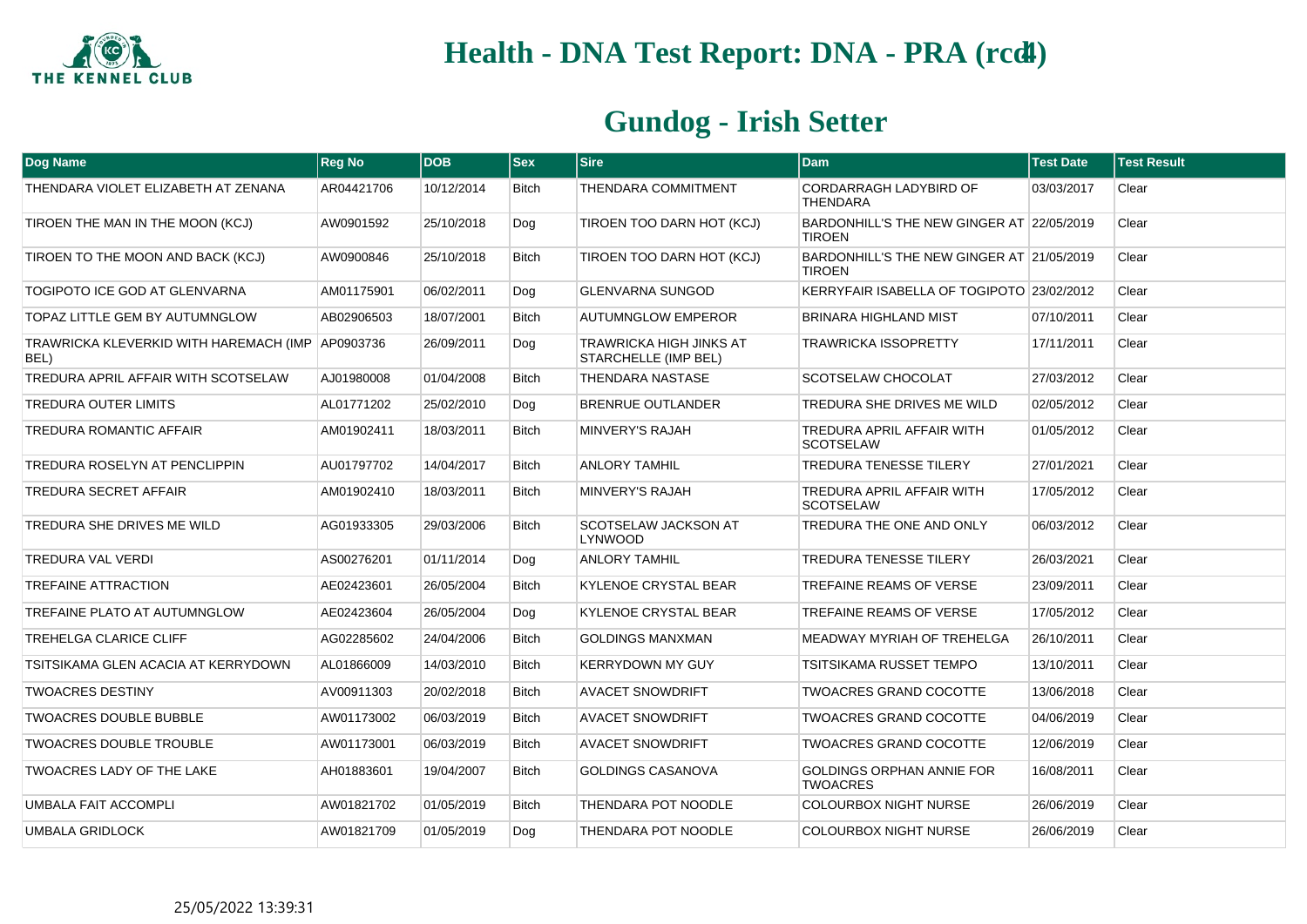

| Dog Name                                                      | <b>Reg No</b> | <b>DOB</b> | $ $ Sex      | <b>Sire</b>                                         | <b>Dam</b>                                                  | <b>Test Date</b> | <b>Test Result</b> |
|---------------------------------------------------------------|---------------|------------|--------------|-----------------------------------------------------|-------------------------------------------------------------|------------------|--------------------|
| UMBALA HOBSON'S CHOICE                                        | AW01821706    | 01/05/2019 | Dog          | <b>THENDARA POT NOODLE</b>                          | <b>COLOURBOX NIGHT NURSE</b>                                | 26/06/2019       | Clear              |
| <b>UMBALA IMPASSE</b>                                         | AW01821708    | 01/05/2019 | Dog          | THENDARA POT NOODLE                                 | <b>COLOURBOX NIGHT NURSE</b>                                | 26/06/2019       | Clear              |
| UMBALA QUANDARY                                               | AW01821701    | 01/05/2019 | <b>Bitch</b> | THENDARA POT NOODLE                                 | <b>COLOURBOX NIGHT NURSE</b>                                | 26/06/2019       | Clear              |
| VIANA RED CALLUM                                              | AG03281604    | 30/06/2006 | Dog          | CATALUNA TEXAS WILD                                 | <b>VIANA RED SIOBHAN</b>                                    | 12/10/2011       | Clear              |
| <b>VIANA RED CIARAN</b>                                       | AD01241003    | 16/03/2003 | Dog          | SHENANAGIN SOME MIGHT SAY<br><b>IT'S BARDONHILL</b> | <b>VIANA RED KATY</b>                                       | 26/10/2011       | Clear              |
| VIANA RED NIAMH                                               | AG03281606    | 30/06/2006 | <b>Bitch</b> | CATALUNA TEXAS WILD                                 | <b>VIANA RED SIOBHAN</b>                                    | 12/10/2011       | Clear              |
| VIANA RED SIOBHAN                                             | AD01241009    | 16/03/2003 | <b>Bitch</b> | SHENANAGIN SOME MIGHT SAY<br><b>IT'S BARDONHILL</b> | <b>VIANA RED KATY</b>                                       | 01/09/2011       | Clear              |
| <b>VICTORIAVIEW HIPPO</b>                                     | AS04127401    | 13/11/2015 | <b>Bitch</b> | MILLCROFT POACHERS MOON OF<br><b>VICTORIAVIEW</b>   | <b>REDDINS KISS OF VICTORIAVIEW</b>                         | 01/02/2018       | Clear              |
| VISTADOR DIESEL IN THE DUST SUMMERGATE AU0900874<br>(IMP CHE) |               | 21/08/2016 | Dog          | <b>DUBLINER ALEJANDRO</b>                           | <b>HEATHCLARE SWISS VISTADOR</b>                            | 12/11/2019       | Clear              |
| <b>WENDOVER ARCHIE</b>                                        | AS00860906    | 02/10/2014 | Dog          | COPPER'S MAGISKA UNDER<br>(ATCAL00247SWE)           | <b>FAIRUBY EVELYN</b>                                       | 27/11/2014       | Clear              |
| <b>WENDOVER MULCONRY</b>                                      | AS00860904    | 02/10/2014 | Dog          | <b>COPPER'S MAGISKA UNDER</b><br>(ATCAL00247SWE)    | <b>FAIRUBY EVELYN</b>                                       | 27/11/2014       | Clear              |
| <b>WENDOVER VERA</b>                                          | AS00860902    | 02/10/2014 | <b>Bitch</b> | <b>COPPER'S MAGISKA UNDER</b><br>(ATCAL00247SWE)    | <b>FAIRUBY EVELYN</b>                                       | 27/11/2014       | Clear              |
| <b>WENDOVER VICTOR</b>                                        | AS00860901    | 02/10/2014 | Dog          | COPPER'S MAGISKA UNDER<br>(ATCAL00247SWE)           | <b>FAIRUBY EVELYN</b>                                       | 27/11/2014       | Clear              |
| WENFLAEN BETTE DAVIS EYES                                     | AX03963408    | 04/10/2020 | <b>Bitch</b> | THENDARA COMMITMENT                                 | ALOLFRANA IN A HOT STORM OVER 04/11/2020<br><b>WENFLAEN</b> |                  | Clear              |
| WENFLAEN DEJA VU                                              | AX03963404    | 04/10/2020 | <b>Bitch</b> | <b>THENDARA COMMITMENT</b>                          | ALOLFRANA IN A HOT STORM OVER 04/11/2020<br><b>WENFLAEN</b> |                  | Clear              |
| <b>WENFLAEN FAME</b>                                          | AX03963407    | 04/10/2020 | <b>Bitch</b> | THENDARA COMMITMENT                                 | ALOLFRANA IN A HOT STORM OVER 04/11/2020<br><b>WENFLAEN</b> |                  | Clear              |
| WENFLAEN LETS GET SERIOUS FOR<br><b>ALOLFRANA</b>             | AX03963401    | 04/10/2020 | Dog          | <b>THENDARA COMMITMENT</b>                          | ALOLFRANA IN A HOT STORM OVER 04/11/2020<br><b>WENFLAEN</b> |                  | Clear              |
| <b>WENFLAEN ON THE RADIO</b>                                  | AX03963405    | 04/10/2020 | <b>Bitch</b> | THENDARA COMMITMENT                                 | ALOLFRANA IN A HOT STORM OVER 04/11/2020<br><b>WENFLAEN</b> |                  | Clear              |
| <b>WENFLAEN TAKE ON ME</b>                                    | AX03963403    | 04/10/2020 | Dog          | THENDARA COMMITMENT                                 | ALOLFRANA IN A HOT STORM OVER 04/11/2020<br><b>WENFLAEN</b> |                  | Clear              |
| WENFLAEN TELL IT LIKE IT IS                                   | AX03963409    | 04/10/2020 | <b>Bitch</b> | <b>THENDARA COMMITMENT</b>                          | ALOLFRANA IN A HOT STORM OVER 04/11/2020<br><b>WENFLAEN</b> |                  | Clear              |
| WICKENBERRY MOONLIGHT OVER<br><b>ROWDENHILL</b>               | AM00436201    | 06/01/2011 | <b>Bitch</b> | SUTERESETT MILKY WAY WITH<br><b>SCARLETTI</b>       | <b>WICKENBERRY JOANNA</b>                                   | 04/10/2011       | Clear              |